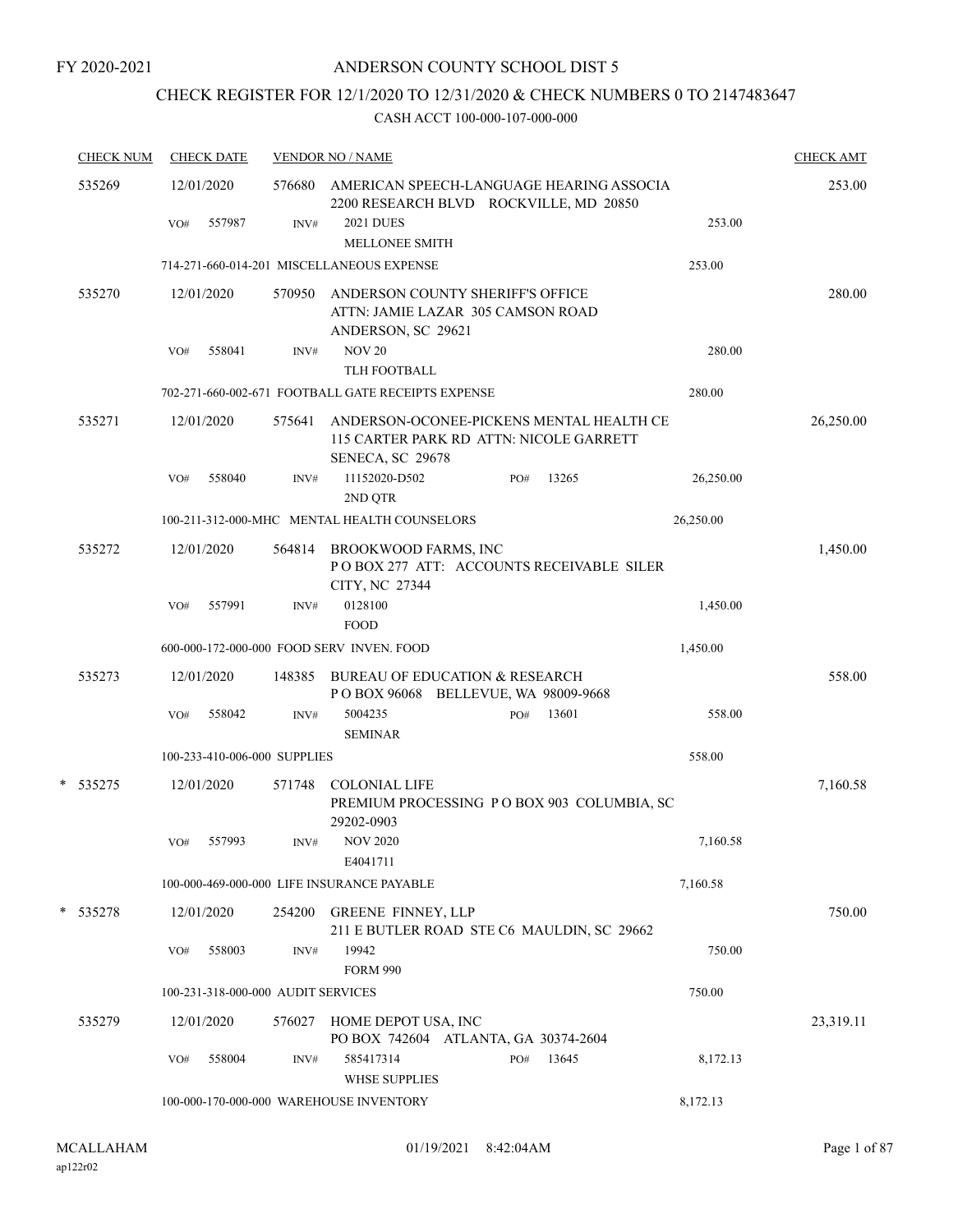### CHECK REGISTER FOR 12/1/2020 TO 12/31/2020 & CHECK NUMBERS 0 TO 2147483647

|   | <b>CHECK NUM</b> |     | <b>CHECK DATE</b> |        | <b>VENDOR NO / NAME</b>                                                            |     |       |                        | <b>CHECK AMT</b> |
|---|------------------|-----|-------------------|--------|------------------------------------------------------------------------------------|-----|-------|------------------------|------------------|
|   |                  | VO# | 558005            | INV#   | 581371879<br><b>WHSE SUPPLIES</b>                                                  | PO# | 13613 | 2,673.93               |                  |
|   |                  |     |                   |        | 100-000-170-000-000 WAREHOUSE INVENTORY                                            |     |       | 2,673.93               |                  |
|   |                  | VO# | 558006            | INV#   | 585417306<br><b>WHSE SUPPLIES</b>                                                  | PO# | 13640 | 2,447.63               |                  |
|   |                  |     |                   |        | 100-000-170-000-000 WAREHOUSE INVENTORY                                            |     |       | 2,447.63               |                  |
|   |                  | VO# | 558007            | INV#   | 578125635<br>579728411 CREDIT                                                      | PO# | 13556 | 10,025.42              |                  |
|   |                  |     |                   |        | 100-000-170-000-000 WAREHOUSE INVENTORY<br>100-000-170-000-000 WAREHOUSE INVENTORY |     |       | 10,622.96<br>$-597.54$ |                  |
| * | 535281           |     | 12/01/2020        | 282620 | <b>IONOSPHERE TOURS</b><br>307 N. MAIN STREET ANDERSON, SC 29621                   |     |       |                        | 4,200.00         |
|   |                  | VO# | 558008            | INV#   | <b>CHARTER 7460</b><br>TL HANNA FOOTBALL                                           | PO# | 13729 | 4,200.00               |                  |
|   |                  |     |                   |        | 100-271-312-002-BUS CHARTER BUS TRANSPORTATION                                     |     |       | 4,200.00               |                  |
|   | 535282           |     | 12/01/2020        | 572611 | LLOYD ROOFING COMPANY, INC<br>PO BOX 49308 GREENWOOD, SC 29649                     |     |       |                        | 6,200.00         |
|   |                  | VO# | 558009            | INV#   | 35536<br><b>TL HANNA</b>                                                           | PO# | 13706 | 6,200.00               |                  |
|   |                  |     |                   |        | 100-254-323-002-600 MAINTENANCE SERVICES                                           |     |       | 6,200.00               |                  |
|   | 535283           |     | 12/01/2020        | 573836 | LYNCH, CHRISTOPHER**<br>303 OLD COLONY COURT ANDERSON, SC 29621                    |     |       |                        | 510.00           |
|   |                  | VO# | 558057            | INV#   | FOR DEC 11<br><b>NORTH POINTE ELEM</b>                                             |     |       | 510.00                 |                  |
|   |                  |     |                   |        | 713-271-660-013-201 MISCELLANEOUS EXPENSE                                          |     |       | 510.00                 |                  |
|   | 535284           |     | 12/01/2020        | 575675 | <b>M3V DATA MANAGEMENT</b><br>11925 E. 65th ST. INDIANAPOLIS, IN 46236             |     |       |                        | 990.00           |
|   |                  | VO# | 558044            | INV#   | 4401<br><b>SUBSCRIPTION</b>                                                        |     |       | 990.00                 |                  |
|   |                  |     |                   |        | 100-252-410-000-INS INSURANCE GRANT                                                |     |       | 990.00                 |                  |
|   | 535285           |     | 12/01/2020        | 576302 | MARYLAND CHILD SUPPORT ACCOUNT<br>PO BOX 17396 BALTIMORE, MD 21297-1396            |     |       |                        | 255.17           |
|   |                  | VO# | 557983            | INV#   | 11/30 PAYROLL<br><b>DEDUCTIONS</b>                                                 |     |       | 255.17                 |                  |
|   |                  |     |                   |        | 100-000-435-000-000 WAGE GARNISH/CH SUPPORT                                        |     |       | 255.17                 |                  |
|   | 535286           |     | 12/01/2020        | 569988 | MCMILLAN PAZDAN SMITH, LLC<br>DEPT 999450 PO BOX 537044 ATLANTA, GA 30353-7044     |     |       |                        | 2,850.14         |
|   |                  | VO# | 558045            | INV#   | 02003994<br>PROJ 017396                                                            |     |       | 187.50                 |                  |
|   |                  |     |                   |        | 505-271-540-002-BSC BASEBALL&SOFTBALL COMPLEX                                      |     |       | 93.75                  |                  |
|   |                  |     |                   |        | 505-271-540-003-BSC BASEBALL&SOFTBALL COMPLEX                                      |     |       | 93.75                  |                  |
|   |                  | VO# | 558046            | INV#   | 02004150<br>PROJ 018489                                                            |     |       | 1,680.00               |                  |
|   |                  |     |                   |        | 505-253-520-002-STD STADIUM RENOVATIONS                                            |     |       | 1,680.00               |                  |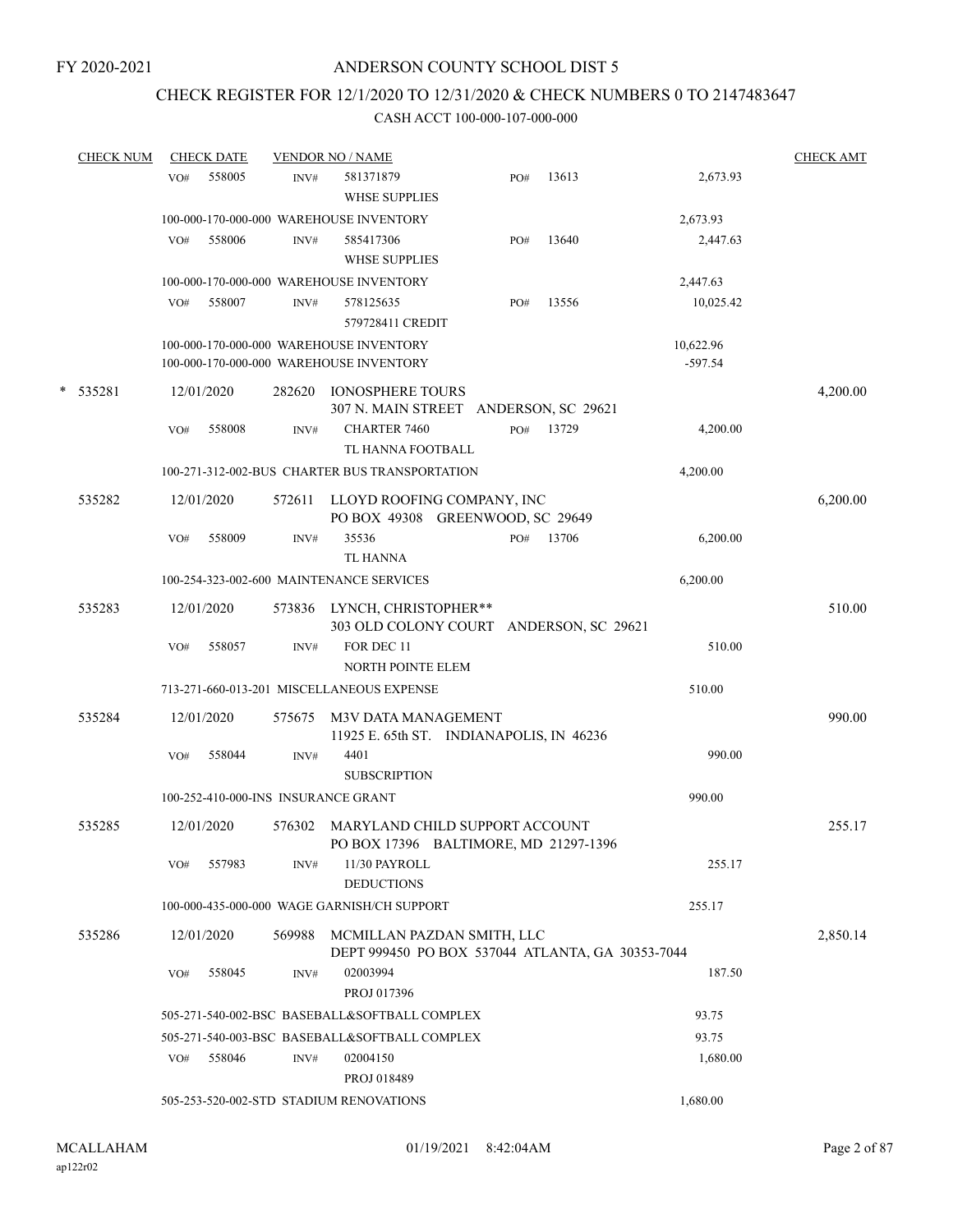# CHECK REGISTER FOR 12/1/2020 TO 12/31/2020 & CHECK NUMBERS 0 TO 2147483647

|   | <b>CHECK NUM</b> |     | <b>CHECK DATE</b> |                                    | <b>VENDOR NO / NAME</b>                                                                                          |           | <b>CHECK AMT</b> |
|---|------------------|-----|-------------------|------------------------------------|------------------------------------------------------------------------------------------------------------------|-----------|------------------|
|   |                  | VO# | 558047            | INV#                               | 02004144<br>PROJ 017455                                                                                          | 982.64    |                  |
|   |                  |     |                   |                                    | 505-254-323-005-000 CONTRACTED SERVICES                                                                          | 982.64    |                  |
|   | 535287           |     | 12/01/2020        |                                    | 576413 MOBILE COMMUNICATIONS AMERICA INC<br>PO BOX 1458 CHARLOTTE, NC 28201                                      |           | 140.00           |
|   |                  | VO# | 558056            | INV#                               | 282000153-1<br><b>SERVICE</b>                                                                                    | 140.00    |                  |
|   |                  |     |                   |                                    | 100-255-323-000-000 CONTRACTED SERVICES                                                                          | 140.00    |                  |
|   | 535288           |     | 12/01/2020        | 366700                             | MUTUAL OF OMAHA<br>PO BOX 2147 OMAHA, NE 68103-2147                                                              |           | 28,385.58        |
|   |                  | VO# | 558010            | INV#                               | <b>DEC 2020</b><br>#G00018B5                                                                                     | 28,385.58 |                  |
|   |                  |     |                   |                                    | 100-000-450-000-000 MISC. DEDUCTIONS                                                                             | 7,995.18  |                  |
|   |                  |     |                   |                                    | 100-000-456-000-000 INSURANCE PAYABLE                                                                            | 20,390.40 |                  |
|   | 535289           |     | 12/01/2020        |                                    | 564010 NC CHILD SUPPORT CENTRALIZED COLLECTNS<br>POBOX 900012 RALEIGH, NC 27675-9012                             |           | 305.50           |
|   |                  | VO# | 557982            | INV#                               | 11/30 PAYROLL                                                                                                    | 305.50    |                  |
|   |                  |     |                   |                                    | <b>DEDUCTIONS</b>                                                                                                |           |                  |
|   |                  |     |                   |                                    | 100-000-435-000-000 WAGE GARNISH/CH SUPPORT                                                                      | 305.50    |                  |
| * | 535294           |     | 12/01/2020        | 450701                             | SC RETIREMENT SYSTEM (SPP)<br>POBOX 11960 CAPITOL STATION COLUMBIA, SC<br>29211                                  |           | 976.74           |
|   |                  | VO# | 557980            | INV#                               | 11/30 PAYROLL<br><b>DEDUCTIONS</b>                                                                               | 976.74    |                  |
|   |                  |     |                   |                                    | 100-000-438-000-000 RETIREMENT SERV PURCHASE                                                                     | 976.74    |                  |
|   | 535295           |     | 12/01/2020        | 576084                             | SC STATE DISBURSEMENT UNIT<br>PO BOX 100303 COLUMBIA, SC 29202-3303                                              |           | 1,427.93         |
|   |                  | VO# | 557984            | INV#                               | 11/30 PAYROLL<br><b>DEDUCTIONS</b>                                                                               | 1,427.93  |                  |
|   |                  |     |                   |                                    | 100-000-435-000-000 WAGE GARNISH/CH SUPPORT                                                                      | 1,427.93  |                  |
|   | * 535297         |     | 12/01/2020        | 571007                             | SIMPLIFIED OFFICE SYSTEMS<br>6220 BUSH RIVER ROAD COLUMBIA, SC 29212                                             |           | 309.58           |
|   |                  | VO# | 558032            | INV#                               | 201119-0007<br><b>MIDWAY ELEM</b>                                                                                | 309.58    |                  |
|   |                  |     |                   | 717-190-660-017-362 COPIER EXPENSE |                                                                                                                  | 309.58    |                  |
|   | 535298           |     | 12/01/2020        | 572260                             | SMITH, RYAN<br>224 ASHRIDGE WAY SIMPSONVILLE, SC 29681                                                           |           | 134.10           |
|   |                  | VO# | 557962            | INV#                               | NOV 13 WHS<br>FOOTBALL OFFICIAL                                                                                  | 134.10    |                  |
|   |                  |     |                   |                                    | 703-271-660-003-671 FOOTBALL GATE RECEIPTS EXPENSE                                                               | 134.10    |                  |
|   | 535299           |     | 12/01/2020        | 573721                             | SSBT AS TTEE FOR SCORP MM61953-001-042<br>MASS MUTUAL RETIREMENT SERVICES PO BOX<br>219062 KANSAS CITY, MO 64121 |           | 21,783.96        |
|   |                  |     |                   |                                    |                                                                                                                  |           |                  |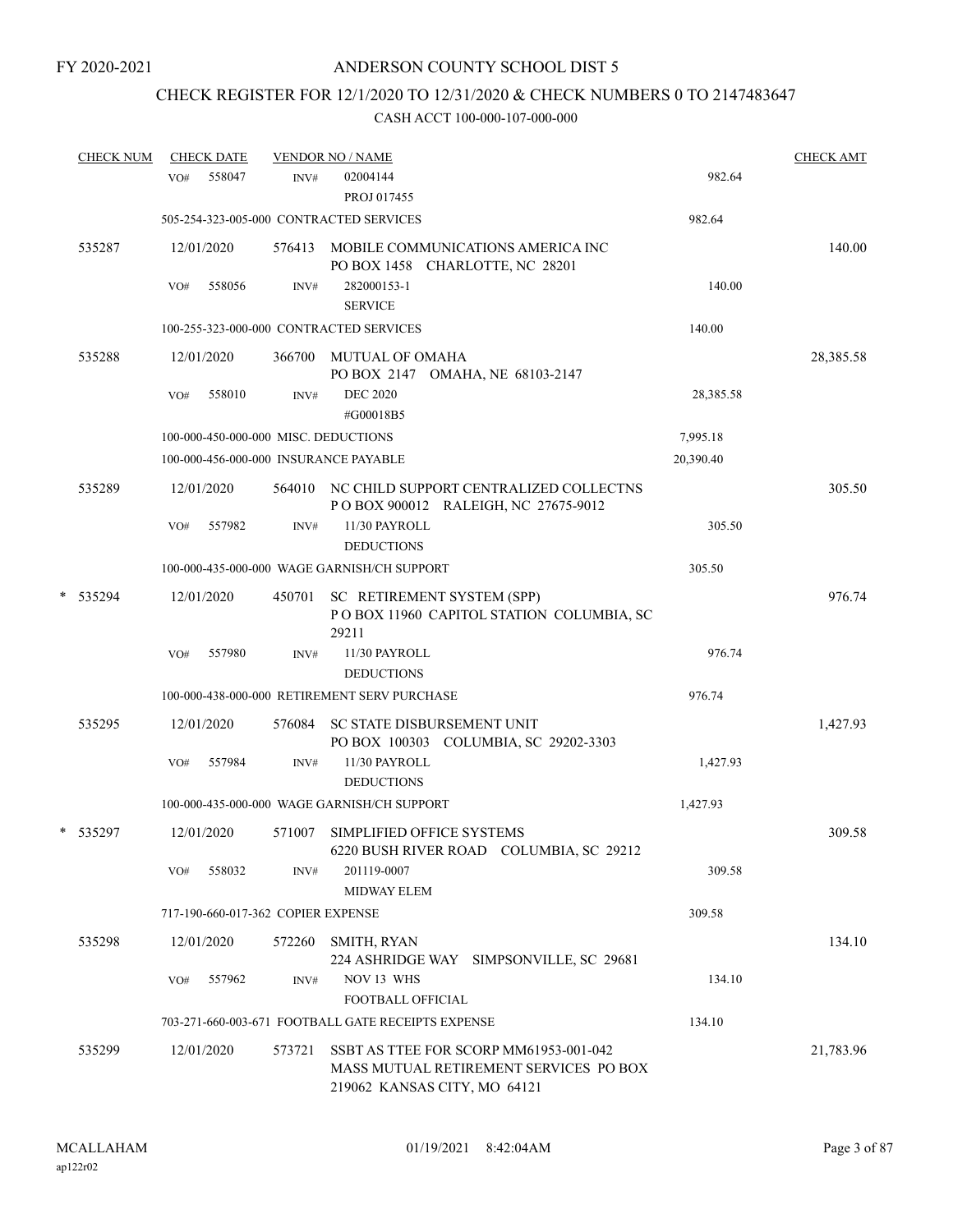### CHECK REGISTER FOR 12/1/2020 TO 12/31/2020 & CHECK NUMBERS 0 TO 2147483647

| <b>CHECK NUM</b> | <b>CHECK DATE</b>                 |                | <b>VENDOR NO / NAME</b>                                                                                |     |       |           | <b>CHECK AMT</b> |
|------------------|-----------------------------------|----------------|--------------------------------------------------------------------------------------------------------|-----|-------|-----------|------------------|
|                  | 557978<br>VO#                     | INV#           | 11/30 PAYROLL<br><b>DEDUCTIONS</b>                                                                     |     |       | 21,783.96 |                  |
|                  |                                   |                | 100-000-468-000-000 OPTIONAL RETIREMENT PLAN                                                           |     |       | 14,003.99 |                  |
|                  |                                   |                | 100-000-484-000-000 EMPLOYER RETIREMENT PAYABLE                                                        |     |       | 7,779.97  |                  |
| 535300           | 12/01/2020                        | 574643         | STEGALL, JOANNA**<br>1006 E. CALHOUN ST ANDERSON, SC 29621                                             |     |       |           | 500.00           |
|                  | 558064<br>VO#                     | INV#           | 1918<br><b>CONSULTING</b>                                                                              |     |       | 500.00    |                  |
|                  |                                   |                | 267-224-312-000-PD5 CONTRACTED-SC STANDARDS                                                            |     |       | 500.00    |                  |
| 535301           | 12/01/2020                        | 571368         | STRAIGHT PATHS LANDSCAPE<br>PO BOX 5542 ANDERSON, SC 29623-0542                                        |     |       |           | 4,218.75         |
|                  | 558065<br>VO#                     | INV#           | 20212<br><b>AIT SERVICES</b>                                                                           | PO# | 12975 | 4,218.75  |                  |
|                  |                                   |                | 131-254-323-031-305 CONTRACT SERV.-GROUNDS                                                             |     |       | 4,218.75  |                  |
| 535302           | 12/01/2020                        | 576122         | THERE IS HOPE COUNSELING, LLC<br>ROYCE V. MILLER 145 THOMAS GREEN BLVD, SUITE<br>210 CLEMSON, SC 29631 |     |       |           | 300.00           |
|                  | 558066<br>VO#                     | INV#           | 161766<br><b>NOV 24</b>                                                                                |     |       | 300.00    |                  |
|                  |                                   |                | 237-128-313-002-020 STUDENT SERVICES/ COUNSELOR                                                        |     |       | 150.00    |                  |
|                  |                                   |                | 237-128-313-003-020 STUDENT SERVICES/ COUNSELOR                                                        |     |       | 150.00    |                  |
| 535303           | 12/01/2020                        | 504890         | <b>TIAA-CREF</b><br>POBOX 105316 ATLANTA, GA 30348-5316                                                |     |       |           | 25,418.10        |
|                  | 557979<br>VO#                     | INV#           | 11/30 PAYROLL<br><b>DEDUCTIONS</b>                                                                     |     |       | 25,418.10 |                  |
|                  |                                   |                | 100-000-468-000-000 OPTIONAL RETIREMENT PLAN                                                           |     |       | 16,340.21 |                  |
|                  |                                   |                | 100-000-484-000-000 EMPLOYER RETIREMENT PAYABLE                                                        |     |       | 9,077.89  |                  |
| 535304           | 12/01/2020                        | 576093         | <b>TRELLIS COMPANY</b><br>PO BOX 659601 SAN ANTONIO, TX 78265-9601                                     |     |       |           | 640.49           |
|                  | 557985<br>VO#                     | $\text{INV}\#$ | 11/30 PAYROLL<br><b>DEDUCTIONS</b>                                                                     |     |       | 640.49    |                  |
|                  | 100-000-441-000-000 MISCELLANEOUS |                |                                                                                                        |     |       | 640.49    |                  |
| 535305           | 12/01/2020                        | 564298         | UNITED WAY OF ANDERSON COUNTY<br>POBOX 2067 ANDERSON, SC 29622                                         |     |       |           | 2,589.56         |
|                  | 557981<br>VO#                     | INV#           | 11/30 PAYROLL<br><b>DEDUCTIONS</b>                                                                     |     |       | 2,589.56  |                  |
|                  |                                   |                | 100-000-455-000-000 UNITED FUND - PAYABLE                                                              |     |       | 2,589.56  |                  |
| 535306           | 12/01/2020                        | 567862         | USA TESTPREP LLC<br>400 GALLERIA PKWY SE SUITE 1000 ATLANTA, GA<br>30339                               |     |       |           | 3,251.25         |
|                  | 558067<br>VO#                     | INV#           | 62330<br><b>RENEWAL</b>                                                                                | PO# | 13673 | 3,251.25  |                  |
|                  |                                   |                | 338-221-445-005-EAR TECHNOLOGY SUPPLIES                                                                |     |       | 716.12    |                  |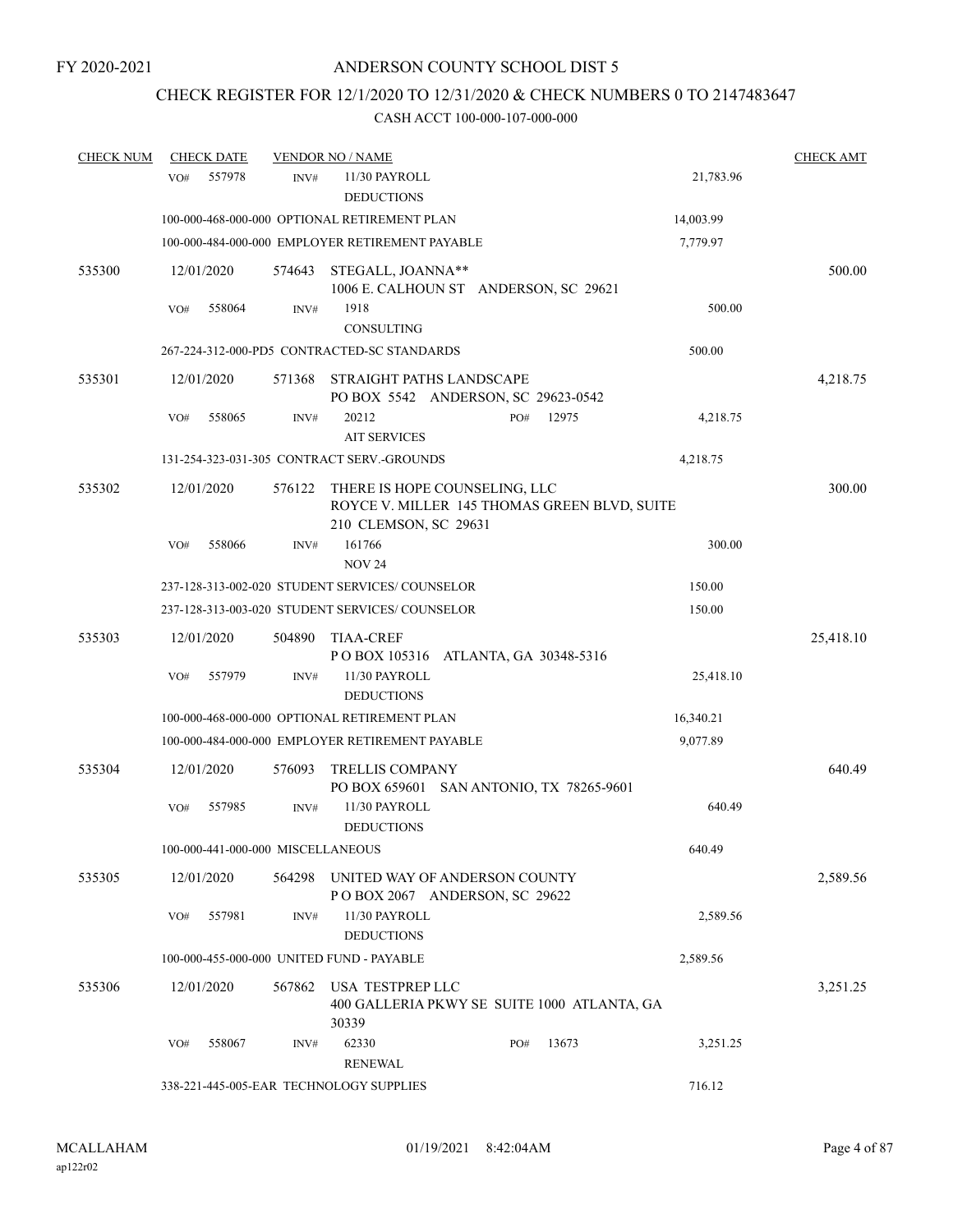### CHECK REGISTER FOR 12/1/2020 TO 12/31/2020 & CHECK NUMBERS 0 TO 2147483647

| <b>CHECK NUM</b> |     | <b>CHECK DATE</b>                   |              | <b>VENDOR NO / NAME</b><br>338-221-445-006-EAR TECHNOLOGY SUPPLIES                                             |     |       | 716.13    | <b>CHECK AMT</b> |
|------------------|-----|-------------------------------------|--------------|----------------------------------------------------------------------------------------------------------------|-----|-------|-----------|------------------|
|                  |     |                                     |              |                                                                                                                |     |       |           |                  |
|                  |     |                                     |              | 338-221-445-020-EAR TECHNOLOGY SUPPLIES                                                                        |     |       | 1,102.87  |                  |
|                  |     |                                     |              | 338-221-445-021-EAR TECHNOLOGY SUPPLIES                                                                        |     |       | 716.13    |                  |
| 535307           |     | 12/01/2020                          | 575086 VALIC | C/O JP MORGAN CHASE PO BOX 301701 DALLAS,<br>TX 75303-1701                                                     |     |       |           | 46,033.69        |
|                  | VO# | 557977                              | INV#         | 11/30 PAYROLL<br><b>DEDUCTIONS</b>                                                                             |     |       | 46,033.69 |                  |
|                  |     |                                     |              | 100-000-468-000-000 OPTIONAL RETIREMENT PLAN                                                                   |     |       | 29,593.05 |                  |
|                  |     |                                     |              | 100-000-484-000-000 EMPLOYER RETIREMENT PAYABLE                                                                |     |       | 16,440.64 |                  |
| 535308           |     | 12/01/2020                          |              | 524353 WAL-MART COMMUNITY/GEMB<br>PO BOX 530934 ATT: ACCOUNTS RECEIVABLE<br>ATLANTA, GA 30353-0934             |     |       |           | 232.36           |
|                  | VO# | 558034                              | INV#         | 2022 0157<br>SOUTHWOOD                                                                                         |     |       | 232.36    |                  |
|                  |     |                                     |              | 100-113-410-021-VEN SUPPLY-ADDT'L FOR LOST VENDING                                                             |     |       | 50.38     |                  |
|                  |     | 721-190-660-021-429 FACULTY EXPENSE |              |                                                                                                                |     |       | 181.98    |                  |
| $*$ 535310       |     | 12/01/2020                          |              | 573864 WELLS FARGO VENDOR FIN SERV                                                                             |     |       |           | 580.60           |
|                  |     |                                     |              | PO BOX 105710 ATLANTA, GA 30348-5710                                                                           |     |       |           |                  |
|                  | VO# | 558069                              | INV#         | 5012699289<br><b>COPIER</b>                                                                                    | PO# | 13021 | 225.36    |                  |
|                  |     | 100-147-410-015-000 SUPPLIES        |              |                                                                                                                |     |       | 225.36    |                  |
|                  |     | VO# 558070                          | INV#         | 5012699272<br><b>COPIER</b>                                                                                    | PO# | 13018 | 355.24    |                  |
|                  |     | 100-113-410-021-000 SUPPLIES        |              |                                                                                                                |     |       | 355.24    |                  |
| 535311           |     | 12/03/2020                          | 570950       | ANDERSON COUNTY SHERIFF'S OFFICE<br>ATTN: JAMIE LAZAR 305 CAMSON ROAD<br>ANDERSON, SC 29621                    |     |       |           | 612.50           |
|                  | VO# | 558087                              | INV#         | NOV 23 TLH<br><b>SECURITY</b>                                                                                  |     |       | 87.50     |                  |
|                  |     |                                     |              | 702-271-660-002-669 V CHEERLEADERS-CURR.YR. EXPENSE                                                            |     |       | 87.50     |                  |
|                  | VO# | 558088                              | INV#         | NOV 27 TLH<br>FOOTBALL SECURITY                                                                                |     |       | 402.50    |                  |
|                  |     |                                     |              | 702-271-660-002-671 FOOTBALL GATE RECEIPTS EXPENSE                                                             |     |       | 402.50    |                  |
|                  | VO# | 558160                              | INV#         | <b>NOV 30</b><br><b>GLENVIEW</b>                                                                               |     |       | 122.50    |                  |
|                  |     |                                     |              | 720-271-660-020-753 BASKETBALL GATE EXPENSE                                                                    |     |       | 122.50    |                  |
| 535312           |     | 12/03/2020                          | 116800       | ANDERSON TILE & CARPET DIST CO, INC<br>1109 WHITEHALL ROAD ATT: ACCOUNTS<br>RECEIVABLE ANDERSON, SC 29625-2127 |     |       |           | 997.50           |
|                  | VO# | 558090                              | INV#         | 22067<br><b>FLOORING</b>                                                                                       |     |       | 997.50    |                  |
|                  |     |                                     |              | 100-254-323-014-001 CONTRACTED SERVICES                                                                        |     |       | 997.50    |                  |
| 535313           |     | 12/03/2020                          | 568170       | ANDERSON UNIVERSITY                                                                                            |     |       |           | 12,400.00        |
|                  |     |                                     |              |                                                                                                                |     |       |           |                  |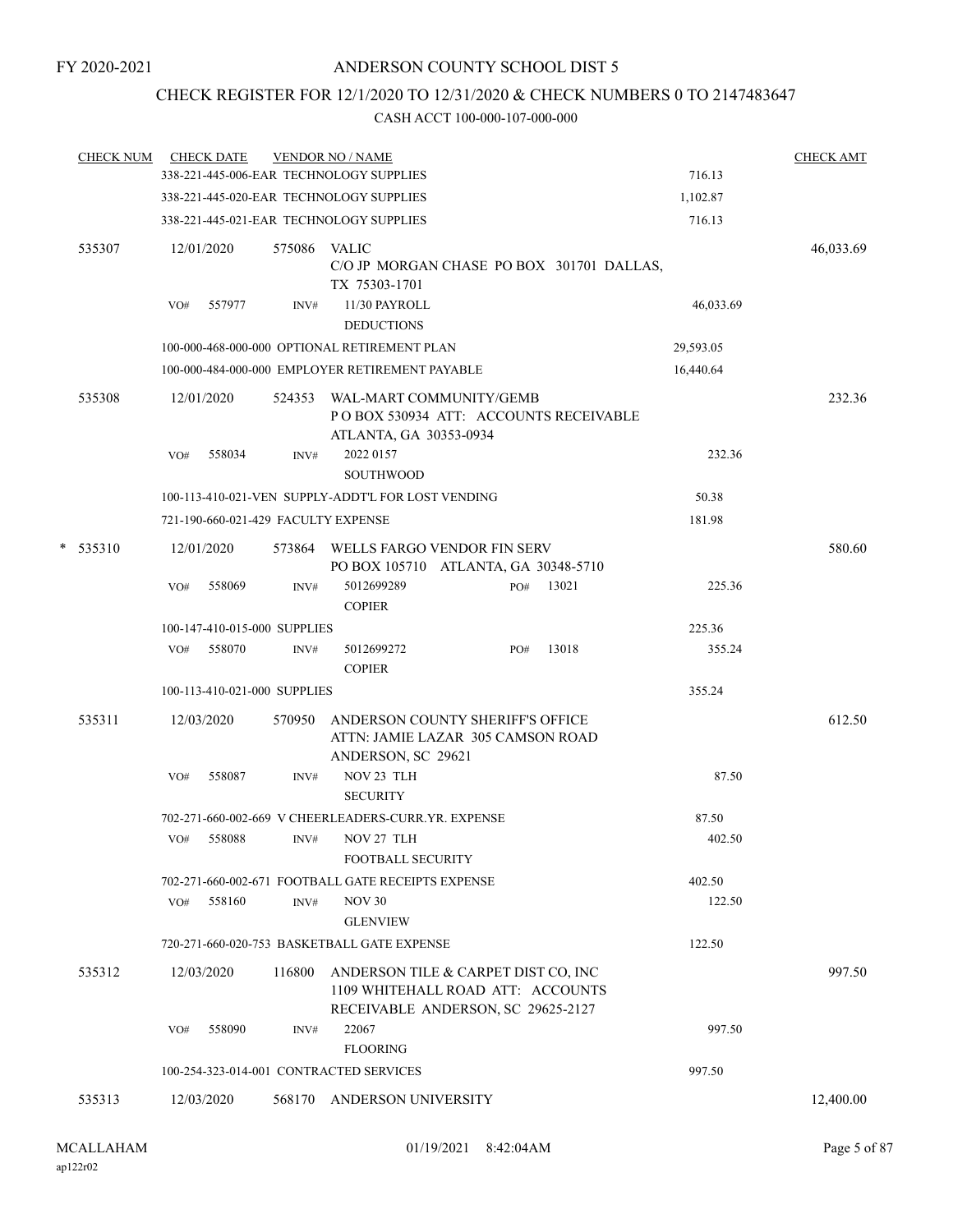### CHECK REGISTER FOR 12/1/2020 TO 12/31/2020 & CHECK NUMBERS 0 TO 2147483647

| <b>CHECK NUM</b> |     | <b>CHECK DATE</b>                                              |        | <b>VENDOR NO / NAME</b>                |                  |     |                                         |                   | <b>CHECK AMT</b> |
|------------------|-----|----------------------------------------------------------------|--------|----------------------------------------|------------------|-----|-----------------------------------------|-------------------|------------------|
|                  |     |                                                                |        | 316 BOULEVARD ANDERSON, SC 29621       |                  |     |                                         |                   |                  |
|                  | VO# | 558091                                                         | INV#   | TL HANNA                               |                  | PO# | 13710                                   | 12,400.00         |                  |
|                  |     |                                                                |        | <b>FALL 2020</b>                       |                  |     |                                         |                   |                  |
|                  |     | 100-114-312-002-DCC DUAL CREDIT COURSES                        |        |                                        |                  |     |                                         | 12,400.00         |                  |
| 535314           |     | 12/03/2020                                                     | 567907 | AT&T                                   | $(864 M10-0346)$ |     |                                         |                   | 4,237.06         |
|                  |     |                                                                |        |                                        |                  |     | POBOX 105503 ATT: ACCOUNTS RECEIVABLE   |                   |                  |
|                  |     |                                                                |        | ATLANTA, GA 30348-5503                 |                  |     |                                         |                   |                  |
|                  | VO# | 558195                                                         | INV#   | 864 M10-0346<br><b>SERVICE</b>         |                  |     |                                         | 4,237.06          |                  |
|                  |     |                                                                |        |                                        |                  |     |                                         |                   |                  |
|                  |     | 100-266-340-000-000 TELEPHONE<br>100-266-340-000-000 TELEPHONE |        |                                        |                  |     |                                         | 1,435.85<br>85.61 |                  |
|                  |     | 100-266-340-000-000 TELEPHONE                                  |        |                                        |                  |     |                                         | 121.37            |                  |
|                  |     | 100-266-340-000-000 TELEPHONE                                  |        |                                        |                  |     |                                         | 17.56             |                  |
|                  |     | 100-266-340-001-000 TELEPHONE                                  |        |                                        |                  |     |                                         | 58.11             |                  |
|                  |     | 100-266-340-002-000 TELEPHONE                                  |        |                                        |                  |     |                                         | 389.36            |                  |
|                  |     | 100-266-340-003-000 TELEPHONE                                  |        |                                        |                  |     |                                         | 394.16            |                  |
|                  |     | 100-266-340-005-000 TELEPHONE                                  |        |                                        |                  |     |                                         | 85.61             |                  |
|                  |     | 100-266-340-006-000 TELEPHONE                                  |        |                                        |                  |     |                                         | 71.36             |                  |
|                  |     | 100-266-340-007-000 TELEPHONE                                  |        |                                        |                  |     |                                         | 66.48             |                  |
|                  |     | 100-266-340-008-000 TELEPHONE                                  |        |                                        |                  |     |                                         | 57.91             |                  |
|                  |     | 100-266-340-009-000 TELEPHONE                                  |        |                                        |                  |     |                                         | 80.62             |                  |
|                  |     | 100-266-340-010-000 TELEPHONE                                  |        |                                        |                  |     |                                         | 71.36             |                  |
|                  |     | 100-266-340-011-000 TELEPHONE                                  |        |                                        |                  |     |                                         | 252.56            |                  |
|                  |     | 100-266-340-012-000 TELEPHONE                                  |        |                                        |                  |     |                                         | 99.17             |                  |
|                  |     | 100-266-340-013-000 TELEPHONE                                  |        |                                        |                  |     |                                         | 84.81             |                  |
|                  |     | 100-266-340-014-000 TELEPHONE                                  |        |                                        |                  |     |                                         | 85.61             |                  |
|                  |     | 100-266-340-015-000 TELEPHONE                                  |        |                                        |                  |     |                                         | 72.03             |                  |
|                  |     | 100-266-340-016-000 TELEPHONE                                  |        |                                        |                  |     |                                         | 93.31             |                  |
|                  |     | 100-266-340-017-000 TELEPHONE                                  |        |                                        |                  |     |                                         | 84.81             |                  |
|                  |     | 100-266-340-018-000 TELEPHONE                                  |        |                                        |                  |     |                                         | 84.81             |                  |
|                  |     | 100-266-340-019-000 TELEPHONE                                  |        |                                        |                  |     |                                         | 67.04             |                  |
|                  |     | 100-266-340-020-000 TELEPHONE                                  |        |                                        |                  |     |                                         | 57.91             |                  |
|                  |     | 100-266-340-021-000 TELEPHONE                                  |        |                                        |                  |     |                                         | 85.61             |                  |
|                  |     | 100-266-340-023-000 TELEPHONE                                  |        |                                        |                  |     |                                         | 44.86             |                  |
|                  |     | 124-266-340-024-000 TELEPHONE                                  |        |                                        |                  |     |                                         | 44.46             |                  |
|                  |     | 131-266-340-031-000 TELEPHONE                                  |        |                                        |                  |     |                                         | 31.01             |                  |
|                  |     | 600-256-340-000-000 TELEPHONE                                  |        |                                        |                  |     |                                         | 113.70            |                  |
| 535315           |     | 12/03/2020                                                     | 570814 | AT&T                                   | $(864 M09-9122)$ |     | PO BOX 105262 ATTN: ACCOUNTS RECEIVABLE |                   | 931.21           |
|                  | VO# | 558173                                                         | INV#   | ATLANTA, GA 30348-5262<br>864 M09-9122 |                  |     |                                         | 931.21            |                  |
|                  |     |                                                                |        | <b>SERVICE</b>                         |                  |     |                                         |                   |                  |
|                  |     | 100-266-340-000-000 TELEPHONE                                  |        |                                        |                  |     |                                         | 931.21            |                  |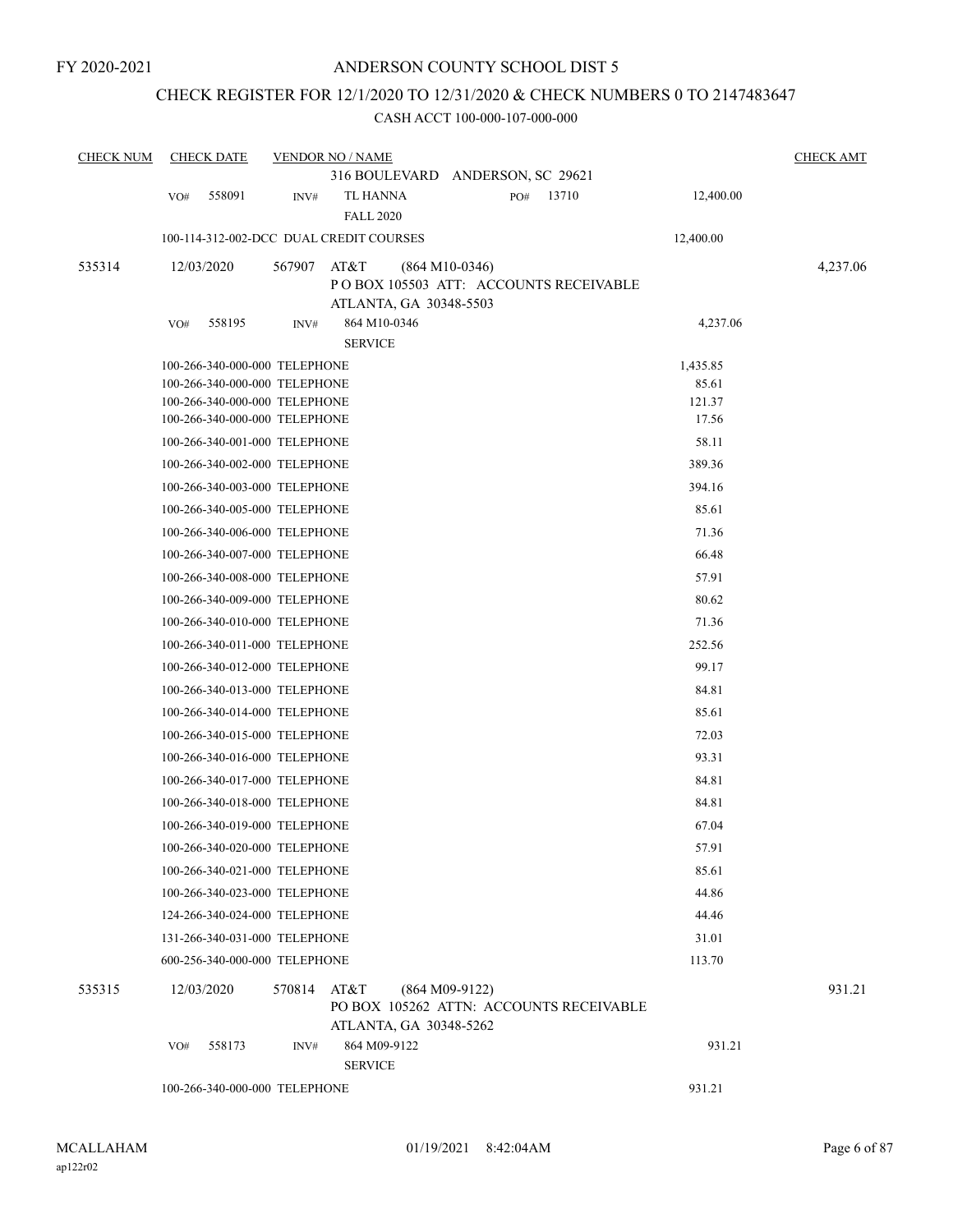# CHECK REGISTER FOR 12/1/2020 TO 12/31/2020 & CHECK NUMBERS 0 TO 2147483647

| $* 535317$<br>12/03/2020<br>573265 BILL SANDERS MOVING, INC.<br>5526 HWY 81 NORTH WILLIAMSTON, SC 29697<br>6415<br>275.00<br>558136<br>$\text{INV}\#$<br>VO#<br><b>MOVING</b><br>600-256-323-005-000 REPAIRS TO EQUIPMENT<br>275.00<br>558137<br>6394<br>275.00<br>VO#<br>INV#<br><b>MOVING</b><br>600-256-323-005-000 REPAIRS TO EQUIPMENT<br>275.00<br>535318<br>12/03/2020<br>CARSON'S NUT-BOLT & TOOL CO, INC<br>567691<br>P.O. BOX 3629 ATT: ACCOUNTS RECEIVABLE<br>GREENVILLE, SC 29608<br>558097<br>3903234<br>211.21<br>VO#<br>INV#<br><b>SUPPLIES</b><br>100-254-410-000-001 MAINT. SUPPLIES-STRUCTURES<br>211.21<br>535319<br>570581<br>CITY OF ANDERSON POLICE DEPT<br>12/03/2020<br>401 SOUTH MAIN ST ATTN: TESSA FREDERICKS<br>ANDERSON, SC 29624<br>011<br>1,032.00<br>558098<br>VO#<br>INV#<br><b>NOV SECURITY</b><br>356-258-312-023-000 CONTRACTED SECURITY<br>1,032.00<br>535320<br>12/03/2020<br>COLONY TOOL INC<br>576495<br>518 CONCORD INDUSTRIAL DRIVE SENECA, SC 29672<br>558176<br>PO 13608<br>13608<br>1,004.00<br>VO#<br>INV#<br>PO#<br><b>AIT SUPPLIES</b><br>79.54<br>329-115-410-031-000 SUPPLIES-STATE EQUIPMENT<br>329-115-410-031-000 SUPPLIES-STATE EQUIPMENT<br>189.62<br>329-115-410-031-000 SUPPLIES-STATE EQUIPMENT<br>294.31<br>329-115-410-031-000 SUPPLIES-STATE EQUIPMENT<br>127.93<br>329-115-410-031-000 SUPPLIES-STATE EQUIPMENT<br>61.50<br>329-115-410-031-000 SUPPLIES-STATE EQUIPMENT<br>39.37<br>329-115-410-031-000 SUPPLIES-STATE EQUIPMENT<br>211.73<br>558177<br>PO 13478<br>3,277.75<br>13478<br>VO#<br>INV#<br>PO#<br><b>AIT SUPPLIES</b><br>329-115-410-031-0CO SUPPLIES-STATE (C/O)<br>23.83<br>22.24<br>329-115-410-031-0CO SUPPLIES-STATE (C/O)<br>329-115-410-031-0CO SUPPLIES-STATE (C/O)<br>300.57<br>203.05<br>329-115-410-031-0CO SUPPLIES-STATE (C/O)<br>329-115-410-031-0CO SUPPLIES-STATE (C/O)<br>187.00<br>132.90<br>329-115-410-031-0CO SUPPLIES-STATE (C/O)<br>205.60<br>329-115-410-031-0CO SUPPLIES-STATE (C/O)<br>329-115-410-031-0CO SUPPLIES-STATE (C/O)<br>2,003.47<br>329-115-410-031-0CO SUPPLIES-STATE (C/O)<br>199.09<br>535321<br><b>DEPT OF ADMINISTRATION</b><br>12/03/2020<br>573223<br>SUITE 409 1200 SENATE STREET COLUMBIA, SC 29201<br>90304199<br>558099<br>INV#<br>806.07<br>VO#<br><b>SERVICE</b> | <b>CHECK NUM</b> | <b>CHECK DATE</b> | <b>VENDOR NO / NAME</b> |  | <b>CHECK AMT</b> |
|------------------------------------------------------------------------------------------------------------------------------------------------------------------------------------------------------------------------------------------------------------------------------------------------------------------------------------------------------------------------------------------------------------------------------------------------------------------------------------------------------------------------------------------------------------------------------------------------------------------------------------------------------------------------------------------------------------------------------------------------------------------------------------------------------------------------------------------------------------------------------------------------------------------------------------------------------------------------------------------------------------------------------------------------------------------------------------------------------------------------------------------------------------------------------------------------------------------------------------------------------------------------------------------------------------------------------------------------------------------------------------------------------------------------------------------------------------------------------------------------------------------------------------------------------------------------------------------------------------------------------------------------------------------------------------------------------------------------------------------------------------------------------------------------------------------------------------------------------------------------------------------------------------------------------------------------------------------------------------------------------------------------------------------------------------------------------------------------------------------------------------------------------------------------------------------------------------------------------------------------------------------------------------------------|------------------|-------------------|-------------------------|--|------------------|
|                                                                                                                                                                                                                                                                                                                                                                                                                                                                                                                                                                                                                                                                                                                                                                                                                                                                                                                                                                                                                                                                                                                                                                                                                                                                                                                                                                                                                                                                                                                                                                                                                                                                                                                                                                                                                                                                                                                                                                                                                                                                                                                                                                                                                                                                                                |                  |                   |                         |  | 550.00           |
|                                                                                                                                                                                                                                                                                                                                                                                                                                                                                                                                                                                                                                                                                                                                                                                                                                                                                                                                                                                                                                                                                                                                                                                                                                                                                                                                                                                                                                                                                                                                                                                                                                                                                                                                                                                                                                                                                                                                                                                                                                                                                                                                                                                                                                                                                                |                  |                   |                         |  |                  |
|                                                                                                                                                                                                                                                                                                                                                                                                                                                                                                                                                                                                                                                                                                                                                                                                                                                                                                                                                                                                                                                                                                                                                                                                                                                                                                                                                                                                                                                                                                                                                                                                                                                                                                                                                                                                                                                                                                                                                                                                                                                                                                                                                                                                                                                                                                |                  |                   |                         |  |                  |
|                                                                                                                                                                                                                                                                                                                                                                                                                                                                                                                                                                                                                                                                                                                                                                                                                                                                                                                                                                                                                                                                                                                                                                                                                                                                                                                                                                                                                                                                                                                                                                                                                                                                                                                                                                                                                                                                                                                                                                                                                                                                                                                                                                                                                                                                                                |                  |                   |                         |  |                  |
|                                                                                                                                                                                                                                                                                                                                                                                                                                                                                                                                                                                                                                                                                                                                                                                                                                                                                                                                                                                                                                                                                                                                                                                                                                                                                                                                                                                                                                                                                                                                                                                                                                                                                                                                                                                                                                                                                                                                                                                                                                                                                                                                                                                                                                                                                                |                  |                   |                         |  |                  |
|                                                                                                                                                                                                                                                                                                                                                                                                                                                                                                                                                                                                                                                                                                                                                                                                                                                                                                                                                                                                                                                                                                                                                                                                                                                                                                                                                                                                                                                                                                                                                                                                                                                                                                                                                                                                                                                                                                                                                                                                                                                                                                                                                                                                                                                                                                |                  |                   |                         |  |                  |
|                                                                                                                                                                                                                                                                                                                                                                                                                                                                                                                                                                                                                                                                                                                                                                                                                                                                                                                                                                                                                                                                                                                                                                                                                                                                                                                                                                                                                                                                                                                                                                                                                                                                                                                                                                                                                                                                                                                                                                                                                                                                                                                                                                                                                                                                                                |                  |                   |                         |  | 211.21           |
|                                                                                                                                                                                                                                                                                                                                                                                                                                                                                                                                                                                                                                                                                                                                                                                                                                                                                                                                                                                                                                                                                                                                                                                                                                                                                                                                                                                                                                                                                                                                                                                                                                                                                                                                                                                                                                                                                                                                                                                                                                                                                                                                                                                                                                                                                                |                  |                   |                         |  |                  |
|                                                                                                                                                                                                                                                                                                                                                                                                                                                                                                                                                                                                                                                                                                                                                                                                                                                                                                                                                                                                                                                                                                                                                                                                                                                                                                                                                                                                                                                                                                                                                                                                                                                                                                                                                                                                                                                                                                                                                                                                                                                                                                                                                                                                                                                                                                |                  |                   |                         |  |                  |
|                                                                                                                                                                                                                                                                                                                                                                                                                                                                                                                                                                                                                                                                                                                                                                                                                                                                                                                                                                                                                                                                                                                                                                                                                                                                                                                                                                                                                                                                                                                                                                                                                                                                                                                                                                                                                                                                                                                                                                                                                                                                                                                                                                                                                                                                                                |                  |                   |                         |  | 1,032.00         |
|                                                                                                                                                                                                                                                                                                                                                                                                                                                                                                                                                                                                                                                                                                                                                                                                                                                                                                                                                                                                                                                                                                                                                                                                                                                                                                                                                                                                                                                                                                                                                                                                                                                                                                                                                                                                                                                                                                                                                                                                                                                                                                                                                                                                                                                                                                |                  |                   |                         |  |                  |
|                                                                                                                                                                                                                                                                                                                                                                                                                                                                                                                                                                                                                                                                                                                                                                                                                                                                                                                                                                                                                                                                                                                                                                                                                                                                                                                                                                                                                                                                                                                                                                                                                                                                                                                                                                                                                                                                                                                                                                                                                                                                                                                                                                                                                                                                                                |                  |                   |                         |  |                  |
|                                                                                                                                                                                                                                                                                                                                                                                                                                                                                                                                                                                                                                                                                                                                                                                                                                                                                                                                                                                                                                                                                                                                                                                                                                                                                                                                                                                                                                                                                                                                                                                                                                                                                                                                                                                                                                                                                                                                                                                                                                                                                                                                                                                                                                                                                                |                  |                   |                         |  |                  |
|                                                                                                                                                                                                                                                                                                                                                                                                                                                                                                                                                                                                                                                                                                                                                                                                                                                                                                                                                                                                                                                                                                                                                                                                                                                                                                                                                                                                                                                                                                                                                                                                                                                                                                                                                                                                                                                                                                                                                                                                                                                                                                                                                                                                                                                                                                |                  |                   |                         |  | 4,281.75         |
|                                                                                                                                                                                                                                                                                                                                                                                                                                                                                                                                                                                                                                                                                                                                                                                                                                                                                                                                                                                                                                                                                                                                                                                                                                                                                                                                                                                                                                                                                                                                                                                                                                                                                                                                                                                                                                                                                                                                                                                                                                                                                                                                                                                                                                                                                                |                  |                   |                         |  |                  |
|                                                                                                                                                                                                                                                                                                                                                                                                                                                                                                                                                                                                                                                                                                                                                                                                                                                                                                                                                                                                                                                                                                                                                                                                                                                                                                                                                                                                                                                                                                                                                                                                                                                                                                                                                                                                                                                                                                                                                                                                                                                                                                                                                                                                                                                                                                |                  |                   |                         |  |                  |
|                                                                                                                                                                                                                                                                                                                                                                                                                                                                                                                                                                                                                                                                                                                                                                                                                                                                                                                                                                                                                                                                                                                                                                                                                                                                                                                                                                                                                                                                                                                                                                                                                                                                                                                                                                                                                                                                                                                                                                                                                                                                                                                                                                                                                                                                                                |                  |                   |                         |  |                  |
|                                                                                                                                                                                                                                                                                                                                                                                                                                                                                                                                                                                                                                                                                                                                                                                                                                                                                                                                                                                                                                                                                                                                                                                                                                                                                                                                                                                                                                                                                                                                                                                                                                                                                                                                                                                                                                                                                                                                                                                                                                                                                                                                                                                                                                                                                                |                  |                   |                         |  |                  |
|                                                                                                                                                                                                                                                                                                                                                                                                                                                                                                                                                                                                                                                                                                                                                                                                                                                                                                                                                                                                                                                                                                                                                                                                                                                                                                                                                                                                                                                                                                                                                                                                                                                                                                                                                                                                                                                                                                                                                                                                                                                                                                                                                                                                                                                                                                |                  |                   |                         |  |                  |
|                                                                                                                                                                                                                                                                                                                                                                                                                                                                                                                                                                                                                                                                                                                                                                                                                                                                                                                                                                                                                                                                                                                                                                                                                                                                                                                                                                                                                                                                                                                                                                                                                                                                                                                                                                                                                                                                                                                                                                                                                                                                                                                                                                                                                                                                                                |                  |                   |                         |  |                  |
|                                                                                                                                                                                                                                                                                                                                                                                                                                                                                                                                                                                                                                                                                                                                                                                                                                                                                                                                                                                                                                                                                                                                                                                                                                                                                                                                                                                                                                                                                                                                                                                                                                                                                                                                                                                                                                                                                                                                                                                                                                                                                                                                                                                                                                                                                                |                  |                   |                         |  |                  |
|                                                                                                                                                                                                                                                                                                                                                                                                                                                                                                                                                                                                                                                                                                                                                                                                                                                                                                                                                                                                                                                                                                                                                                                                                                                                                                                                                                                                                                                                                                                                                                                                                                                                                                                                                                                                                                                                                                                                                                                                                                                                                                                                                                                                                                                                                                |                  |                   |                         |  |                  |
|                                                                                                                                                                                                                                                                                                                                                                                                                                                                                                                                                                                                                                                                                                                                                                                                                                                                                                                                                                                                                                                                                                                                                                                                                                                                                                                                                                                                                                                                                                                                                                                                                                                                                                                                                                                                                                                                                                                                                                                                                                                                                                                                                                                                                                                                                                |                  |                   |                         |  |                  |
|                                                                                                                                                                                                                                                                                                                                                                                                                                                                                                                                                                                                                                                                                                                                                                                                                                                                                                                                                                                                                                                                                                                                                                                                                                                                                                                                                                                                                                                                                                                                                                                                                                                                                                                                                                                                                                                                                                                                                                                                                                                                                                                                                                                                                                                                                                |                  |                   |                         |  |                  |
|                                                                                                                                                                                                                                                                                                                                                                                                                                                                                                                                                                                                                                                                                                                                                                                                                                                                                                                                                                                                                                                                                                                                                                                                                                                                                                                                                                                                                                                                                                                                                                                                                                                                                                                                                                                                                                                                                                                                                                                                                                                                                                                                                                                                                                                                                                |                  |                   |                         |  |                  |
|                                                                                                                                                                                                                                                                                                                                                                                                                                                                                                                                                                                                                                                                                                                                                                                                                                                                                                                                                                                                                                                                                                                                                                                                                                                                                                                                                                                                                                                                                                                                                                                                                                                                                                                                                                                                                                                                                                                                                                                                                                                                                                                                                                                                                                                                                                |                  |                   |                         |  |                  |
|                                                                                                                                                                                                                                                                                                                                                                                                                                                                                                                                                                                                                                                                                                                                                                                                                                                                                                                                                                                                                                                                                                                                                                                                                                                                                                                                                                                                                                                                                                                                                                                                                                                                                                                                                                                                                                                                                                                                                                                                                                                                                                                                                                                                                                                                                                |                  |                   |                         |  |                  |
|                                                                                                                                                                                                                                                                                                                                                                                                                                                                                                                                                                                                                                                                                                                                                                                                                                                                                                                                                                                                                                                                                                                                                                                                                                                                                                                                                                                                                                                                                                                                                                                                                                                                                                                                                                                                                                                                                                                                                                                                                                                                                                                                                                                                                                                                                                |                  |                   |                         |  |                  |
|                                                                                                                                                                                                                                                                                                                                                                                                                                                                                                                                                                                                                                                                                                                                                                                                                                                                                                                                                                                                                                                                                                                                                                                                                                                                                                                                                                                                                                                                                                                                                                                                                                                                                                                                                                                                                                                                                                                                                                                                                                                                                                                                                                                                                                                                                                |                  |                   |                         |  |                  |
|                                                                                                                                                                                                                                                                                                                                                                                                                                                                                                                                                                                                                                                                                                                                                                                                                                                                                                                                                                                                                                                                                                                                                                                                                                                                                                                                                                                                                                                                                                                                                                                                                                                                                                                                                                                                                                                                                                                                                                                                                                                                                                                                                                                                                                                                                                |                  |                   |                         |  |                  |
|                                                                                                                                                                                                                                                                                                                                                                                                                                                                                                                                                                                                                                                                                                                                                                                                                                                                                                                                                                                                                                                                                                                                                                                                                                                                                                                                                                                                                                                                                                                                                                                                                                                                                                                                                                                                                                                                                                                                                                                                                                                                                                                                                                                                                                                                                                |                  |                   |                         |  |                  |
|                                                                                                                                                                                                                                                                                                                                                                                                                                                                                                                                                                                                                                                                                                                                                                                                                                                                                                                                                                                                                                                                                                                                                                                                                                                                                                                                                                                                                                                                                                                                                                                                                                                                                                                                                                                                                                                                                                                                                                                                                                                                                                                                                                                                                                                                                                |                  |                   |                         |  |                  |
|                                                                                                                                                                                                                                                                                                                                                                                                                                                                                                                                                                                                                                                                                                                                                                                                                                                                                                                                                                                                                                                                                                                                                                                                                                                                                                                                                                                                                                                                                                                                                                                                                                                                                                                                                                                                                                                                                                                                                                                                                                                                                                                                                                                                                                                                                                |                  |                   |                         |  |                  |
|                                                                                                                                                                                                                                                                                                                                                                                                                                                                                                                                                                                                                                                                                                                                                                                                                                                                                                                                                                                                                                                                                                                                                                                                                                                                                                                                                                                                                                                                                                                                                                                                                                                                                                                                                                                                                                                                                                                                                                                                                                                                                                                                                                                                                                                                                                |                  |                   |                         |  |                  |
|                                                                                                                                                                                                                                                                                                                                                                                                                                                                                                                                                                                                                                                                                                                                                                                                                                                                                                                                                                                                                                                                                                                                                                                                                                                                                                                                                                                                                                                                                                                                                                                                                                                                                                                                                                                                                                                                                                                                                                                                                                                                                                                                                                                                                                                                                                |                  |                   |                         |  | 806.07           |
|                                                                                                                                                                                                                                                                                                                                                                                                                                                                                                                                                                                                                                                                                                                                                                                                                                                                                                                                                                                                                                                                                                                                                                                                                                                                                                                                                                                                                                                                                                                                                                                                                                                                                                                                                                                                                                                                                                                                                                                                                                                                                                                                                                                                                                                                                                |                  |                   |                         |  |                  |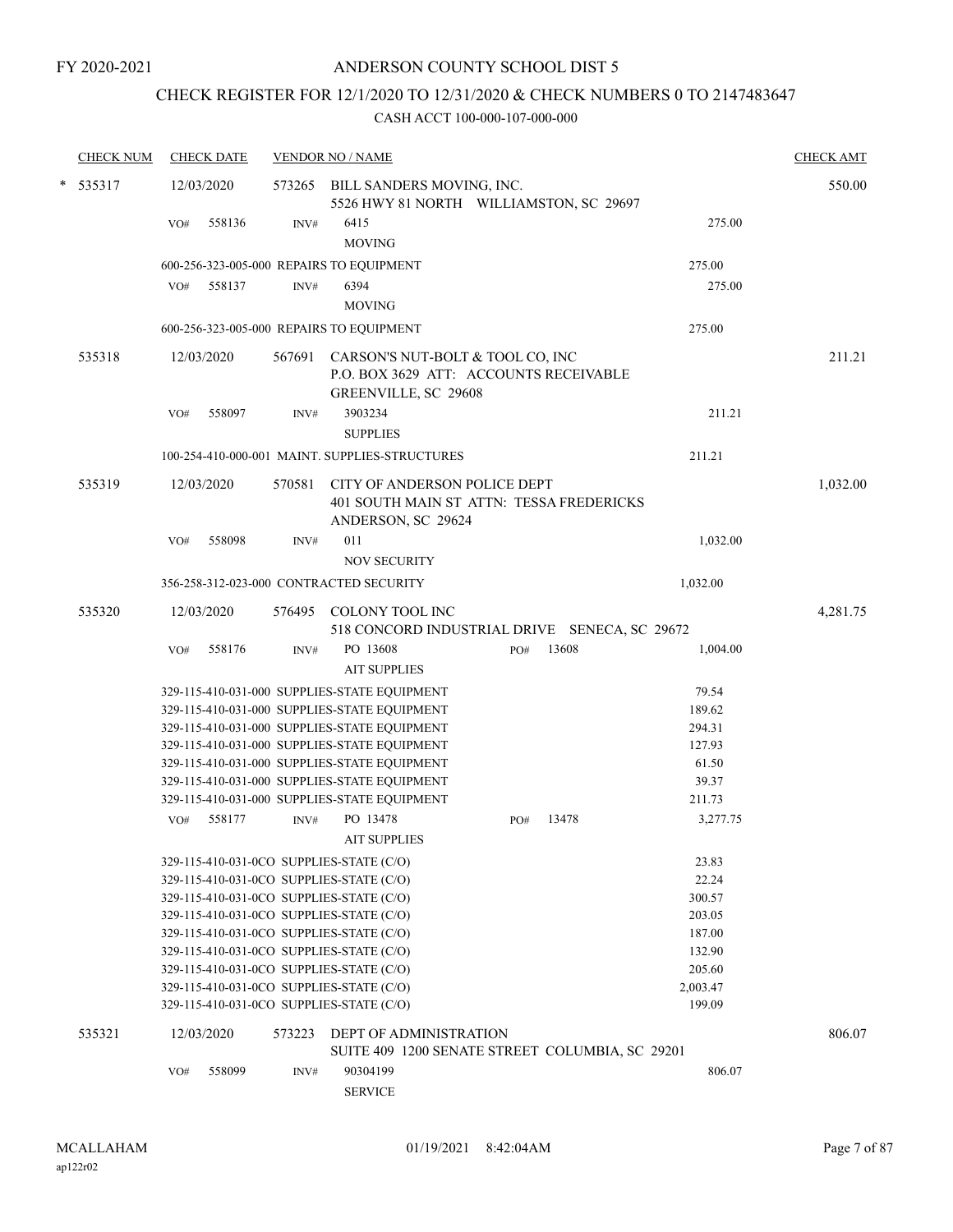### CHECK REGISTER FOR 12/1/2020 TO 12/31/2020 & CHECK NUMBERS 0 TO 2147483647

| <b>CHECK NUM</b> | <b>CHECK DATE</b>                              |        | <b>VENDOR NO / NAME</b>                                                             |           | <b>CHECK AMT</b> |
|------------------|------------------------------------------------|--------|-------------------------------------------------------------------------------------|-----------|------------------|
|                  | 100-266-340-000-000 TELEPHONE                  |        |                                                                                     | 76.45     |                  |
|                  | 100-266-340-001-000 TELEPHONE                  |        |                                                                                     | 44.17     |                  |
|                  | 100-266-340-005-000 TELEPHONE                  |        |                                                                                     | 44.17     |                  |
|                  | 100-266-340-007-000 TELEPHONE                  |        |                                                                                     | 44.17     |                  |
|                  | 100-266-340-008-000 TELEPHONE                  |        |                                                                                     | 44.17     |                  |
|                  | 100-266-340-009-000 TELEPHONE                  |        |                                                                                     | 44.17     |                  |
|                  | 100-266-340-010-000 TELEPHONE                  |        |                                                                                     | 44.17     |                  |
|                  | 100-266-340-011-000 TELEPHONE                  |        |                                                                                     | 44.17     |                  |
|                  | 100-266-340-012-000 TELEPHONE                  |        |                                                                                     | 67.07     |                  |
|                  | 100-266-340-013-000 TELEPHONE                  |        | 44.17                                                                               |           |                  |
|                  | 100-266-340-014-000 TELEPHONE                  |        | 44.17                                                                               |           |                  |
|                  | 100-266-340-016-000 TELEPHONE                  |        |                                                                                     | 44.17     |                  |
|                  | 100-266-340-017-000 TELEPHONE                  |        | 44.17                                                                               |           |                  |
|                  | 100-266-340-019-000 TELEPHONE                  |        |                                                                                     | 44.17     |                  |
|                  | 100-266-340-020-000 TELEPHONE                  |        |                                                                                     | 44.17     |                  |
|                  | 100-266-340-021-000 TELEPHONE                  |        |                                                                                     | 44.17     |                  |
|                  | 131-266-340-031-000 TELEPHONE                  |        |                                                                                     | 44.17     |                  |
| 535322           | 12/03/2020                                     | 211302 | <b>DUKE ENERGY</b><br>PO BOX 70516 CHARLOTTE, NC 28272-0516                         |           | 37,164.94        |
|                  | 558193<br>VO#                                  | INV#   | DUE DEC 9                                                                           | 37,164.94 |                  |
|                  |                                                |        | <b>UTILITIES</b>                                                                    |           |                  |
|                  |                                                |        | 100-254-470-000-000 ENERGY-ELECTRICITY & WATER                                      | 3,562.89  |                  |
|                  |                                                |        | 100-254-470-000-000 ENERGY-ELECTRICITY & WATER                                      | 52.42     |                  |
|                  |                                                |        | 100-254-470-001-000 ENERGY-ELECTRICITY & WATER                                      | 61.87     |                  |
|                  |                                                |        | 100-254-470-002-000 ENERGY-ELECTRICITY & WATER                                      | 132.22    |                  |
|                  |                                                |        | 100-254-470-003-000 ENERGY-ELECTRICITY & WATER                                      | 17,745.35 |                  |
|                  |                                                |        | 100-254-470-005-000 ENERGY-ELECTRICITY & WATER                                      | 78.08     |                  |
|                  |                                                |        | 100-254-470-009-000 ENERGY-ELECTRICITY & WATER                                      | 4,375.65  |                  |
|                  |                                                |        | 100-254-470-012-000 ENERGY-ELECTRICITY & WATER                                      | 27.05     |                  |
|                  |                                                |        | 100-254-470-014-000 ENERGY-ELECTRICITY & WATER                                      | 47.26     |                  |
|                  |                                                |        | 100-254-470-015-000 ENERGY-ELECTRICITY & WATER                                      | 46.11     |                  |
|                  |                                                |        | 100-254-470-016-000 ENERGY-ELECTRICITY & WATER                                      | 20.30     |                  |
|                  |                                                |        | 100-254-470-018-000 ENERGY-ELECTRICITY & WATER                                      | 3,110.41  |                  |
|                  |                                                |        | 100-254-470-019-000 ENERGY-ELECTRICITY & WATER                                      | 33.21     |                  |
|                  |                                                |        | 131-254-470-031-000 ENERGY-ELECTRICITY/WATER                                        | 7,872.12  |                  |
| 535323           | 12/03/2020                                     | 563495 | ELECTRIC CITY UTILITIES<br>CITY OF ANDERSON 601 SOUTH MAIN ST<br>ANDERSON, SC 29624 |           | 10,143.42        |
|                  | 558194<br>VO#                                  | INV#   | DUE DEC 10<br><b>UTILITIES</b>                                                      | 10,143.42 |                  |
|                  |                                                |        | 100-254-470-000-000 ENERGY-ELECTRICITY & WATER                                      | 202.70    |                  |
|                  | 100-254-470-003-000 ENERGY-ELECTRICITY & WATER |        | 3,452.51                                                                            |           |                  |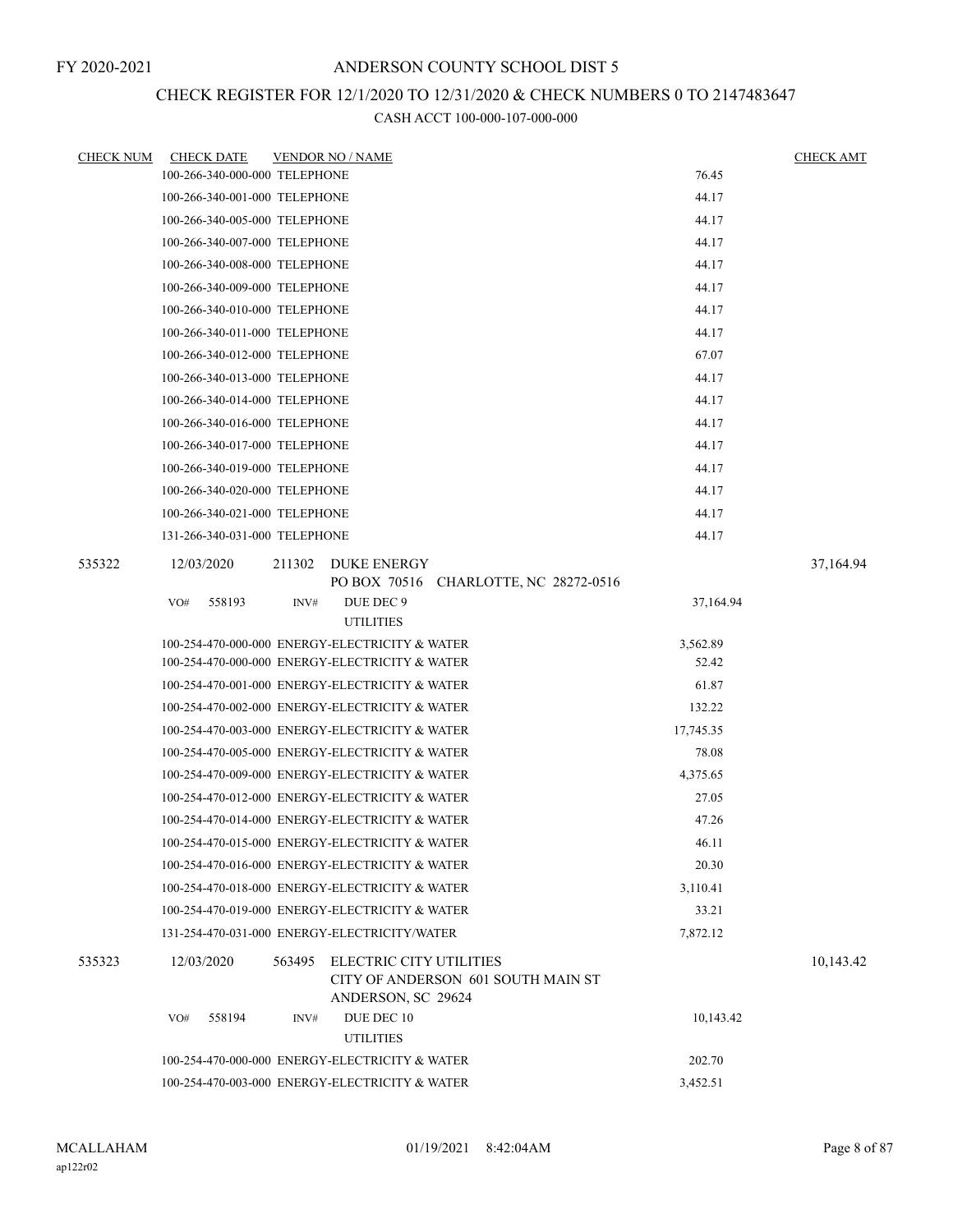### CHECK REGISTER FOR 12/1/2020 TO 12/31/2020 & CHECK NUMBERS 0 TO 2147483647

|        | <b>CHECK NUM</b> |     | <b>CHECK DATE</b>              |        | <b>VENDOR NO / NAME</b>                                                                                 |                    | <b>CHECK AMT</b> |
|--------|------------------|-----|--------------------------------|--------|---------------------------------------------------------------------------------------------------------|--------------------|------------------|
|        |                  |     |                                |        | 100-254-470-005-000 ENERGY-ELECTRICITY & WATER                                                          | 1,647.68           |                  |
|        |                  |     |                                |        | 100-254-470-007-000 ENERGY-ELECTRICITY & WATER                                                          | 1,248.52           |                  |
|        |                  |     |                                |        | 100-254-470-019-000 ENERGY-ELECTRICITY & WATER                                                          | 2,878.60           |                  |
|        |                  |     |                                |        | 131-254-470-031-000 ENERGY-ELECTRICITY/WATER                                                            | 713.41             |                  |
| $\ast$ | 535327           |     | 12/03/2020                     |        | 574279 HALLIGAN MAHONEY & WILLIAMS<br>PO BOX 11367 COLUMBIA, SC 29211-1367                              |                    | 3,920.00         |
|        |                  | VO# | 558181                         | INV#   | 15184<br><b>NOV SERVICES</b>                                                                            | 3,920.00           |                  |
|        |                  |     | 100-231-319-000-000 LEGAL FEES |        |                                                                                                         | 3,920.00           |                  |
|        | 535330           |     | 12/03/2020                     | 259400 | HAMMOND WATER DISTRICT<br>250 MITCHELL ROAD ATT: ACCOUNTS RECEIVABLE<br>BELTON, SC 29627                |                    | 10,810.60        |
|        |                  | VO# | 558191                         | INV#   | <b>SEPT-NOV</b><br><b>UTILITIES</b>                                                                     | 10,810.60          |                  |
|        |                  |     |                                |        | 100-254-470-002-000 ENERGY-ELECTRICITY & WATER                                                          | 110.72             |                  |
|        |                  |     |                                |        | 100-254-470-002-000 ENERGY-ELECTRICITY & WATER                                                          | 639.81             |                  |
|        |                  |     |                                |        | 100-254-470-002-000 ENERGY-ELECTRICITY & WATER                                                          | 631.62             |                  |
|        |                  |     |                                |        | 100-254-470-002-000 ENERGY-ELECTRICITY & WATER                                                          | 134.12             |                  |
|        |                  |     |                                |        | 100-254-470-013-000 ENERGY-ELECTRICITY & WATER<br>100-254-470-013-000 ENERGY-ELECTRICITY & WATER        | 1,187.90<br>264.47 |                  |
|        |                  |     |                                |        | 100-254-470-017-000 ENERGY-ELECTRICITY & WATER                                                          | 4,177.31           |                  |
|        |                  |     |                                |        | 100-254-470-020-000 ENERGY-ELECTRICITY & WATER<br>100-254-470-020-000 ENERGY-ELECTRICITY & WATER        | 110.72<br>3,553.93 |                  |
|        | 535331           |     | 12/03/2020                     | 576027 | HOME DEPOT USA, INC<br>PO BOX 742604 ATLANTA, GA 30374-2604                                             |                    | 2,594.75         |
|        |                  | VO# | 558108                         | INV#   | 580001675<br>13588<br>PO#<br><b>WHSE SUPPLIES</b>                                                       | 2,594.75           |                  |
|        |                  |     |                                |        | 100-000-170-000-000 WAREHOUSE INVENTORY                                                                 | 2,594.75           |                  |
|        | 535332           |     | 12/03/2020                     | 270200 | HOMELAND PARK WATER & SEWER DISTRICT<br>POBOX 13003 ATT: ACCOUNTS RECEIVABLE<br>ANDERSON, SC 29624-0001 |                    | 208.84           |
|        |                  | VO# | 558192                         | INV#   | 03039-0<br>3519 WILMONT ST                                                                              | 208.84             |                  |
|        |                  |     |                                |        | 100-254-470-011-000 ENERGY-ELECTRICITY & WATER                                                          | 208.84             |                  |
|        | 535333           |     | 12/03/2020                     | 563606 | INTERSTATE TRANSPORTATION<br>PO BOX 9163 ATT: ACCOUNTS RECEIVABLE<br>COLUMBIA, SC 29290                 |                    | 333.72           |
|        |                  | VO# | 558182                         | INV#   | C001075293<br>DECALS ACCT10032                                                                          | 333.72             |                  |
|        |                  |     |                                |        | 100-255-323-000-ACT ACTIVITY BUS CONTRACTED SERVICES                                                    | 333.72             |                  |
|        | 535334           |     | 12/03/2020                     |        | 576574 LOC-DOC SECURITY<br>PO BOX 78987 CHARLOTTE, NC 28271                                             |                    | 186.71           |
|        |                  | VO# | 558117                         | INV#   | C <sub>203665</sub><br>KEY/LOCKS                                                                        | 41.40              |                  |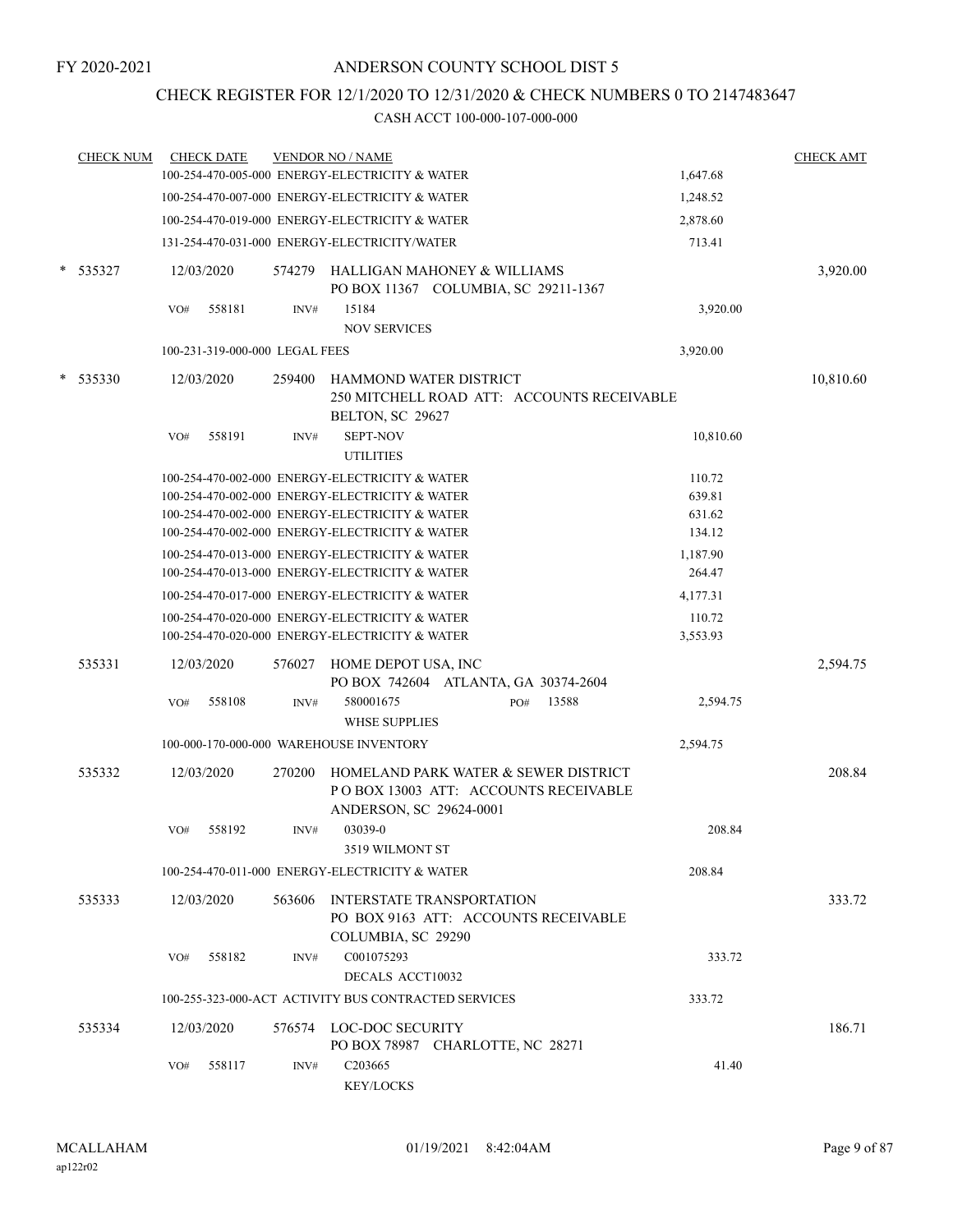### CHECK REGISTER FOR 12/1/2020 TO 12/31/2020 & CHECK NUMBERS 0 TO 2147483647

| <b>CHECK NUM</b> | <b>CHECK DATE</b>                       |        | <b>VENDOR NO / NAME</b>                                                                       |     |       |          | <b>CHECK AMT</b> |
|------------------|-----------------------------------------|--------|-----------------------------------------------------------------------------------------------|-----|-------|----------|------------------|
|                  | 100-254-323-005-001 CONTRACTED SERVICES |        |                                                                                               |     |       | 41.40    |                  |
|                  | 558118<br>VO#                           | INV#   | C203645                                                                                       |     |       | 57.62    |                  |
|                  |                                         |        | <b>KEY/LOCKS</b>                                                                              |     |       |          |                  |
|                  |                                         |        | 100-254-410-005-001 SUPPLIES - MAINTENANCE                                                    |     |       | 57.62    |                  |
|                  | 558119<br>VO#                           | INV#   | C <sub>203664</sub>                                                                           |     |       | 35.31    |                  |
|                  |                                         |        | <b>KEY/LOCKS</b>                                                                              |     |       |          |                  |
|                  | 100-254-323-013-001 CONTRACTED SERVICES |        |                                                                                               |     |       | 35.31    |                  |
|                  | 558120<br>VO#                           | INV#   | C203648                                                                                       |     |       | 41.40    |                  |
|                  |                                         |        | <b>KEY/LOCKS</b>                                                                              |     |       |          |                  |
|                  | 100-254-323-005-001 CONTRACTED SERVICES |        |                                                                                               |     |       | 41.40    |                  |
|                  | 558121<br>VO#                           | INV#   | C203667                                                                                       |     |       | 10.98    |                  |
|                  |                                         |        | <b>KEY/LOCKS</b>                                                                              |     |       |          |                  |
|                  | 100-254-323-002-001 CONTRACTED SERVICES |        |                                                                                               |     |       | 10.98    |                  |
| 535335           | 12/03/2020                              |        | 575673 L & W SUPPLY CORPORATION<br>PO BOX 415421 BOSTON, MA 02241-5421                        |     |       |          | 236.08           |
|                  | 558116<br>VO#                           | INV#   | 240293434                                                                                     |     |       | 236.08   |                  |
|                  |                                         |        | <b>SUPPLIES</b>                                                                               |     |       |          |                  |
|                  |                                         |        | 100-254-410-001-001 SUPPLIES - MAINTENANCE                                                    |     |       | 118.04   |                  |
|                  |                                         |        | 100-254-410-002-001 SUPPLIES - MAINTENANCE                                                    |     |       | 118.04   |                  |
|                  |                                         |        |                                                                                               |     |       |          |                  |
| 535336           | 12/03/2020                              |        | 575505 MCCOLLUM, CHRISTOPER**<br>LUMBERJACK TREE SERVICE PO BOX 14161<br>ANDERSON, SC 29624   |     |       |          | 3,400.00         |
|                  | 558122<br>VO#                           | INV#   | 066                                                                                           |     |       | 2,000.00 |                  |
|                  |                                         |        | TREES @WESTSIDE                                                                               |     |       |          |                  |
|                  |                                         |        | 100-254-323-003-600 MAINTENANCE SERVICES                                                      |     |       | 2,000.00 |                  |
|                  | 558123<br>VO#                           | INV#   | 065                                                                                           |     |       | 1,400.00 |                  |
|                  |                                         |        | <b>HOMELAND PARK</b>                                                                          |     |       |          |                  |
|                  |                                         |        | 100-254-323-011-600 MAINTENANCE SERVICES                                                      |     |       | 1,400.00 |                  |
|                  |                                         |        |                                                                                               |     |       |          |                  |
| $*$ 535340       | 12/03/2020                              | 369400 | <b>NASCO</b>                                                                                  |     |       |          | 1,763.16         |
|                  |                                         |        | POBOX 901 ATT: ACCOUNTS RECEIVABLE FORT                                                       |     |       |          |                  |
|                  | 558183                                  |        | ATKINSON, WI 53538-0901<br>PO 13474                                                           | PO# | 13474 | 1,763.16 |                  |
|                  | VO#                                     | INV#   | ACCT 405-529-00                                                                               |     |       |          |                  |
|                  |                                         |        | 329-115-410-031-000 SUPPLIES-STATE EQUIPMENT                                                  |     |       | 601.02   |                  |
|                  |                                         |        | 329-115-410-031-000 SUPPLIES-STATE EQUIPMENT                                                  |     |       | 86.43    |                  |
|                  |                                         |        | 329-115-410-031-000 SUPPLIES-STATE EQUIPMENT                                                  |     |       | 588.90   |                  |
|                  |                                         |        | 329-115-410-031-000 SUPPLIES-STATE EQUIPMENT                                                  |     |       | 486.81   |                  |
|                  |                                         |        |                                                                                               |     |       |          |                  |
| 535341           | 12/03/2020                              | 379100 | NATURE'S CORNER FLORIST<br>1205 WHITEHALL ROAD ATT: ACCOUNTS<br>RECEIVABLE ANDERSON, SC 29625 |     |       |          | 114.00           |
|                  | 558161<br>VO#                           | INV#   | 25581                                                                                         |     |       | 114.00   |                  |
|                  |                                         |        | <b>ACCT 100097</b>                                                                            |     |       |          |                  |
|                  | 723-190-660-023-973 FACULTY EXPENSE     |        |                                                                                               |     |       | 114.00   |                  |
|                  |                                         |        |                                                                                               |     |       |          | 600.00           |
| 535342           | 12/03/2020                              | 573501 | <b>QUALITY CARE PRESSURE CLEANING</b><br>210 SPRINGSIDE CIRCLE ANDERSON, SC 29625             |     |       |          |                  |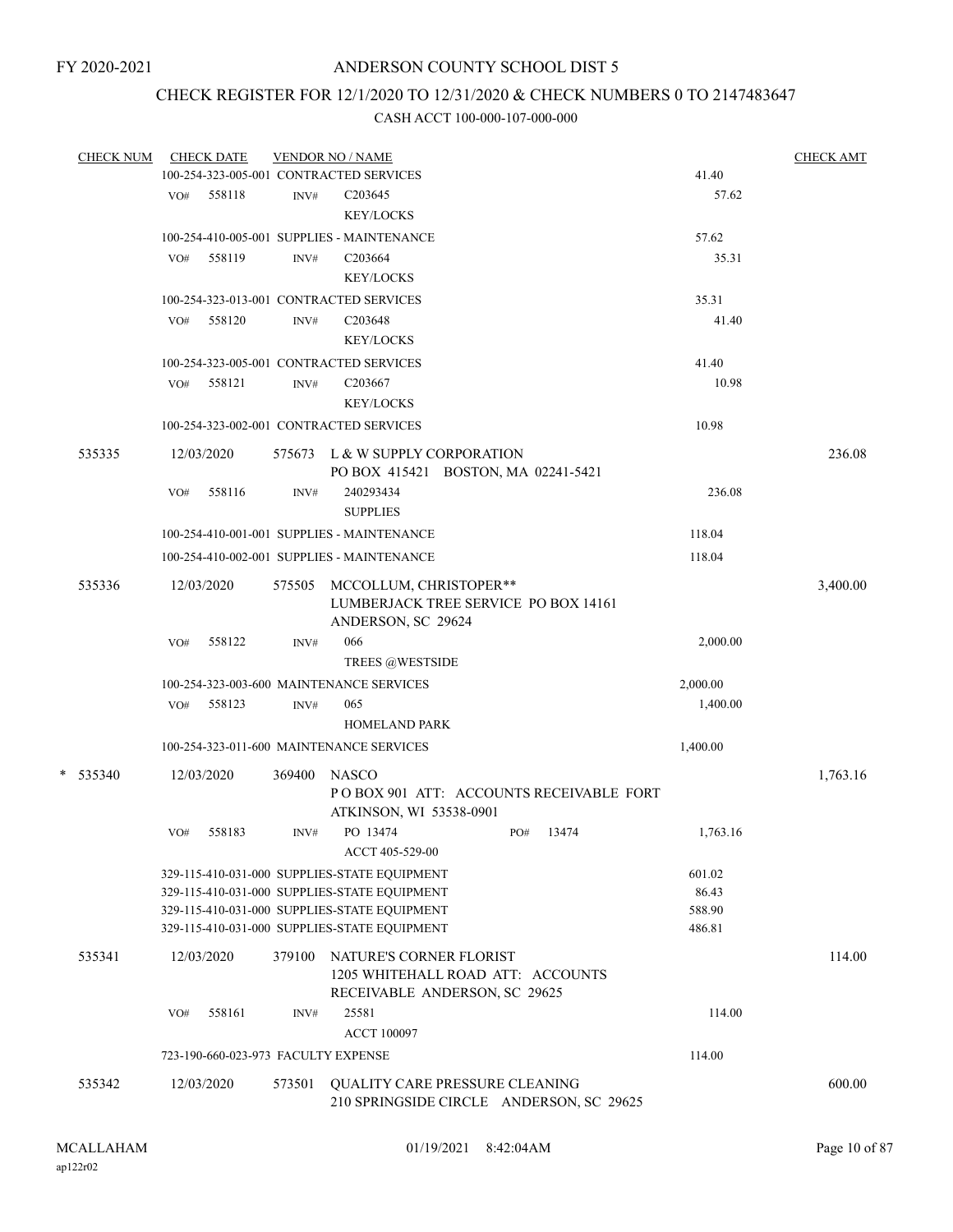# CHECK REGISTER FOR 12/1/2020 TO 12/31/2020 & CHECK NUMBERS 0 TO 2147483647

|   | <b>CHECK NUM</b> |     | <b>CHECK DATE</b> |                                   | <b>VENDOR NO / NAME</b>                     |                                                                                                              |     |       |                 | <b>CHECK AMT</b> |
|---|------------------|-----|-------------------|-----------------------------------|---------------------------------------------|--------------------------------------------------------------------------------------------------------------|-----|-------|-----------------|------------------|
|   |                  | VO# | 558129            | INV#                              | 5528<br><b>NOV 2020</b>                     |                                                                                                              | PO# | 12985 | 600.00          |                  |
|   |                  |     |                   |                                   | 100-255-323-000-000 CONTRACTED SERVICES     |                                                                                                              |     |       | 600.00          |                  |
|   | 535343           |     | 12/03/2020        |                                   |                                             | 575074 REVELATION PERCUSSION INC.<br>108 WEST LOCKMAN STREET FORT MILL, SC 29715                             |     |       |                 | 2,782.00         |
|   |                  | VO# | 558130            | INV#                              | 3035<br><b>CARTS</b>                        |                                                                                                              | PO# | 13382 | 2,782.00        |                  |
|   |                  |     |                   | 100-114-410-002-001 BAND SUPPLIES |                                             |                                                                                                              |     |       | 2,782.00        |                  |
| * | 535345           |     | 12/03/2020        | 438450                            |                                             | RIGGINS GARMENT CARE, INC<br>1903 NORTH MAIN STREET ANDERSON, SC 29621                                       |     |       |                 | 328.18           |
|   |                  | VO# | 558132            | INV#                              | <b>WESTSIDE</b><br><b>TABLECLOTHS</b>       |                                                                                                              |     |       | 328.18          |                  |
|   |                  |     |                   | 100-114-410-003-000 SUPPLIES      |                                             |                                                                                                              |     |       | 328.18          |                  |
|   | 535346           |     | 12/03/2020        |                                   | , ---                                       | 572850 ROBERT ANDERSON PETTY CASH                                                                            |     |       |                 | 400.00           |
|   |                  | VO# | 558134            | INV#                              | DEC 7<br><b>BASKETBALL</b>                  |                                                                                                              |     |       | 400.00          |                  |
|   |                  |     |                   |                                   | 706-271-660-006-666 CONCESSIONS EXPENSE     |                                                                                                              |     |       | 200.00          |                  |
|   |                  |     |                   |                                   | 706-271-660-006-753 BASKETBALL GATE EXPENSE |                                                                                                              |     |       | 200.00          |                  |
|   | 535347           |     | 12/03/2020        | 567525                            | ROWLAND MECHANICAL                          | 4035 HWY 24 ANDERSON, SC 29626                                                                               |     |       |                 | 2,510.27         |
|   |                  | VO# | 558135            | INV#                              | 10088-10102<br><b>REPAIRS</b>               |                                                                                                              | PO# | 13096 | 2,510.27        |                  |
|   |                  |     |                   |                                   |                                             | 100-255-323-000-ACT ACTIVITY BUS CONTRACTED SERVICES                                                         |     |       | 460.00          |                  |
|   |                  |     |                   |                                   |                                             | 100-255-323-000-ACT ACTIVITY BUS CONTRACTED SERVICES                                                         |     |       | 230.00          |                  |
|   |                  |     |                   |                                   |                                             | 100-255-323-000-ACT ACTIVITY BUS CONTRACTED SERVICES                                                         |     |       | 101.78          |                  |
|   |                  |     |                   |                                   |                                             | 100-255-323-000-ACT ACTIVITY BUS CONTRACTED SERVICES                                                         |     |       | 58.28           |                  |
|   |                  |     |                   |                                   |                                             | 100-255-323-000-ACT ACTIVITY BUS CONTRACTED SERVICES                                                         |     |       | 46.00           |                  |
|   |                  |     |                   |                                   |                                             | 100-255-323-000-ACT ACTIVITY BUS CONTRACTED SERVICES                                                         |     |       | 93.59           |                  |
|   |                  |     |                   |                                   |                                             | 100-255-323-000-ACT ACTIVITY BUS CONTRACTED SERVICES                                                         |     |       | 46.00           |                  |
|   |                  |     |                   |                                   |                                             | 100-255-323-000-ACT ACTIVITY BUS CONTRACTED SERVICES<br>100-255-323-000-ACT ACTIVITY BUS CONTRACTED SERVICES |     |       | 46.00           |                  |
|   |                  |     |                   |                                   |                                             | 100-255-323-000-ACT ACTIVITY BUS CONTRACTED SERVICES                                                         |     |       | 50.28<br>114.07 |                  |
|   |                  |     |                   |                                   |                                             | 100-255-323-000-ACT ACTIVITY BUS CONTRACTED SERVICES                                                         |     |       | 118.15          |                  |
|   |                  |     |                   |                                   |                                             | 100-255-323-000-ACT ACTIVITY BUS CONTRACTED SERVICES                                                         |     |       | 93.59           |                  |
|   |                  |     |                   |                                   |                                             | 100-255-323-000-ACT ACTIVITY BUS CONTRACTED SERVICES                                                         |     |       | 101.78          |                  |
|   |                  |     |                   |                                   |                                             | 100-255-323-000-ACT ACTIVITY BUS CONTRACTED SERVICES                                                         |     |       | 904.75          |                  |
|   |                  |     |                   |                                   |                                             | 100-255-323-000-ACT ACTIVITY BUS CONTRACTED SERVICES                                                         |     |       | 46.00           |                  |
|   | $*$ 535351       |     | 12/03/2020        | 473315                            | SIGNARAMA                                   | 4130 CLEMSON BLVD SUITE A ANDERSON, SC 29621                                                                 |     |       |                 | 429.61           |
|   |                  | VO# | 558144            | INV#                              | 13918<br><b>SIGNS</b>                       |                                                                                                              |     |       | 429.61          |                  |
|   |                  |     |                   |                                   | 100-254-323-003-001 CONTRACTED SERVICES     |                                                                                                              |     |       | 429.61          |                  |
|   | 535352           |     | 12/03/2020        | 576615                            | SOLUTIONZ                                   | 120 INTERSTATE N PARKWAY SUITE 314 ATLANTA,                                                                  |     |       |                 | 448.80           |
|   |                  |     |                   |                                   | GA 30339                                    |                                                                                                              |     |       |                 |                  |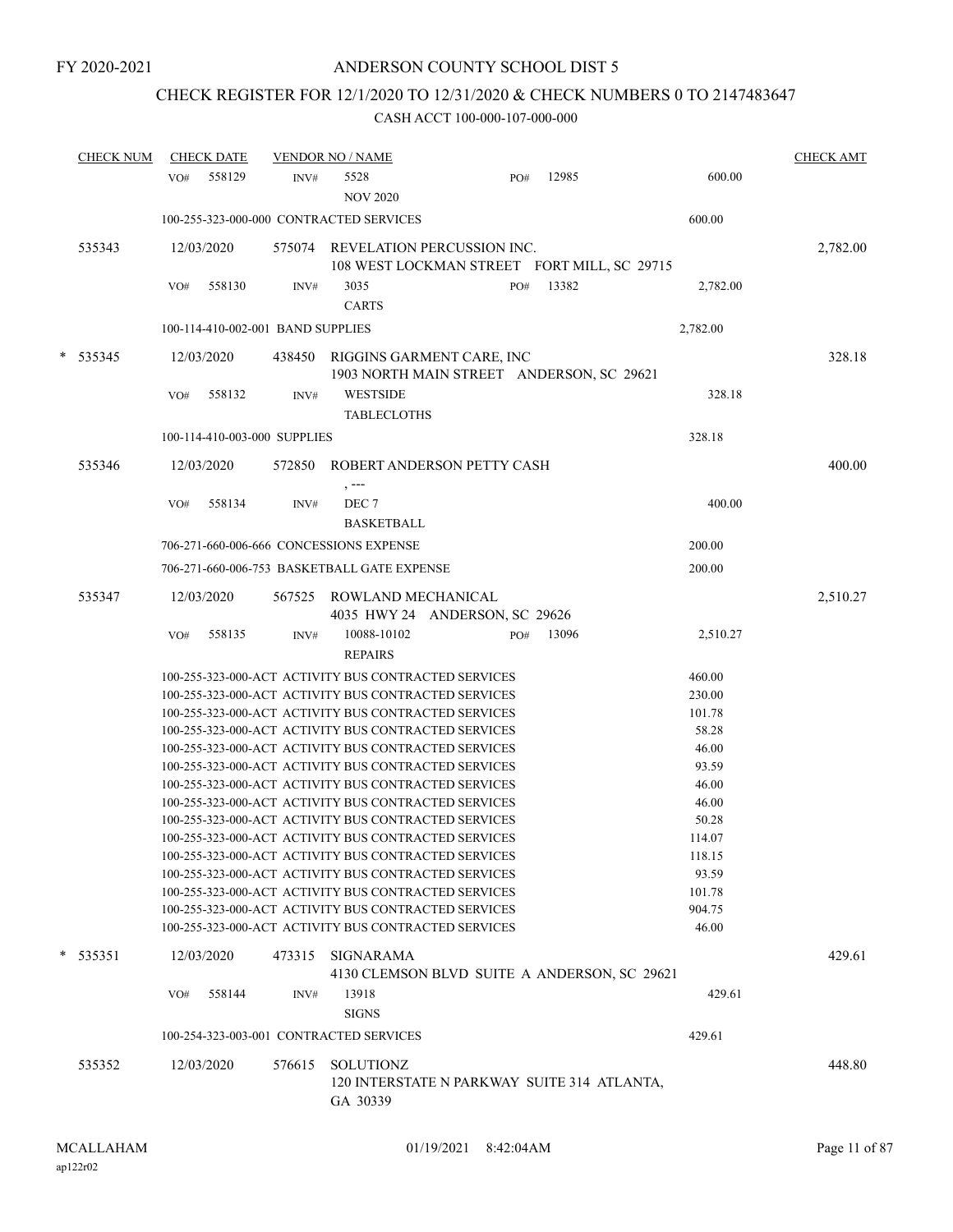# CHECK REGISTER FOR 12/1/2020 TO 12/31/2020 & CHECK NUMBERS 0 TO 2147483647

| <b>CHECK NUM</b> |     | <b>CHECK DATE</b> |        | <b>VENDOR NO / NAME</b>                                                                                       |     |       |          | <b>CHECK AMT</b> |
|------------------|-----|-------------------|--------|---------------------------------------------------------------------------------------------------------------|-----|-------|----------|------------------|
|                  | VO# | 558145            | INV#   | 343249                                                                                                        |     |       | 420.00   |                  |
|                  |     |                   |        | <b>SERVICE</b>                                                                                                |     |       |          |                  |
|                  |     |                   |        | 100-266-314-017-000 REPAIRS TO EQUIPMENT                                                                      |     |       | 420.00   |                  |
|                  | VO# | 558189            | INV#   | 343457<br><b>SUPPLIES</b>                                                                                     | PO# | 13611 | 28.80    |                  |
|                  |     |                   |        | 100-266-314-000-000 REPAIRS TO EQUIPMENT                                                                      |     |       | 28.80    |                  |
| 535353           |     | 12/03/2020        |        | 571368 STRAIGHT PATHS LANDSCAPE<br>PO BOX 5542 ANDERSON, SC 29623-0542                                        |     |       |          | 3,037.50         |
|                  | VO# | 558146            | INV#   | 20292<br><b>AIT SERVICE</b>                                                                                   | PO# | 12975 | 3,037.50 |                  |
|                  |     |                   |        | 131-254-323-031-305 CONTRACT SERV.-GROUNDS                                                                    |     |       | 3,037.50 |                  |
| 535354           |     | 12/03/2020        |        | 576122 THERE IS HOPE COUNSELING, LLC<br>ROYCE V. MILLER 145 THOMAS GREEN BLVD, SUITE<br>210 CLEMSON, SC 29631 |     |       |          | 300.00           |
|                  | VO# | 558190            | INV#   | 161767<br>DEC <sub>2</sub>                                                                                    |     |       | 300.00   |                  |
|                  |     |                   |        | 237-128-313-002-020 STUDENT SERVICES/COUNSELOR                                                                |     |       | 150.00   |                  |
|                  |     |                   |        | 237-128-313-003-020 STUDENT SERVICES/ COUNSELOR                                                               |     |       | 150.00   |                  |
| 535355           |     | 12/03/2020        | 524353 | WAL-MART COMMUNITY/GEMB<br>PO BOX 530934 ATT: ACCOUNTS RECEIVABLE<br>ATLANTA, GA 30353-0934                   |     |       |          | 364.70           |
|                  | VO# | 558153            | INV#   | 1013 3717<br>NEVITT FOREST                                                                                    |     |       | 364.70   |                  |
|                  |     |                   |        | 712-271-660-012-264 UNITED WAY EXPENSE                                                                        |     |       | 10.12    |                  |
|                  |     |                   |        | 712-271-660-012-315 HOSPITALITY EXPENSE                                                                       |     |       | 273.87   |                  |
|                  |     |                   |        | 712-271-660-012-324 POSTIVE BEHAVIOR I.S. EXPENSE                                                             |     |       | 80.71    |                  |
| $*$ 535357       |     | 12/03/2020        |        | 574762 WONDER WORKSHOP<br>LS DE PO BOX 748613 LOS ANGELES, CA 90074-8613                                      |     |       |          | 5,082.50         |
|                  | VO# | 558150            | INV#   | WON93377<br><b>MATERIALS</b>                                                                                  | PO# | 13670 | 5,082.50 |                  |
|                  |     |                   |        | 210-113-410-000-020 SUPPLIES AND MATERIALS/KITS                                                               |     |       | 5,082.50 |                  |
| 535358           |     | 12/03/2020        | 573828 | WOODWIND & BRASS<br>PO BOX 7479 WESTLAKE VILLAGE, CA 91359                                                    |     |       |          | 230.05           |
|                  | VO# | 558151            | INV#   | 55972448<br><b>MIDWAY ELEM</b>                                                                                | PO# | 12743 | 230.05   |                  |
|                  |     |                   |        | 100-113-410-017-MUS MUSIC ALLOCATION                                                                          |     |       | 230.05   |                  |
| 535359           |     | 12/03/2020        | 571803 | ZOHO CORPORATION<br>ATTN: ASH G PAUL 4141 HACIENDA DRIVE<br>PLEASANTON, CA 94588                              |     |       |          | 2,290.00         |
|                  | VO# | 558152            | INV#   | 2279895<br><b>SUBSCRIPTION</b>                                                                                | PO# | 13723 | 2,290.00 |                  |
|                  |     |                   |        | 100-266-345-000-000 TECHNOLOGY INFRASTRUCTURE                                                                 |     |       | 2,290.00 |                  |
| 535360           |     | 12/08/2020        |        | 563634 AAA GLASS COMPANY                                                                                      |     |       |          | 357.14           |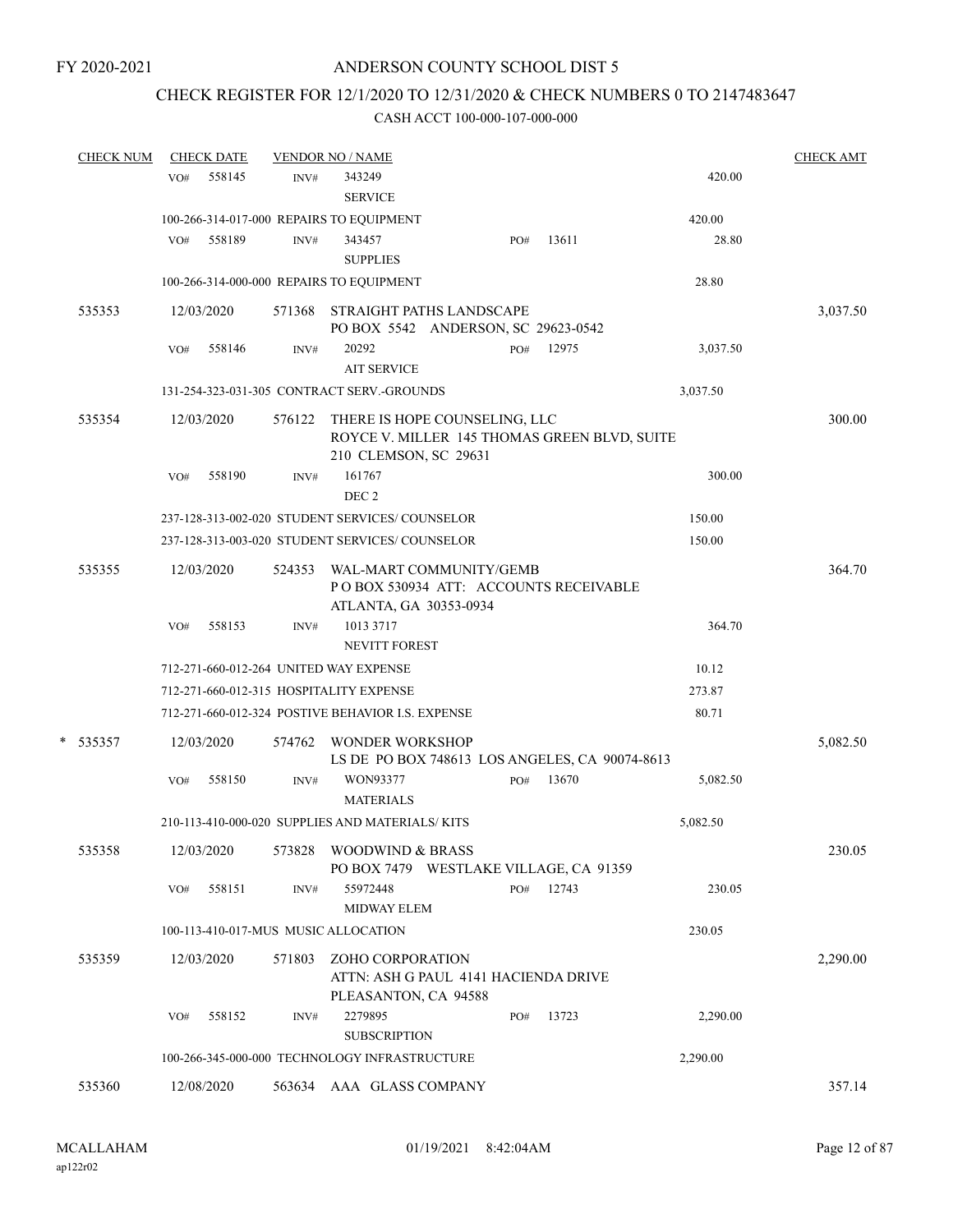### CHECK REGISTER FOR 12/1/2020 TO 12/31/2020 & CHECK NUMBERS 0 TO 2147483647

| <b>CHECK NUM</b> | <b>CHECK DATE</b>                    |        | <b>VENDOR NO / NAME</b>                                                              |     |       |          | <b>CHECK AMT</b> |
|------------------|--------------------------------------|--------|--------------------------------------------------------------------------------------|-----|-------|----------|------------------|
|                  |                                      |        | 301 MCGEE ROAD ANDERSON, SC 29625                                                    |     |       |          |                  |
|                  | 558235<br>VO#                        | INV#   | 2020-62                                                                              |     |       | 357.14   |                  |
|                  |                                      |        | <b>GLASS UNIT</b>                                                                    |     |       |          |                  |
|                  | 100-254-410-000-100 SMALL EQUIPMENT  |        |                                                                                      |     |       | 357.14   |                  |
| 535361           | 12/08/2020                           |        | 576412 AMAZON CAPITAL SERVICES<br>PO BOX 035184 SEATTLE, WA 98124-5184               |     |       |          | 6,443.82         |
|                  | 558234<br>VO#                        | INV#   | <b>PURCHASES</b><br>A2QG7V7TDJIMYY                                                   |     |       | 6,443.82 |                  |
|                  |                                      |        | 100-113-410-006-VEN SUPPLY-ADDT'L FOR LOST VENDING                                   |     |       | 1,277.88 |                  |
|                  |                                      |        | 100-113-410-021-VEN SUPPLY-ADDT'L FOR LOST VENDING                                   |     |       | 71.68    |                  |
|                  | 100-114-410-001-ALT SUPPLIES         |        |                                                                                      |     |       | 29.94    |                  |
|                  |                                      |        | 100-221-410-000-DIS DIGITAL INTEGRATION SUPPLIES                                     |     |       | 368.06   |                  |
|                  |                                      |        | 201-112-410-007-000 SUPPLIES AND MATERIALS                                           |     |       | 2,389.13 |                  |
|                  |                                      |        | 201-112-410-014-000 SUPPLIES AND MATERIALS                                           |     |       | 340.16   |                  |
|                  | 201-224-410-000-000 SUPPLIES- PD     |        |                                                                                      |     |       | 26.69    |                  |
|                  | 243-181-410-023-REV SUPPLIES         |        |                                                                                      |     |       | 69.72    |                  |
|                  |                                      |        | 702-271-660-002-410 GENERAL ADMINISTRATION EXPENSE                                   |     |       | 147.60   |                  |
|                  |                                      |        | 702-271-660-002-502 STUDENT GOV/COUNCIL EXPENSE                                      |     |       | 168.09   |                  |
|                  |                                      |        | 702-271-660-002-517 SCHOOL STORE EXPENSE                                             |     |       | 21.34    |                  |
|                  | 702-271-660-002-552 YEARBOOK EXPENSE |        |                                                                                      |     |       | 91.18    |                  |
|                  |                                      |        | 702-271-660-002-663 ATHLETIC GENERAL EXPENSE                                         |     |       | 208.14   |                  |
|                  |                                      |        | 702-271-660-002-797 STUDENT RUN BUSINESS EXPENSE                                     |     |       | 146.97   |                  |
|                  |                                      |        | 703-271-660-003-410 GENERAL ADMINISTRATION EXPENSE                                   |     |       | 91.00    |                  |
|                  |                                      |        | 705-271-660-005-411 MISCELLANEOUS EXPENSE                                            |     |       | 69.89    |                  |
|                  |                                      |        | 705-271-660-005-645 ENGINEERING CLUB EXPENSE                                         |     |       | 130.05   |                  |
|                  | 707-190-660-007-288 LITERACY EXPENSE |        |                                                                                      |     |       | 36.55    |                  |
|                  |                                      |        | 713-271-660-013-201 MISCELLANEOUS EXPENSE                                            |     |       | 380.53   |                  |
|                  | 713-271-660-013-305 LIBRARY EXPENSE  |        |                                                                                      |     |       | 379.22   |                  |
| 535362           | 12/08/2020                           | 570950 | ANDERSON COUNTY SHERIFF'S OFFICE<br>ATTN: JAMIE LAZAR 305 CAMSON ROAD                |     |       |          | 367.50           |
|                  |                                      |        | ANDERSON, SC 29621                                                                   |     |       |          |                  |
|                  | 558237<br>VO#                        | INV#   | DEC 2 WHS<br><b>BBALL SECURITY</b>                                                   |     |       | 262.50   |                  |
|                  |                                      |        | 703-271-660-003-753 BASKETBALL GATE EXPENSE                                          |     |       | 262.50   |                  |
|                  | 558238<br>VO#                        | INV#   | <b>NOV 30 RAMS</b>                                                                   |     |       | 105.00   |                  |
|                  |                                      |        | <b>BBALL SECURITY</b>                                                                |     |       |          |                  |
|                  |                                      |        | 706-271-660-006-753 BASKETBALL GATE EXPENSE                                          |     |       | 105.00   |                  |
| $*$ 535364       | 12/08/2020                           | 198651 | DELL MARKETING LP<br>POBOX 534118 ATT: ACCOUNTS RECEIVABLE<br>ATLANTA, GA 30353-4118 |     |       |          | 3,021.69         |
|                  | 558245<br>VO#                        | INV#   | 10442242415                                                                          | PO# | 13705 | 616.32   |                  |
|                  |                                      |        | <b>TONER</b>                                                                         |     |       |          |                  |
|                  |                                      |        | 100-113-410-020-VEN SUPPLY-ADDT'L FOR LOST VENDING                                   |     |       | 616.32   |                  |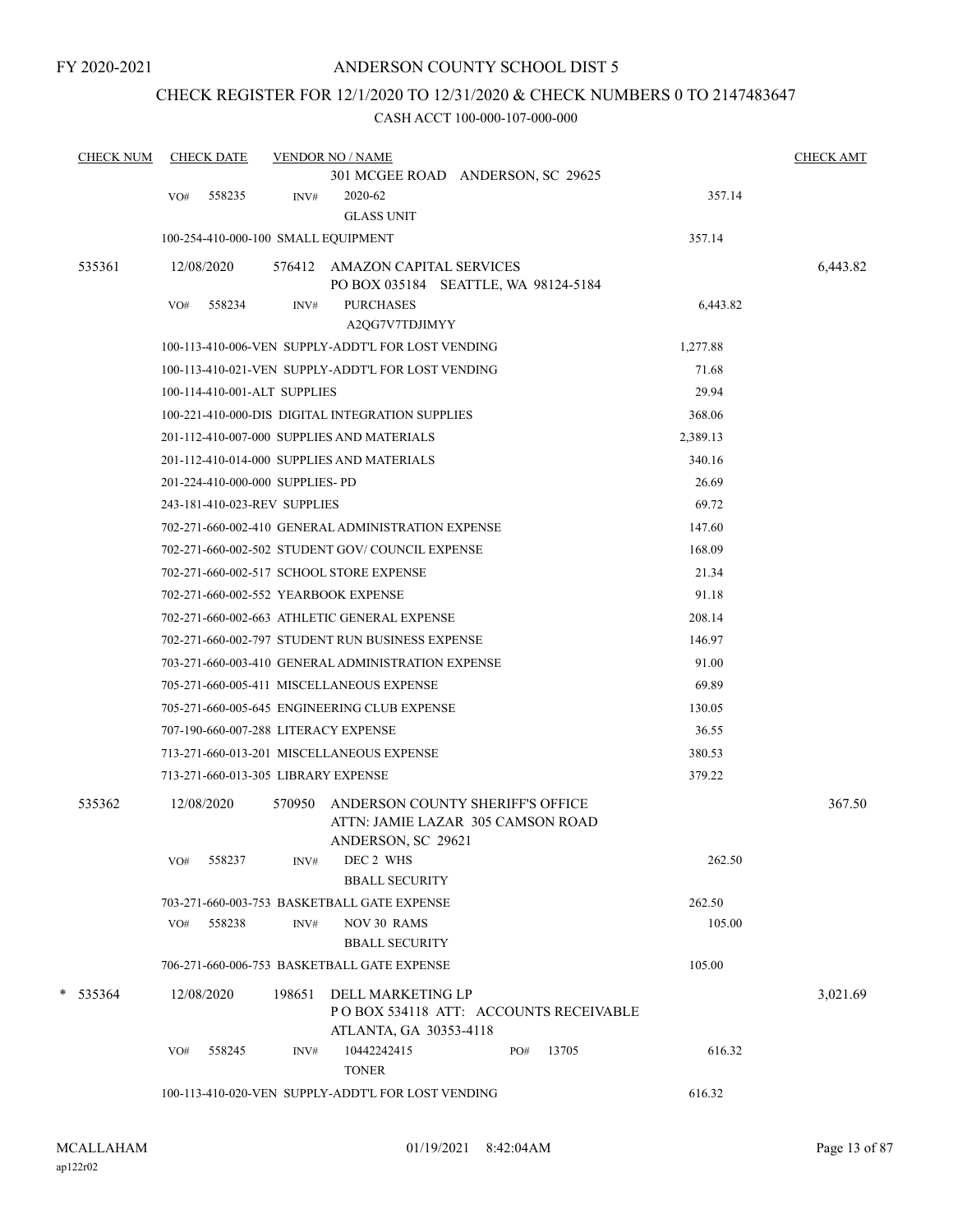### CHECK REGISTER FOR 12/1/2020 TO 12/31/2020 & CHECK NUMBERS 0 TO 2147483647

| <b>CHECK NUM</b> | <b>CHECK DATE</b>                   |        | <b>VENDOR NO / NAME</b>                                                                                               |     |           |          | <b>CHECK AMT</b> |
|------------------|-------------------------------------|--------|-----------------------------------------------------------------------------------------------------------------------|-----|-----------|----------|------------------|
|                  | 558246<br>VO#                       | INV#   | 10438153292<br><b>DRUM KIT</b>                                                                                        | PO# | 13659     | 95.23    |                  |
|                  |                                     |        | 100-266-314-000-000 REPAIRS TO EQUIPMENT                                                                              |     |           | 95.23    |                  |
|                  | VO#<br>558247                       | INV#   | 10439452300<br><b>TECHNOLOGY</b>                                                                                      | PO# | 13641     | 2,310.14 |                  |
|                  |                                     |        | 100-266-345-000-000 TECHNOLOGY INFRASTRUCTURE                                                                         |     |           | 2,310.14 |                  |
| $*$ 535366       | 12/08/2020                          |        | 576511 EMPIRE MANAGED SOLUTIONS LLC<br>901 OFFICERS ROW VANCOUVER, WA 98661                                           |     |           |          | 1,199.20         |
|                  | VO#<br>558250                       | INV#   | 2020/0406<br><b>SUPPLIES</b>                                                                                          |     | PO# 13606 | 1,199.20 |                  |
|                  | 217-115-410-031-001 SUPPLIES        |        |                                                                                                                       |     |           | 1,199.20 |                  |
| 535367           | 12/08/2020                          |        | 572335 FRALEY, KRIS M**<br>305 N SILVER RIDGE DRIVE GREER, SC 29651                                                   |     |           |          | 121.70           |
|                  | 558201<br>VO#                       | INV#   | DEC 2 WHS<br><b>BBALL OFFICIAL</b>                                                                                    |     |           | 121.70   |                  |
|                  |                                     |        | 703-271-660-003-753 BASKETBALL GATE EXPENSE                                                                           |     |           | 121.70   |                  |
| 535368           | 12/08/2020                          |        | 569352 FRONTLINE TECHNOLOGIES<br>PO BOX 780577 PHILADELPHIA, PA 19178-0577                                            |     |           |          | 1,921.36         |
|                  | VO#<br>558254                       | INV#   | 129322<br><b>CLAIMING FEES</b>                                                                                        | PO# | 13239     | 1,921.36 |                  |
|                  |                                     |        | 283-213-316-000-000 HEALTHMASTER DATA PROCESSING                                                                      |     |           | 1,921.36 |                  |
| $*$ 535371       | 12/08/2020                          |        | 252100 GRACE'S COFFEE HOUSE AND RESTAURANT<br>1510 NORTH MURRAY AVENUE ATT: ACCOUNTS<br>RECEIVABLE ANDERSON, SC 29625 |     |           |          | 735.75           |
|                  | 558256<br>VO#                       | INV#   | FOR DEC 15TH<br>NEW PROSPECT ELEM                                                                                     |     |           | 735.75   |                  |
|                  |                                     |        | 710-271-660-010-201 MISCELLANEOUS EXPENSE                                                                             |     |           | 735.75   |                  |
| * 535373         | 12/08/2020                          | 282620 | IONOSPHERE TOURS<br>307 N. MAIN STREET ANDERSON, SC 29621                                                             |     |           |          | 6,750.00         |
|                  | VO#<br>558258                       | INV#   | CHARTER 7464<br><b>TL HANNA</b>                                                                                       | PO# | 13749     | 6,750.00 |                  |
|                  |                                     |        | 100-271-312-002-BUS CHARTER BUS TRANSPORTATION                                                                        |     |           | 6,750.00 |                  |
| 535374           | 12/08/2020                          | 574520 | <b>IPEVO</b><br>400 PIMLICO DR SUITE 114-119 PLEASANTON, CA<br>94556                                                  |     |           |          | 417.16           |
|                  | VO#<br>558259                       | INV#   | 02202010V0358<br><b>CENTERVILLE ELEM</b>                                                                              | PO# | 13573     | 417.16   |                  |
|                  |                                     |        | 201-112-445-007-000 TECHNOLOGY SUPPLIES                                                                               |     |           | 417.16   |                  |
| 535375           | 12/08/2020                          | 297700 | JOHN DEERE FINANCIAL<br>PO BOX 4450 CAROL STREAM, IL 60197-4450                                                       |     |           |          | 542.33           |
|                  | 558260<br>VO#                       | INV#   | 75341-03549<br><b>OCT PURCHASES</b>                                                                                   |     |           | 542.33   |                  |
|                  | 100-254-410-000-500 PEST MANAGEMENT |        |                                                                                                                       |     |           | 542.33   |                  |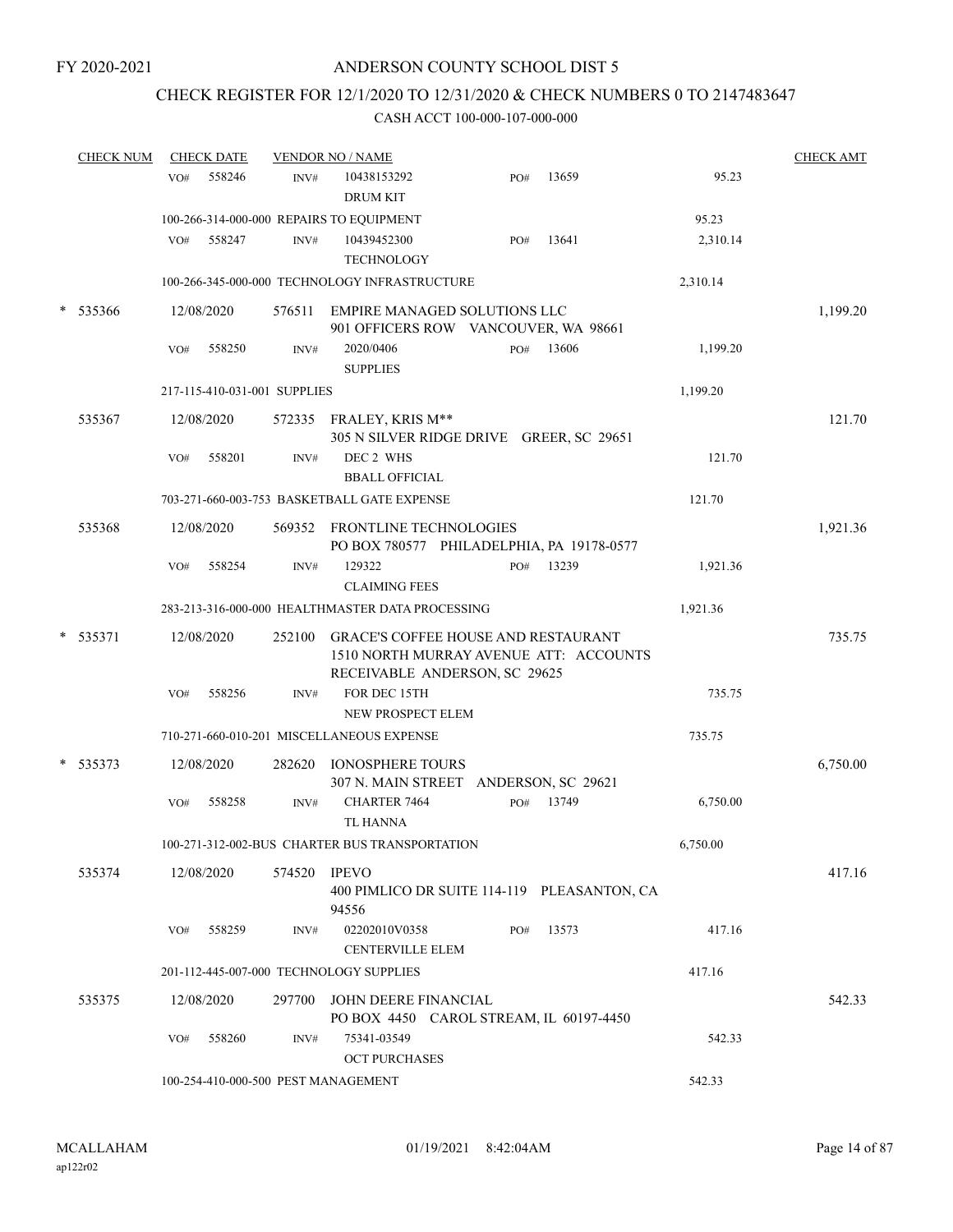FY 2020-2021

#### ANDERSON COUNTY SCHOOL DIST 5

# CHECK REGISTER FOR 12/1/2020 TO 12/31/2020 & CHECK NUMBERS 0 TO 2147483647

| <b>CHECK NUM</b> |     | <b>CHECK DATE</b>            |        | <b>VENDOR NO / NAME</b>                         |                                                                    |     |                                           |          | <b>CHECK AMT</b> |
|------------------|-----|------------------------------|--------|-------------------------------------------------|--------------------------------------------------------------------|-----|-------------------------------------------|----------|------------------|
| $*$ 535378       |     | 12/08/2020                   |        | 573245 KUTA SOFTWARE<br>MD 20882-1236           |                                                                    |     | 6308 HOLLAND MEADOW LANE GAITHERSBURG,    |          | 642.00           |
|                  | VO# | 558261                       | INV#   | 23509<br><b>ROBERT ANDERSON</b>                 |                                                                    | PO# | 13700                                     | 642.00   |                  |
|                  |     | 100-113-410-006-000 SUPPLIES |        |                                                 |                                                                    |     |                                           | 642.00   |                  |
| 535379           |     | 12/08/2020                   |        |                                                 | 313476 LAKESHORE LEARNING MATERIALS<br>RECEIVABLE CARSON, CA 90895 |     | 2695 EAST DOMINGUEZ STREET ATT: ACCOUNTS  |          | 1,718.56         |
|                  | VO# | 558262                       | INV#   | 2419711120                                      |                                                                    | PO# | 13661                                     | 1,718.56 |                  |
|                  |     |                              |        | <b>HOMELAND PARK</b>                            |                                                                    |     |                                           |          |                  |
|                  |     |                              |        | 201-112-410-011-000 SUPPLIES AND MATERIALS      |                                                                    |     |                                           | 1,718.56 |                  |
| 535380           |     | 12/08/2020                   |        | 576666 LAMINATION KING                          | PO BOX 1029 ENGLEWOOD, FL 34295                                    |     |                                           |          | 323.64           |
|                  | VO# | 558263                       | INV#   | 9075279<br>CUST #28177                          |                                                                    | PO# | 13683                                     | 323.64   |                  |
|                  |     |                              |        | 201-112-410-007-000 SUPPLIES AND MATERIALS      |                                                                    |     |                                           | 323.64   |                  |
| 535381           |     | 12/08/2020                   |        | 30353-0954                                      | 329401 LOWES BUSINESS ACCOUNT                                      |     | PO BOX 530954 CREDIT SERVICES ATLANTA, GA |          | 1,371.64         |
|                  | VO# | 558267                       | INV#   | 7288008<br><b>SUPPLIES</b>                      |                                                                    |     |                                           | 1,371.64 |                  |
|                  |     |                              |        | 100-254-410-000-001 MAINT. SUPPLIES-STRUCTURES  |                                                                    |     |                                           | 340.62   |                  |
|                  |     |                              |        | 100-254-410-000-500 PEST MANAGEMENT             |                                                                    |     |                                           | 32.46    |                  |
|                  |     |                              |        | 100-254-410-001-001 SUPPLIES - MAINTENANCE      |                                                                    |     |                                           | 121.81   |                  |
|                  |     |                              |        | 100-254-410-002-001 SUPPLIES - MAINTENANCE      |                                                                    |     |                                           | 16.84    |                  |
|                  |     |                              |        | 100-254-410-002-400 HVAC/ELECTRICAL/PLUMBING    |                                                                    |     |                                           | 16.26    |                  |
|                  |     |                              |        | 100-254-410-006-001 SUPPLIES - MAINTENANCE      |                                                                    |     |                                           | 13.18    |                  |
|                  |     |                              |        | 100-254-410-007-001 SUPPLIES - MAINTENANCE      |                                                                    |     |                                           | 153.00   |                  |
|                  |     |                              |        | 100-254-410-008-001 SUPPLIES - MAINTENANCE      |                                                                    |     |                                           | 13.18    |                  |
|                  |     |                              |        | 100-254-410-009-001 SUPPLIES - MAINTENANCE      |                                                                    |     |                                           | 7.54     |                  |
|                  |     | 100-254-410-010-000 SUPPLIES |        |                                                 |                                                                    |     |                                           | 318.80   |                  |
|                  |     |                              |        | 100-254-410-012-001 SUPPLIES - MAINTENANCE      |                                                                    |     |                                           | 14.71    |                  |
|                  |     |                              |        | 100-254-410-018-001 SUPPLIES - MAINTENANCE      |                                                                    |     |                                           | 127.55   |                  |
|                  |     |                              |        | 100-254-410-019-001 SUPPLIES - MAINTENANCE      |                                                                    |     |                                           | 36.56    |                  |
|                  |     |                              |        | 100-254-410-021-001 SUPPLIES - MAINTENANCE      |                                                                    |     |                                           | 12.50    |                  |
|                  |     |                              |        | 100-254-410-021-400 HVAC/ELECTRICAL/PLUMBING    |                                                                    |     |                                           | 15.40    |                  |
|                  |     |                              |        | 100-254-412-000-001 TRUCK SERVICE - MAINTENANCE |                                                                    |     |                                           | 25.23    |                  |
|                  |     |                              |        | 100-254-540-000-001 EQUIPMENT - MAINTENANCE     |                                                                    |     |                                           | 100.14   |                  |
|                  |     |                              |        | 131-254-410-031-001 SUPPLIES - MAINTENANCE      |                                                                    |     |                                           | 5.86     |                  |
| 535382           |     | 12/08/2020                   | 329401 | 30353-0954                                      | <b>LOWES BUSINESS ACCOUNT</b>                                      |     | PO BOX 530954 CREDIT SERVICES ATLANTA, GA |          | 329.33           |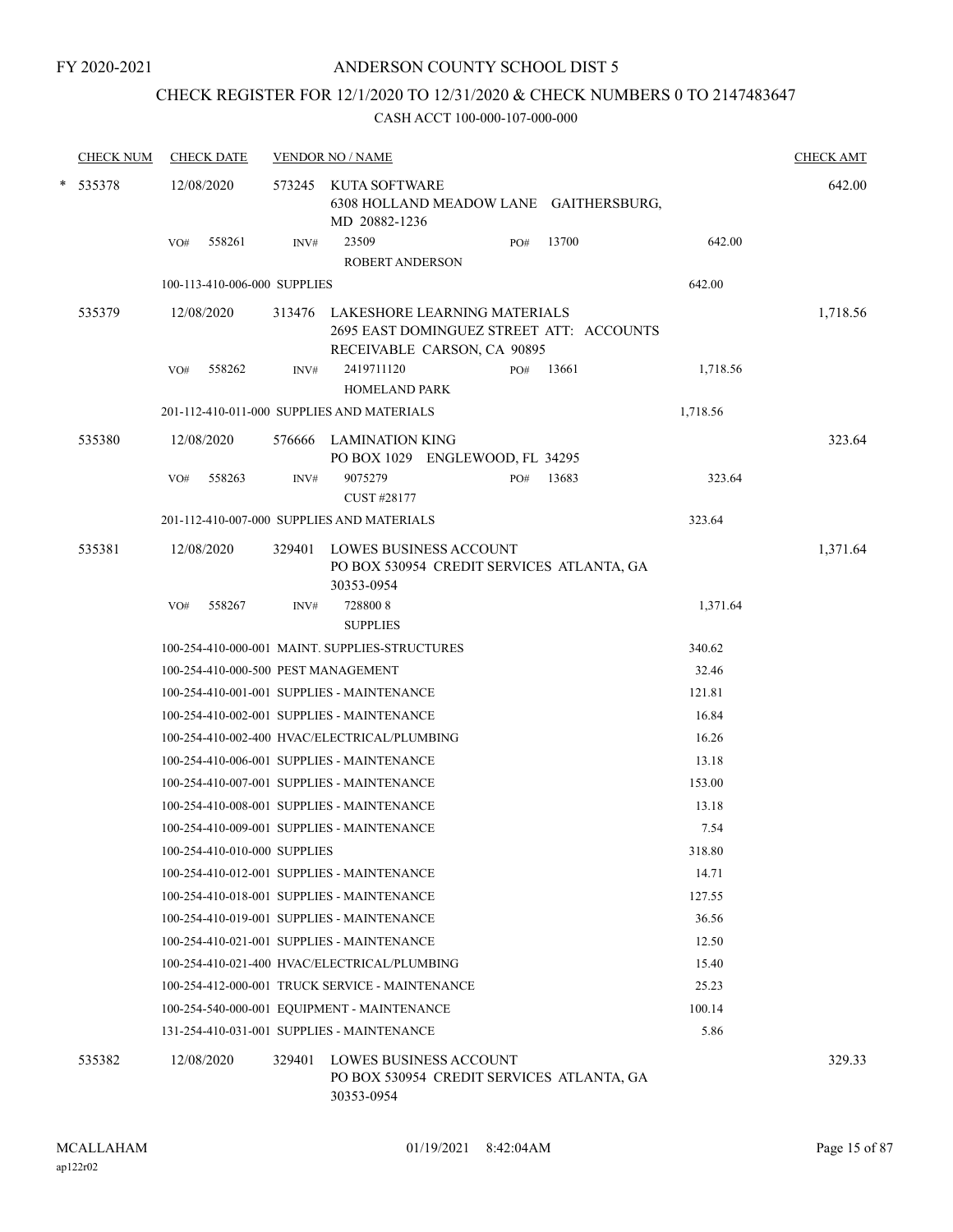### CHECK REGISTER FOR 12/1/2020 TO 12/31/2020 & CHECK NUMBERS 0 TO 2147483647

|        | <b>CHECK NUM</b> |     | <b>CHECK DATE</b>                 |        | <b>VENDOR NO / NAME</b>                                                                               |     |       |          | <b>CHECK AMT</b> |
|--------|------------------|-----|-----------------------------------|--------|-------------------------------------------------------------------------------------------------------|-----|-------|----------|------------------|
|        |                  | VO# | 558266                            | INV#   | 7288008                                                                                               |     |       | 329.33   |                  |
|        |                  |     |                                   |        | <b>SUPPLIES</b>                                                                                       |     |       |          |                  |
|        |                  |     |                                   |        | 600-256-323-010-000 REPAIRS TO EQUIPMENT                                                              |     |       | 23.29    |                  |
|        |                  |     |                                   |        | 600-256-323-012-000 REPAIRS TO EQUIPMENT                                                              |     |       | 34.97    |                  |
|        |                  |     |                                   |        | 600-256-323-014-000 REPAIRS TO EQUIPMENT                                                              |     |       | 15.24    |                  |
|        |                  |     |                                   |        | 600-256-323-021-000 REPAIRS TO EQUIPMENT                                                              |     |       | 21.52    |                  |
|        |                  |     | 600-256-410-005-000 SUPPLIES      |        |                                                                                                       |     |       | 234.31   |                  |
| $\ast$ | 535384           |     | 12/08/2020                        | 572407 | MATH UNITY, LLC<br>3563 SUELDO STREET SUITE C SAN LUIS OBISPO, CA<br>93401                            |     |       |          | 532.78           |
|        |                  | VO# | 558252                            | INV#   | 1416183                                                                                               | PO# | 13724 | 532.78   |                  |
|        |                  |     |                                   |        | <b>CALHOUN ELEM</b>                                                                                   |     |       |          |                  |
|        |                  |     |                                   |        | 201-112-410-014-000 SUPPLIES AND MATERIALS                                                            |     |       | 532.78   |                  |
|        | * 535386         |     | 12/08/2020                        | 564232 | POSITIVE PROMOTIONS<br>PO BOX 11537 ATT: ACCOUNTS RECEIVABLE<br>NEWARK, NJ 07101-4537                 |     |       |          | 2,981.29         |
|        |                  | VO# | 558279                            | INV#   | 06644084<br><b>SUPPLIES</b>                                                                           | PO# | 13715 | 2,981.29 |                  |
|        |                  |     | 217-115-410-031-001 SUPPLIES      |        |                                                                                                       |     |       | 2,981.29 |                  |
| $\ast$ | 535388           |     | 12/08/2020                        | 572850 | ROBERT ANDERSON PETTY CASH                                                                            |     |       |          | 400.00           |
|        |                  | VO# | 558282                            | INV#   | , ---<br><b>DEC 10</b><br><b>BASKETBALL</b>                                                           |     |       | 400.00   |                  |
|        |                  |     |                                   |        | 706-271-660-006-666 CONCESSIONS EXPENSE                                                               |     |       | 200.00   |                  |
|        |                  |     |                                   |        | 706-271-660-006-753 BASKETBALL GATE EXPENSE                                                           |     |       | 200.00   |                  |
| $\ast$ | 535390           |     | 12/08/2020                        | 575888 | ROWLAND'S AUTOMOTIVE SPECIALIST<br>650 MCGEE RD ANDERSON, SC 29625-1400                               |     |       |          | 611.54           |
|        |                  | VO# | 558283                            | INV#   | 1018245<br><b>REPAIR</b>                                                                              |     |       | 611.54   |                  |
|        |                  |     |                                   |        | 100-254-412-000-001 TRUCK SERVICE - MAINTENANCE                                                       |     |       | 611.54   |                  |
|        | 535391           |     | 12/08/2020                        | 576565 | SC GRAPHICS INC<br>100 CONTROL DR ANDERSON, SC 29625                                                  |     |       |          | 107.00           |
|        |                  | VO# | 558284                            | INV#   | 2293<br><b>SIGN</b>                                                                                   |     |       | 107.00   |                  |
|        |                  |     | 100-254-323-000-001 CONTRACT SRVS |        |                                                                                                       |     |       | 107.00   |                  |
|        | 535392           |     | 12/08/2020                        | 568699 | SHEPARD & ASSOCIATES, LLC<br>3547 DREHER SHOALS RD SUITE 6 ATT: ACCOUNTS<br>RECEIVABLE IRMO, SC 29063 |     |       |          | 1,982.02         |
|        |                  | VO# | 558293                            | INV#   | 20180<br><b>TL HANNA</b>                                                                              | PO# | 13343 | 1,982.02 |                  |
|        |                  |     | 505-253-522-002-ROF ROOF TLH      |        |                                                                                                       |     |       | 1,982.02 |                  |
|        | 535393           |     | 12/08/2020                        | 568954 | <b>SHRED A WAY</b>                                                                                    |     |       |          | 131.00           |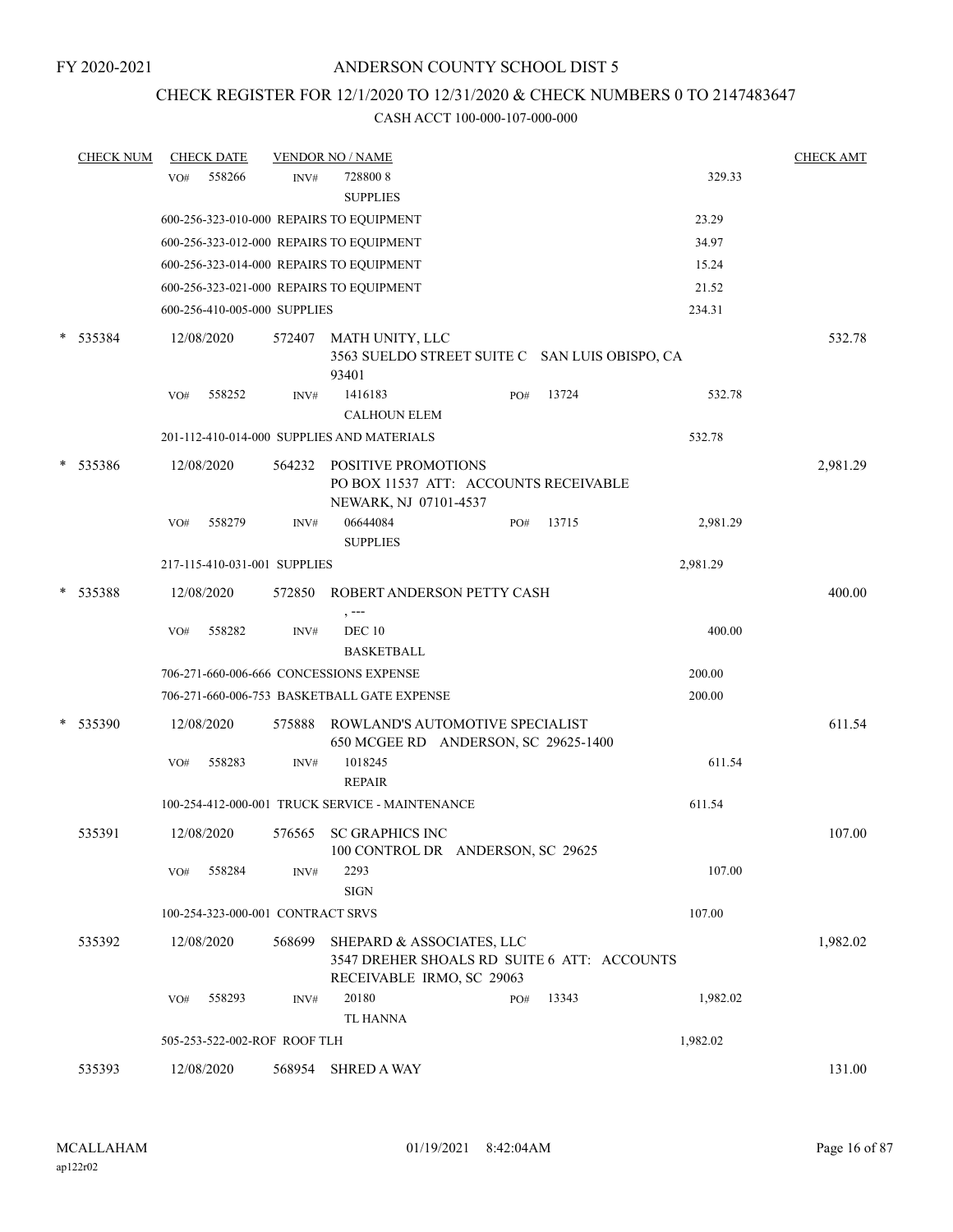### CHECK REGISTER FOR 12/1/2020 TO 12/31/2020 & CHECK NUMBERS 0 TO 2147483647

| <b>CHECK NUM</b> |     | <b>CHECK DATE</b>               |        | <b>VENDOR NO / NAME</b>                                                     |          | <b>CHECK AMT</b> |
|------------------|-----|---------------------------------|--------|-----------------------------------------------------------------------------|----------|------------------|
|                  |     |                                 |        | PO BOX 51132 ATT: ACCOUNTS RECEIVABLE                                       |          |                  |
|                  |     |                                 |        | PIEDMONT, SC 29673                                                          |          |                  |
|                  | VO# | 558294                          | INV#   | A85651                                                                      | 65.00    |                  |
|                  |     |                                 |        | <b>ROBERT ANDERSON</b>                                                      |          |                  |
|                  |     |                                 |        | 100-113-410-006-VEN SUPPLY-ADDT'L FOR LOST VENDING                          | 65.00    |                  |
|                  | VO# | 558295                          | INV#   | A85650                                                                      | 33.00    |                  |
|                  |     |                                 |        | <b>WEST MARKET</b>                                                          |          |                  |
|                  |     |                                 |        | 718-271-660-018-201 MISCELLANEOUS EXPENSE                                   | 33.00    |                  |
|                  | VO# | 558296                          | INV#   | 85663                                                                       | 33.00    |                  |
|                  |     |                                 |        | <b>ADULT ED</b>                                                             |          |                  |
|                  |     |                                 |        | 723-190-660-023-911 MISCELLANEOUS- ADULT ED EXPENSE                         | 33.00    |                  |
| 535394           |     | 12/08/2020                      |        | 571007 SIMPLIFIED OFFICE SYSTEMS<br>6220 BUSH RIVER ROAD COLUMBIA, SC 29212 |          | 754.61           |
|                  | VO# | 558297                          | INV#   | 201130-0055                                                                 | 177.05   |                  |
|                  |     |                                 |        | <b>COPIES</b>                                                               |          |                  |
|                  |     | 100-113-410-006-000 SUPPLIES    |        |                                                                             | 177.05   |                  |
|                  |     | VO# 558298                      | INV#   | 201130-0056                                                                 | 194.99   |                  |
|                  |     |                                 |        | <b>COPIES</b>                                                               |          |                  |
|                  |     | 100-113-410-006-000 SUPPLIES    |        |                                                                             | 194.99   |                  |
|                  |     | VO# 558299                      | INV#   | 201201-0024                                                                 | 70.17    |                  |
|                  |     |                                 |        | <b>COPIES</b>                                                               |          |                  |
|                  |     |                                 |        | 201-112-490-016-000 OTHER/COPIER COST                                       | 70.17    |                  |
|                  | VO# | 558300                          | INV#   | 201201-0035                                                                 | 55.62    |                  |
|                  |     |                                 |        | <b>COPIES</b>                                                               |          |                  |
|                  |     | 201-112-490-014-000 COPIER COST |        |                                                                             | 55.62    |                  |
|                  |     | VO# 558301                      | INV#   | 201111-0027                                                                 | 69.52    |                  |
|                  |     |                                 |        | <b>COPIES</b>                                                               |          |                  |
|                  |     | 201-112-490-011-000 COPIER COST |        |                                                                             | 69.52    |                  |
|                  | VO# | 558302                          | INV#   | 201111-0052                                                                 | 187.26   |                  |
|                  |     |                                 |        | <b>COPIES</b>                                                               |          |                  |
|                  |     | 201-112-490-019-000 COPIER COST |        |                                                                             | 187.26   |                  |
| * 535396         |     | 12/08/2020                      |        | 575944 TL VENDING LLC                                                       |          |                  |
|                  |     |                                 |        | KONA ICE ANDERSON 216 MIDDLE BROOKE DR<br>ANDERSON, SC 29621                |          | 1,100.00         |
|                  | VO# | 558306                          | INV#   | 13954                                                                       | 1,100.00 |                  |
|                  |     |                                 |        | ROBERT ANDERSON                                                             |          |                  |
|                  |     |                                 |        | 100-113-410-006-VEN SUPPLY-ADDT'L FOR LOST VENDING                          | 1,100.00 |                  |
| * 535398         |     | 12/08/2020                      | 524353 | WAL-MART COMMUNITY/GEMB                                                     |          | 608.35           |
|                  |     |                                 |        | PO BOX 530934 ATT: ACCOUNTS RECEIVABLE<br>ATLANTA, GA 30353-0934            |          |                  |
|                  | VO# | 558310                          | INV#   | 1013 3709                                                                   | 608.35   |                  |
|                  |     |                                 |        | <b>PURCHASES</b>                                                            |          |                  |
|                  |     | 100-255-410-000-000 SUPPLIES    |        |                                                                             | 327.12   |                  |
|                  |     | 600-256-410-005-000 SUPPLIES    |        |                                                                             | 191.53   |                  |
|                  |     |                                 |        |                                                                             |          |                  |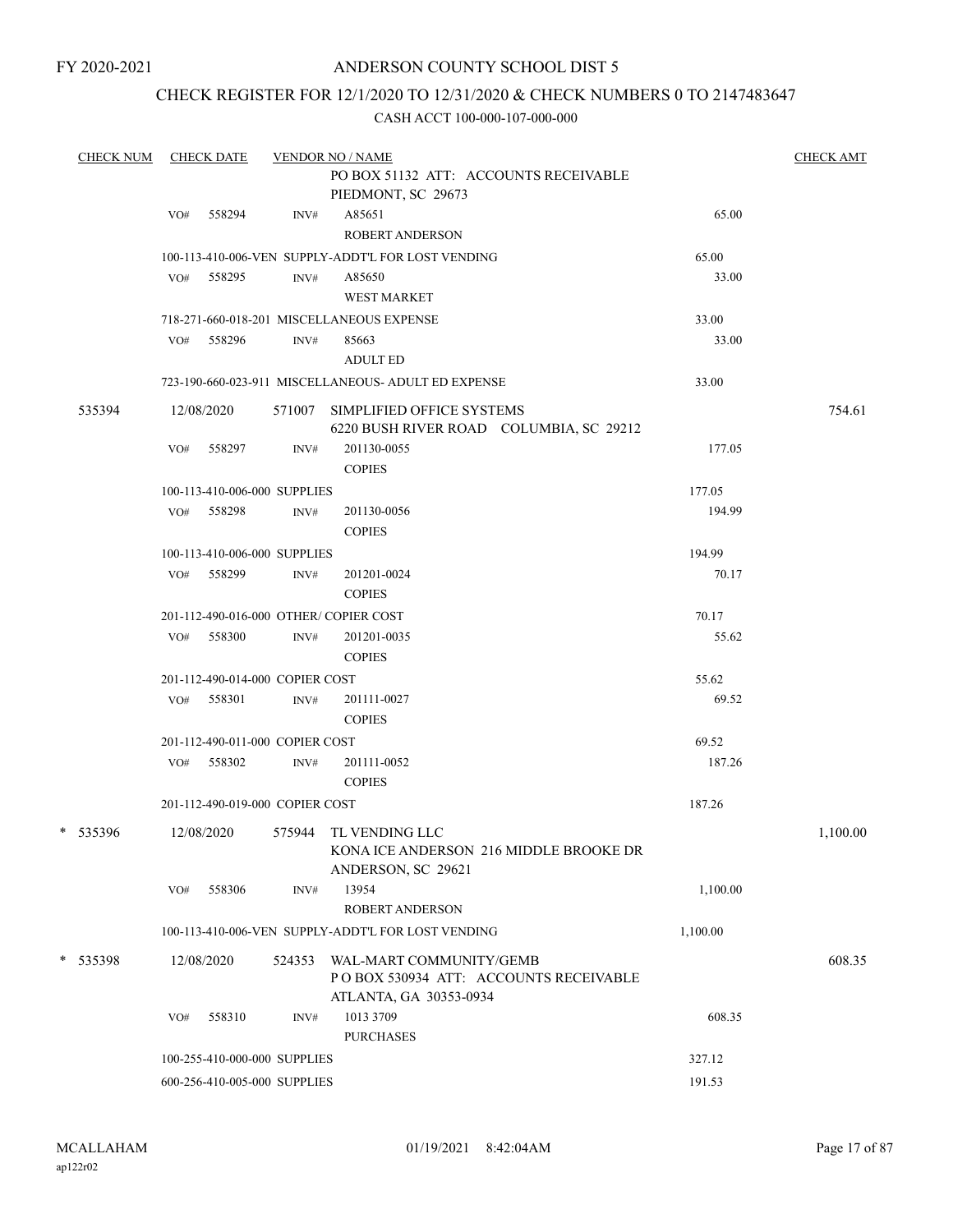### CHECK REGISTER FOR 12/1/2020 TO 12/31/2020 & CHECK NUMBERS 0 TO 2147483647

| <b>CHECK NUM</b> |     | <b>CHECK DATE</b> |                                   | <b>VENDOR NO / NAME</b>                                                                     |     |       |        | <b>CHECK AMT</b> |
|------------------|-----|-------------------|-----------------------------------|---------------------------------------------------------------------------------------------|-----|-------|--------|------------------|
|                  |     |                   | 631-256-460-031-CAT FOOD-CATERING |                                                                                             |     |       | 89.70  |                  |
| 535399           |     | 12/08/2020        |                                   | 573864 WELLS FARGO VENDOR FIN SERV<br>PO BOX 105710 ATLANTA, GA 30348-5710                  |     |       |        | 774.54           |
|                  | VO# | 558311            | INV#                              | 5012758274<br><b>COPIER</b>                                                                 | PO# | 13176 | 314.44 |                  |
|                  |     |                   |                                   | 329-115-690-031-0CO OTHER OBJECTS-WBL (C/O)                                                 |     |       | 314.44 |                  |
|                  | VO# | 558312            | $\text{INV}\#$                    | 5012751749<br><b>COPIER</b>                                                                 | PO# | 13022 | 460.10 |                  |
|                  |     |                   |                                   | 100-113-410-005-VEN SUPPLY-ADDT'L FOR LOST VENDING                                          |     |       | 460.10 |                  |
| 535400           |     | 12/08/2020        |                                   | 306035 KAY II, HAROLD R.<br>BOARD OF TRUSTEES PO BOX 2473 ANDERSON, SC<br>29622             |     |       |        | 285.70           |
|                  | VO# | 558318            | INV#                              | DEC <sub>4</sub><br><b>COLUMBIA</b>                                                         |     |       | 196.70 |                  |
|                  |     |                   |                                   | 100-231-334-000-000 TRUSTEE EXPENSE                                                         |     |       | 196.70 |                  |
|                  | VO# | 558319            | INV#                              | DEC 4<br><b>COLUMBIA</b>                                                                    |     |       | 89.00  |                  |
|                  |     |                   |                                   | 100-231-334-000-000 TRUSTEE EXPENSE                                                         |     |       | 89.00  |                  |
| 535401           |     | 12/10/2020        |                                   | 573978 AAA SUPPLY INC<br>PO BOX 17769 GREENVILLE, SC 29606                                  |     |       |        | 171.97           |
|                  | VO# | 558332            | INV#                              | 04-538830<br><b>SUPPLIES</b>                                                                |     |       | 40.83  |                  |
|                  |     |                   |                                   | 100-254-410-003-400 HVAC/ELECTRICAL/PLUMBING                                                |     |       | 40.83  |                  |
|                  | VO# | 558333            | INV#                              | 04-538620<br><b>SUPPLIES</b>                                                                |     |       | 131.14 |                  |
|                  |     |                   |                                   | 100-254-410-013-400 HVAC/ELECTRICAL/PLUMBING                                                |     |       | 131.14 |                  |
| 535402           |     | 12/10/2020        | 572919                            | ADVANCED SALES & SERVICE<br>PO BOX 205 SANDY SPRINGS, SC 29677-0205                         |     |       |        | 491.27           |
|                  | VO# | 558477            | INV#                              | 47269<br><b>GLENVIEW</b>                                                                    |     |       | 416.27 |                  |
|                  |     |                   |                                   | 600-256-323-020-000 REPAIRS TO EQUIPMENT                                                    |     |       | 416.27 |                  |
|                  | VO# | 558478            | INV#                              | 47268<br><b>GLENVIEW</b>                                                                    |     |       | 75.00  |                  |
|                  |     |                   |                                   | 600-256-323-020-000 REPAIRS TO EQUIPMENT                                                    |     |       | 75.00  |                  |
| 535403           |     | 12/10/2020        | 570950                            | ANDERSON COUNTY SHERIFF'S OFFICE<br>ATTN: JAMIE LAZAR 305 CAMSON ROAD<br>ANDERSON, SC 29621 |     |       |        | 787.50           |
|                  | VO# | 558431            | INV#                              | DEC 1 TLH<br><b>BBALL SECURITY</b>                                                          |     |       | 140.00 |                  |
|                  |     |                   |                                   | 702-271-660-002-753 BASKETBALL GATE EXPENSE                                                 |     |       | 140.00 |                  |
|                  | VO# | 558432            | INV#                              | DEC 4 TLH<br><b>FOOTBALL SECURITY</b>                                                       |     |       | 245.00 |                  |
|                  |     |                   |                                   | 702-271-660-002-671 FOOTBALL GATE RECEIPTS EXPENSE                                          |     |       | 245.00 |                  |
|                  | VO# | 558433            | INV#                              | DEC 3 TLH                                                                                   |     |       | 175.00 |                  |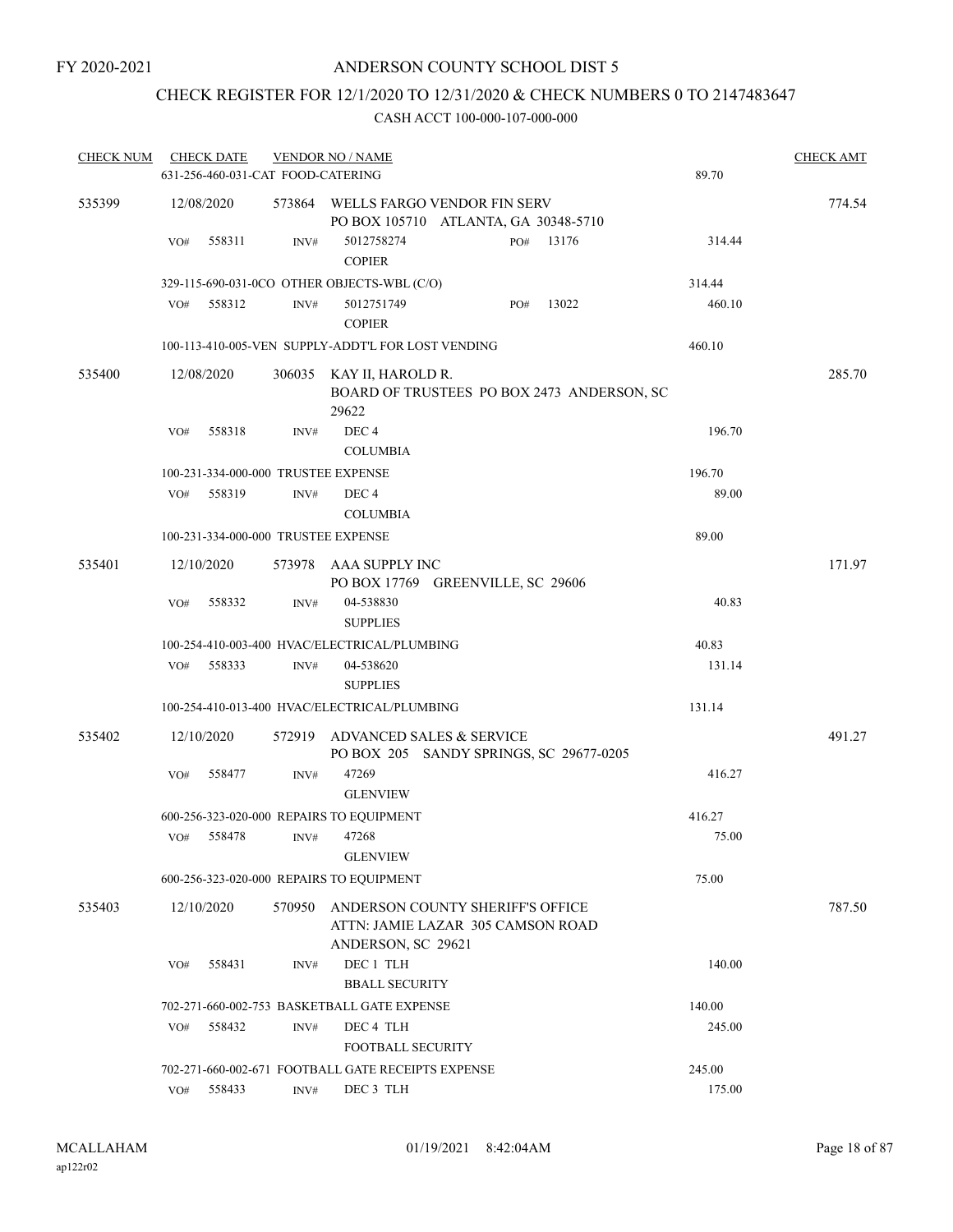### CHECK REGISTER FOR 12/1/2020 TO 12/31/2020 & CHECK NUMBERS 0 TO 2147483647

| <b>CHECK NUM</b> |     | <b>CHECK DATE</b>               |        | <b>VENDOR NO / NAME</b>                                                                            |     |       |           | <b>CHECK AMT</b> |
|------------------|-----|---------------------------------|--------|----------------------------------------------------------------------------------------------------|-----|-------|-----------|------------------|
|                  |     |                                 |        | <b>BBALL SECURITY</b>                                                                              |     |       |           |                  |
|                  |     |                                 |        | 702-271-660-002-753 BASKETBALL GATE EXPENSE                                                        |     |       | 175.00    |                  |
|                  | VO# | 558482                          | INV#   | DEC <sub>3</sub>                                                                                   |     |       | 122.50    |                  |
|                  |     |                                 |        | <b>GLENVIEW BBALL</b>                                                                              |     |       |           |                  |
|                  |     |                                 |        | 720-271-660-020-753 BASKETBALL GATE EXPENSE                                                        |     |       | 122.50    |                  |
|                  | VO# | 558483                          | INV#   | DEC 7                                                                                              |     |       | 105.00    |                  |
|                  |     |                                 |        | <b>GLENVIEW BBALL</b>                                                                              |     |       |           |                  |
|                  |     |                                 |        | 720-271-660-020-753 BASKETBALL GATE EXPENSE                                                        |     |       | 105.00    |                  |
| * 535405         |     | 12/10/2020                      |        | 568170 ANDERSON UNIVERSITY<br>316 BOULEVARD ANDERSON, SC 29621                                     |     |       |           | 330.00           |
|                  | VO# | 558335                          | INV#   | SOUTHWOOD<br><b>HENDERSON AUD</b>                                                                  |     |       | 330.00    |                  |
|                  |     | 817-224-333-021-0CO TRIPS (C/O) |        |                                                                                                    |     |       | 330.00    |                  |
| 535406           |     | 12/10/2020                      |        | 569220 AUTECH                                                                                      |     |       |           | 817.30           |
|                  |     |                                 |        | POBOX 248 ATT: ACCOUNTS RECEIVABLE<br>WILLIAMSTON, SC 29697                                        |     |       |           |                  |
|                  | VO# | 558336                          | INV#   | 8258                                                                                               |     |       | 235.40    |                  |
|                  |     |                                 |        | <b>HOMELAND PARK</b>                                                                               |     |       |           |                  |
|                  |     |                                 |        | 100-254-323-011-400 CONTR SERV-HVAC/ELECT/PLUMBING                                                 |     |       | 235.40    |                  |
|                  |     | VO# 558337                      | INV#   | 8257<br><b>TL HANNA</b>                                                                            |     |       | 581.90    |                  |
|                  |     |                                 |        | 100-254-323-002-400 CONTR SERV-HVAC/ELECT/PLUMBING                                                 |     |       | 581.90    |                  |
| 535407           |     | 12/10/2020                      |        | 569356 BATTERIES PLUS - 251<br>3319-D NORTH MAIN ST ATT: ACCOUNTS<br>RECEIVABLE ANDERSON, SC 29621 |     |       |           | 666.82           |
|                  | VO# | 558434                          | INV#   | P33724017<br><b>SUPPLIES</b>                                                                       |     |       | 487.06    |                  |
|                  |     |                                 |        | 100-254-410-000-001 MAINT, SUPPLIES-STRUCTURES                                                     |     |       | 27.39     |                  |
|                  |     |                                 |        | 100-254-410-003-400 HVAC/ELECTRICAL/PLUMBING                                                       |     |       | 38.31     |                  |
|                  |     |                                 |        | 100-254-410-006-400 HVAC/ELECTRICAL/PLUMBING                                                       |     |       | 76.61     |                  |
|                  |     |                                 |        | 100-254-410-007-400 HVAC/ELECTRICAL/PLUMBING                                                       |     |       | 114.92    |                  |
|                  |     |                                 |        | 100-254-410-010-400 HVAC/ELECTRICAL/PLUMBING                                                       |     |       | 153.22    |                  |
|                  |     |                                 |        | 100-254-410-016-400 HVAC/ELECTRICAL/PLUMBING                                                       |     |       | 38.31     |                  |
|                  |     |                                 |        | 100-254-410-019-400 HVAC/ELECTRICAL/PLUMBING                                                       |     |       | 38.30     |                  |
|                  | VO# | 558484                          | INV#   | P32161375<br><b>SUPPLIES</b>                                                                       |     |       | 179.76    |                  |
|                  |     |                                 |        | 600-256-323-020-000 REPAIRS TO EQUIPMENT                                                           |     |       | 179.76    |                  |
| 535408           |     | 12/10/2020                      | 563453 | <b>B&amp;H PHOTO-VIDEO</b><br>P.O. BOX 28072 REMITTANCE PROCESSING CENTER                          |     |       |           | 18,805.62        |
|                  | VO# | 558338                          | INV#   | NEW YORK, NY 10087-8072<br>180380551<br><b>TECH SUPPLIES</b>                                       | PO# | 13716 | 18,805.62 |                  |
|                  |     | 217-115-410-031-004 SUPPLIES    |        |                                                                                                    |     |       | 18,805.62 |                  |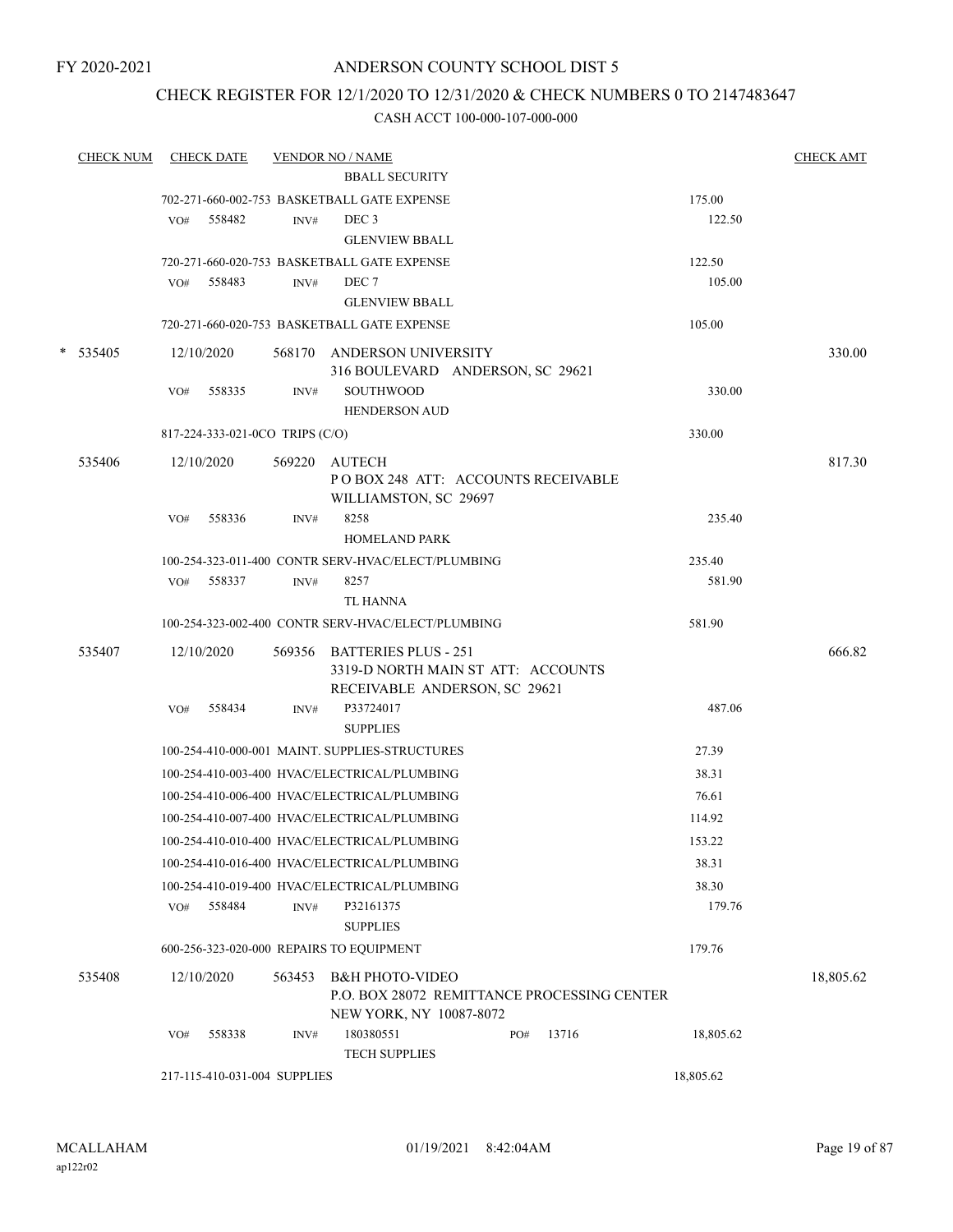# CHECK REGISTER FOR 12/1/2020 TO 12/31/2020 & CHECK NUMBERS 0 TO 2147483647

| <b>CHECK NUM</b> |     | <b>CHECK DATE</b>                  |        | <b>VENDOR NO / NAME</b>                                                                             |  |              |  |          |           |  |
|------------------|-----|------------------------------------|--------|-----------------------------------------------------------------------------------------------------|--|--------------|--|----------|-----------|--|
| 535409           |     | 12/10/2020                         | 575869 | 2,803.00                                                                                            |  |              |  |          |           |  |
|                  | VO# | 558435                             | INV#   | 1203174<br>PROF SERVICES                                                                            |  |              |  | 2,803.00 |           |  |
|                  |     | 100-231-319-000-000 LEGAL FEES     |        |                                                                                                     |  |              |  | 2,803.00 |           |  |
| 535410           |     | 12/10/2020                         | 156900 | CAROLINA PRODUCE COMPANY                                                                            |  |              |  |          | 1,406.70  |  |
|                  |     |                                    |        | POBOX 3849 ATT: ACCOUNTS RECEIVABLE                                                                 |  |              |  |          |           |  |
|                  | VO# | 558525                             | INV#   | ANDERSON, SC 29622<br><b>NOV 2020</b>                                                               |  |              |  | 1,406.70 |           |  |
|                  |     |                                    |        | <b>FOOD</b>                                                                                         |  |              |  |          |           |  |
|                  |     | 600-256-460-002-000 FOOD           |        |                                                                                                     |  |              |  | 124.95   |           |  |
|                  |     | 600-256-460-003-000 FOOD           |        |                                                                                                     |  |              |  | 333.55   |           |  |
|                  |     | 600-256-460-005-000 FOOD           |        |                                                                                                     |  |              |  | 22.75    |           |  |
|                  |     | 600-256-460-006-000 FOOD           |        |                                                                                                     |  |              |  | 136.50   |           |  |
|                  |     | 600-256-460-007-000 FOOD           |        |                                                                                                     |  |              |  | 68.25    |           |  |
|                  |     | 600-256-460-008-000 FOOD           |        |                                                                                                     |  |              |  | 68.25    |           |  |
|                  |     | 600-256-460-009-000 FOOD           |        |                                                                                                     |  |              |  | 215.75   |           |  |
|                  |     | 600-256-460-012-000 FOOD           |        |                                                                                                     |  |              |  | 70.50    |           |  |
|                  |     | 600-256-460-018-000 FOOD           |        |                                                                                                     |  |              |  | 136.50   |           |  |
|                  |     | 600-256-460-020-000 FOOD           |        |                                                                                                     |  |              |  | 68.95    |           |  |
|                  |     | 600-256-460-021-000 FOOD           |        |                                                                                                     |  |              |  | 17.00    |           |  |
|                  |     | 631-256-460-031-000 PURCHASED FOOD |        |                                                                                                     |  |              |  | 143.75   |           |  |
| 535411           |     | 12/10/2020                         | 160602 | CDW GOVERNMENT<br>75 REMITTANCE DRIVE SUITE 1515 ATT:<br>ACCOUNTS RECEIVABLE CHICAGO, IL 60675-1515 |  |              |  |          | 447.26    |  |
|                  | VO# | 558339                             | INV#   | 1886918<br><b>PRINTER</b>                                                                           |  | 13423<br>PO# |  | 447.26   |           |  |
|                  |     | 100-233-410-007-000 SUPPLIES       |        |                                                                                                     |  |              |  | 447.26   |           |  |
| $* 535413$       |     | 12/10/2020                         | 576326 | C & F MECHANICAL CORP<br>450 HORSESHOE BEND ANDERSON, SC 29625                                      |  |              |  |          | 510.00    |  |
|                  | VO# | 558341                             | INV#   | 2269<br><b>DRAIN PANS</b>                                                                           |  |              |  | 510.00   |           |  |
|                  |     |                                    |        | 100-254-323-001-400 CONTR SERV-HVAC/ELECT/PLUMBING                                                  |  |              |  | 510.00   |           |  |
| 535414           |     | 12/10/2020                         | 167800 | CHICK-FIL-A<br>3526 CLEMSON BOULEVARD ATT: MARY STEPHENS<br>ANDERSON, SC 29625                      |  |              |  |          | 893.36    |  |
|                  | VO# | 558438                             | INV#   | DEC 16 LUNCH                                                                                        |  |              |  | 893.36   |           |  |
|                  |     |                                    |        | <b>ROBERT ANDERSON</b>                                                                              |  |              |  |          |           |  |
|                  |     | 100-113-410-006-000 SUPPLIES       |        |                                                                                                     |  |              |  | 893.36   |           |  |
| 535415           |     | 12/10/2020                         | 198651 | DELL MARKETING LP<br>PO BOX 534118 ATT: ACCOUNTS RECEIVABLE<br>ATLANTA, GA 30353-4118               |  |              |  |          | 16,261.86 |  |
|                  | VO# | 558442                             | INV#   | 10446109764                                                                                         |  | 13736<br>PO# |  | 89.88    |           |  |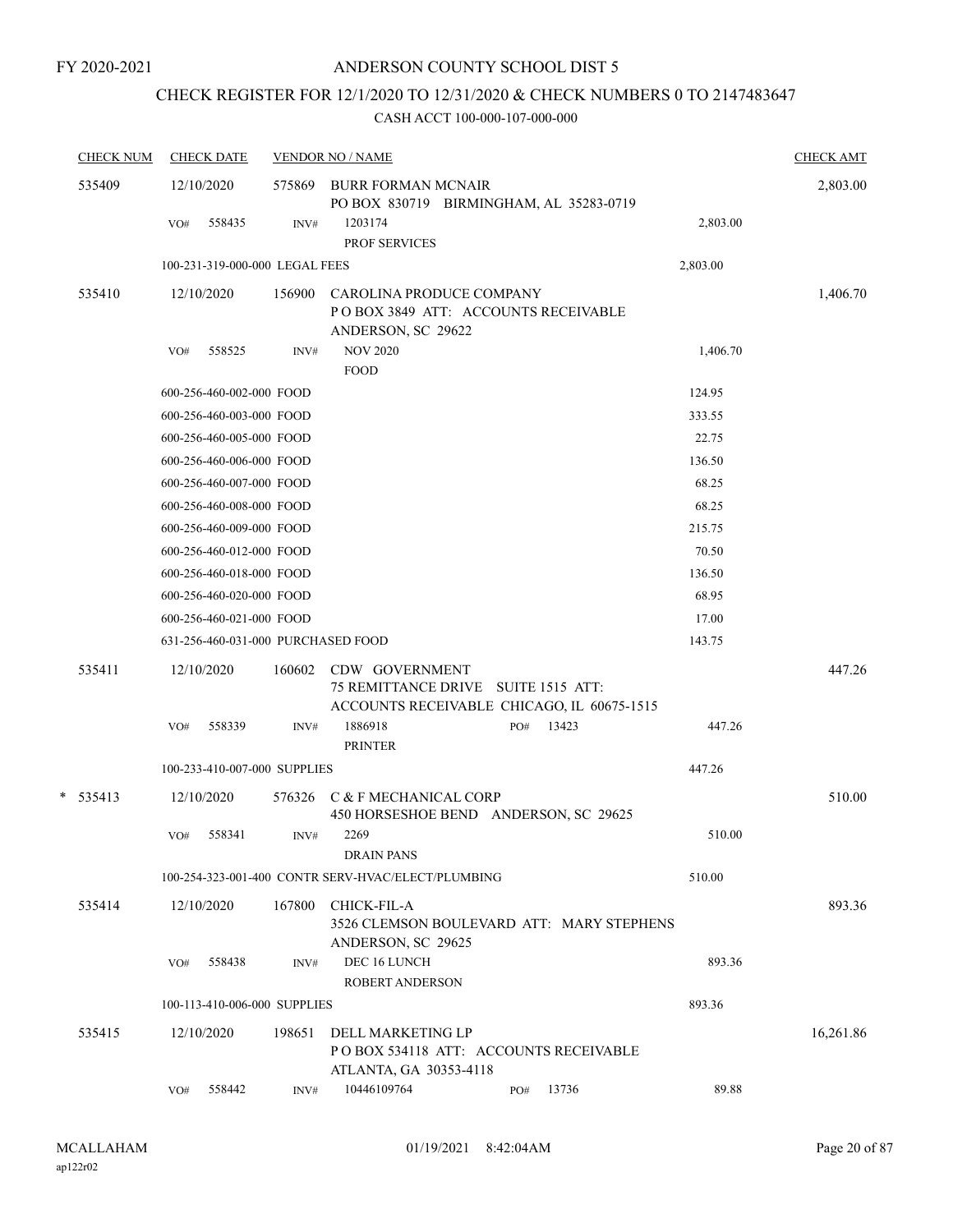### CHECK REGISTER FOR 12/1/2020 TO 12/31/2020 & CHECK NUMBERS 0 TO 2147483647

| <b>CHECK NUM</b> | <b>CHECK DATE</b>                        |        | <b>VENDOR NO / NAME</b>                              |     |       |           | <b>CHECK AMT</b> |  |  |  |  |
|------------------|------------------------------------------|--------|------------------------------------------------------|-----|-------|-----------|------------------|--|--|--|--|
|                  | <b>SUPPLIES</b>                          |        |                                                      |     |       |           |                  |  |  |  |  |
|                  | 100-266-314-000-000 REPAIRS TO EQUIPMENT |        |                                                      |     |       | 89.88     |                  |  |  |  |  |
|                  | VO#<br>558487                            | INV#   | 10435784256                                          | PO# | 13260 | 16,171.98 |                  |  |  |  |  |
|                  |                                          |        | <b>TECHNOLOGY</b>                                    |     |       |           |                  |  |  |  |  |
|                  |                                          |        | 220-370-410-000-NCS SUPPLIES - NEW COVENANT SCHOOL   |     |       | 16,171.98 |                  |  |  |  |  |
| 535416           | 12/10/2020                               | 573762 | DONALD, JOHNNY                                       |     |       |           | 129.95           |  |  |  |  |
|                  |                                          |        | BOARD OF TRUSTEES 2010 BOLT DRIVE ANDERSON,          |     |       |           |                  |  |  |  |  |
|                  | 558527                                   |        | SC 29621<br>DEC <sub>4</sub>                         |     |       | 129.95    |                  |  |  |  |  |
|                  | VO#                                      | INV#   | <b>COLUMBIA</b>                                      |     |       |           |                  |  |  |  |  |
|                  | 100-231-334-000-000 TRUSTEE EXPENSE      |        |                                                      |     |       | 129.95    |                  |  |  |  |  |
|                  |                                          |        |                                                      |     |       |           |                  |  |  |  |  |
| 535417           | 12/10/2020                               | 211302 | DUKE ENERGY<br>PO BOX 70516 CHARLOTTE, NC 28272-0516 |     |       |           | 61,598.83        |  |  |  |  |
|                  | VO#<br>558475                            | INV#   | <b>DUE 12/18</b>                                     |     |       | 61,598.83 |                  |  |  |  |  |
|                  |                                          |        | <b>UTILITIES</b>                                     |     |       |           |                  |  |  |  |  |
|                  |                                          |        | 100-254-470-002-000 ENERGY-ELECTRICITY & WATER       |     |       | 18,207.21 |                  |  |  |  |  |
|                  |                                          |        | 100-254-470-005-000 ENERGY-ELECTRICITY & WATER       |     |       | 8,828.94  |                  |  |  |  |  |
|                  |                                          |        | 100-254-470-006-000 ENERGY-ELECTRICITY & WATER       |     |       | 12,290.36 |                  |  |  |  |  |
|                  |                                          |        | 100-254-470-008-000 ENERGY-ELECTRICITY & WATER       |     |       | 6,210.07  |                  |  |  |  |  |
|                  |                                          |        | 100-254-470-011-000 ENERGY-ELECTRICITY & WATER       |     |       | 3,092.24  |                  |  |  |  |  |
|                  |                                          |        | 100-254-470-014-000 ENERGY-ELECTRICITY & WATER       |     |       | 4,323.55  |                  |  |  |  |  |
|                  | 100-254-470-014-THR UTILITIES - THEATRE  |        |                                                      |     |       | 1,310.77  |                  |  |  |  |  |
|                  |                                          |        | 100-254-470-021-000 ENERGY-ELECTRICITY & WATER       |     |       | 7,335.69  |                  |  |  |  |  |
| 535418           | 12/10/2020                               | 576686 | EASLER, CHRISTOPHER**                                |     |       |           | 1,947.00         |  |  |  |  |
|                  |                                          |        | SOUTHEASTERN AUCTION SALES 300 BUB DRIVE             |     |       |           |                  |  |  |  |  |
|                  |                                          |        | CHESNEE, SC 29323                                    |     |       |           |                  |  |  |  |  |
|                  | VO#<br>558455                            | INV#   | PO 13751                                             | PO# | 13751 | 1,947.00  |                  |  |  |  |  |
|                  |                                          |        | <b>AUCTION</b>                                       |     |       |           |                  |  |  |  |  |
|                  | 100-257-312-000-SUR SURPLUS SALE         |        |                                                      |     |       | 1,947.00  |                  |  |  |  |  |
| 535419           | 12/10/2020                               | 563495 | ELECTRIC CITY UTILITIES                              |     |       |           | 6,510.23         |  |  |  |  |
|                  |                                          |        | CITY OF ANDERSON 601 SOUTH MAIN ST                   |     |       |           |                  |  |  |  |  |
|                  | VO#<br>558474                            | INV#   | ANDERSON, SC 29624<br><b>DUE 12/26</b>               |     |       | 6,510.23  |                  |  |  |  |  |
|                  |                                          |        | <b>UTILITIES</b>                                     |     |       |           |                  |  |  |  |  |
|                  |                                          |        | 100-254-470-001-000 ENERGY-ELECTRICITY & WATER       |     |       | 858.79    |                  |  |  |  |  |
|                  |                                          |        | 100-254-470-005-000 ENERGY-ELECTRICITY & WATER       |     |       | 12.00     |                  |  |  |  |  |
|                  |                                          |        | 100-254-470-006-000 ENERGY-ELECTRICITY & WATER       |     |       | 2,064.05  |                  |  |  |  |  |
|                  |                                          |        | 100-254-470-015-000 ENERGY-ELECTRICITY & WATER       |     |       | 457.88    |                  |  |  |  |  |
|                  |                                          |        | 100-254-470-016-000 ENERGY-ELECTRICITY & WATER       |     |       | 915.61    |                  |  |  |  |  |
|                  |                                          |        | 100-254-470-018-000 ENERGY-ELECTRICITY & WATER       |     |       | 882.50    |                  |  |  |  |  |
|                  |                                          |        | 100-254-470-021-000 ENERGY-ELECTRICITY & WATER       |     |       | 1,319.40  |                  |  |  |  |  |
| 535420           | 12/10/2020                               | 232600 | <b>FASTENAL COMPANY</b>                              |     |       |           | 128.96           |  |  |  |  |
|                  |                                          |        |                                                      |     |       |           |                  |  |  |  |  |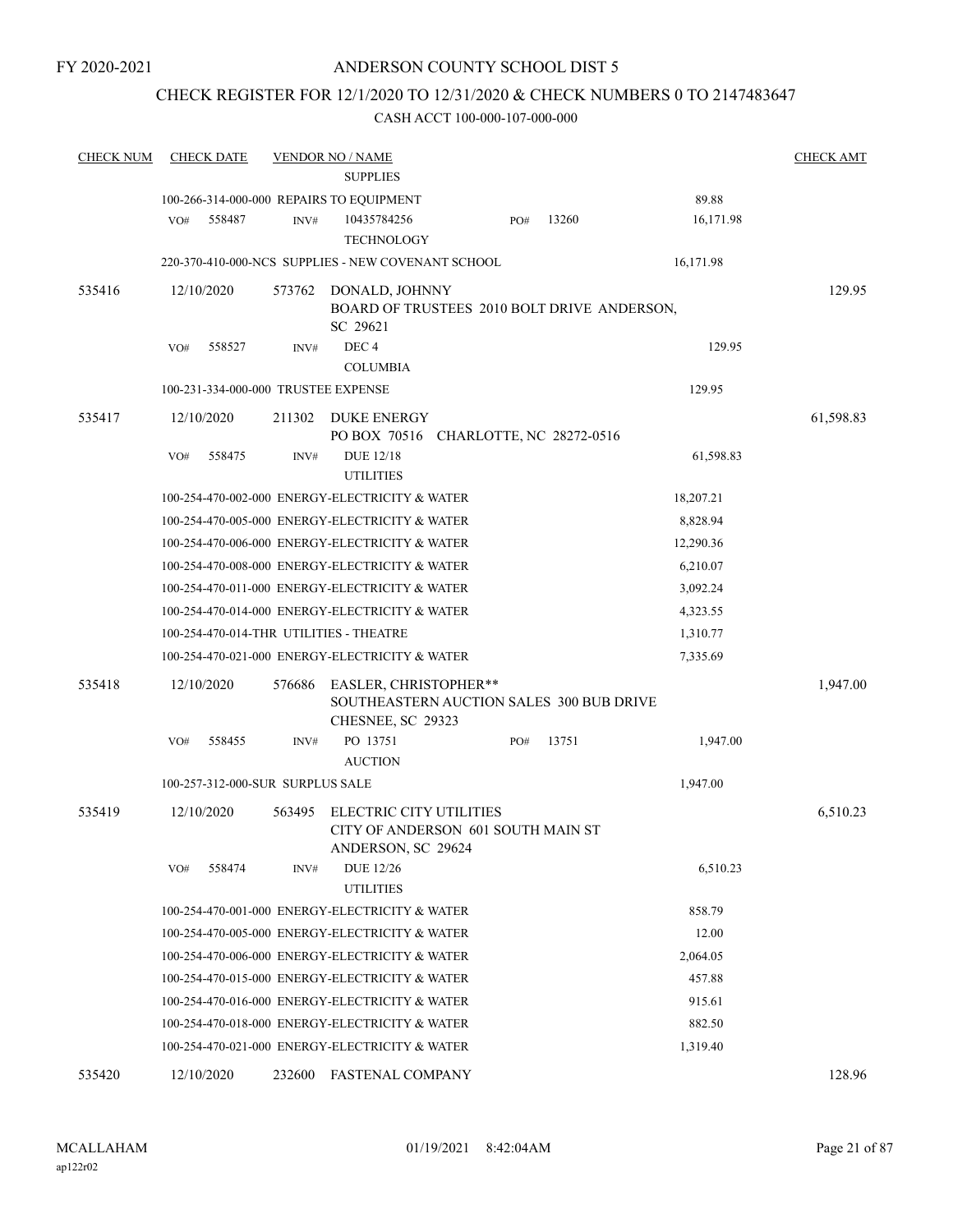### CHECK REGISTER FOR 12/1/2020 TO 12/31/2020 & CHECK NUMBERS 0 TO 2147483647

| <b>CHECK NUM</b> |                                                              | <b>CHECK DATE</b> |                                                                          | <b>VENDOR NO / NAME</b>                                                                             |  |     |       |                       | <b>CHECK AMT</b> |  |
|------------------|--------------------------------------------------------------|-------------------|--------------------------------------------------------------------------|-----------------------------------------------------------------------------------------------------|--|-----|-------|-----------------------|------------------|--|
|                  | POBOX 1286 ATT: ACCOUNTS RECEIVABLE<br>WINONA, MN 55987-1286 |                   |                                                                          |                                                                                                     |  |     |       |                       |                  |  |
|                  | VO#                                                          | 558489            | INV#                                                                     | 155271,155252<br><b>SUPPLIES</b>                                                                    |  | PO# | 13708 | 128.96                |                  |  |
|                  |                                                              |                   | 100-255-410-000-000 SUPPLIES<br>100-255-410-000-000 SUPPLIES             |                                                                                                     |  |     |       | 19.48<br>109.48       |                  |  |
| 535421           |                                                              | 12/10/2020        | 576677                                                                   | FOUNDATION FOR EDUCATIONAL SUCCESS LLC<br>1415 HWY 85N SUITE 310-408 FAYETTEVILLE, GA<br>30214-7505 |  |     |       |                       | 2,623.50         |  |
|                  | VO#                                                          | 558356            | INV#                                                                     | 1370<br>WHITEHALL ELEM                                                                              |  | PO# | 13764 | 2,623.50              |                  |  |
|                  |                                                              |                   |                                                                          | 201-188-410-019-000 SUPPLIES- PARENTING                                                             |  |     |       | 2,623.50              |                  |  |
| 535422           |                                                              | 12/10/2020        | 576687                                                                   | <b>GRADECAM LLC</b><br>PO BOX 151 LIVERMORE, CA 94551                                               |  |     |       |                       | 450.00           |  |
|                  | VO#                                                          | 558358            | INV#                                                                     | 1220710<br>NEW PROSPECT                                                                             |  | PO# | 13761 | 450.00                |                  |  |
|                  |                                                              |                   |                                                                          | 201-112-445-010-000 TECHNOLOGY SUPPLIES                                                             |  |     |       | 450.00                |                  |  |
| 535423           |                                                              | 12/10/2020        | 569372                                                                   | <b>GREAT AMERICA LEASING CORP</b><br>POBOX 660831 ATT: ACCOUNTS RECEIVABLE<br>DALLAS, TX 75266-0831 |  |     |       |                       | 1,598.48         |  |
|                  | VO#                                                          | 558446            | INV#                                                                     | 28278641<br><b>COPIER</b>                                                                           |  | PO# | 13147 | 1,598.48              |                  |  |
|                  |                                                              |                   | 100-252-325-000-000 RENTALS                                              |                                                                                                     |  |     |       | 1,598.48              |                  |  |
| 535424           |                                                              | 12/10/2020        | 254200                                                                   | <b>GREENE FINNEY, LLP</b><br>211 E BUTLER ROAD STE C6 MAULDIN, SC 29662                             |  |     |       |                       | 43,200.00        |  |
|                  | VO#                                                          | 558447            | INV#                                                                     | 17369, 17370<br><b>AUDITS</b>                                                                       |  | PO# | 13769 | 43,200.00             |                  |  |
|                  |                                                              |                   | 100-231-318-000-000 AUDIT SERVICES<br>100-231-318-000-000 AUDIT SERVICES |                                                                                                     |  |     |       | 37,500.00<br>5,700.00 |                  |  |
| 535425           |                                                              | 12/10/2020        | 576699                                                                   | <b>GROUCHOS DELI</b><br>ELECTRIC CITY DELI LLC 129 E WHITNER ST<br>ANDERSON, SC 29624               |  |     |       |                       | 844.81           |  |
|                  | VO#                                                          | 558528            | INV#                                                                     | <b>BOX LUNCHES</b><br>DEC 17TH                                                                      |  |     |       | 844.81                |                  |  |
|                  |                                                              |                   | 100-255-312-000-MEA MEALS                                                |                                                                                                     |  |     |       | 844.81                |                  |  |
| * 535427         |                                                              | 12/10/2020        | 575547                                                                   | <b>HELLO LITERACY</b><br>1116 MINNIE DRIVE RALEIGH, NC 27603                                        |  |     |       |                       | 1,400.00         |  |
|                  | VO#                                                          | 558360            | INV#                                                                     | 1775<br><b>CENTERVILLE ELEM</b>                                                                     |  | PO# | 13575 | 1,400.00              |                  |  |
|                  |                                                              |                   |                                                                          | 201-224-333-007-000 TRIPS AND CONFERENCES                                                           |  |     |       | 1,400.00              |                  |  |
| 535428           |                                                              | 12/10/2020        | 269901                                                                   | HOME DEPOT CREDIT SERVICES<br>DEPT 32-2501418523 PO BOX 78047 PHOENIX, AZ<br>85062-8047             |  |     |       |                       | 285.14           |  |
|                  | VO#                                                          | 558363            | INV#                                                                     | 1164995                                                                                             |  |     |       | 285.14                |                  |  |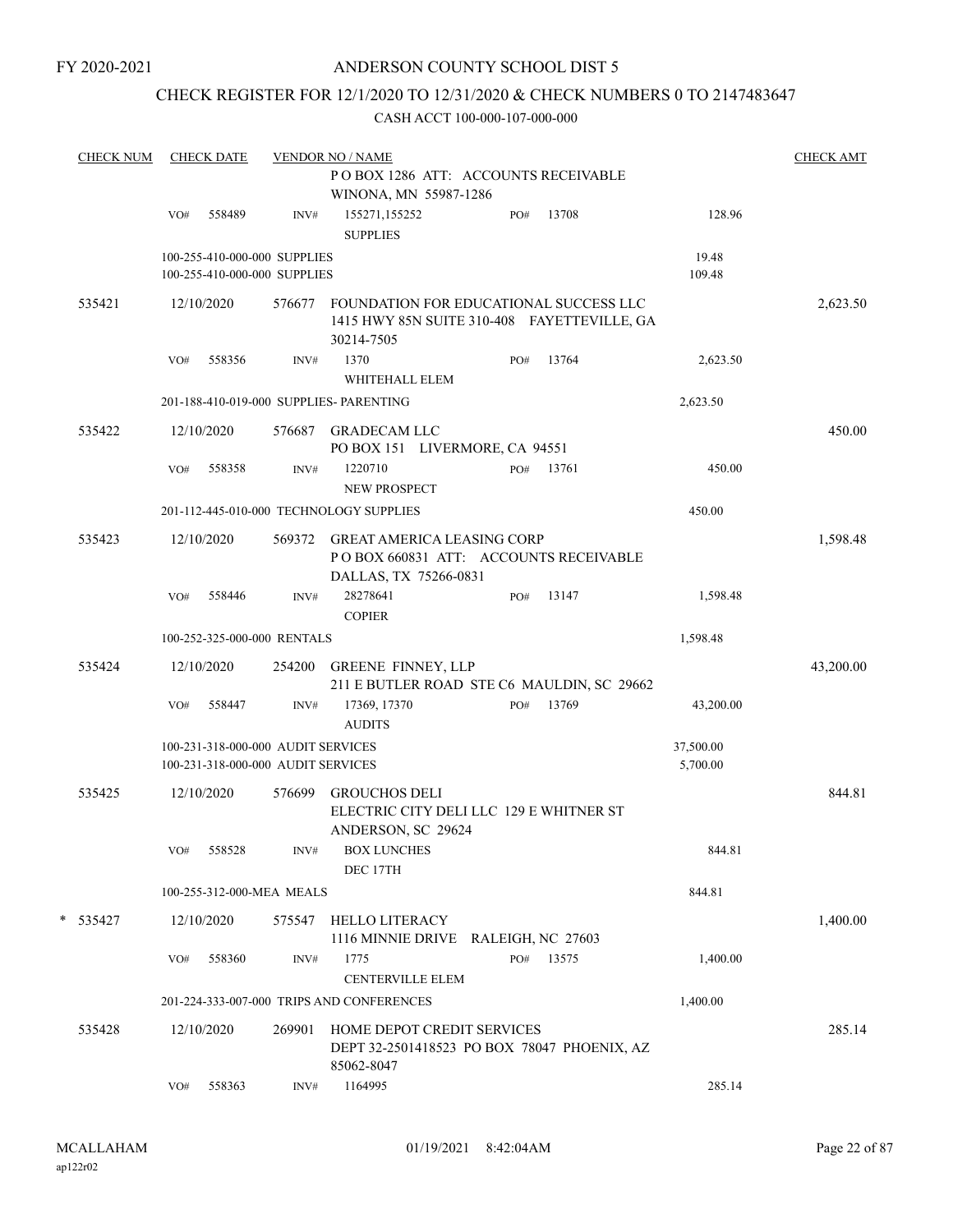### CHECK REGISTER FOR 12/1/2020 TO 12/31/2020 & CHECK NUMBERS 0 TO 2147483647

|   | <b>CHECK NUM</b> |     | <b>CHECK DATE</b> |                                   | <b>VENDOR NO / NAME</b><br>ACCT 0141 8523                                                          | <b>CHECK AMT</b> |
|---|------------------|-----|-------------------|-----------------------------------|----------------------------------------------------------------------------------------------------|------------------|
|   |                  |     |                   |                                   |                                                                                                    |                  |
|   |                  |     |                   |                                   | 285.14<br>100-254-323-002-600 MAINTENANCE SERVICES                                                 |                  |
|   | 535429           |     | 12/10/2020        | 576027                            | HOME DEPOT USA, INC<br>PO BOX 742604 ATLANTA, GA 30374-2604                                        | 3,950.80         |
|   |                  | VO# | 558362            | INV#                              | 578125601<br>12892<br>PO#<br>3,950.80<br><b>SUPPLIES</b>                                           |                  |
|   |                  |     |                   | 220-254-410-000-000 SUPPLIES      | 3,950.80                                                                                           |                  |
| * | 535431           |     | 12/10/2020        |                                   | 313476 LAKESHORE LEARNING MATERIALS                                                                | 3,213.21         |
|   |                  |     |                   |                                   | 2695 EAST DOMINGUEZ STREET ATT: ACCOUNTS<br>RECEIVABLE CARSON, CA 90895                            |                  |
|   |                  | VO# | 558367            | INV#                              | 2256091120<br>13602<br>3,213.21<br>PO#<br><b>CENTERVILLE</b>                                       |                  |
|   |                  |     |                   |                                   | 201-112-410-007-000 SUPPLIES AND MATERIALS<br>3,213.21                                             |                  |
|   | 535432           |     | 12/10/2020        |                                   | 564353 LAZER CONSTRUCTION COMPANY INC<br>POBOX 5103 ATT: ACCOUNTS RECEIVABLE<br>ANDERSON, SC 29623 | 25,002.89        |
|   |                  | VO# | 558368            | INV#                              | APP 7419-17<br>25,002.89                                                                           |                  |
|   |                  |     |                   |                                   | <b>TL HANNA</b>                                                                                    |                  |
|   |                  |     |                   |                                   | 505-253-520-002-STD STADIUM RENOVATIONS<br>25,002.89                                               |                  |
|   | 535433           |     | 12/10/2020        |                                   | 576574 LOC-DOC SECURITY<br>PO BOX 78987 CHARLOTTE, NC 28271                                        | 115.55           |
|   |                  | VO# | 558369            | INV#                              | C <sub>203712</sub><br>94.16<br><b>KEYS/LOCKS</b>                                                  |                  |
|   |                  |     |                   |                                   | 100-254-323-000-400 CONTRACT SRVS.-HVAC<br>94.16                                                   |                  |
|   |                  | VO# | 558370            | INV#                              | C203713<br>21.39<br><b>KEYS/LOCKS</b>                                                              |                  |
|   |                  |     |                   |                                   | 100-254-323-020-001 CONTRACTED SERVICES<br>21.39                                                   |                  |
| * | 535435           |     | 12/10/2020        | 567419                            | <b>MAC'S DRY CLEANERS</b>                                                                          | 170.13           |
|   |                  | VO# | 558371            | INV#                              | 105 WEST CALHOUN ST ANDERSON, SC 29625<br>692791<br>170.13                                         |                  |
|   |                  |     |                   |                                   | <b>TABLECLOTHS</b>                                                                                 |                  |
|   |                  |     |                   | 131-115-410-031-000 SUPPLIES      | 170.13                                                                                             |                  |
|   | 535436           |     | 12/10/2020        | 568647                            | <b>MANSFIELD OIL COMPANY</b><br>PO BOX 733706 DALLAS, TX 75373-3706                                | 2,785.91         |
|   |                  | VO# | 558496            | INV#                              | SQLCD647577<br>2,785.91<br><b>ACCT 15951</b>                                                       |                  |
|   |                  |     |                   | 100-254-411-000-001 GASOLINE      | 2,659.96                                                                                           |                  |
|   |                  |     |                   | 100-255-411-000-000 GASOLINE      | 90.55                                                                                              |                  |
|   |                  |     |                   | 600-256-690-000-000 OTHER OBJECTS | 35.40                                                                                              |                  |
|   | 535437           |     | 12/10/2020        | 575505                            | MCCOLLUM, CHRISTOPER**<br>LUMBERJACK TREE SERVICE PO BOX 14161<br>ANDERSON, SC 29624               | 1,800.00         |
|   |                  | VO# | 558449            | INV#                              | 071<br>1,800.00                                                                                    |                  |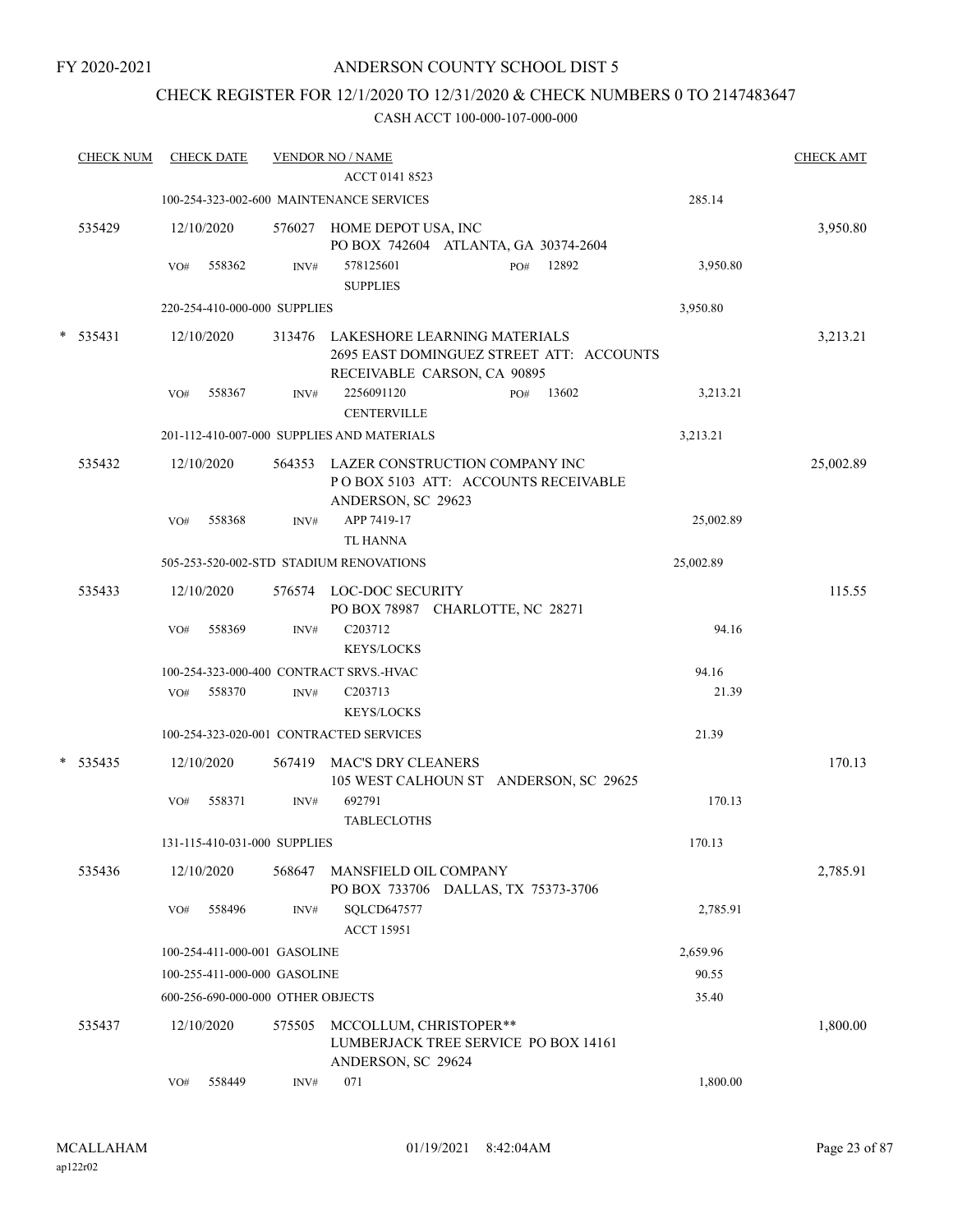FY 2020-2021

#### ANDERSON COUNTY SCHOOL DIST 5

### CHECK REGISTER FOR 12/1/2020 TO 12/31/2020 & CHECK NUMBERS 0 TO 2147483647

|   | <b>CHECK NUM</b> |     | <b>CHECK DATE</b> |                                    | <b>VENDOR NO / NAME</b><br><b>WESTSIDE</b>                                                                  |     |           |                    | <b>CHECK AMT</b> |
|---|------------------|-----|-------------------|------------------------------------|-------------------------------------------------------------------------------------------------------------|-----|-----------|--------------------|------------------|
|   |                  |     |                   |                                    | 100-254-323-003-001 CONTRACTED SERVICES                                                                     |     |           | 1,800.00           |                  |
|   | 535438           |     | 12/10/2020        | 576413                             | MOBILE COMMUNICATIONS AMERICA INC<br>PO BOX 1458 CHARLOTTE, NC 28201                                        |     |           |                    | 1,366.71         |
|   |                  | VO# | 558377            | INV#                               | 280001388-1<br><b>EQUIPMENT</b>                                                                             | PO# | 13576     | 1,176.71           |                  |
|   |                  |     |                   |                                    | 100-255-323-000-000 CONTRACTED SERVICES                                                                     |     |           | 1,176.71           |                  |
|   |                  | VO# | 558378            | INV#                               | 282000183-1                                                                                                 |     |           | 190.00             |                  |
|   |                  |     |                   |                                    | <b>SERVICE CALL</b>                                                                                         |     |           |                    |                  |
|   |                  |     |                   |                                    | 100-255-323-000-000 CONTRACTED SERVICES                                                                     |     |           | 190.00             |                  |
|   | 535439           |     | 12/10/2020        | 572548                             | MOBYMAX<br>PO BOX 392385 PITTSBURGH, PA 15251                                                               |     |           |                    | 3,739.65         |
|   |                  | VO# | 558379            | INV#                               | 211809<br>WHITEHALL ELEM                                                                                    | PO# | 13711     | 3,739.65           |                  |
|   |                  |     |                   |                                    | 201-112-445-019-000 TECHNOLOGY SUPPLIES                                                                     |     |           | 3,739.65           |                  |
|   | 535440           |     | 12/10/2020        | 574358                             | MONSTER TECHNOLOGY, LLC<br>8726 S. SEPULVEDA BLVD SUITE D #B-152 LOS<br>ANGELES, CA 90045                   |     |           |                    | 1,268.00         |
|   |                  | VO# | 558380            | INV#                               | IJH 6385<br><b>TONER</b>                                                                                    | PO# | 13682     | 1,268.00           |                  |
|   |                  |     |                   |                                    | 201-112-410-011-000 SUPPLIES AND MATERIALS                                                                  |     |           | 1,268.00           |                  |
| * | 535442           |     | 12/10/2020        | 573935                             | NCS PEARSON, INC<br>13036 COLLECTION CENTER DRIVE CHICAGO, IL<br>60693                                      |     |           |                    | 4,680.25         |
|   |                  | VO# | 558437            | INV#                               | 11856409<br><b>LICENSE</b>                                                                                  | PO# | 13140     | 4,680.25           |                  |
|   |                  |     |                   | 329-114-410-003-000 SUPPLIES-STATE |                                                                                                             |     |           | 110.25             |                  |
|   |                  |     |                   |                                    | 329-114-410-003-0CO SUPPLIES-STATE (C/O)                                                                    |     |           | 4,570.00           |                  |
|   | 535443           |     | 12/10/2020        | 382750                             | NEW FOUNDATIONS CHILDREN & FAM SVCS INC<br>2300 STANDRIDGE ROAD ATT: DONNA HARRINGTON<br>ANDERSON, SC 29625 |     |           |                    | 4,158.03         |
|   |                  | VO# | 558381            | INV#                               | 1797, 1798<br><b>NOV 2020</b>                                                                               |     | PO# 13771 | 4,158.03           |                  |
|   |                  |     |                   |                                    | 221-113-312-000-NFH ADMIN COORD/VOC FACIL/TUTORS<br>221-113-312-000-NFH ADMIN COORD/VOC FACIL/TUTORS        |     |           | 3,520.00<br>638.03 |                  |
|   | 535444           |     | 12/10/2020        | 571457 NWEA                        | PO BOX 2745 PORTLAND, OR 97208-2745                                                                         |     |           |                    | 10,228.34        |
|   |                  | VO# | 558382            | INV#                               | 44799<br>ID 2297                                                                                            | PO# | 13773     | 10,228.34          |                  |
|   |                  |     |                   |                                    | 338-221-445-000-EAR TECHNOLOGY SUPPLIES                                                                     |     |           | 10,228.34          |                  |
|   | 535445           |     | 12/10/2020        |                                    | 575317 PARTS TOWN, LLC<br>27787 NETWORK PLACE CHICAGO, IL 60673-1277                                        |     |           |                    | 563.09           |
|   |                  | VO# | 558499            | INV#                               | 6282828<br><b>REPAIR PARTS</b>                                                                              |     |           | 563.09             |                  |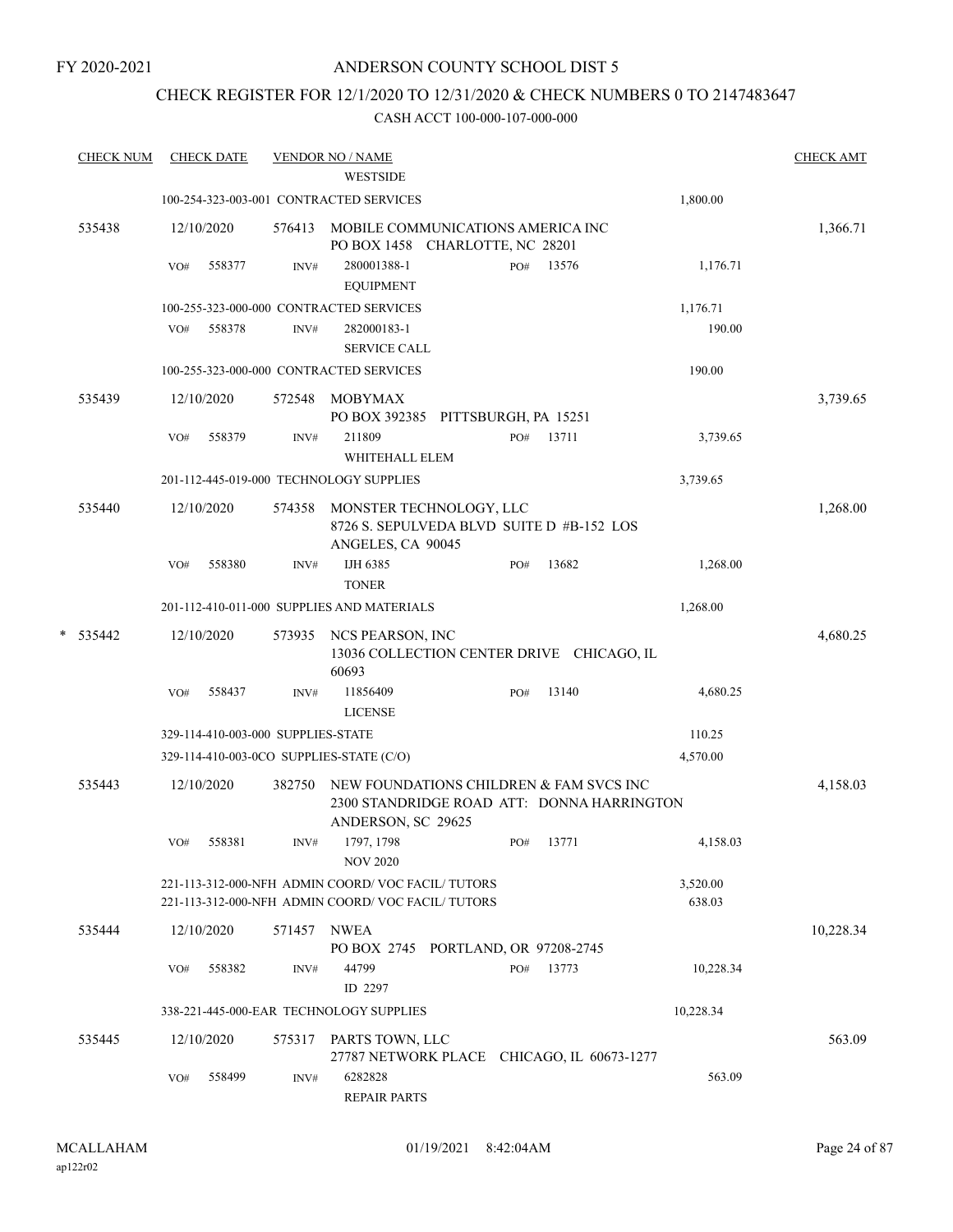### CHECK REGISTER FOR 12/1/2020 TO 12/31/2020 & CHECK NUMBERS 0 TO 2147483647

| <b>CHECK NUM</b> | <b>CHECK DATE</b>                            |        | <b>VENDOR NO / NAME</b>                                      |           |                                            |          | <b>CHECK AMT</b> |
|------------------|----------------------------------------------|--------|--------------------------------------------------------------|-----------|--------------------------------------------|----------|------------------|
|                  | 600-256-323-021-000 REPAIRS TO EQUIPMENT     |        |                                                              |           |                                            | 563.09   |                  |
| 535446           | 12/10/2020                                   |        | 564378 PEARSON EDUCATION, INC<br>60693                       |           | 13036 COLLECTION CENTER DRIVE CHICAGO, IL  |          | 833.36           |
|                  | 558387<br>VO#                                | INV#   | 12073737<br>CUST #3842804                                    | PO#       | 13571                                      | 833.36   |                  |
|                  | 201-112-410-007-000 SUPPLIES AND MATERIALS   |        |                                                              |           |                                            | 833.36   |                  |
| 535447           | 12/10/2020                                   | 568036 | PIEDMONT NATURAL GAS<br>PO BOX 1246 CHARLOTTE, NC 28201-1246 |           |                                            |          | 2,521.17         |
|                  | 558476<br>VO#                                | INV#   | <b>DUE 12/17</b><br><b>UTILITIES</b>                         |           |                                            | 2,521.17 |                  |
|                  | 100-254-472-000-000 ENERGY-GAS               |        |                                                              |           |                                            | 204.94   |                  |
|                  | 100-254-472-001-000 ENERGY-GAS               |        |                                                              |           |                                            | 868.25   |                  |
|                  | 100-254-472-005-000 ENERGY-GAS               |        |                                                              |           |                                            | 29.58    |                  |
|                  | 100-254-472-011-000 ENERGY-GAS               |        |                                                              |           |                                            | 23.54    |                  |
|                  | 100-254-472-012-000 ENERGY-GAS               |        |                                                              |           |                                            | 39.27    |                  |
|                  | 100-254-472-015-000 ENERGY-GAS               |        |                                                              |           |                                            | 109.60   |                  |
|                  | 100-254-472-016-000 ENERGY-GAS               |        |                                                              |           |                                            | 261.38   |                  |
|                  | 100-254-472-021-000 ENERGY- GAS              |        |                                                              |           |                                            | 273.78   |                  |
|                  | 600-256-470-011-000 ENERGY                   |        |                                                              |           |                                            | 165.93   |                  |
|                  | 600-256-470-012-000 ENERGY                   |        |                                                              |           |                                            | 124.12   |                  |
|                  | 600-256-470-015-000 ENERGY                   |        |                                                              |           |                                            | 113.59   |                  |
|                  | 600-256-470-016-000 ENERGY                   |        |                                                              |           |                                            | 130.53   |                  |
|                  | 600-256-470-021-000 ENERGY                   |        |                                                              |           |                                            | 176.66   |                  |
| * 535449         | 12/10/2020                                   | 571652 | PROSOURCE LLC<br>P.O. BOX 5339 GREENVILLE, SC 29606          |           |                                            |          | 724.41           |
|                  | 558388<br>VO#                                | INV#   | S2271541<br><b>REPAIR PARTS</b>                              |           |                                            | 64.34    |                  |
|                  | 131-254-410-031-400 HVAC/ELECTRICAL/PLUMBING |        |                                                              |           |                                            | 64.34    |                  |
|                  | VO#<br>558389                                | INV#   | S2269906<br><b>REPAIR PARTS</b>                              |           |                                            | 426.90   |                  |
|                  | 100-254-410-002-400 HVAC/ELECTRICAL/PLUMBING |        |                                                              |           |                                            | 426.90   |                  |
|                  | 558390<br>VO#                                | INV#   | S2265055<br><b>REPAIR PARTS</b>                              |           |                                            | 170.87   |                  |
|                  | 100-254-410-003-400 HVAC/ELECTRICAL/PLUMBING |        |                                                              |           |                                            | 170.87   |                  |
|                  | VO#<br>558391                                | INV#   | S2259724<br><b>REPAIR PARTS</b>                              |           |                                            | 62.30    |                  |
|                  | 100-254-410-002-400 HVAC/ELECTRICAL/PLUMBING |        |                                                              |           |                                            | 62.30    |                  |
| 535450           | 12/10/2020                                   |        | 576678 REYNOLDS ADVANCED MATERIALS US INC                    |           | 3406 GREEN PARK CIRCLE CHARLOTTE, NC 28217 |          | 628.52           |
|                  | 558501<br>VO#                                | INV#   | 5170717<br><b>AIT SUPPLIES</b>                               | PO# 13739 |                                            | 628.52   |                  |
|                  | 329-115-410-031-000 SUPPLIES-STATE EQUIPMENT |        |                                                              |           |                                            | 628.52   |                  |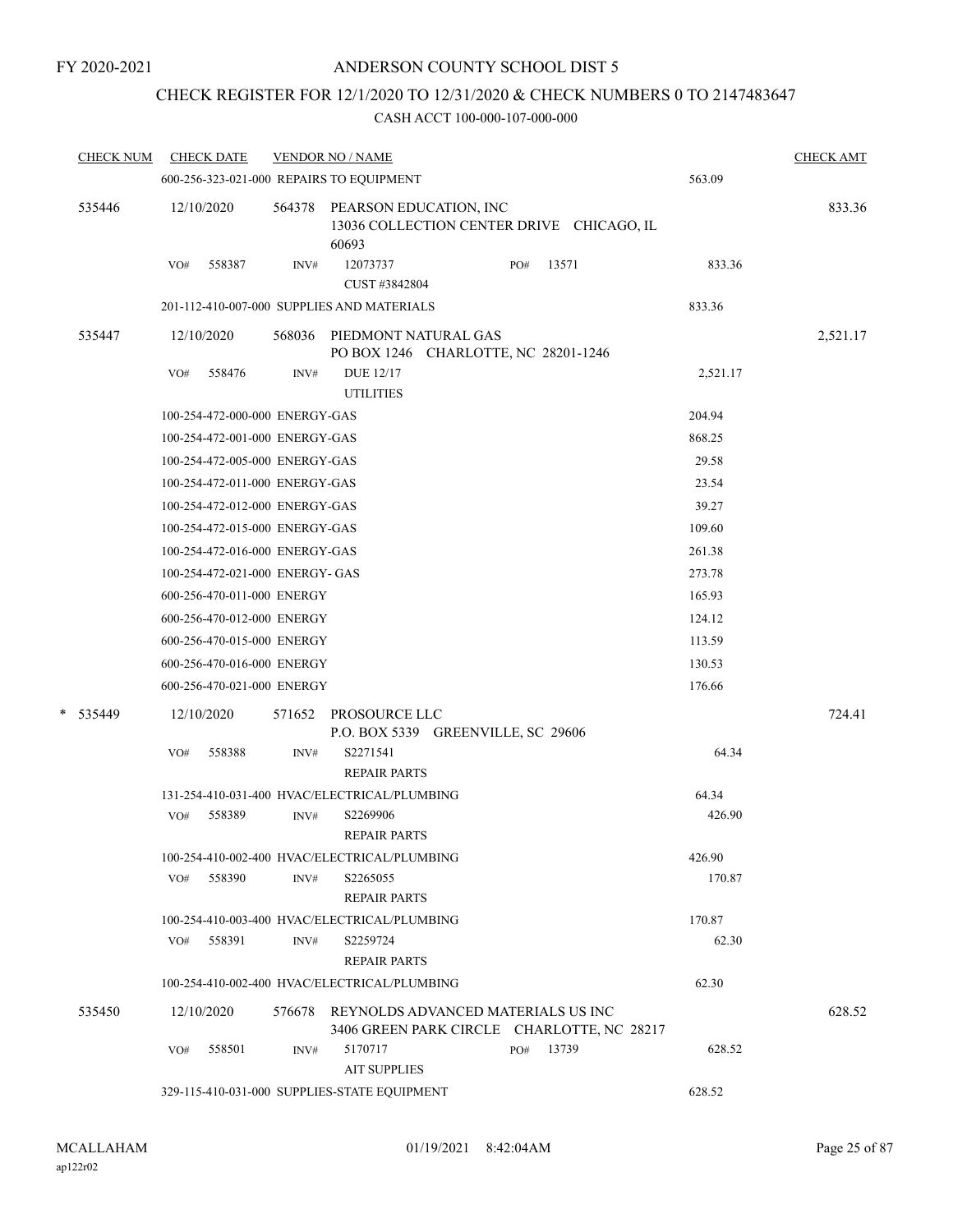# CHECK REGISTER FOR 12/1/2020 TO 12/31/2020 & CHECK NUMBERS 0 TO 2147483647

| <b>CHECK NUM</b> |     | <b>CHECK DATE</b> |                                   | <b>VENDOR NO / NAME</b>                                                          |     |       |            | <b>CHECK AMT</b> |
|------------------|-----|-------------------|-----------------------------------|----------------------------------------------------------------------------------|-----|-------|------------|------------------|
| 535452           |     | 12/10/2020        | 567525                            | ROWLAND MECHANICAL<br>4035 HWY 24 ANDERSON, SC 29626                             |     |       |            | 2,967.43         |
|                  | VO# | 558451            | INV#                              | 10103-10112<br><b>REPAIRS</b>                                                    | PO# | 13096 | 2,967.43   |                  |
|                  |     |                   |                                   | 100-255-323-000-ACT ACTIVITY BUS CONTRACTED SERVICES                             |     |       | 172.50     |                  |
|                  |     |                   |                                   | 100-255-323-000-ACT ACTIVITY BUS CONTRACTED SERVICES                             |     |       | 672.50     |                  |
|                  |     |                   |                                   | 100-255-323-000-ACT ACTIVITY BUS CONTRACTED SERVICES                             |     |       | 105.88     |                  |
|                  |     |                   |                                   | 100-255-323-000-ACT ACTIVITY BUS CONTRACTED SERVICES                             |     |       | 575.00     |                  |
|                  |     |                   |                                   | 100-255-323-000-ACT ACTIVITY BUS CONTRACTED SERVICES                             |     |       | 630.00     |                  |
|                  |     |                   |                                   | 100-255-323-000-ACT ACTIVITY BUS CONTRACTED SERVICES                             |     |       | 384.95     |                  |
|                  |     |                   |                                   | 100-255-323-000-ACT ACTIVITY BUS CONTRACTED SERVICES                             |     |       | 85.39      |                  |
|                  |     |                   |                                   | 100-255-323-000-ACT ACTIVITY BUS CONTRACTED SERVICES                             |     |       | 89.49      |                  |
|                  |     |                   |                                   | 100-255-323-000-ACT ACTIVITY BUS CONTRACTED SERVICES                             |     |       | 149.94     |                  |
|                  |     |                   |                                   | 100-255-323-000-ACT ACTIVITY BUS CONTRACTED SERVICES                             |     |       | 101.78     |                  |
| 535453           |     | 12/10/2020        | 575888                            | ROWLAND'S AUTOMOTIVE SPECIALIST<br>650 MCGEE RD ANDERSON, SC 29625-1400          |     |       |            | 376.15           |
|                  | VO# | 558392            | INV#                              | 1018138<br><b>OIL &amp; BRAKES</b>                                               |     |       | 376.15     |                  |
|                  |     |                   |                                   | 100-254-412-000-001 TRUCK SERVICE - MAINTENANCE                                  |     |       | 376.15     |                  |
|                  |     |                   |                                   |                                                                                  |     |       |            |                  |
| 535454           |     | 12/10/2020        | 451201                            | SC SCHOOL BOARDS INSURANCE TRUST<br>111 RESEARCH DRIVE COLUMBIA, SC 29203        |     |       |            | 213,033.00       |
|                  | VO# | 558393            | INV#                              | 13366<br>3RD QTR                                                                 |     |       | 207,772.00 |                  |
|                  |     |                   |                                   | 100-252-270-000-000 WORKMAN'S COMPENSATION                                       |     |       | 207,772.00 |                  |
|                  | VO# | 558453            | INV#                              | 13361                                                                            |     |       | 5,261.00   |                  |
|                  |     |                   |                                   |                                                                                  |     |       |            |                  |
|                  |     |                   |                                   | AIT 3RD QTR                                                                      |     |       |            |                  |
|                  |     |                   |                                   | 131-233-270-031-000 WORKERS COMPENSATION                                         |     |       | 5,261.00   |                  |
| 535457           |     | 12/10/2020        | 576554                            | <b>SIGNS BY TOMORROW</b><br>413 NORTH PLEASANTBURG DRIVE GREENVILLE, SC<br>29607 |     |       |            | 239.12           |
|                  | VO# | 558454            | INV#                              | 42882<br><b>MCCANTS</b>                                                          |     |       | 239.12     |                  |
|                  |     |                   |                                   | 100-113-410-005-C19 COVID 19 SUPPLIES                                            |     |       | 239.12     |                  |
| 535458           |     | 12/10/2020        | 576615                            | <b>SOLUTIONZ</b><br>120 INTERSTATE N PARKWAY SUITE 314 ATLANTA,                  |     |       |            | 154,074.58       |
|                  | VO# | 558415            | INV#                              | GA 30339<br>343236,3237                                                          | PO# | 13039 | 154,074.58 |                  |
|                  |     |                   |                                   | <b>AV UPGRADES</b>                                                               |     |       |            |                  |
|                  |     |                   | 505-266-345-006-AUD AUDITORIUM AV |                                                                                  |     |       | 77,137.99  |                  |
|                  |     |                   | 505-266-345-020-AUD AUDITORIUM AV |                                                                                  |     |       | 76,936.59  |                  |
| 535459           |     | 12/10/2020        | 569589                            | <b>SREB</b><br>592 TENTH ST, NW ATTN: JAMES LEW ATLANTA, GA<br>30318-5776        |     |       |            | 400.00           |
|                  | VO# | 558456            | INV#                              | SCSMS-SC22<br><b>HSTW FEES</b>                                                   |     |       | 400.00     |                  |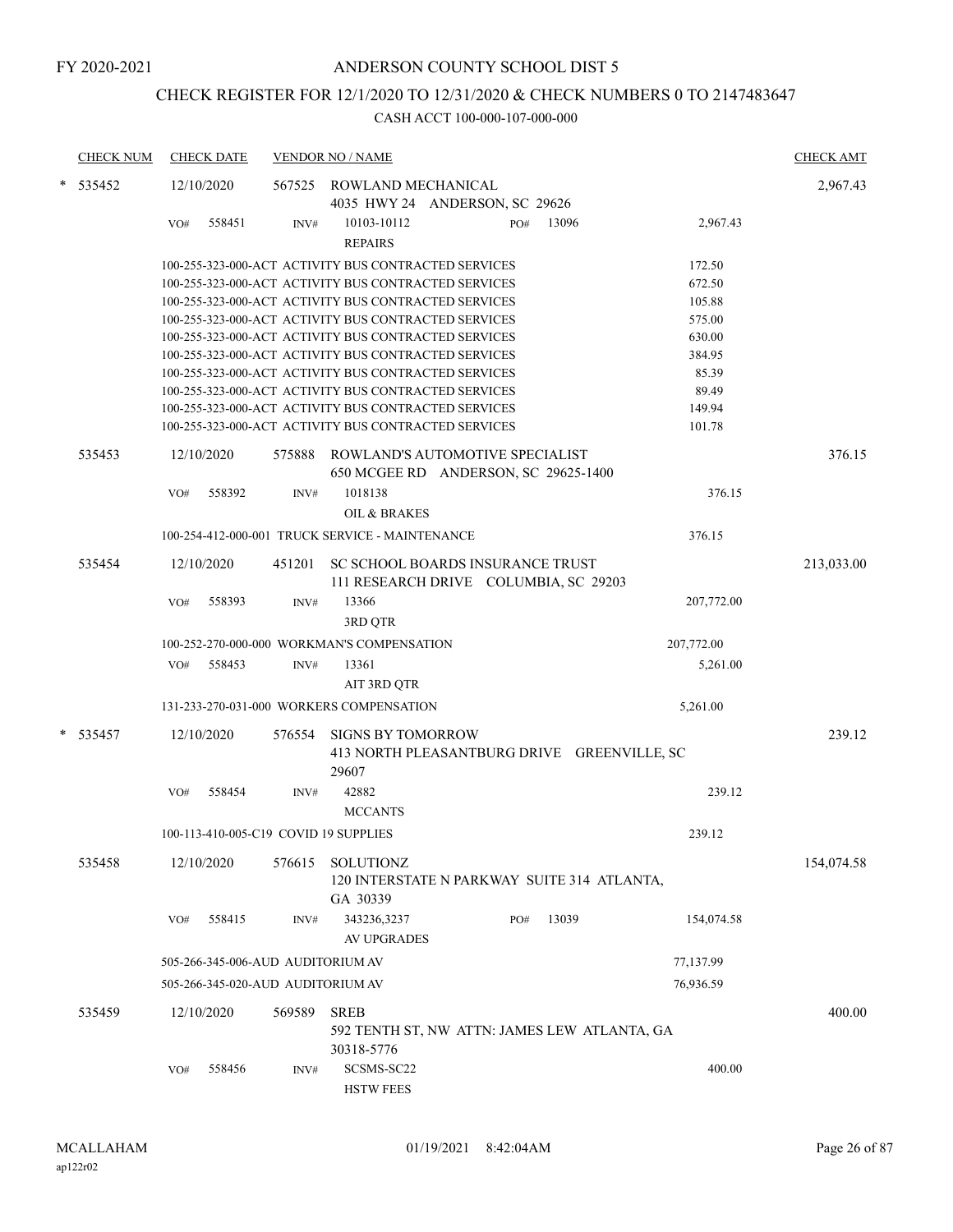# CHECK REGISTER FOR 12/1/2020 TO 12/31/2020 & CHECK NUMBERS 0 TO 2147483647

|            | <b>CHECK NUM</b> |     | <b>CHECK DATE</b><br>329-224-333-000-000 TRIPS - WBL/HSTW |        | <b>VENDOR NO / NAME</b>                                                                             | 400.00   | <b>CHECK AMT</b> |
|------------|------------------|-----|-----------------------------------------------------------|--------|-----------------------------------------------------------------------------------------------------|----------|------------------|
|            | 535460           |     | 12/10/2020                                                | 570805 | STATE DEPT OF EDUCATION<br>ATT: MELLANIE JINETTE 1429 SENATE STREET<br>ROOM 303B COLUMBIA, SC 29201 |          | 6,134.23         |
|            |                  | VO# | 558452                                                    | INV#   | 2019/2020<br>UNSPENT FUNDS                                                                          | 6,134.23 |                  |
|            |                  |     |                                                           |        | 332-000-423-000-000 DUE TO STATE DEPT.                                                              | 6,134.23 |                  |
| $* 535462$ |                  |     | 12/10/2020                                                | 571571 | <b>TECHPOINT</b><br>144 PEARL INDUSTRIAL AVE HOSCHTON, GA 30548                                     |          | 2,975.00         |
|            |                  | VO# | 558457                                                    | INV#   | 2875<br><b>DELL PANELS</b>                                                                          | 1,275.00 |                  |
|            |                  |     |                                                           |        | 100-266-314-002-000 REPAIRS TO EQUIPMENT                                                            | 425.00   |                  |
|            |                  |     |                                                           |        | 100-266-314-008-000 REPAIRS TO EQUIPMENT                                                            | 425.00   |                  |
|            |                  |     |                                                           |        | 100-266-314-014-000 REPAIRS TO EQUIPMENT                                                            | 425.00   |                  |
|            |                  | VO# | 558517                                                    | INV#   | 2864<br><b>SERVICES</b>                                                                             | 1,700.00 |                  |
|            |                  |     |                                                           |        | 100-266-314-001-000 REPAIRS TO EQUIPMENT                                                            | 425.00   |                  |
|            |                  |     |                                                           |        | 100-266-314-006-000 REPAIRS TO EQUIPMENT                                                            | 425.00   |                  |
|            |                  |     |                                                           |        | 100-266-314-009-000 REPAIRS TO EQUIPMENT                                                            | 425.00   |                  |
|            |                  |     |                                                           |        | 100-266-314-021-000 REPAIRS TO EQUIPMENT                                                            | 425.00   |                  |
|            | 535463           |     | 12/10/2020                                                | 501700 | THE PRINTER<br>A DIVISION OF LITTLE PRINTING P.O. BOX 630<br>ANDERSON, SC 29622                     |          | 232.58           |
|            |                  | VO# | 558458                                                    | INV#   | 28707<br><b>CHRISTMAS CARDS</b>                                                                     | 232.58   |                  |
|            |                  |     | 100-232-410-000-000 SUPPLIES                              |        |                                                                                                     | 232.58   |                  |
|            | 535464           |     | 12/10/2020                                                | 573139 | TOP SHELF IMAGING<br>PO BOX 17194 ENCINO, CA 91416                                                  |          | 304.00           |
|            |                  | VO# | 558459                                                    | INV#   | 4976<br><b>TONER</b>                                                                                | 304.00   |                  |
|            |                  |     |                                                           |        | 100-113-410-005-VEN SUPPLY-ADDT'L FOR LOST VENDING                                                  | 304.00   |                  |
|            | 535465           |     | 12/10/2020                                                |        | 576697 UNDER THE WEATHER LLC<br>5218 WOOSTER RD CINCINNATI, OH 45226                                |          | 119.86           |
|            |                  | VO# | 558518                                                    | INV#   | 12082020<br>NORTH POINTE                                                                            | 119.86   |                  |
|            |                  |     | 713-271-660-013-305 LIBRARY EXPENSE                       |        |                                                                                                     | 119.86   |                  |
|            | 535466           |     | 12/10/2020                                                |        | 573815 UNITED REFRIGERATION, INC<br>PO BOX 740703 ATLANTA, GA 30374-0703                            |          | 498.45           |
|            |                  | VO# | 558519                                                    | INV#   | 76352361<br><b>REPAIR PARTS</b>                                                                     | 105.60   |                  |
|            |                  |     |                                                           |        | 600-256-323-019-000 REPAIRS TO EQUIPMENT                                                            | 105.60   |                  |
|            |                  | VO# | 558520                                                    | INV#   | 76325308<br><b>REPAIR PARTS</b>                                                                     | 88.06    |                  |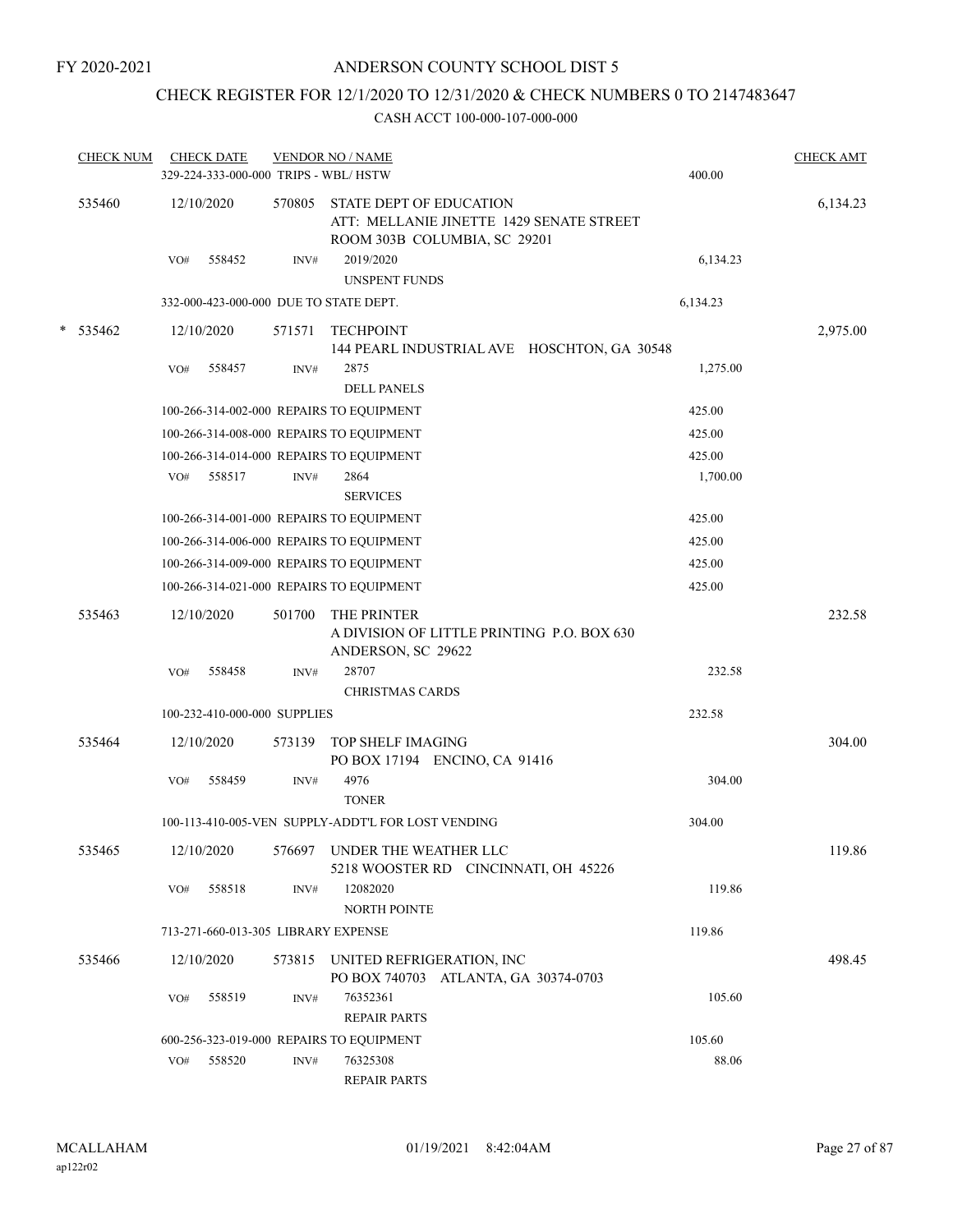# CHECK REGISTER FOR 12/1/2020 TO 12/31/2020 & CHECK NUMBERS 0 TO 2147483647

| <b>CHECK NUM</b> |     | <b>CHECK DATE</b>               |        | <b>VENDOR NO / NAME</b>                                                                            |  |     |       |        |          | <b>CHECK AMT</b> |
|------------------|-----|---------------------------------|--------|----------------------------------------------------------------------------------------------------|--|-----|-------|--------|----------|------------------|
|                  |     |                                 |        | 600-256-323-005-000 REPAIRS TO EQUIPMENT                                                           |  |     |       |        | 88.06    |                  |
|                  | VO# | 558521                          | INV#   | 76283179                                                                                           |  |     |       |        | 145.89   |                  |
|                  |     |                                 |        | <b>REPAIR PARTS</b>                                                                                |  |     |       |        |          |                  |
|                  |     |                                 |        | 600-256-323-003-000 REPAIRS TO EQUIPMENT                                                           |  |     |       | 145.89 |          |                  |
|                  | VO# | 558522                          | INV#   | 76426283                                                                                           |  |     |       |        | 158.90   |                  |
|                  |     |                                 |        | <b>REPAIR PARTS</b>                                                                                |  |     |       |        |          |                  |
|                  |     |                                 |        | 600-256-323-002-000 REPAIRS TO EQUIPMENT                                                           |  |     |       | 158.90 |          |                  |
| 535467           |     | 12/10/2020                      |        | 576048 VITAL RECORDS HOLDINGS, LLC<br>DEPT 5874 PO BOX 11407 BIRMINGHAM, AL<br>35246-5874          |  |     |       |        |          | 837.10           |
|                  | VO# | 558523                          | INV#   | 50865<br><b>SERVICE</b>                                                                            |  |     |       |        | 837.10   |                  |
|                  |     |                                 |        | 100-264-312-000-000 PURCHASED SERVICES                                                             |  |     |       | 837.10 |          |                  |
| 535468           |     | 12/10/2020                      |        | 524353 WAL-MART COMMUNITY/GEMB<br>PO BOX 530934 ATT: ACCOUNTS RECEIVABLE<br>ATLANTA, GA 30353-0934 |  |     |       |        |          | 850.52           |
|                  | VO# | 558464                          | INV#   | 2021 5306<br><b>GLENVIEW</b>                                                                       |  |     |       |        | 850.52   |                  |
|                  |     |                                 |        | 100-113-410-020-VEN SUPPLY-ADDT'L FOR LOST VENDING                                                 |  |     |       | 153.36 |          |                  |
|                  |     |                                 |        | 720-271-660-020-666 CONCESSIONS EXPENSE                                                            |  |     |       | 697.16 |          |                  |
| 535469           |     | 12/10/2020                      |        | 524353 WAL-MART COMMUNITY/GEMB<br>PO BOX 530934 ATT: ACCOUNTS RECEIVABLE<br>ATLANTA, GA 30353-0934 |  |     |       |        |          | 1,379.53         |
|                  | VO# | 558463                          | INV#   | 2021 5314                                                                                          |  |     |       |        | 1,379.53 |                  |
|                  |     |                                 |        | <b>ROBERT ANDERSON</b>                                                                             |  |     |       |        |          |                  |
|                  |     | 100-113-410-006-000 SUPPLIES    |        |                                                                                                    |  |     |       | 133.72 |          |                  |
|                  |     |                                 |        | 100-113-410-006-VEN SUPPLY-ADDT'L FOR LOST VENDING                                                 |  |     |       | 341.51 |          |                  |
|                  |     |                                 |        | 706-271-660-006-411 MISCELLANEOUS EXPENSE                                                          |  |     |       | 201.12 |          |                  |
|                  |     |                                 |        | 706-271-660-006-666 CONCESSIONS EXPENSE                                                            |  |     |       | 703.18 |          |                  |
| 535470           |     | 12/10/2020                      | 527500 | WAYNE'S OVERHEAD DOORS, INC<br>3021 WHITEHALL ROAD ATT: ACCOUNTS                                   |  |     |       |        |          | 107.00           |
|                  | VO# | 558406                          | INV#   | RECEIVABLE ANDERSON, SC 29626<br>162507<br><b>REPAIR PARTS</b>                                     |  |     |       |        | 107.00   |                  |
|                  |     |                                 |        | 100-254-410-000-001 MAINT. SUPPLIES-STRUCTURES                                                     |  |     |       | 107.00 |          |                  |
| 535471           |     | 12/10/2020                      | 573864 | WELLS FARGO VENDOR FIN SERV<br>PO BOX 105710 ATLANTA, GA 30348-5710                                |  |     |       |        |          | 1,111.74         |
|                  | VO# | 558407                          | INV#   | 5012920749<br><b>COPIER</b>                                                                        |  | PO# | 13017 |        | 222.56   |                  |
|                  |     | 100-147-410-018-000 SUPPLIES    |        |                                                                                                    |  |     |       |        | 222.56   |                  |
|                  | VO# | 558408                          | INV#   | 5012758224<br><b>COPIER</b>                                                                        |  |     |       |        | 136.70   |                  |
|                  |     | 201-113-490-006-000 COPIER COST |        |                                                                                                    |  |     |       | 136.70 |          |                  |
|                  | VO# | 558409                          | INV#   | 5012827731                                                                                         |  |     |       |        | 316.37   |                  |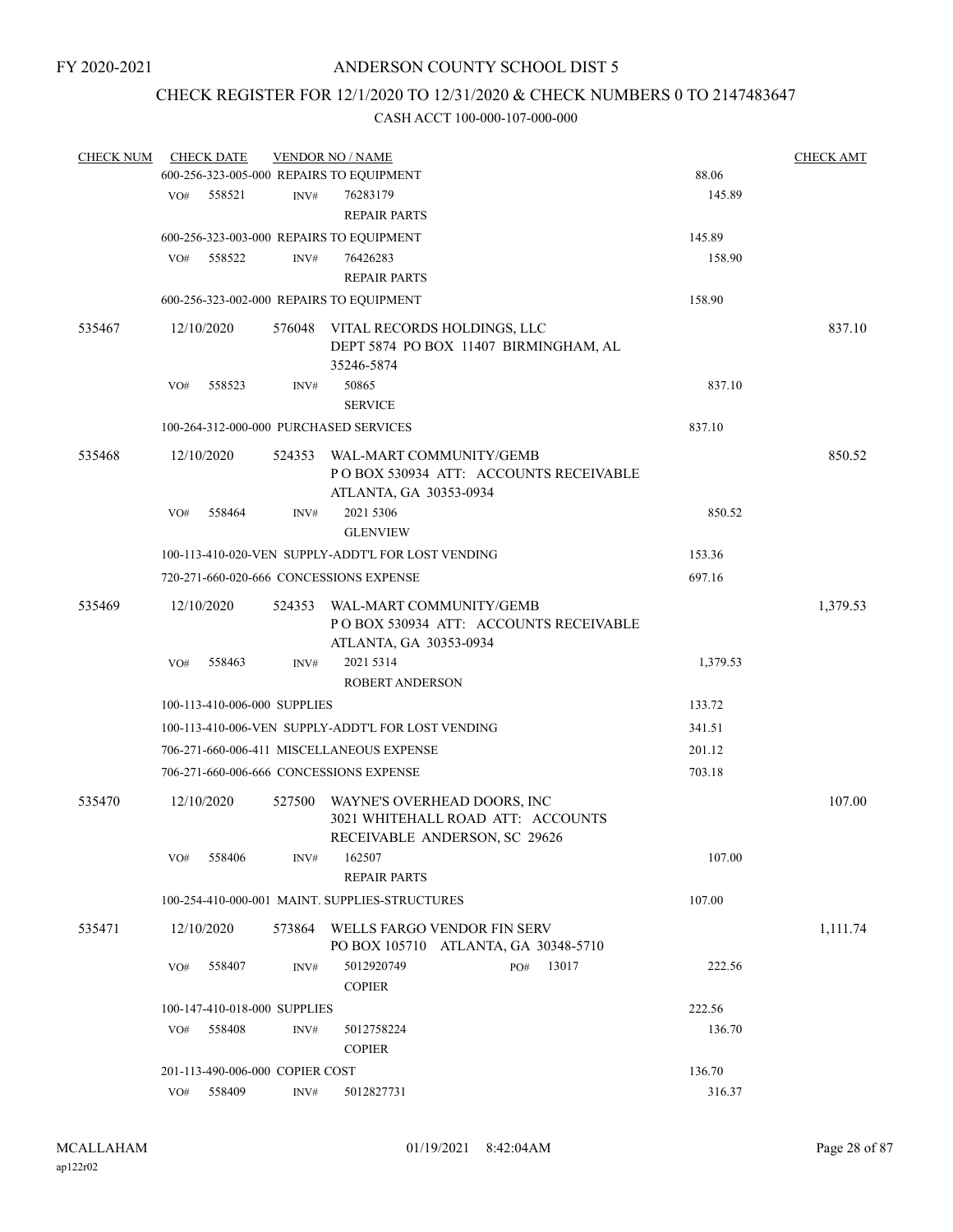FY 2020-2021

#### ANDERSON COUNTY SCHOOL DIST 5

### CHECK REGISTER FOR 12/1/2020 TO 12/31/2020 & CHECK NUMBERS 0 TO 2147483647

| <b>CHECK NUM</b> |     | <b>CHECK DATE</b>               |        | <b>VENDOR NO / NAME</b>                            |     |       |        | <b>CHECK AMT</b> |
|------------------|-----|---------------------------------|--------|----------------------------------------------------|-----|-------|--------|------------------|
|                  |     |                                 |        | <b>COPIER</b>                                      |     |       |        |                  |
|                  |     | 201-112-490-014-000 COPIER COST |        |                                                    |     |       | 316.37 |                  |
|                  | VO# | 558465                          | INV#   | 5012930752                                         | PO# | 13733 | 261.70 |                  |
|                  |     |                                 |        | <b>COPIER</b>                                      |     |       |        |                  |
|                  |     | 100-113-410-006-000 SUPPLIES    |        |                                                    |     |       | 261.70 |                  |
|                  | VO# | 558524                          | INV#   | 5012920748                                         |     |       | 174.41 |                  |
|                  |     |                                 |        | <b>COPIER</b>                                      |     |       |        |                  |
|                  |     |                                 |        | 100-181-410-023-000 SUPPLIES-ADULT ED.             |     |       | 174.41 |                  |
| 535472           |     | 12/10/2020                      | 569972 | WREN MIDDLE SCHOOL                                 |     |       |        | 520.00           |
|                  |     |                                 |        | 1010 WREN MIDDLE SCHOOL RD ATTN: DEANNA            |     |       |        |                  |
|                  | VO# | 558416                          | INV#   | IRBYD PIEDMONT, SC 29673<br><b>MCCANTS</b>         |     |       | 520.00 |                  |
|                  |     |                                 |        | FOOTBALL OCT 7                                     |     |       |        |                  |
|                  |     |                                 |        | 705-271-660-005-671 FOOTBALL GATE RECEIPTS EXPENSE |     |       | 520.00 |                  |
| 535473           |     | 12/15/2020                      | 573978 | AAA SUPPLY INC                                     |     |       |        | 114.23           |
|                  |     |                                 |        | PO BOX 17769 GREENVILLE, SC 29606                  |     |       |        |                  |
|                  | VO# | 558556                          | INV#   | 04-540940                                          |     |       | 96.28  |                  |
|                  |     |                                 |        | <b>SUPPLIES</b>                                    |     |       |        |                  |
|                  |     |                                 |        | 100-254-410-002-400 HVAC/ELECTRICAL/PLUMBING       |     |       | 48.14  |                  |
|                  |     |                                 |        | 100-254-410-009-400 HVAC/ELECTRICAL/PLUMBING       |     |       | 48.14  |                  |
|                  | VO# | 558557                          | INV#   | 04-539890                                          |     |       | 17.95  |                  |
|                  |     |                                 |        | <b>SUPPLIES</b>                                    |     |       |        |                  |
|                  |     |                                 |        | 100-254-410-014-400 HVAC/ELECTRICAL/PLUMBING       |     |       | 17.95  |                  |
| 535474           |     | 12/15/2020                      | 570950 | ANDERSON COUNTY SHERIFF'S OFFICE                   |     |       |        | 787.50           |
|                  |     |                                 |        | ATTN: JAMIE LAZAR 305 CAMSON ROAD                  |     |       |        |                  |
|                  |     |                                 |        | ANDERSON, SC 29621                                 |     |       |        |                  |
|                  | VO# | 558641                          | INV#   | DEC 7 & 10<br><b>BBALL SECURITY</b>                |     |       | 175.00 |                  |
|                  |     |                                 |        | 706-271-660-006-753 BASKETBALL GATE EXPENSE        |     |       | 175.00 |                  |
|                  | VO# | 558642                          | INV#   | 12/10 WHS                                          |     |       | 315.00 |                  |
|                  |     |                                 |        | <b>BBALL SECURITY</b>                              |     |       |        |                  |
|                  |     |                                 |        | 703-271-660-003-753 BASKETBALL GATE EXPENSE        |     |       | 315.00 |                  |
|                  | VO# | 558643                          | INV#   | 12/7 WHS                                           |     |       | 297.50 |                  |
|                  |     |                                 |        | <b>BBALL SECURITY</b>                              |     |       |        |                  |
|                  |     |                                 |        | 703-271-660-003-753 BASKETBALL GATE EXPENSE        |     |       | 297.50 |                  |
| 535475           |     | 12/15/2020                      | 569972 | ANGELA PATRICK                                     |     |       |        | 401.12           |
|                  |     |                                 |        | 1220 BROWN RD ANDERSON, SC 29621                   |     |       |        |                  |
|                  | VO# | 558671                          | INV#   | <b>MCCANTS</b>                                     |     |       | 401.12 |                  |
|                  |     |                                 |        | APPRECIATION MEAL                                  |     |       |        |                  |
|                  |     |                                 |        | 705-271-660-005-429 FACULTY EXPENSE                |     |       | 401.12 |                  |
| 535476           |     | 12/15/2020                      | 570168 | APPLE, INC                                         |     |       |        | 766.12           |
|                  |     |                                 |        | PO BOX 281877 ATT: ACCOUNTS RECEIVABLE             |     |       |        |                  |
|                  | VO# | 558644                          | INV#   | ATLANTA, GA 30384-1877<br>AD28062138               |     |       | 639.86 |                  |
|                  |     |                                 |        |                                                    |     |       |        |                  |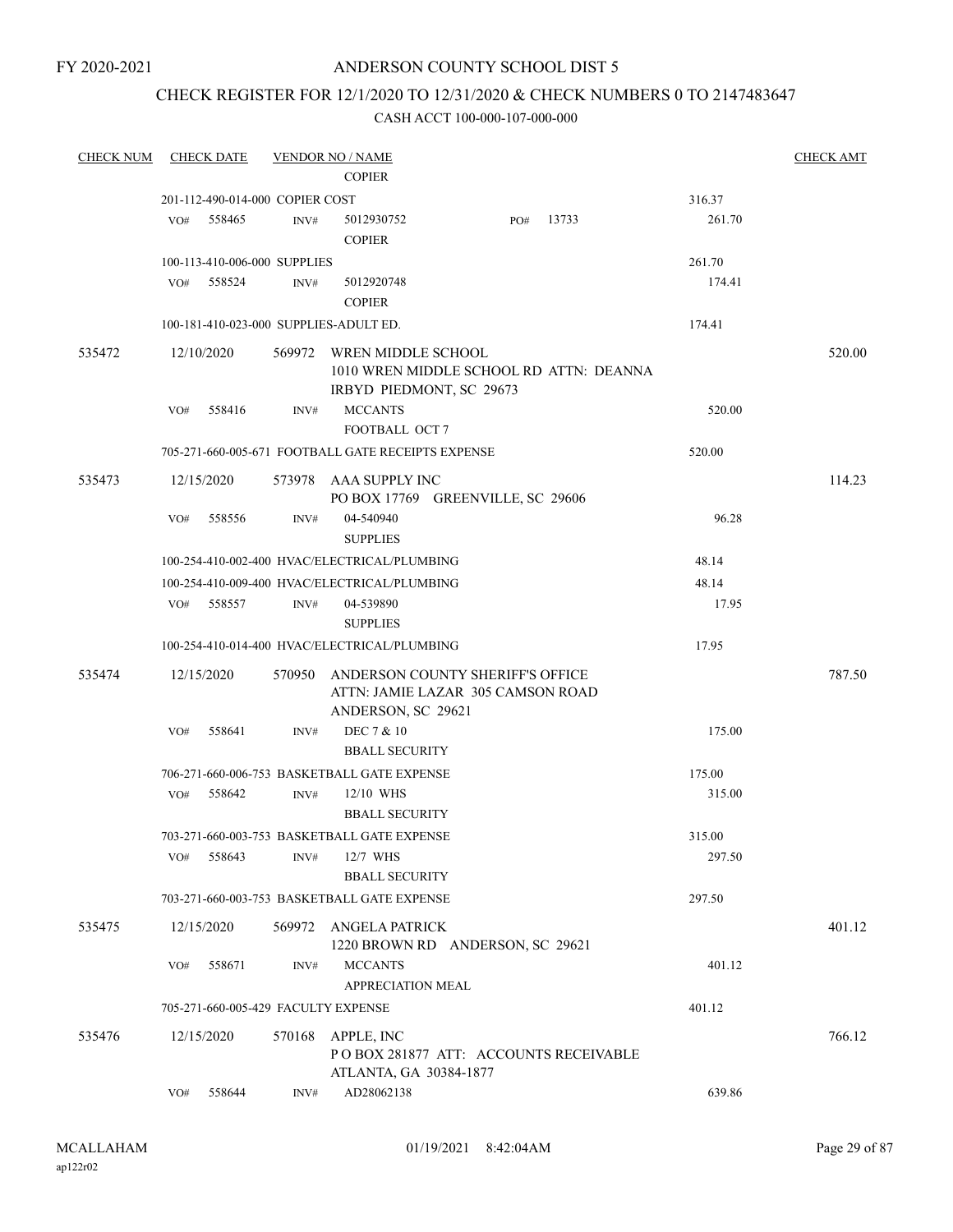### CHECK REGISTER FOR 12/1/2020 TO 12/31/2020 & CHECK NUMBERS 0 TO 2147483647

| <b>CHECK NUM</b> | <b>CHECK DATE</b>             |        | <b>VENDOR NO / NAME</b>                                     |           | <b>CHECK AMT</b> |
|------------------|-------------------------------|--------|-------------------------------------------------------------|-----------|------------------|
|                  |                               |        | I-PADS                                                      |           |                  |
|                  | 100-271-410-003-000 SUPPLIES  |        |                                                             | 639.86    |                  |
|                  | VO#<br>558645                 | INV#   | AD09786411                                                  | 126.26    |                  |
|                  |                               |        | <b>I-PADS</b>                                               |           |                  |
|                  | 100-271-410-003-000 SUPPLIES  |        |                                                             | 126.26    |                  |
| 535477           | 12/15/2020                    |        | 570003 AT&T<br>$(803 M24-8701)$                             |           | 1,067.55         |
|                  |                               |        | PO BOX 9011 ATT: ACCOUNTS RECEIVABLE CAROL                  |           |                  |
|                  |                               |        | STREAM, IL 60197                                            |           |                  |
|                  | 558646<br>VO#                 | INV#   | 15682267<br><b>SERVICE</b>                                  | 1,067.55  |                  |
|                  | 100-266-340-015-000 TELEPHONE |        |                                                             | 355.85    |                  |
|                  | 100-266-340-018-000 TELEPHONE |        |                                                             | 355.85    |                  |
|                  | 100-266-340-023-000 TELEPHONE |        |                                                             | 355.85    |                  |
|                  |                               |        |                                                             |           |                  |
| 535478           | 12/15/2020                    | 569220 | AUTECH                                                      |           | 150.00           |
|                  |                               |        | POBOX 248 ATT: ACCOUNTS RECEIVABLE<br>WILLIAMSTON, SC 29697 |           |                  |
|                  | 558561<br>VO#                 | INV#   | 8280                                                        | 150.00    |                  |
|                  |                               |        | <b>CALHOUN</b>                                              |           |                  |
|                  |                               |        | 100-254-323-014-400 CONTR SERV-HVAC/ELECT/PLUMBING          | 150.00    |                  |
| 535479           | 12/15/2020                    |        | 569356 BATTERIES PLUS - 251                                 |           | 863.81           |
|                  |                               |        | 3319-D NORTH MAIN ST ATT: ACCOUNTS                          |           |                  |
|                  |                               |        | RECEIVABLE ANDERSON, SC 29621                               |           |                  |
|                  | 558562<br>VO#                 | INV#   | P34030228<br><b>SUPPLIES</b>                                | 863.81    |                  |
|                  |                               |        | 100-254-410-002-400 HVAC/ELECTRICAL/PLUMBING                | 57.46     |                  |
|                  |                               |        | 100-254-410-005-400 HVAC/ELECTRICAL/PLUMBING                | 114.92    |                  |
|                  |                               |        | 100-254-410-009-400 HVAC/ELECTRICAL/PLUMBING                | 76.61     |                  |
|                  |                               |        | 100-254-410-012-400 HVAC/ELECTRICAL/PLUMBING                | 153.22    |                  |
|                  |                               |        | 100-254-410-013-400 HVAC/ELECTRICAL/PLUMBING                | 57.46     |                  |
|                  |                               |        | 100-254-410-014-400 HVAC/ELECTRICAL/PLUMBING                | 20.22     |                  |
|                  |                               |        | 100-254-410-017-400 HVAC/ELECTRICAL/PLUMBING                | 114.92    |                  |
|                  |                               |        | 100-254-410-020-400 HVAC/ELECTRICAL/PLUMBING                | 269.00    |                  |
| 535480           | 12/15/2020                    | 574045 | <b>BORDEN DAIRY</b>                                         |           | 29,841.14        |
|                  |                               |        | PO BOX 208769<br>DALLAS, TX 75320-8769                      |           |                  |
|                  | 558626<br>VO#                 | INV#   | <b>NOV 2020</b>                                             | 29,841.14 |                  |
|                  |                               |        | CUST #138365                                                |           |                  |
|                  | 600-256-460-002-000 FOOD      |        |                                                             | 1,116.35  |                  |
|                  | 600-256-460-003-000 FOOD      |        |                                                             | 1,378.21  |                  |
|                  | 600-256-460-005-000 FOOD      |        |                                                             | 1,793.47  |                  |
|                  | 600-256-460-006-000 FOOD      |        |                                                             | 3,252.32  |                  |
|                  | 600-256-460-007-000 FOOD      |        |                                                             | 1,467.59  |                  |
|                  | 600-256-460-008-000 FOOD      |        |                                                             | 1,674.88  |                  |
|                  | 600-256-460-009-000 FOOD      |        |                                                             | 1,237.57  |                  |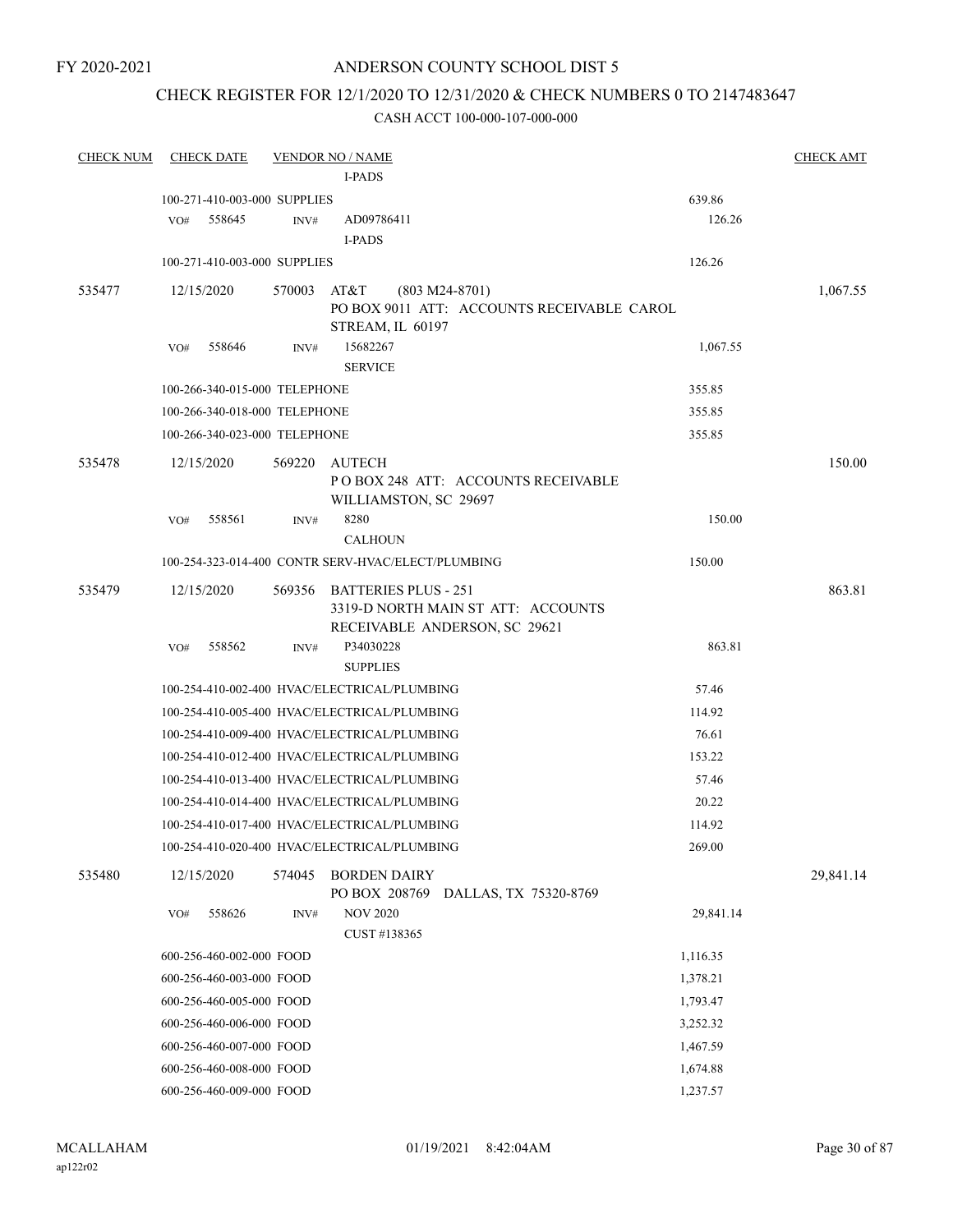### CHECK REGISTER FOR 12/1/2020 TO 12/31/2020 & CHECK NUMBERS 0 TO 2147483647

| <b>CHECK NUM</b> |     | <b>CHECK DATE</b>                  |        | <b>VENDOR NO / NAME</b>                                                                             |          | <b>CHECK AMT</b> |
|------------------|-----|------------------------------------|--------|-----------------------------------------------------------------------------------------------------|----------|------------------|
|                  |     | 600-256-460-010-000 FOOD           |        |                                                                                                     | 2,461.85 |                  |
|                  |     | 600-256-460-011-000 FOOD           |        |                                                                                                     | 1,488.06 |                  |
|                  |     | 600-256-460-012-000 FOOD           |        |                                                                                                     | 2,130.02 |                  |
|                  |     | 600-256-460-013-000 FOOD           |        |                                                                                                     | 1,260.15 |                  |
|                  |     | 600-256-460-014-000 FOOD           |        |                                                                                                     | 2,339.06 |                  |
|                  |     | 600-256-460-015-000 FOOD           |        |                                                                                                     | 310.66   |                  |
|                  |     | 600-256-460-016-000 FOOD           |        |                                                                                                     | 1,127.37 |                  |
|                  |     | 600-256-460-017-000 FOOD           |        |                                                                                                     | 1,127.38 |                  |
|                  |     | 600-256-460-018-000 FOOD           |        |                                                                                                     | 852.57   |                  |
|                  |     | 600-256-460-019-000 FOOD           |        |                                                                                                     | 1,851.55 |                  |
|                  |     | 600-256-460-020-000 FOOD           |        |                                                                                                     | 1,871.31 |                  |
|                  |     | 600-256-460-021-000 FOOD           |        |                                                                                                     | 858.70   |                  |
|                  |     | 631-256-460-031-000 PURCHASED FOOD |        |                                                                                                     | 242.07   |                  |
| 535481           |     | 12/15/2020                         | 160602 | CDW GOVERNMENT<br>75 REMITTANCE DRIVE SUITE 1515 ATT:<br>ACCOUNTS RECEIVABLE CHICAGO, IL 60675-1515 |          | 562.73           |
|                  | VO# | 558564                             | INV#   | 5113610<br>13760<br>PO#                                                                             | 562.73   |                  |
|                  |     |                                    |        | <b>BATTERY</b>                                                                                      |          |                  |
|                  |     |                                    |        | 100-266-314-000-000 REPAIRS TO EQUIPMENT                                                            | 562.73   |                  |
| 535482           |     | 12/15/2020                         | 572873 | CRAIG, JAMES**<br>224 TROTTERS RIDGE LANE SIMPSONVILLE, SC 29681                                    |          | 119.00           |
|                  | VO# | 558622                             | INV#   | DEC <sub>7</sub><br><b>WESTSIDE BBALL</b>                                                           | 119.00   |                  |
|                  |     |                                    |        | 703-271-660-003-753 BASKETBALL GATE EXPENSE                                                         | 119.00   |                  |
| 535483           |     | 12/15/2020                         | 198651 | DELL MARKETING LP<br>PO BOX 534118 ATT: ACCOUNTS RECEIVABLE<br>ATLANTA, GA 30353-4118               |          | 8,947.32         |
|                  | VO# | 558648                             | INV#   | 10447884804<br>13702<br>PO#<br><b>CHROMEBOOKS</b>                                                   | 8,947.32 |                  |
|                  |     |                                    |        | 210-113-410-000-020 SUPPLIES AND MATERIALS/KITS                                                     | 8,947.32 |                  |
| 535484           |     | 12/15/2020                         | 575808 | DUE SOUTH COFFEE ROASTERS<br>1320 HAMPTON AVE. EXT. UNIT 4B GREENVILLE, SC<br>29601                 |          | 131.75           |
|                  | VO# | 558565                             | INV#   | R3900<br>AIT                                                                                        | 131.75   |                  |
|                  |     | 631-256-410-031-000 SUPPLIES       |        |                                                                                                     | 131.75   |                  |
| 535485           |     | 12/15/2020                         | 575530 | GEE, MALCOLM**<br>1200 FAIROAKS CIRCLE APT 1101 SENECA, SC 29678                                    |          | 199.50           |
|                  | VO# | 558620                             | INV#   | <b>DEC 10</b><br><b>WESTSIDE BBALL</b>                                                              | 199.50   |                  |
|                  |     |                                    |        | 703-271-660-003-753 BASKETBALL GATE EXPENSE                                                         | 199.50   |                  |
|                  |     |                                    |        |                                                                                                     |          |                  |
| * 535487         |     | 12/15/2020                         | 567789 | HAMBY, TIMOTHY**<br>326 CHAFFIN ROAD IVA, SC 29655                                                  |          | 198.60           |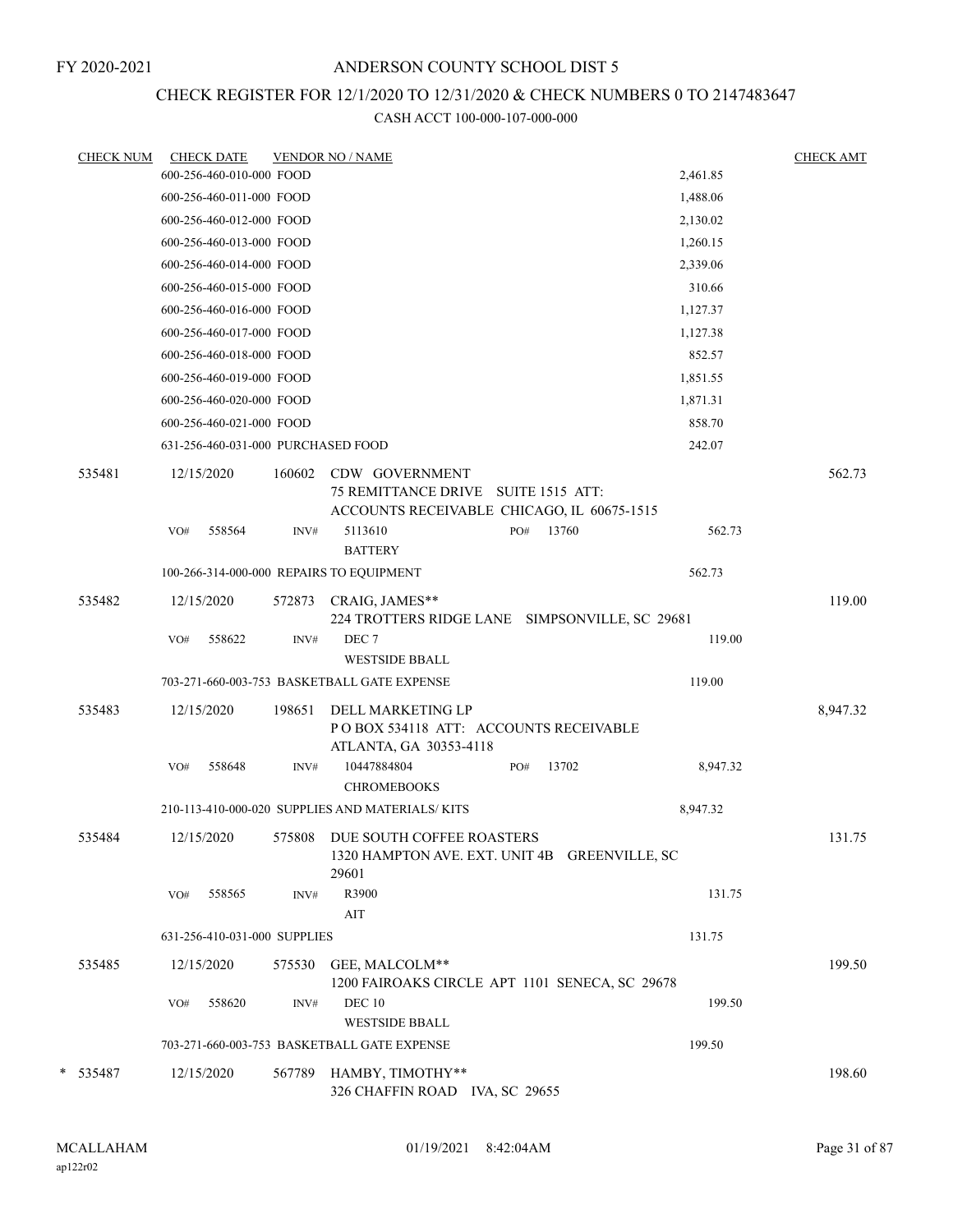# CHECK REGISTER FOR 12/1/2020 TO 12/31/2020 & CHECK NUMBERS 0 TO 2147483647

|   | <b>CHECK NUM</b> |     | <b>CHECK DATE</b>                  |        | <b>VENDOR NO / NAME</b>                                                                  |     |       |                 | <b>CHECK AMT</b> |
|---|------------------|-----|------------------------------------|--------|------------------------------------------------------------------------------------------|-----|-------|-----------------|------------------|
|   |                  | VO# | 558619                             | INV#   | <b>DEC 10</b><br><b>WESTSIDE BBALL</b>                                                   |     |       | 198.60          |                  |
|   |                  |     |                                    |        | 703-271-660-003-753 BASKETBALL GATE EXPENSE                                              |     |       | 198.60          |                  |
|   | 535488           |     | 12/15/2020                         | 576027 | HOME DEPOT USA, INC<br>PO BOX 742604 ATLANTA, GA 30374-2604                              |     |       |                 | 4,734.49         |
|   |                  | VO# | 558573                             | INV#   | 589034735<br><b>SUPPLIES</b>                                                             | PO# | 13777 | 2,060.56        |                  |
|   |                  |     |                                    |        | 100-000-170-000-000 WAREHOUSE INVENTORY                                                  |     |       | 2,060.56        |                  |
|   |                  | VO# | 558574                             | INV#   | 589034727<br><b>SUPPLIES</b>                                                             | PO# | 13753 | 2,673.93        |                  |
|   |                  |     |                                    |        | 100-000-170-000-000 WAREHOUSE INVENTORY                                                  |     |       | 2,673.93        |                  |
|   | 535489           |     | 12/15/2020                         | 576550 | <b>IMPULSE SOUVENIRS</b><br>6004 S 190TH ST #104 KENT, WA 98032                          |     |       |                 | 900.00           |
|   |                  | VO# | 558652                             | INV#   | S3298<br><b>MASKS</b>                                                                    |     |       | 900.00          |                  |
|   |                  |     | 100-114-410-003-C19 COVID SUPPLIES |        |                                                                                          |     |       | 900.00          |                  |
| * | 535491           |     | 12/15/2020                         |        | 567629 LINDLER, TIM**<br>113 EAST TALLULAH DRIVE GREENVILLE, SC 29605                    |     |       |                 | 112.70           |
|   |                  | VO# | 558621                             | INV#   | DEC <sub>7</sub><br><b>WESTSIDE BBALL</b>                                                |     |       | 112.70          |                  |
|   |                  |     |                                    |        | 703-271-660-003-753 BASKETBALL GATE EXPENSE                                              |     |       | 112.70          |                  |
|   | 535492           |     | 12/15/2020                         | 329401 | <b>LOWES BUSINESS ACCOUNT</b><br>PO BOX 530954 CREDIT SERVICES ATLANTA, GA<br>30353-0954 |     |       |                 | 365.86           |
|   |                  | VO# | 558630                             | INV#   | <b>PURCHASES</b><br><b>ACCT 728800 8</b>                                                 |     |       | 365.86          |                  |
|   |                  |     |                                    |        | 713-271-660-013-201 MISCELLANEOUS EXPENSE<br>713-271-660-013-201 MISCELLANEOUS EXPENSE   |     |       | 274.39<br>91.47 |                  |
| * | 535494           |     | 12/15/2020                         | 329401 | LOWES BUSINESS ACCOUNT<br>PO BOX 530954 CREDIT SERVICES ATLANTA, GA<br>30353-0954        |     |       |                 | 727.53           |
|   |                  | VO# | 558627                             | INV#   | <b>PURCHASES</b><br><b>ACCT 7288008</b>                                                  |     |       | 727.53          |                  |
|   |                  |     |                                    |        | 100-254-323-003-600 MAINTENANCE SERVICES                                                 |     |       | 103.01          |                  |
|   |                  |     |                                    |        | 100-254-410-000-000 CUSTODIAL SUPPLIES                                                   |     |       | 30.40           |                  |
|   |                  |     |                                    |        | 100-254-410-000-001 MAINT. SUPPLIES-STRUCTURES                                           |     |       | 255.03          |                  |
|   |                  |     | 100-254-410-000-400 HVAC SUPPLIES  |        |                                                                                          |     |       | 20.58           |                  |
|   |                  |     |                                    |        | 100-254-410-006-400 HVAC/ELECTRICAL/PLUMBING                                             |     |       | 4.70            |                  |
|   |                  |     |                                    |        | 100-254-410-007-001 SUPPLIES - MAINTENANCE                                               |     |       | 20.59           |                  |
|   |                  |     |                                    |        | 100-254-410-010-001 SUPPLIES - MAINTENANCE                                               |     |       | 10.66           |                  |
|   |                  |     |                                    |        | 100-254-410-019-001 SUPPLIES - MAINTENANCE                                               |     |       | 151.35          |                  |
|   |                  |     |                                    |        | 100-254-410-020-001 SUPPLIES - MAINTENANCE                                               |     |       | 9.93            |                  |
|   |                  |     |                                    |        | 100-254-410-021-001 SUPPLIES - MAINTENANCE                                               |     |       | 56.12           |                  |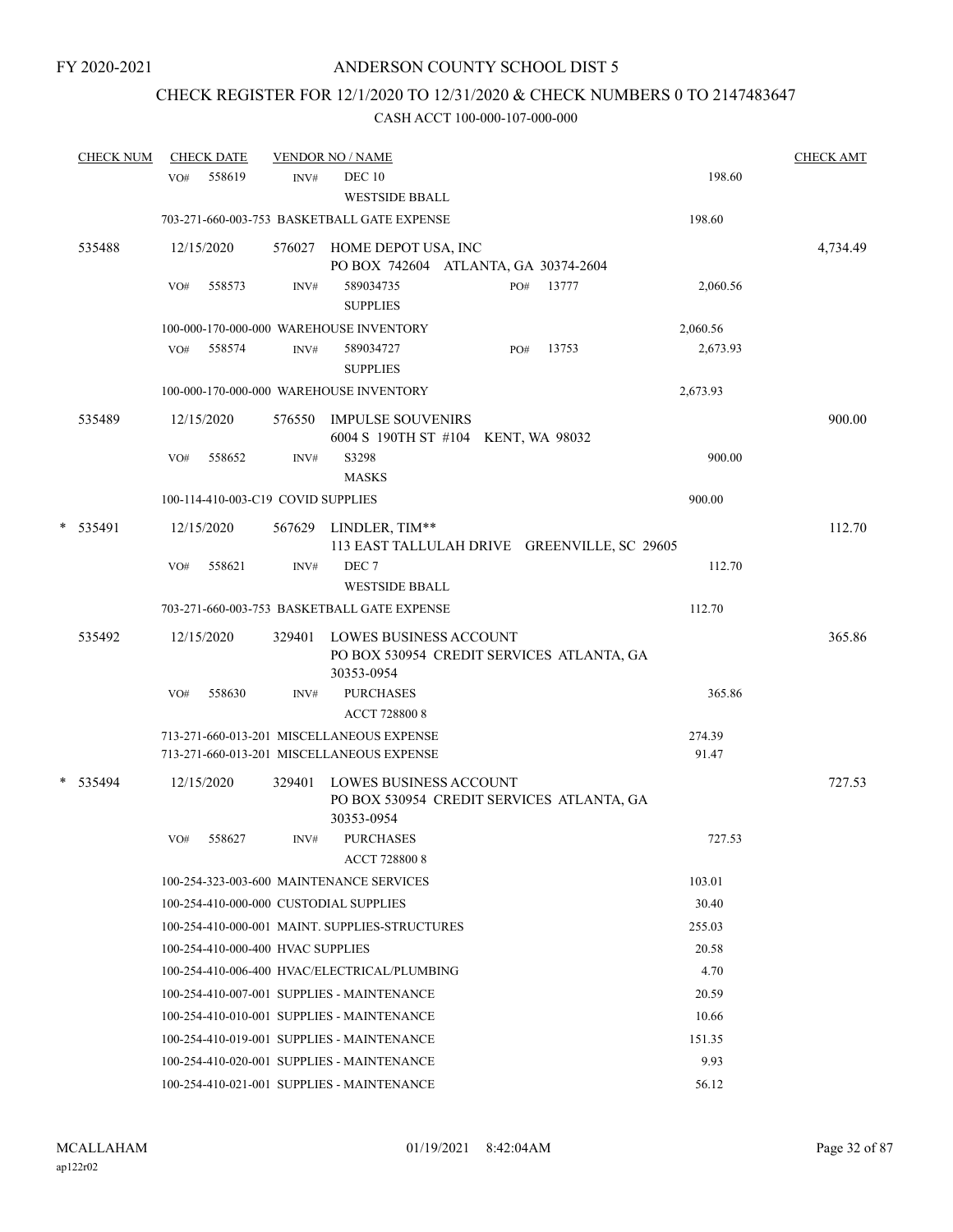# CHECK REGISTER FOR 12/1/2020 TO 12/31/2020 & CHECK NUMBERS 0 TO 2147483647

| <b>CHECK NUM</b> |     | <b>CHECK DATE</b>                       |      | <b>VENDOR NO / NAME</b><br>100-254-410-021-400 HVAC/ELECTRICAL/PLUMBING              | 65.16     | <b>CHECK AMT</b> |
|------------------|-----|-----------------------------------------|------|--------------------------------------------------------------------------------------|-----------|------------------|
| * 535496         |     | 12/15/2020                              |      | 576302 MARYLAND CHILD SUPPORT ACCOUNT<br>PO BOX 17396 BALTIMORE, MD 21297-1396       |           | 148.94           |
|                  | VO# | 558531                                  | INV# | 12/15 PAYROLL<br><b>DEDUCTIONS</b>                                                   | 148.94    |                  |
|                  |     |                                         |      | 100-000-435-000-000 WAGE GARNISH/CH SUPPORT                                          | 148.94    |                  |
| 535497           |     | 12/15/2020                              |      | 576669 METIS LEADERSHIP GROUP LLC<br>PO BOX 1142 ISLAND HEIGHTS, NJ 08732            |           | 25,124.00        |
|                  | VO# | 558653                                  | INV# | 1087<br>PO# 13762<br><b>GFC LICENSE</b>                                              | 25,124.00 |                  |
|                  |     | 812-221-312-031-000 CONTRACTUAL         |      |                                                                                      | 25,124.00 |                  |
| * 535501         |     | 12/15/2020                              |      | 564010 NC CHILD SUPPORT CENTRALIZED COLLECTNS<br>POBOX 900012 RALEIGH, NC 27675-9012 |           | 305.50           |
|                  | VO# | 558530                                  | INV# | 12/15 PAYROLL<br><b>DEDUCTIONS</b>                                                   | 305.50    |                  |
|                  |     |                                         |      | 100-000-435-000-000 WAGE GARNISH/CH SUPPORT                                          | 305.50    |                  |
| $*$ 535504       |     | 12/15/2020                              |      | 576592 PRESENCELEARNING INC<br>PO BOX 743532 LOS ANGELES, CA 90074-3532              |           | 1,900.00         |
|                  | VO# | 558661                                  | INV# | 37592<br>13798<br>PO#<br><b>TELETHERAPY</b>                                          | 1,900.00  |                  |
|                  |     |                                         |      | 220-213-312-000-000 PURCHASED SERVICES                                               | 1,900.00  |                  |
| 535505           |     | 12/15/2020                              |      | 571652 PROSOURCE LLC<br>P.O. BOX 5339 GREENVILLE, SC 29606                           |           | 671.60           |
|                  | VO# | 558579                                  | INV# | S2272883<br><b>SUPPLIES</b>                                                          | 13.72     |                  |
|                  |     |                                         |      | 100-254-410-002-400 HVAC/ELECTRICAL/PLUMBING                                         | 13.72     |                  |
|                  | VO# | 558580                                  | INV# | S2272432<br><b>SUPPLIES</b>                                                          | 17.29     |                  |
|                  |     |                                         |      | 100-254-410-002-400 HVAC/ELECTRICAL/PLUMBING                                         | 17.29     |                  |
|                  | VO# | 558581                                  | INV# | S2275127<br><b>SUPPLIES</b>                                                          | 433.43    |                  |
|                  |     | 100-254-410-000-400 HVAC SUPPLIES       |      |                                                                                      | 433.43    |                  |
|                  | VO# | 558582                                  | INV# | S2273135<br><b>SUPPLIES</b>                                                          | 207.16    |                  |
|                  |     |                                         |      | 100-254-410-002-400 HVAC/ELECTRICAL/PLUMBING                                         | 76.38     |                  |
|                  |     |                                         |      | 100-254-410-006-400 HVAC/ELECTRICAL/PLUMBING                                         | 43.59     |                  |
|                  |     |                                         |      | 100-254-410-020-400 HVAC/ELECTRICAL/PLUMBING                                         | 87.19     |                  |
| 535506           |     | 12/15/2020                              |      | 571154 ROBERT ANDERSON MIDDLE SCHOOL<br>2302 DOBBINS BRIDGE ROAD ANDERSON, SC 29625  |           | 400.00           |
|                  | VO# | 558583                                  | INV# | JAN 4<br><b>BASKETBALL</b>                                                           | 400.00    |                  |
|                  |     | 706-271-660-006-666 CONCESSIONS EXPENSE |      | 200.00                                                                               |           |                  |
|                  |     |                                         |      | 706-271-660-006-753 BASKETBALL GATE EXPENSE                                          | 200.00    |                  |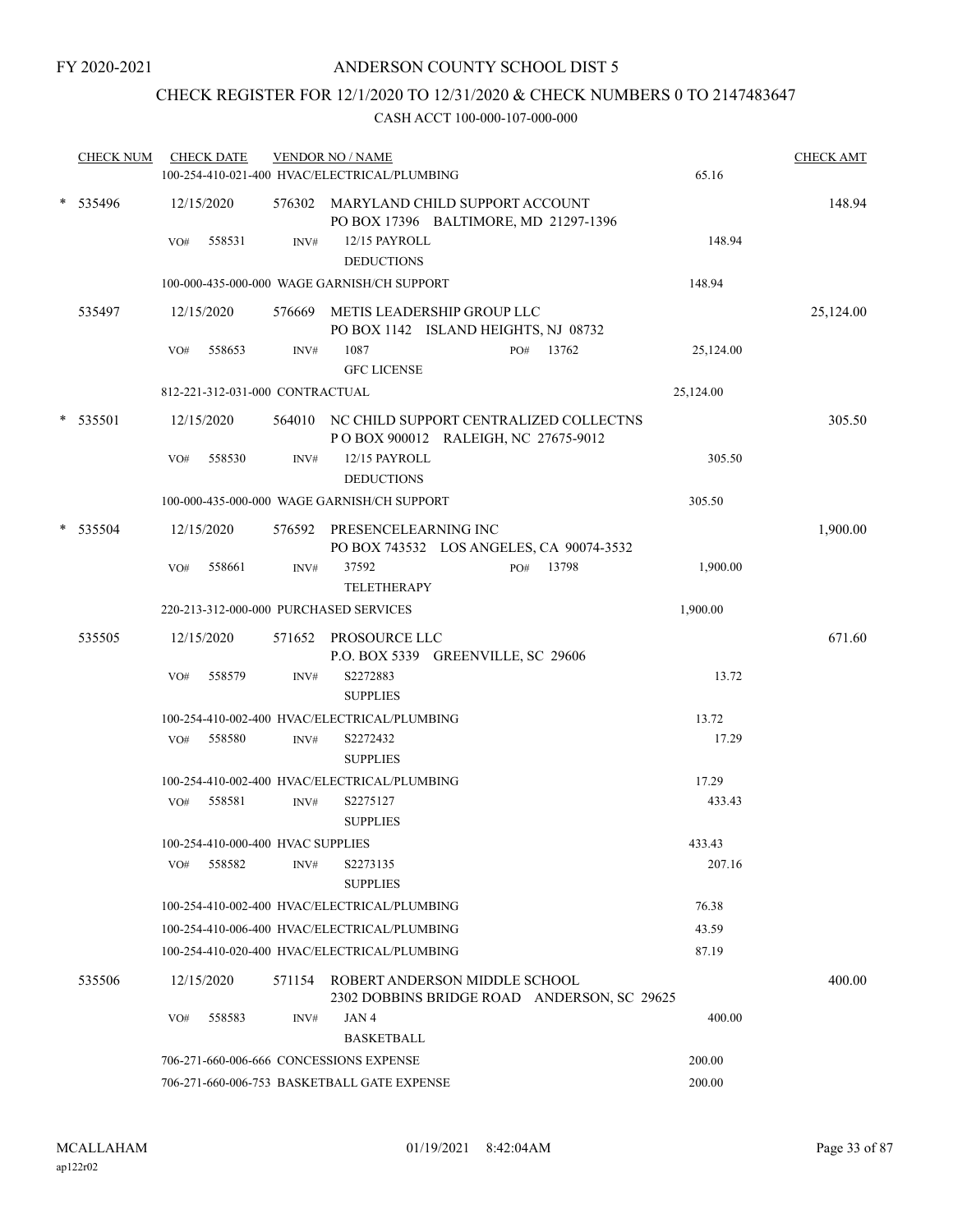# CHECK REGISTER FOR 12/1/2020 TO 12/31/2020 & CHECK NUMBERS 0 TO 2147483647

| <b>CHECK NUM</b> | <b>CHECK DATE</b>                     |        | <b>VENDOR NO / NAME</b>                                                               |          | <b>CHECK AMT</b> |
|------------------|---------------------------------------|--------|---------------------------------------------------------------------------------------|----------|------------------|
| 535507           | 12/15/2020                            |        | 576647 SAAD RESOURCES LLC<br>183 FARIS CIRCLE GREENVILLE, SC 29605                    |          | 3,350.00         |
|                  | 558584<br>VO#                         | INV#   | 99 & 119<br>13596<br>PO#<br><b>STORAGE</b>                                            | 3,350.00 |                  |
|                  | 100-254-410-000-C19 SUPPIES - C19     |        |                                                                                       | 3,350.00 |                  |
| 535508           | 12/15/2020                            | 568980 | SC DEPT OF REVENUE<br>PO BOX 2535 COLUMBIA, SC 29202-2535                             |          | 267.74           |
|                  | 558534<br>VO#                         | INV#   | 12/15 PAYROLL<br><b>DEDUCTIONS</b>                                                    | 267.74   |                  |
|                  | 100-000-440-000-000 SC STATE TAX LEVY |        |                                                                                       | 267.74   |                  |
| 535509           | 12/15/2020                            | 450701 | SC RETIREMENT SYSTEM (SPP)<br>POBOX 11960 CAPITOL STATION COLUMBIA, SC<br>29211       |          | 976.74           |
|                  | VO#<br>558535                         | INV#   | 12/15 PAYROLL<br><b>DEDUCTIONS</b>                                                    | 976.74   |                  |
|                  |                                       |        | 100-000-438-000-000 RETIREMENT SERV PURCHASE                                          | 976.74   |                  |
| 535510           | 12/15/2020                            | 564925 | SCRUGGS, LEONARD C**<br>167 W WOODGLEN RD SPARTANBURG, SC 29301                       |          | 133.40           |
|                  | 558623<br>VO#                         | INV#   | DEC <sub>7</sub><br><b>WESTSIDE BBALL</b>                                             | 133.40   |                  |
|                  |                                       |        | 703-271-660-003-753 BASKETBALL GATE EXPENSE                                           | 133.40   |                  |
| 535511           | 12/15/2020                            |        | 576084 SC STATE DISBURSEMENT UNIT<br>PO BOX 100303 COLUMBIA, SC 29202-3303            |          | 1,221.99         |
|                  | 558532<br>VO#                         | INV#   | 12/15 PAYROLL<br><b>DEDUCTIONS</b>                                                    | 1,221.99 |                  |
|                  |                                       |        | 100-000-435-000-000 WAGE GARNISH/CH SUPPORT                                           | 1,221.99 |                  |
| 535512           | 12/15/2020                            | 576350 | <b>SEGRA</b><br>SC TELECOMMUNICATIONS GROUP PO BOX 603030<br>CHARLOTTE, NC 28260-3030 |          | 312.43           |
|                  | 558585<br>VO#                         | INV#   | 1825744<br><b>SERVICE</b>                                                             | 312.43   |                  |
|                  | 100-266-340-000-000 TELEPHONE         |        |                                                                                       | 1.17     |                  |
|                  | 100-266-340-000-000 TELEPHONE         |        |                                                                                       | 0.39     |                  |
|                  | 100-266-340-000-000 TELEPHONE         |        |                                                                                       | 70.74    |                  |
|                  | 100-266-340-001-000 TELEPHONE         |        |                                                                                       | 8.17     |                  |
|                  | 100-266-340-002-000 TELEPHONE         |        |                                                                                       | 16.80    |                  |
|                  | 100-266-340-003-000 TELEPHONE         |        |                                                                                       | 10.61    |                  |
|                  | 100-266-340-005-000 TELEPHONE         |        |                                                                                       | 0.02     |                  |
|                  | 100-266-340-007-000 TELEPHONE         |        |                                                                                       | 3.45     |                  |
|                  | 100-266-340-008-000 TELEPHONE         |        |                                                                                       | 10.21    |                  |
|                  | 100-266-340-009-000 TELEPHONE         |        |                                                                                       | 4.95     |                  |
|                  | 100-266-340-010-000 TELEPHONE         |        |                                                                                       | 3.81     |                  |
|                  | 100-266-340-011-000 TELEPHONE         |        |                                                                                       | 1.75     |                  |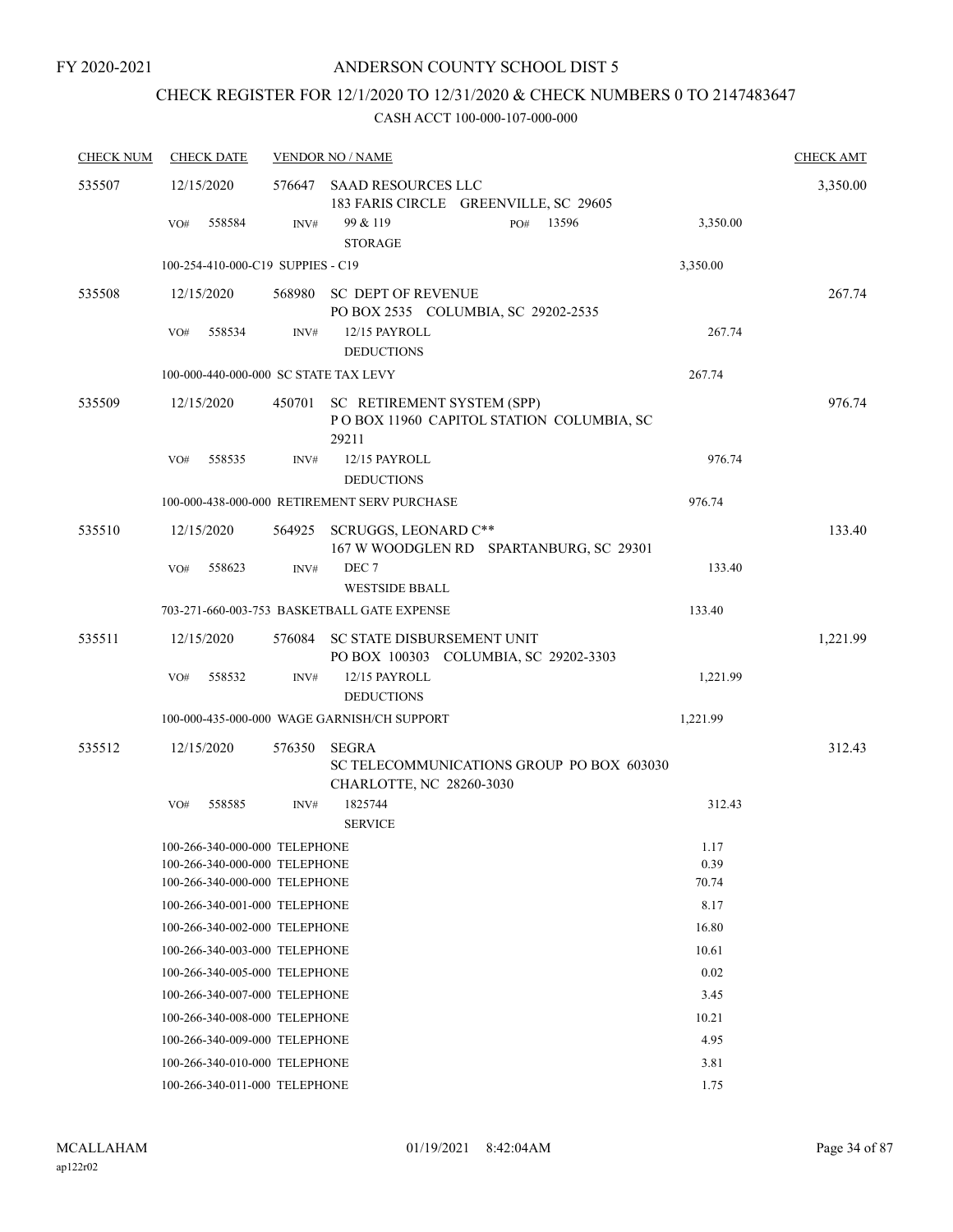### CHECK REGISTER FOR 12/1/2020 TO 12/31/2020 & CHECK NUMBERS 0 TO 2147483647

| <b>CHECK NUM</b> |            | <b>CHECK DATE</b>             |        | <b>VENDOR NO / NAME</b>                                                                               |     |       |           | <b>CHECK AMT</b> |
|------------------|------------|-------------------------------|--------|-------------------------------------------------------------------------------------------------------|-----|-------|-----------|------------------|
|                  |            | 100-266-340-012-000 TELEPHONE |        |                                                                                                       |     |       | 1.59      |                  |
|                  |            | 100-266-340-014-000 TELEPHONE |        |                                                                                                       |     |       | 5.83      |                  |
|                  |            | 100-266-340-015-000 TELEPHONE |        |                                                                                                       |     |       | 5.09      |                  |
|                  |            | 100-266-340-016-000 TELEPHONE |        |                                                                                                       |     |       | 0.58      |                  |
|                  |            | 100-266-340-017-000 TELEPHONE |        |                                                                                                       |     |       | 4.86      |                  |
|                  |            | 100-266-340-018-000 TELEPHONE |        |                                                                                                       |     |       | 0.04      |                  |
|                  |            | 100-266-340-019-000 TELEPHONE |        |                                                                                                       |     |       | 4.09      |                  |
|                  |            | 100-266-340-021-000 TELEPHONE |        |                                                                                                       |     |       | 2.98      |                  |
|                  |            | 124-266-340-024-000 TELEPHONE |        |                                                                                                       |     |       | 1.22      |                  |
|                  |            | 131-266-340-031-000 TELEPHONE |        |                                                                                                       |     |       | 154.08    |                  |
| $* 535517$       | 12/15/2020 |                               | 569927 | <b>SOFTDOCS</b><br>807 BLUFF ROAD ATT: ACCOUNTS RECEIVABLE<br>COLUMBIA, SC 29201                      |     |       |           | 1,411.00         |
|                  | VO#        | 558597                        | INV#   | 44848<br>DOC E SERVE                                                                                  |     |       | 1,411.00  |                  |
|                  |            |                               |        | 100-266-445-000-000 SOFTWARE TECHNOLOGY                                                               |     |       | 1,411.00  |                  |
| 535518           | 12/15/2020 |                               | 576615 | SOLUTIONZ<br>120 INTERSTATE N PARKWAY SUITE 314 ATLANTA,<br>GA 30339                                  |     |       |           | 1,564.47         |
|                  | VO#        | 558598                        | INV#   | 343501<br><b>DECODER</b>                                                                              | PO# | 13533 | 1,564.47  |                  |
|                  |            |                               |        | 505-266-345-002-TEC TECHNOLOGY PURCHASED SERV                                                         |     |       | 1,564.47  |                  |
| 535519           | 12/15/2020 |                               | 575352 | SPHERO, INC<br>DEPT CH 19777 PALATINE, IL 60055-9777                                                  |     |       |           | 20,056.92        |
|                  | VO#        | 558602                        | INV#   | 55148<br>POWER PACK                                                                                   | PO# | 13728 | 20,056.92 |                  |
|                  |            |                               |        | 210-113-410-000-020 SUPPLIES AND MATERIALS/KITS                                                       |     |       | 20,056.92 |                  |
| 535520           | 12/15/2020 |                               | 575855 | <b>TERRAPIN TOOLS FOR THINKING</b><br>955 MASSACHUSETTS AVENUE #365 CAMBRIDGE,                        |     |       |           | 6,035.50         |
|                  |            |                               |        | MA 02139-3233                                                                                         |     |       |           |                  |
|                  | VO#        | 558667                        | INV#   | 41416-1<br><b>BEE BOTS</b>                                                                            | PO# | 13671 | 6,035.50  |                  |
|                  |            |                               |        | 210-113-410-000-020 SUPPLIES AND MATERIALS/KITS                                                       |     |       | 6,035.50  |                  |
| 535521           | 12/15/2020 |                               | 575708 | THEBOOKPC.COM, INC<br>1811 SARDIS ROAD N, STE 214 CHARLOTTE, NC<br>28270                              |     |       |           | 460.00           |
|                  | VO#        | 558603                        | INV#   | 20-32098<br>MINI PC                                                                                   | PO# | 13772 | 460.00    |                  |
|                  |            |                               |        | 100-266-314-003-000 REPAIRS TO EQUIPMENT                                                              |     |       | 460.00    |                  |
| 535522           | 12/15/2020 |                               | 501425 | THE LIGHTING CO & ELECT CONSTRUCT LLC<br>POBOX 111 ATT: ACCOUNTS RECEIVABLE<br>CHESNEE, SC 29323-0111 |     |       |           | 1,220.00         |
|                  | VO#        | 558604                        | INV#   | 4866<br><b>TL HANNA</b>                                                                               |     |       | 1,220.00  |                  |
|                  |            |                               |        |                                                                                                       |     |       |           |                  |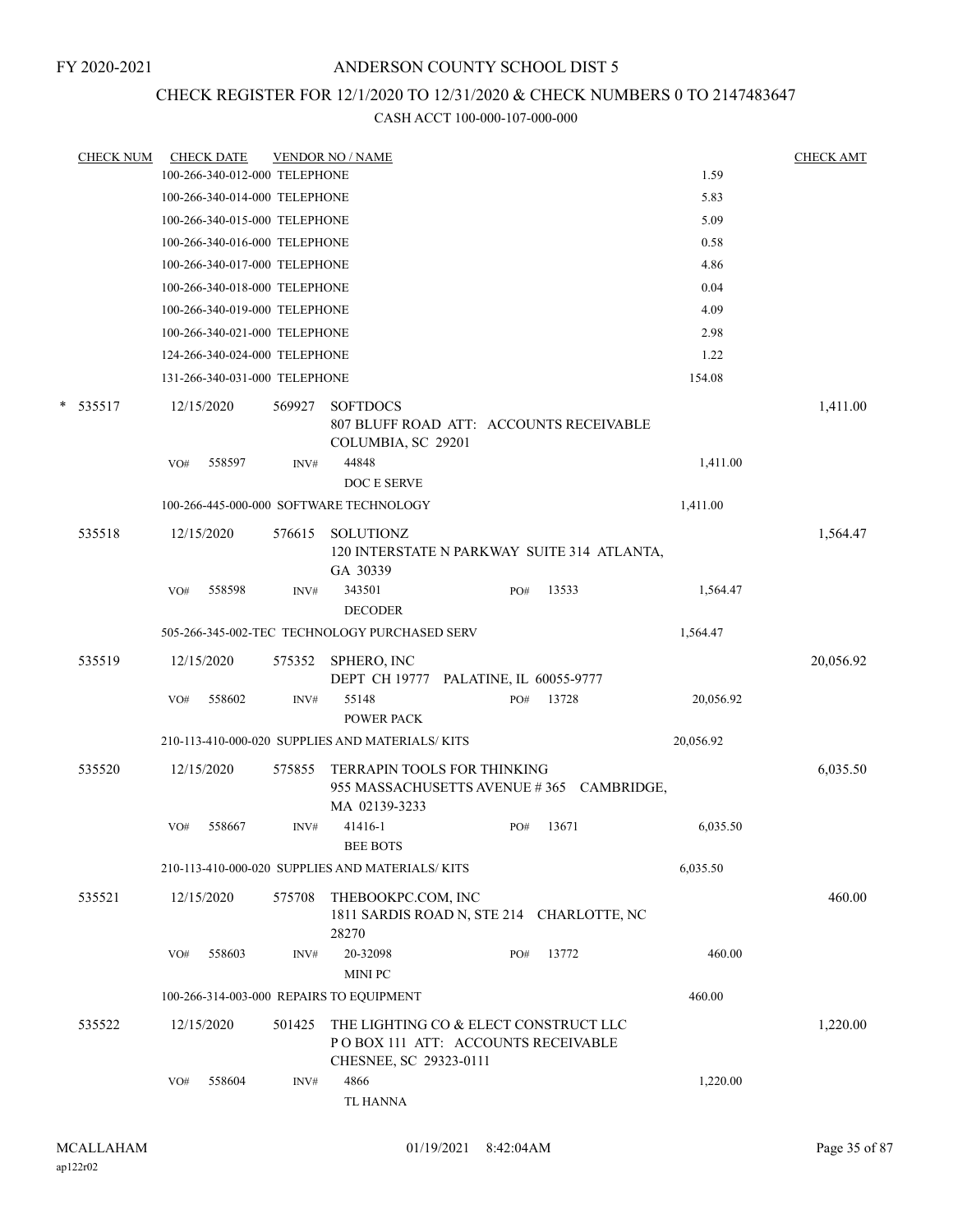### CHECK REGISTER FOR 12/1/2020 TO 12/31/2020 & CHECK NUMBERS 0 TO 2147483647

|   | <b>CHECK NUM</b> | <b>CHECK DATE</b>                        |        | <b>VENDOR NO / NAME</b>                                                                                |          | <b>CHECK AMT</b> |
|---|------------------|------------------------------------------|--------|--------------------------------------------------------------------------------------------------------|----------|------------------|
|   |                  |                                          |        | 100-254-323-002-400 CONTR SERV-HVAC/ELECT/PLUMBING                                                     | 1,220.00 |                  |
|   | 535523           | 12/15/2020                               | 576122 | THERE IS HOPE COUNSELING, LLC<br>ROYCE V. MILLER 145 THOMAS GREEN BLVD, SUITE<br>210 CLEMSON, SC 29631 |          | 300.00           |
|   |                  | VO#<br>558669                            | INV#   | 161768<br>PO#<br>13797<br>DEC 8 SERVICE                                                                | 300.00   |                  |
|   |                  |                                          |        | 237-128-313-002-000 STUDENT SERVICES/COUNSELOR                                                         | 150.00   |                  |
|   |                  |                                          |        | 237-128-313-003-000 STUDENT SERVICES/ COUNSELOR                                                        | 150.00   |                  |
| * | 535525           | 12/15/2020                               | 572570 | <b>TRANSFINDER</b><br>440 STATE STREET SCHENECTADY, NY 12305                                           |          | 4,200.00         |
|   |                  | 558605<br>VO#                            | INV#   | 42561<br>13787<br>PO#<br>2021-2022                                                                     | 4,200.00 |                  |
|   |                  | 100-255-323-000-000 CONTRACTED SERVICES  |        |                                                                                                        | 4,200.00 |                  |
|   | 535526           | 12/15/2020                               | 576093 | TRELLIS COMPANY<br>PO BOX 659601 SAN ANTONIO, TX 78265-9601                                            |          | 640.49           |
|   |                  | 558533<br>VO#                            | INV#   | 12/15 PAYROLL<br><b>DEDUCTIONS</b>                                                                     | 640.49   |                  |
|   |                  | 100-000-441-000-000 MISCELLANEOUS        |        |                                                                                                        | 640.49   |                  |
|   | 535527           | 12/15/2020                               | 575821 | TWC SERVICES INC<br>PO BOX 1612 DES MOINES, IA 50306                                                   |          | 3,998.81         |
|   |                  | 558606<br>VO#                            | INV#   | 6460587-2<br>WHITEHALL ELEM                                                                            | 222.50   |                  |
|   |                  | 600-256-323-019-000 REPAIRS TO EQUIPMENT |        |                                                                                                        | 222.50   |                  |
|   |                  | 558607<br>VO#                            | INV#   | 6462663-1<br>WHITEHALL ELEM                                                                            | 442.74   |                  |
|   |                  | 600-256-323-019-000 REPAIRS TO EQUIPMENT |        |                                                                                                        | 442.74   |                  |
|   |                  | 558608<br>VO#                            | INV#   | 6460587-3<br>WHITEHALL ELEM                                                                            | 2,545.47 |                  |
|   |                  | 600-256-323-019-000 REPAIRS TO EQUIPMENT |        |                                                                                                        | 2,545.47 |                  |
|   |                  | VO#<br>558609                            | INV#   | 6465624-1<br><b>CALHOUN</b>                                                                            | 788.10   |                  |
|   |                  | 600-256-323-014-000 REPAIRS TO EQUIPMENT |        |                                                                                                        | 788.10   |                  |
|   | 535528           | 12/15/2020                               | 572513 | UNITED LASER<br>P.O. BOX 6889 FLORENCE, SC 29501                                                       |          | 321.00           |
|   |                  | 558612<br>VO#                            | INV#   | 208555<br><b>TONER</b>                                                                                 | 321.00   |                  |
|   |                  | 600-256-410-000-000 SUPPLIES             |        |                                                                                                        | 321.00   |                  |
|   | 535529           | 12/15/2020                               | 573815 | UNITED REFRIGERATION, INC<br>PO BOX 740703 ATLANTA, GA 30374-0703                                      |          | 169.44           |
|   |                  | 558613<br>VO#                            | INV#   | 76466087<br><b>SUPPLIES</b>                                                                            | 169.44   |                  |
|   |                  | 600-256-323-016-000 REPAIRS TO EQUIPMENT |        |                                                                                                        | 169.44   |                  |
|   | 535530           | 12/15/2020                               |        | 564298 UNITED WAY OF ANDERSON COUNTY                                                                   |          | 2,587.56         |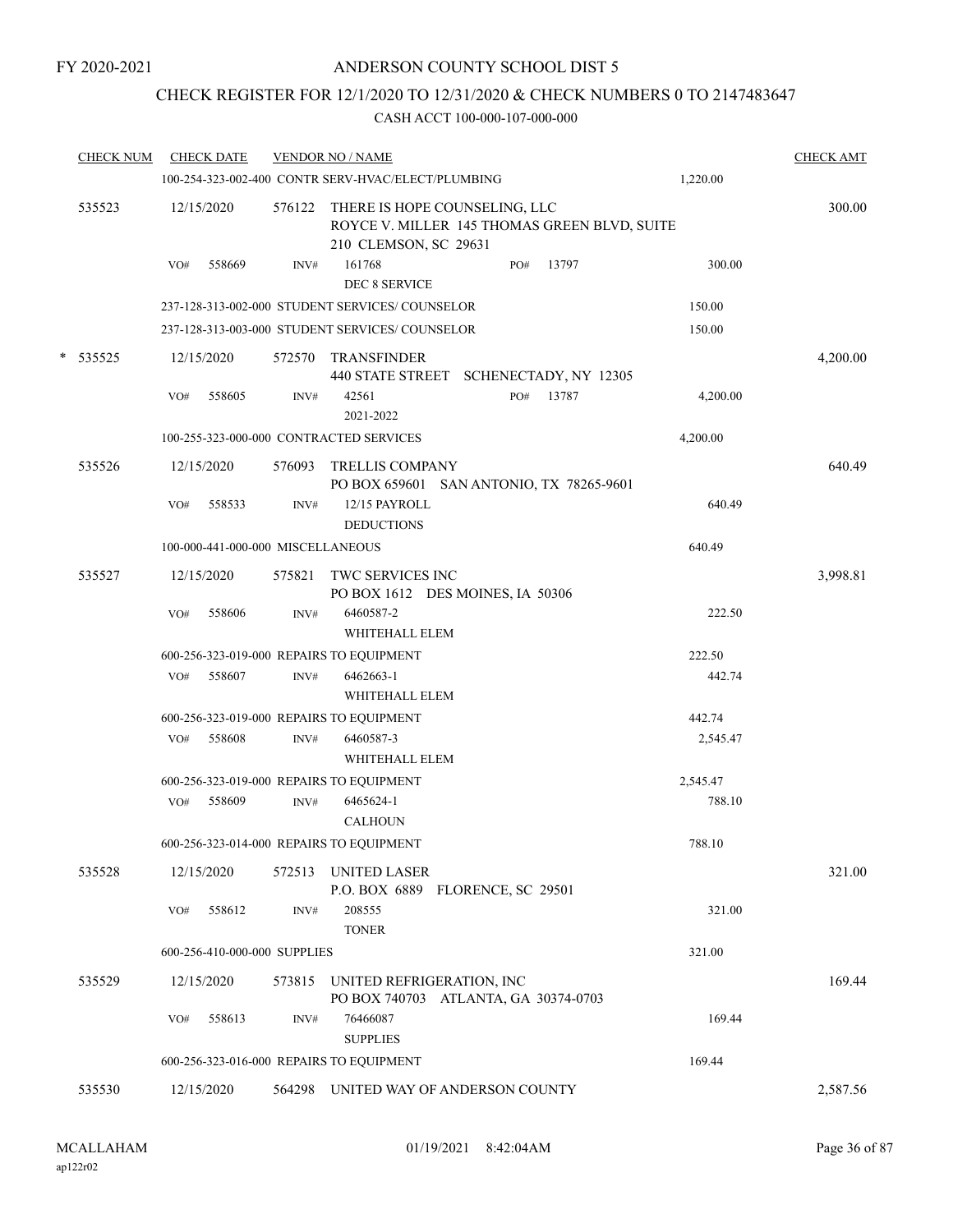# CHECK REGISTER FOR 12/1/2020 TO 12/31/2020 & CHECK NUMBERS 0 TO 2147483647

| <b>CHECK NUM</b> | <b>CHECK DATE</b> |                                    |        | <b>VENDOR NO / NAME</b>                                   |            | <b>CHECK AMT</b> |
|------------------|-------------------|------------------------------------|--------|-----------------------------------------------------------|------------|------------------|
|                  |                   |                                    |        | POBOX 2067 ANDERSON, SC 29622                             |            |                  |
|                  | VO#               | 558536                             | INV#   | 12/15 PAYROLL                                             | 2,587.56   |                  |
|                  |                   |                                    |        | <b>DEDUCTIONS</b>                                         |            |                  |
|                  |                   |                                    |        | 100-000-455-000-000 UNITED FUND - PAYABLE                 | 2,587.56   |                  |
| 535531           | 12/15/2020        |                                    | 510790 | US FOODSERVICE                                            |            | 483.00           |
|                  |                   |                                    |        | P O BOX 602292 CHARLOTTE, NC 28260-2292                   |            |                  |
|                  | VO#               | 558537                             | INV#   | 60813458<br><b>USDA FOODS</b>                             | 483.00     |                  |
|                  |                   |                                    |        | 600-256-462-002-000 COMMODITY DISTRIBUTION                | 51.75      |                  |
|                  |                   |                                    |        | 600-256-462-003-000 COMMODITY DISTRIBUTION                | 51.75      |                  |
|                  |                   |                                    |        | 600-256-462-005-000 COMMODITY DISTRIBUTION                | 48.30      |                  |
|                  |                   |                                    |        |                                                           | 37.95      |                  |
|                  |                   |                                    |        | 600-256-462-006-000 COMMODITY DISTRIBUTION                |            |                  |
|                  |                   |                                    |        | 600-256-462-007-000 COMMODITY DISTRIBUTION                | 20.70      |                  |
|                  |                   |                                    |        | 600-256-462-008-000 COMMODITY DISTRIBUTION                | 24.15      |                  |
|                  |                   |                                    |        | 600-256-462-009-000 COMMODITY DISTRIBUTION                | 27.60      |                  |
|                  |                   |                                    |        | 600-256-462-011-000 COMMODITY DISTRIBUTION                | 27.60      |                  |
|                  |                   |                                    |        | 600-256-462-012-000 COMMODITY DISTRIBUTION                | 20.70      |                  |
|                  |                   |                                    |        | 600-256-462-013-000 COMMODITY DISTRIBUTION                | 24.15      |                  |
|                  |                   |                                    |        | 600-256-462-014-000 COMMODITY DISTRIBUTION                | 17.25      |                  |
|                  |                   |                                    |        | 600-256-462-016-000 COMMODITY DISTRIBUTION                | 20.70      |                  |
|                  |                   |                                    |        | 600-256-462-017-000 COMMODITY DISTRIBUTION                | 20.70      |                  |
|                  |                   |                                    |        | 600-256-462-019-000 COMMODITY DISTRIBUTION                | 24.15      |                  |
|                  |                   |                                    |        | 600-256-462-020-000 COMMODITY DISTRIBUTION                | 44.85      |                  |
|                  |                   |                                    |        | 600-256-462-021-000 COMMODITY DISTRIBUTION                | 20.70      |                  |
| 535532           | 12/15/2020        |                                    | 510790 | US FOODSERVICE<br>P O BOX 602292 CHARLOTTE, NC 28260-2292 |            | 161,860.48       |
|                  | VO#               | 558538                             | INV#   | 20950515                                                  | 161,860.48 |                  |
|                  |                   |                                    |        | <b>FOOD &amp; SUPPLIES</b>                                |            |                  |
|                  |                   | 100-256-410-000-C19 COVID SUPPLIES |        |                                                           | 3,219.27   |                  |
|                  |                   | 600-256-410-002-000 SUPPLIES       |        |                                                           | 548.45     |                  |
|                  |                   | 600-256-410-003-000 SUPPLIES       |        |                                                           | 528.98     |                  |
|                  |                   | 600-256-410-005-000 SUPPLIES       |        |                                                           | 450.50     |                  |
|                  |                   | 600-256-410-006-000 SUPPLIES       |        |                                                           | 725.83     |                  |
|                  |                   | 600-256-410-007-000 SUPPLIES       |        |                                                           | 589.49     |                  |
|                  |                   | 600-256-410-008-000 SUPPLIES       |        |                                                           | 122.12     |                  |
|                  |                   | 600-256-410-009-000 SUPPLIES       |        |                                                           | 208.39     |                  |
|                  |                   | 600-256-410-010-000 SUPPLIES       |        |                                                           | 730.02     |                  |
|                  |                   | 600-256-410-011-000 SUPPLIES       |        |                                                           | 1,209.60   |                  |
|                  |                   | 600-256-410-012-000 SUPPLIES       |        |                                                           | 420.21     |                  |
|                  |                   | 600-256-410-013-000 SUPPLIES       |        |                                                           | 709.49     |                  |
|                  |                   | 600-256-410-014-000 SUPPLIES       |        |                                                           | 610.09     |                  |
|                  |                   | 600-256-410-015-000 SUPPLIES       |        |                                                           | 83.80      |                  |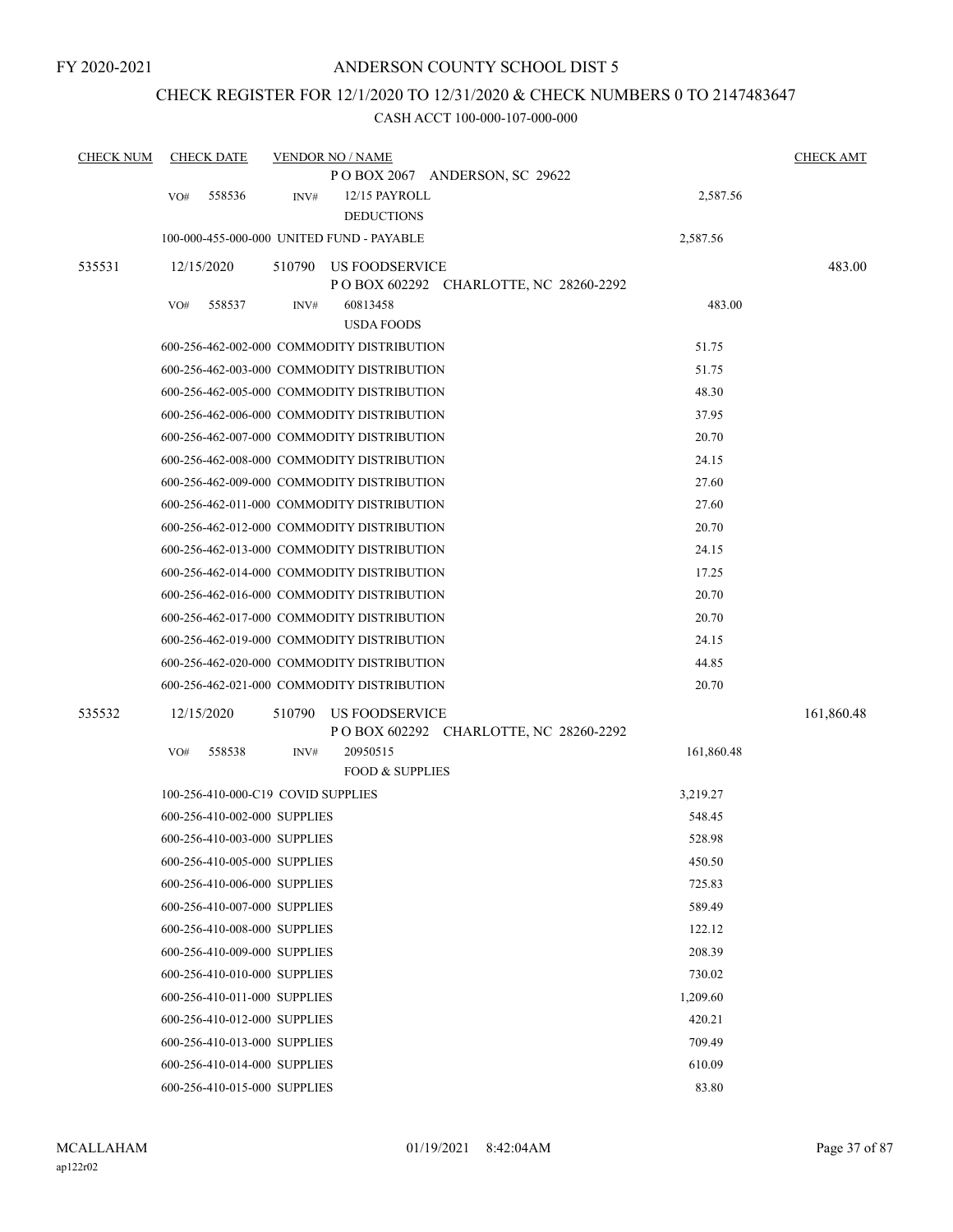# CHECK REGISTER FOR 12/1/2020 TO 12/31/2020 & CHECK NUMBERS 0 TO 2147483647

| <b>CHECK NUM</b> | <b>CHECK DATE</b>                  |        | <b>VENDOR NO / NAME</b>      |                                    |           | <b>CHECK AMT</b> |
|------------------|------------------------------------|--------|------------------------------|------------------------------------|-----------|------------------|
|                  | 600-256-410-016-000 SUPPLIES       |        |                              |                                    | 352.30    |                  |
|                  | 600-256-410-017-000 SUPPLIES       |        |                              |                                    | 414.24    |                  |
|                  | 600-256-410-018-000 SUPPLIES       |        |                              |                                    | 131.05    |                  |
|                  | 600-256-410-019-000 SUPPLIES       |        |                              |                                    | 615.88    |                  |
|                  | 600-256-410-020-000 SUPPLIES       |        |                              |                                    | 1,039.98  |                  |
|                  | 600-256-410-021-000 SUPPLIES       |        |                              |                                    | 403.77    |                  |
|                  | 600-256-460-002-000 FOOD           |        |                              |                                    | 16,322.84 |                  |
|                  | 600-256-460-003-000 FOOD           |        |                              |                                    | 16,969.34 |                  |
|                  | 600-256-460-005-000 FOOD           |        |                              |                                    | 5,575.78  |                  |
|                  | 600-256-460-006-000 FOOD           |        |                              |                                    | 16,138.22 |                  |
|                  | 600-256-460-007-000 FOOD           |        |                              |                                    | 6,059.39  |                  |
|                  | 600-256-460-008-000 FOOD           |        |                              |                                    | 5,954.61  |                  |
|                  | 600-256-460-009-000 FOOD           |        |                              |                                    | 7,502.15  |                  |
|                  | 600-256-460-010-000 FOOD           |        |                              |                                    | 11,706.13 |                  |
|                  | 600-256-460-011-000 FOOD           |        |                              |                                    | 7,574.82  |                  |
|                  | 600-256-460-012-000 FOOD           |        |                              |                                    | 6,547.38  |                  |
|                  | 600-256-460-013-000 FOOD           |        |                              |                                    | 4,759.56  |                  |
|                  | 600-256-460-014-000 FOOD           |        |                              |                                    | 7,253.36  |                  |
|                  | 600-256-460-015-000 FOOD           |        |                              |                                    | 1,086.30  |                  |
|                  | 600-256-460-016-000 FOOD           |        |                              |                                    | 5,055.70  |                  |
|                  | 600-256-460-017-000 FOOD           |        |                              |                                    | 4,288.41  |                  |
|                  | 600-256-460-018-000 FOOD           |        |                              |                                    | 2,090.58  |                  |
|                  | 600-256-460-019-000 FOOD           |        |                              |                                    | 5,881.31  |                  |
|                  | 600-256-460-020-000 FOOD           |        |                              |                                    | 7,134.29  |                  |
|                  | 600-256-460-021-000 FOOD           |        |                              |                                    | 8,124.83  |                  |
|                  | 631-256-410-031-000 SUPPLIES       |        |                              |                                    | 287.59    |                  |
|                  | 631-256-460-031-000 PURCHASED FOOD |        |                              |                                    | 1,894.46  |                  |
|                  | 631-256-460-031-CAT FOOD-CATERING  |        |                              |                                    | 539.97    |                  |
| 535533           | 12/15/2020                         | 519401 | <b>VERIZON</b>               | POBOX 660108 DALLAS, TX 75266-0652 |           | 6,192.58         |
|                  | 558529<br>VO#                      | INV#   | 9867784867<br><b>SERVICE</b> |                                    | 6,192.58  |                  |
|                  | 100-266-340-000-000 TELEPHONE      |        |                              |                                    | 4,943.47  |                  |
|                  | 100-266-340-001-000 TELEPHONE      |        |                              |                                    | 38.01     |                  |
|                  | 100-266-340-002-000 TELEPHONE      |        |                              |                                    | 87.01     |                  |
|                  | 100-266-340-003-000 TELEPHONE      |        | 135.95                       |                                    |           |                  |
|                  | 100-266-340-006-000 TELEPHONE      |        |                              |                                    | 17.98     |                  |
|                  | 100-266-340-007-000 TELEPHONE      |        |                              |                                    | 13.76     |                  |
|                  | 100-266-340-008-000 TELEPHONE      |        |                              |                                    | 62.73     |                  |
|                  | 100-266-340-009-000 TELEPHONE      |        |                              |                                    | 62.73     |                  |
|                  | 100-266-340-010-000 TELEPHONE      |        |                              |                                    | 13.76     |                  |
|                  | 100-266-340-012-000 TELEPHONE      |        |                              |                                    | 66.71     |                  |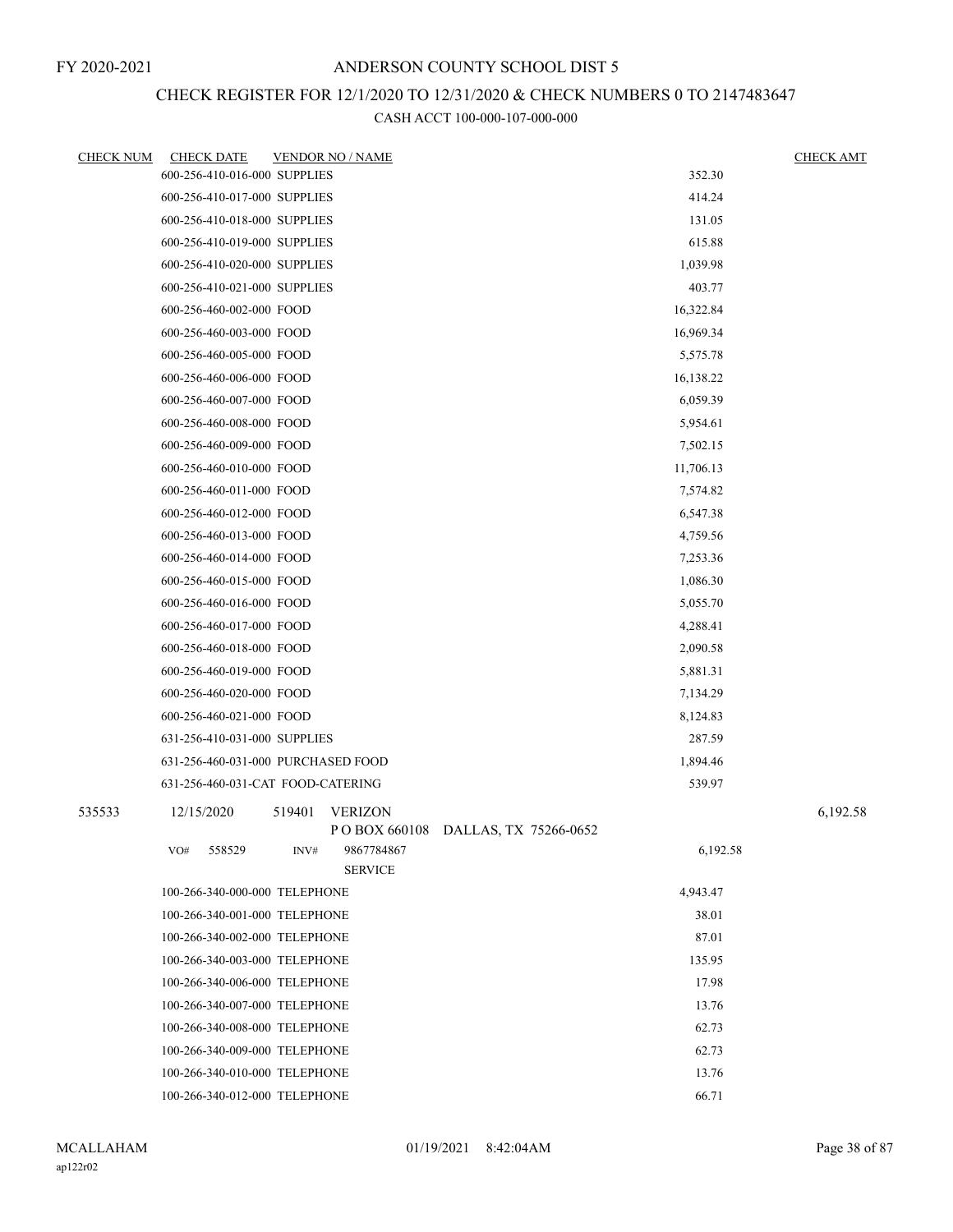### CHECK REGISTER FOR 12/1/2020 TO 12/31/2020 & CHECK NUMBERS 0 TO 2147483647

| <b>CHECK NUM</b> |                                        | <b>CHECK DATE</b> |                                 | <b>VENDOR NO / NAME</b>                                                                                  |                | <b>CHECK AMT</b> |  |
|------------------|----------------------------------------|-------------------|---------------------------------|----------------------------------------------------------------------------------------------------------|----------------|------------------|--|
|                  |                                        |                   | 100-266-340-013-000 TELEPHONE   |                                                                                                          | 13.76          |                  |  |
|                  |                                        |                   | 100-266-340-014-000 TELEPHONE   |                                                                                                          | 62.73          |                  |  |
|                  |                                        |                   | 100-266-340-015-000 TELEPHONE   |                                                                                                          | 48.97          |                  |  |
|                  |                                        |                   | 100-266-340-017-000 TELEPHONE   |                                                                                                          | 13.76          |                  |  |
|                  |                                        |                   | 100-266-340-018-000 TELEPHONE   |                                                                                                          | 13.76          |                  |  |
|                  |                                        |                   | 100-266-340-019-000 TELEPHONE   |                                                                                                          | 62.73          |                  |  |
|                  |                                        |                   | 100-266-340-020-000 TELEPHONE   |                                                                                                          | 66.95          |                  |  |
|                  |                                        |                   | 131-266-340-031-000 TELEPHONE   |                                                                                                          | 150.31         |                  |  |
|                  |                                        |                   | 210-211-340-001-020 TELEPHONE   |                                                                                                          | 52.95          |                  |  |
|                  |                                        |                   | 220-113-340-000-000 HOTSPOTS    |                                                                                                          | 30.66          |                  |  |
|                  |                                        |                   | 338-221-340-000-EAR TELEPHONE   |                                                                                                          | 38.01          |                  |  |
|                  |                                        |                   | 600-256-340-000-000 TELEPHONE   |                                                                                                          | 146.91         |                  |  |
|                  |                                        |                   |                                 | 900-188-340-000-006 HOMELESS TELEPHONE                                                                   | 48.97          |                  |  |
| 535534           | 12/15/2020                             |                   | 576048                          | VITAL RECORDS HOLDINGS, LLC<br>DEPT 5874 PO BOX 11407 BIRMINGHAM, AL<br>35246-5874                       |                | 2,477.54         |  |
|                  | VO#                                    | 558670            | INV#                            | 1696044<br><b>MONTHLY FEES</b>                                                                           | 2,477.54       |                  |  |
|                  |                                        |                   | 100-232-312-000-REC RECORDS     |                                                                                                          | 2,477.54       |                  |  |
| 535535           |                                        |                   |                                 |                                                                                                          |                |                  |  |
|                  | 12/15/2020                             |                   | 575056                          | WALKER, MONICA**<br>I LOVE LUCY'S HOMECOOKING CATERING SERVI 311<br>ST PAUL STREET ANDERSON, SC 29624    |                | 1,275.00         |  |
|                  | VO#                                    | 558614            | INV#                            | DEC 18TH<br><b>GLENVIEW LUNCH</b>                                                                        | 1,275.00       |                  |  |
|                  |                                        |                   |                                 | 100-113-410-020-VEN SUPPLY-ADDT'L FOR LOST VENDING                                                       | 1,275.00       |                  |  |
| 535536           | 12/15/2020                             |                   | 573864                          | WELLS FARGO VENDOR FIN SERV<br>PO BOX 105710 ATLANTA, GA 30348-5710                                      |                | 260.22           |  |
|                  | VO#                                    | 558615            | INV#                            | 5012920837<br><b>COPIER</b>                                                                              | 260.22         |                  |  |
|                  |                                        |                   | 201-112-490-010-000 COPIER COST |                                                                                                          | 260.22         |                  |  |
|                  |                                        |                   |                                 |                                                                                                          |                |                  |  |
| 535537           | 12/17/2020                             |                   | 576412                          | AMAZON CAPITAL SERVICES<br>PO BOX 035184 SEATTLE, WA 98124-5184                                          |                | 2.074.08         |  |
|                  | VO#                                    | 558762            | INV#                            | A2QG7V7TDJIMYY<br><b>PURCHASES</b>                                                                       | 2,074.08       |                  |  |
|                  |                                        |                   |                                 | 100-113-410-006-VEN SUPPLY-ADDT'L FOR LOST VENDING<br>100-113-410-006-VEN SUPPLY-ADDT'L FOR LOST VENDING | 21.83<br>88.78 |                  |  |
|                  |                                        |                   |                                 | 100-113-410-021-VEN SUPPLY-ADDT'L FOR LOST VENDING                                                       | 294.49         |                  |  |
|                  |                                        |                   |                                 | 100-221-360-000-000 PRINTING AND BINDING                                                                 | 89.78          |                  |  |
|                  |                                        |                   | 100-233-410-003-000 SUPPLIES    |                                                                                                          | 142.58         |                  |  |
|                  | 131-115-410-031-000 SUPPLIES<br>367.94 |                   |                                 |                                                                                                          |                |                  |  |
|                  |                                        |                   |                                 | 201-112-410-007-000 SUPPLIES AND MATERIALS                                                               | 15.72          |                  |  |
|                  |                                        |                   |                                 | 702-271-660-002-663 ATHLETIC GENERAL EXPENSE                                                             | 76.20          |                  |  |
|                  |                                        |                   |                                 | 716-271-660-016-201 MISCELLANEOUS EXPENSE                                                                | 272.53         |                  |  |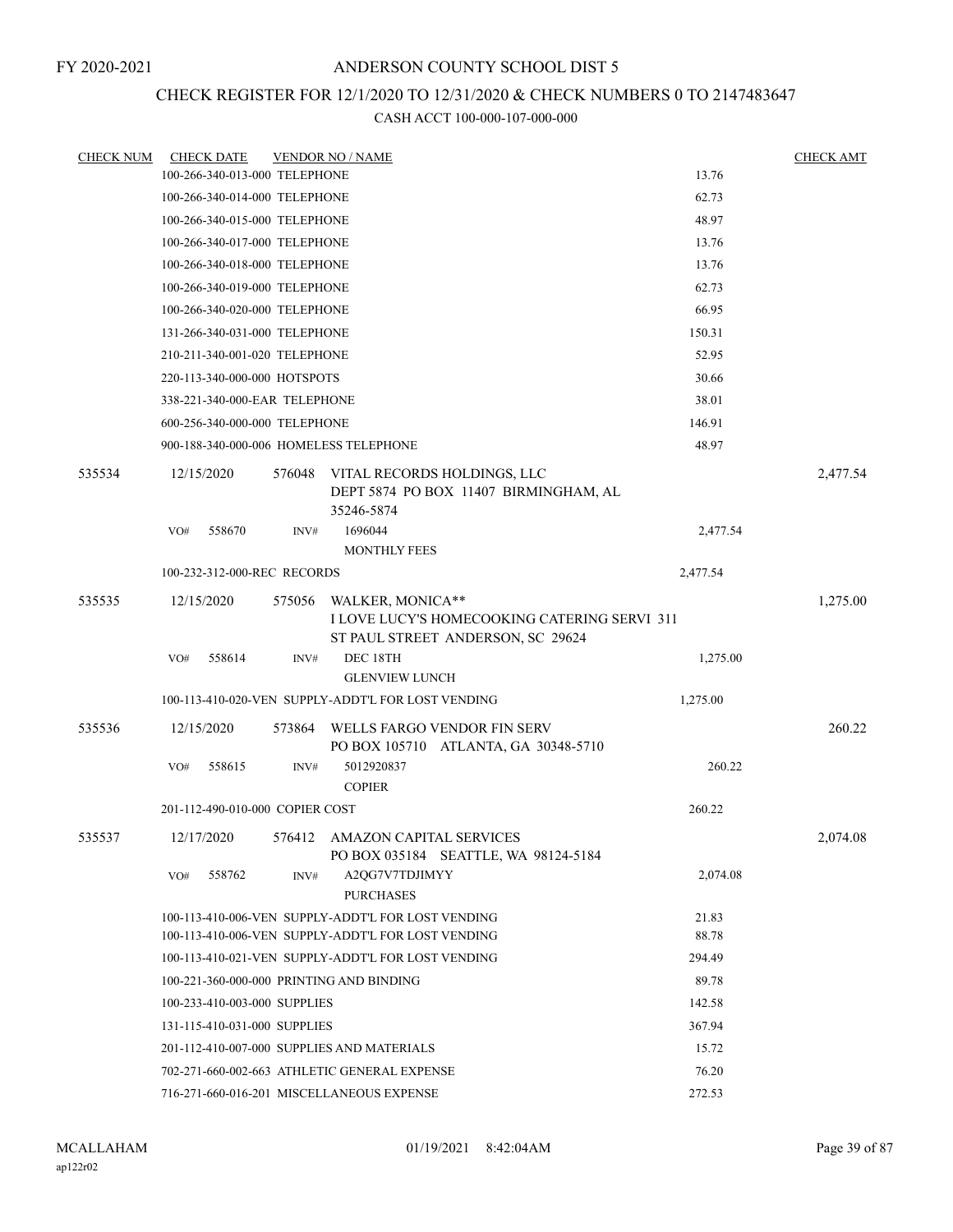### CHECK REGISTER FOR 12/1/2020 TO 12/31/2020 & CHECK NUMBERS 0 TO 2147483647

| <b>CHECK NUM</b> |            | <b>CHECK DATE</b> |        | <b>VENDOR NO / NAME</b>                                                                            |          | <b>CHECK AMT</b> |
|------------------|------------|-------------------|--------|----------------------------------------------------------------------------------------------------|----------|------------------|
|                  |            |                   |        | 719-271-660-019-201 MISCELLANEOUS EXPENSE                                                          | 75.62    |                  |
|                  |            |                   |        | 720-271-660-020-570 ROBOTICS TEAM EXPENSE                                                          | 27.76    |                  |
|                  |            |                   |        | 731-271-660-031-833 ENGINEERING - AEROSPACE EXPENSE                                                | 372.71   |                  |
|                  |            |                   |        | 731-271-660-031-859 BIOMED EXPENSE                                                                 | 63.11    |                  |
|                  |            |                   |        | 731-271-660-031-862 AUTO MECHANICS 1 EXPENSE                                                       | 4.59     |                  |
|                  |            |                   |        | 900-113-410-005-041 BEST BUY COMMUNITY GRANT - MCCANTS                                             | 160.44   |                  |
| 535538           |            | 12/17/2020        | 570950 | ANDERSON COUNTY SHERIFF'S OFFICE<br>ATTN: JAMIE LAZAR 305 CAMSON ROAD<br>ANDERSON, SC 29621        |          | 805.00           |
|                  | VO#        | 558672            | INV#   | 12/10/20<br><b>GLENVIEW</b>                                                                        | 122.50   |                  |
|                  |            |                   |        | 720-271-660-020-753 BASKETBALL GATE EXPENSE                                                        | 122.50   |                  |
|                  | VO#        | 558701            | INV#   | 12/8/20                                                                                            | 70.00    |                  |
|                  |            |                   |        | <b>TL HANNA</b>                                                                                    |          |                  |
|                  |            |                   |        | 702-271-660-002-753 BASKETBALL GATE EXPENSE                                                        | 70.00    |                  |
|                  | VO#        | 558702            | INV#   | 12/7/20                                                                                            | 87.50    |                  |
|                  |            |                   |        | TL HANNA                                                                                           |          |                  |
|                  |            |                   |        | 702-271-660-002-753 BASKETBALL GATE EXPENSE                                                        | 87.50    |                  |
|                  | VO#        | 558703            | INV#   | 12/11/20                                                                                           | 525.00   |                  |
|                  |            |                   |        | TL HANNA                                                                                           |          |                  |
|                  |            |                   |        | 702-271-660-002-753 BASKETBALL GATE EXPENSE                                                        | 525.00   |                  |
| 535539           | 12/17/2020 |                   | 569220 | AUTECH<br>POBOX 248 ATT: ACCOUNTS RECEIVABLE<br>WILLIAMSTON, SC 29697                              |          | 350.00           |
|                  | VO#        | 558714            | INV#   | 8297<br><b>SOUTHWOOD</b>                                                                           | 200.00   |                  |
|                  |            |                   |        | 100-254-323-021-400 CONTR SERV-HVAC/ELECT/PLUMBING                                                 | 200.00   |                  |
|                  | VO#        | 558715            | INV#   | 8288                                                                                               | 150.00   |                  |
|                  |            |                   |        | <b>CF REAMES</b>                                                                                   |          |                  |
|                  |            |                   |        | 100-254-323-001-400 CONTR SERV-HVAC/ELECT/PLUMBING                                                 | 150.00   |                  |
| 535540           | 12/17/2020 |                   | 575868 | AVEANNA HEALTHCARE<br>PO BOX 102714 ATLANTA, GA 30368-2714                                         |          | 1,864.80         |
|                  | VO#        | 558688            | INV#   | 6120046<br>13595<br>PO#<br><b>SERVICE</b>                                                          | 1,864.80 |                  |
|                  |            |                   |        | 203-213-312-017-SUP PURCHASED SERVICES                                                             | 1,864.80 |                  |
| 535541           | 12/17/2020 |                   | 569356 | <b>BATTERIES PLUS - 251</b><br>3319-D NORTH MAIN ST ATT: ACCOUNTS<br>RECEIVABLE ANDERSON, SC 29621 |          | 115.35           |
|                  | VO#        | 558713            | INV#   | 34287208<br><b>BATTERIES</b>                                                                       | 115.35   |                  |
|                  |            |                   |        | 100-254-410-005-400 HVAC/ELECTRICAL/PLUMBING                                                       | 115.35   |                  |
| 535542           | 12/17/2020 |                   |        | 564814 BROOKWOOD FARMS, INC<br>POBOX 277 ATT: ACCOUNTS RECEIVABLE SILER<br>CITY, NC 27344          |          | 1,450.00         |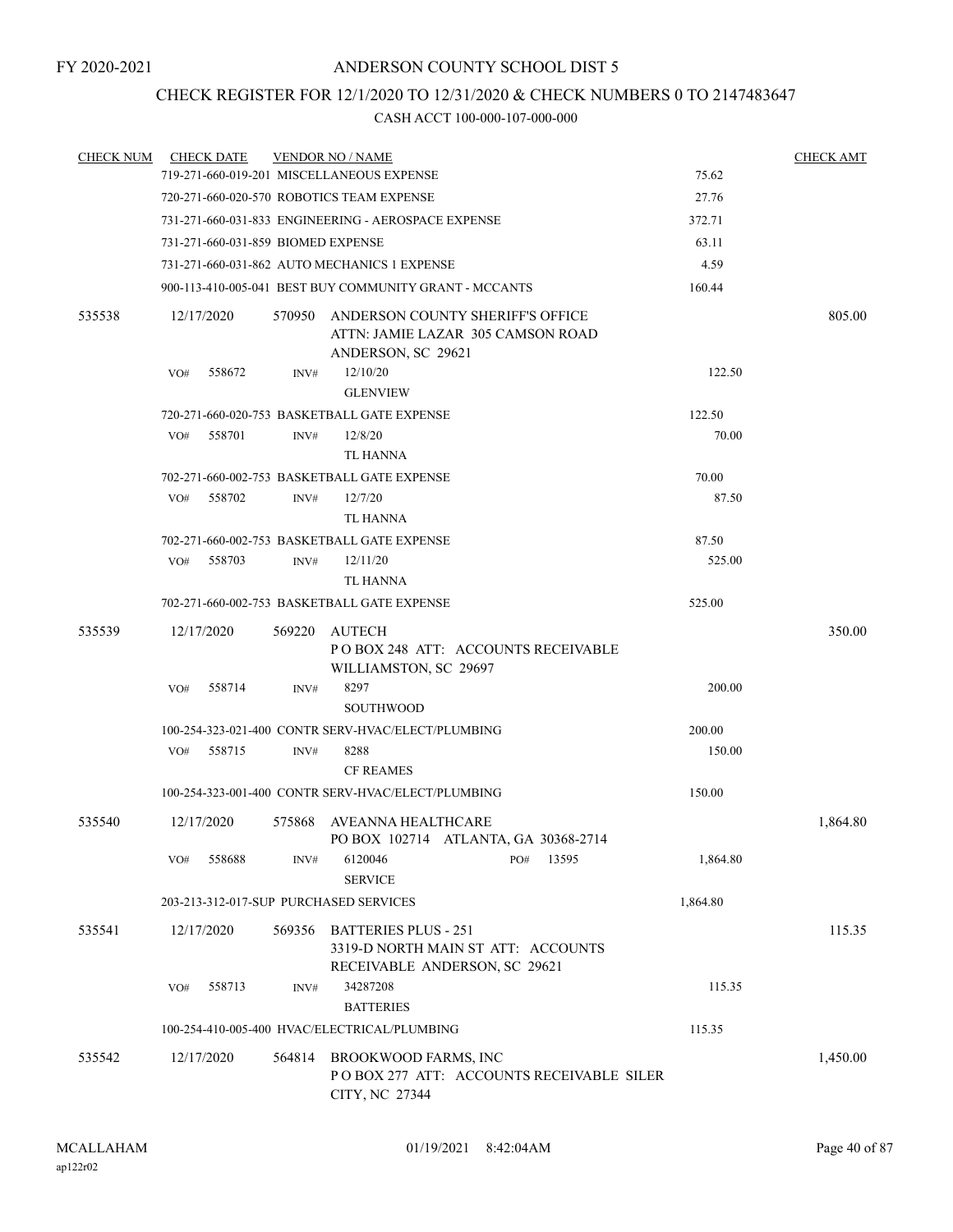# CHECK REGISTER FOR 12/1/2020 TO 12/31/2020 & CHECK NUMBERS 0 TO 2147483647

|   | <b>CHECK NUM</b> | <b>CHECK DATE</b>                       |        | <b>VENDOR NO / NAME</b>                                                                               |           | <b>CHECK AMT</b> |
|---|------------------|-----------------------------------------|--------|-------------------------------------------------------------------------------------------------------|-----------|------------------|
|   |                  | 558806<br>VO#                           | INV#   | 0129134<br><b>BBQ</b>                                                                                 | 1,450.00  |                  |
|   |                  |                                         |        | 600-000-172-000-000 FOOD SERV INVEN. FOOD                                                             | 1,450.00  |                  |
| * | 535544           | 12/17/2020                              | 171100 | CITY GLASS COMPANY, INC.<br>POBOX 275 ATT: ACCOUNTS RECEIVABLE<br>ANDERSON, SC 29622                  |           | 1,500.00         |
|   |                  | 558731<br>VO#                           | INV#   | 1698                                                                                                  | 1,500.00  |                  |
|   |                  |                                         |        | <b>CALHOUN</b>                                                                                        |           |                  |
|   |                  |                                         |        | 505-254-323-014-WIN DANCE ROOM WINDOW                                                                 | 1,500.00  |                  |
|   | 535545           | 12/17/2020                              | 174377 | <b>CLEMSON UNIVERSITY</b><br>YOUTH LEARNING INSTITUTE/CBA 698 CONCORD<br>CHURCH RD. PICKENS, SC 29671 |           | 37,983.28        |
|   |                  | 558749<br>VO#                           | INV#   | YOUTH LEARNING INSTI<br>13714<br>PO#<br><b>SEPT 2020</b>                                              | 28,945.53 |                  |
|   |                  | 812-221-312-031-000 CONTRACTUAL         |        |                                                                                                       | 25,878.65 |                  |
|   |                  | 812-221-333-031-000 TRAVEL              |        |                                                                                                       | 351.90    |                  |
|   |                  | 812-221-410-031-000 SUPPLIES            |        |                                                                                                       | 2,714.98  |                  |
|   |                  | 558820<br>VO#                           | INV#   | YOUTH LEARNING INSTI<br>13759<br>PO#<br><b>OCT 2020</b>                                               | 9,037.75  |                  |
|   |                  | 812-221-312-031-000 CONTRACTUAL         |        |                                                                                                       | 8,421.47  |                  |
|   |                  | 812-221-333-031-000 TRAVEL              |        |                                                                                                       | 423.20    |                  |
|   |                  | 812-221-410-031-000 SUPPLIES            |        |                                                                                                       | 193.08    |                  |
|   | 535546           | 12/17/2020                              | 574613 | COCA-COLA BOTTLING CO CONSOLIDATED<br>PO BOX 602937 CHARLOTTE, NC 28260-2937                          |           | 1,261.54         |
|   |                  | 558803<br>VO#                           | INV#   | 0500985551<br><b>SERVICE</b>                                                                          | 958.72    |                  |
|   |                  | 631-256-460-031-000 PURCHASED FOOD      |        |                                                                                                       | 958.72    |                  |
|   |                  | 558804<br>VO#                           | INV#   | 0500882753<br><b>SERVICE</b>                                                                          | 302.82    |                  |
|   |                  | 600-256-460-002-000 FOOD                |        |                                                                                                       | 302.82    |                  |
|   | 535547           | 12/17/2020                              | 566662 | DONE RIGHT SERVICES<br>101 INDIAN SPRINGS DRIVE ATT: ACCOUNTS<br>RECEIVABLE GREENVILLE, SC 29615-1413 |           | 765.00           |
|   |                  | 558728<br>VO#                           | INV#   | 121020<br><b>MIDWAY</b>                                                                               | 765.00    |                  |
|   |                  | 100-254-323-017-001 CONTRACTED SERVICES |        |                                                                                                       | 765.00    |                  |
|   | 535548           | 12/17/2020                              | 211302 | <b>DUKE ENERGY</b><br>PO BOX 70516 CHARLOTTE, NC 28272-0516                                           |           | 36,569.86        |
|   |                  | 558830<br>VO#                           | INV#   | 12/8/20<br><b>ELECTRICITY</b>                                                                         | 36,569.86 |                  |
|   |                  |                                         |        | 100-254-470-000-000 ENERGY-ELECTRICITY & WATER                                                        | 230.31    |                  |
|   |                  |                                         |        | 100-254-470-000-000 ENERGY-ELECTRICITY & WATER                                                        | 10.09     |                  |
|   |                  |                                         |        | 100-254-470-000-000 ENERGY-ELECTRICITY & WATER                                                        | 482.92    |                  |
|   |                  |                                         |        | 100-254-470-001-000 ENERGY-ELECTRICITY & WATER                                                        | 247.37    |                  |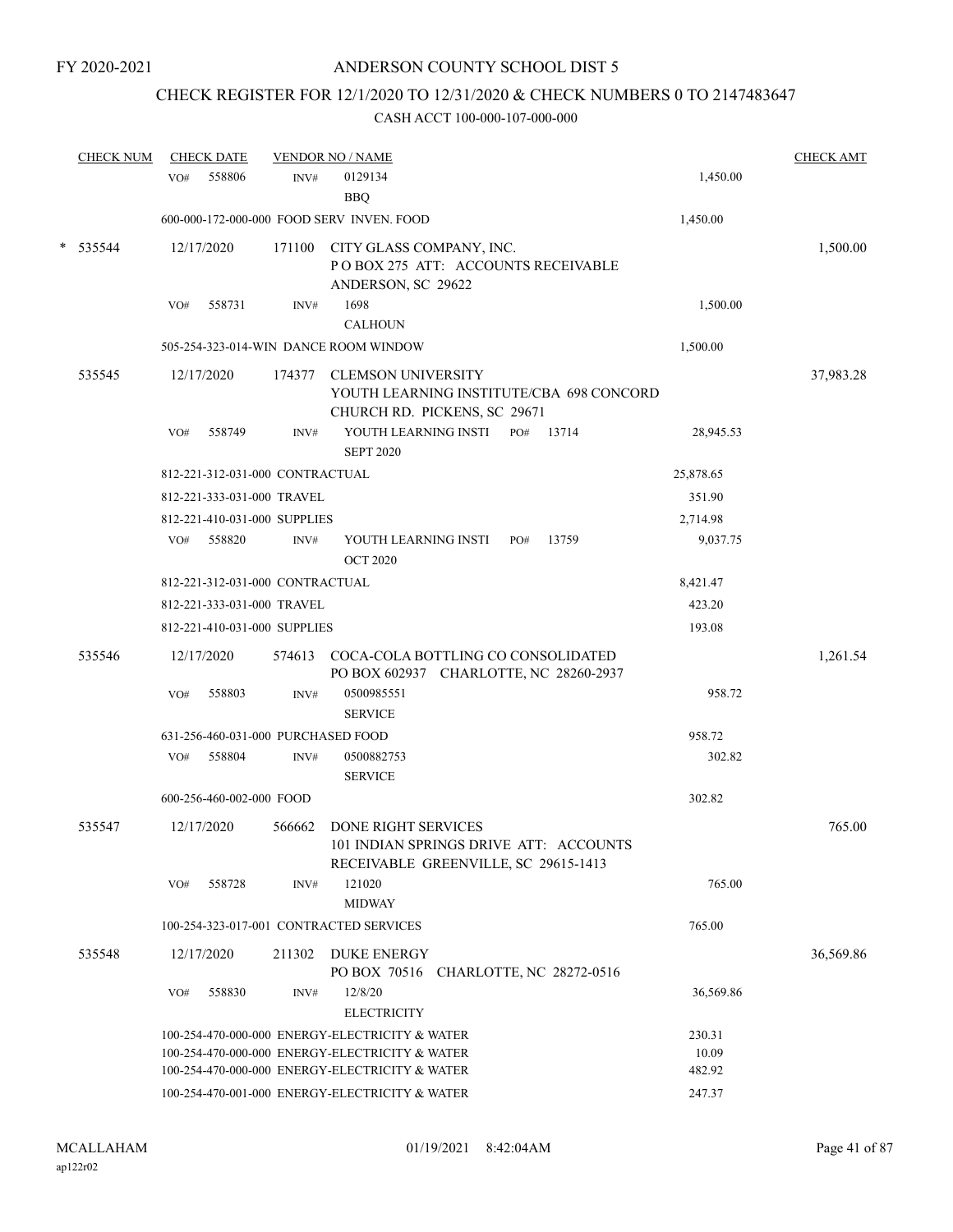### CHECK REGISTER FOR 12/1/2020 TO 12/31/2020 & CHECK NUMBERS 0 TO 2147483647

| <b>CHECK NUM</b> |     | <b>CHECK DATE</b>                    |        | <b>VENDOR NO / NAME</b>                                                                    |           | <b>CHECK AMT</b> |
|------------------|-----|--------------------------------------|--------|--------------------------------------------------------------------------------------------|-----------|------------------|
|                  |     |                                      |        | 100-254-470-002-000 ENERGY-ELECTRICITY & WATER                                             | 17.34     |                  |
|                  |     |                                      |        | 100-254-470-012-000 ENERGY-ELECTRICITY & WATER                                             | 4,435.24  |                  |
|                  |     |                                      |        | 100-254-470-013-000 ENERGY-ELECTRICITY & WATER                                             | 8,231.06  |                  |
|                  |     |                                      |        | 100-254-470-015-000 ENERGY-ELECTRICITY & WATER                                             | 1,836.57  |                  |
|                  |     |                                      |        | 100-254-470-016-000 ENERGY-ELECTRICITY & WATER                                             | 3,818.19  |                  |
|                  |     |                                      |        | 100-254-470-017-000 ENERGY-ELECTRICITY & WATER                                             | 6,889.80  |                  |
|                  |     |                                      |        | 100-254-470-020-000 ENERGY-ELECTRICITY & WATER                                             | 10,140.66 |                  |
|                  |     | 600-256-470-026-000 ENERGY           |        |                                                                                            | 230.31    |                  |
| 535549           |     | 12/17/2020                           | 563495 | <b>ELECTRIC CITY UTILITIES</b><br>CITY OF ANDERSON 601 SOUTH MAIN ST<br>ANDERSON, SC 29624 |           | 905.44           |
|                  | VO# | 558826                               | INV#   | 495402011<br><b>WATER/SEWER</b>                                                            | 114.60    |                  |
|                  |     |                                      |        | 100-254-470-000-000 ENERGY-ELECTRICITY & WATER                                             | 114.60    |                  |
|                  | VO# | 558827                               | INV#   | 295758061<br><b>WATER/SEWER</b>                                                            | 790.84    |                  |
|                  |     |                                      |        | 100-254-470-012-000 ENERGY-ELECTRICITY & WATER                                             | 790.84    |                  |
| * 535552         |     | 12/17/2020                           | 576027 | HOME DEPOT USA, INC<br>PO BOX 742604 ATLANTA, GA 30374-2604                                |           | 478.83           |
|                  | VO# | 558727                               | INV#   | 589034719<br><b>SUPPLIES</b>                                                               | 478.83    |                  |
|                  |     |                                      |        | 100-254-410-000-001 MAINT. SUPPLIES-STRUCTURES                                             | 478.83    |                  |
| 535553           |     | 12/17/2020                           | 571944 | HONORS GRADUATION<br>50 CHURCH STREET AMERICAN FORK, UT 84003                              |           | 2,500.00         |
|                  | VO# | 558741                               | INV#   | 208914<br>13045<br>PO#<br><b>CORDS</b>                                                     | 2,500.00  |                  |
|                  |     | 100-221-410-000-TST SUPPLIES-TESTING |        |                                                                                            | 2,500.00  |                  |
| 535554           |     | 12/17/2020                           | 571483 | ISOM ELECTRIC, LLC<br>3300-D N. MAIN STREET PMB 325 ANDERSON, SC<br>29621                  |           | 2,350.00         |
|                  | VO# | 558752                               | INV#   | 11306<br>AIT                                                                               | 2,350.00  |                  |
|                  |     |                                      |        | 329-115-410-031-0CO SUPPLIES-STATE (C/O)                                                   | 2,350.00  |                  |
| * 535556         |     | 12/17/2020                           |        | 576047 LANGUAGE LINE SERVICES INC<br>PO BOX 202564 DALLAS, TX 75320                        |           | 1,395.62         |
|                  | VO# | 558839                               | INV#   | 4922742<br><b>SERVICE</b>                                                                  | 1,395.62  |                  |
|                  |     |                                      |        | 100-221-312-000-000 PURCHASED SERVICES                                                     | 1,395.62  |                  |
| 535557           |     | 12/17/2020                           |        | 576574 LOC-DOC SECURITY<br>PO BOX 78987 CHARLOTTE, NC 28271                                |           | 344.23           |
|                  | VO# | 558721                               | INV#   | C203732<br><b>KEYS</b>                                                                     | 17.66     |                  |
|                  |     |                                      |        | 100-254-323-003-001 CONTRACTED SERVICES                                                    | 17.66     |                  |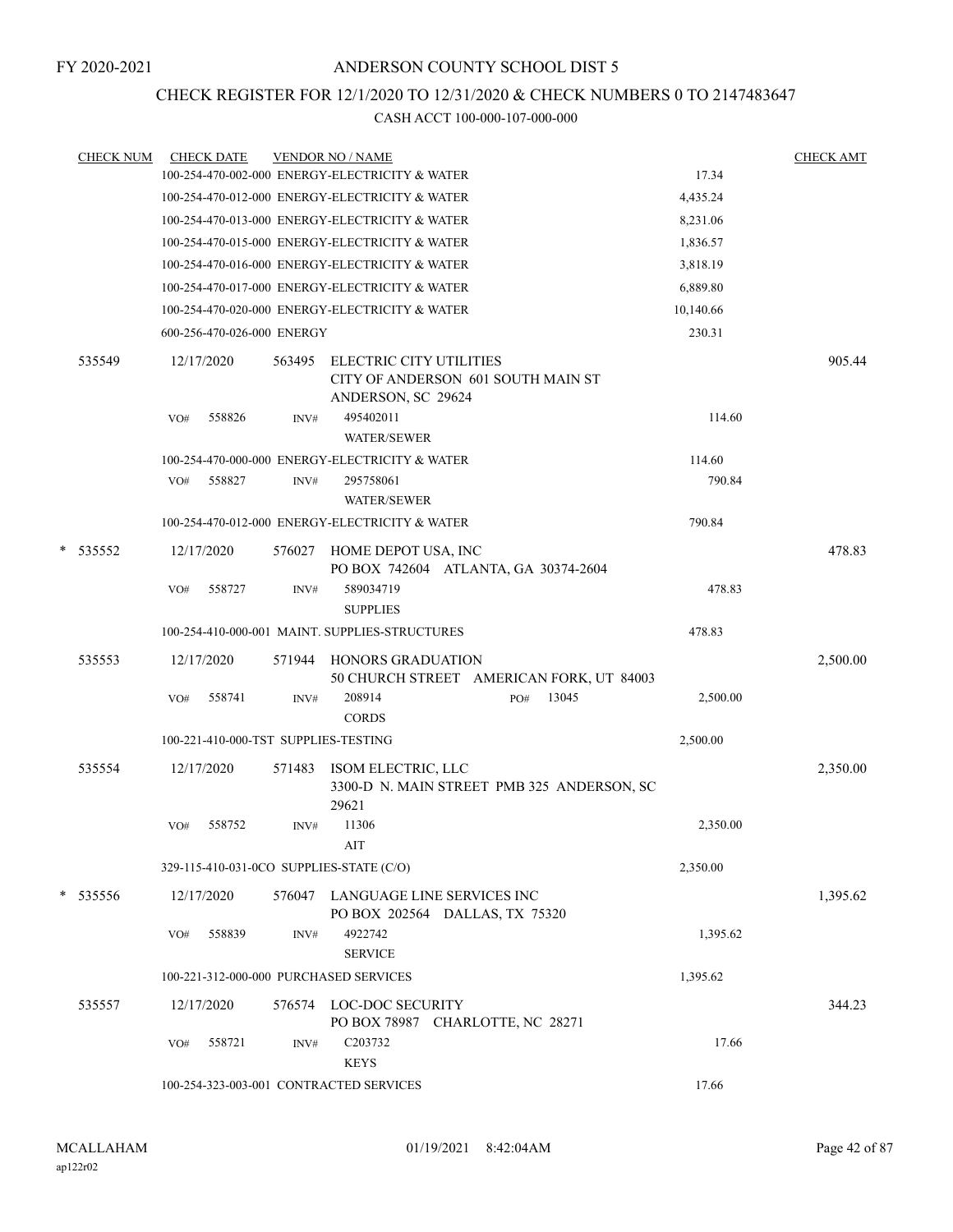# CHECK REGISTER FOR 12/1/2020 TO 12/31/2020 & CHECK NUMBERS 0 TO 2147483647

| <b>CHECK NUM</b> |     | <b>CHECK DATE</b>                 |        | <b>VENDOR NO / NAME</b>                                                        |          | <b>CHECK AMT</b> |
|------------------|-----|-----------------------------------|--------|--------------------------------------------------------------------------------|----------|------------------|
|                  | VO# | 558722                            | INV#   | 220113                                                                         | 103.54   |                  |
|                  |     |                                   |        | <b>KEYS</b>                                                                    |          |                  |
|                  |     |                                   |        | 131-254-323-031-001 CONTRACTED SERVICES                                        | 103.54   |                  |
|                  | VO# | 558723                            | INV#   | C <sub>203717</sub>                                                            | 38.71    |                  |
|                  |     |                                   |        | <b>KEYS</b>                                                                    |          |                  |
|                  |     |                                   |        | 100-254-323-006-001 CONTRACTED SERVICES                                        | 38.71    |                  |
|                  |     | VO# 558724                        | INV#   | C203689                                                                        | 113.96   |                  |
|                  |     |                                   |        | <b>KEYS</b>                                                                    |          |                  |
|                  |     | 100-254-323-000-001 CONTRACT SRVS |        |                                                                                | 39.06    |                  |
|                  |     |                                   |        | 100-254-323-002-001 CONTRACTED SERVICES                                        | 74.90    |                  |
|                  | VO# | 558725                            | INV#   | C <sub>203694</sub>                                                            | 35.31    |                  |
|                  |     |                                   |        | <b>KEYS</b>                                                                    |          |                  |
|                  |     |                                   |        | 100-254-323-002-001 CONTRACTED SERVICES                                        | 35.31    |                  |
|                  | VO# | 558788                            | INV#   | C203291                                                                        | 35.05    |                  |
|                  |     |                                   |        | <b>KEYS</b>                                                                    |          |                  |
|                  |     |                                   |        | 100-254-323-003-001 CONTRACTED SERVICES                                        | 35.05    |                  |
| 535558           |     | 12/17/2020                        | 564827 | MAC'S TIRE SERVICE                                                             |          | 321.64           |
|                  |     |                                   |        | POBOX 78 ATT: ACCOUNTS RECEIVABLE                                              |          |                  |
|                  |     |                                   |        | ANDERSON, SC 29622                                                             |          |                  |
|                  | VO# | 558708                            | INV#   | 100570                                                                         | 298.43   |                  |
|                  |     |                                   |        | <b>SERVICE</b>                                                                 |          |                  |
|                  |     |                                   |        | 100-254-412-000-001 TRUCK SERVICE - MAINTENANCE                                | 298.43   |                  |
|                  | VO# | 558784                            | INV#   | 100769                                                                         | 23.21    |                  |
|                  |     |                                   |        | <b>SERVICE</b>                                                                 |          |                  |
|                  |     |                                   |        | 100-254-540-000-001 EQUIPMENT - MAINTENANCE                                    | 23.21    |                  |
| 535559           |     | 12/17/2020                        |        | 576302 MARYLAND CHILD SUPPORT ACCOUNT                                          |          | 177.29           |
|                  |     |                                   |        | PO BOX 17396 BALTIMORE, MD 21297-1396                                          |          |                  |
|                  | VO# | 558770                            | INV#   | 12/30/20                                                                       | 177.29   |                  |
|                  |     |                                   |        | <b>PAYROLL</b>                                                                 |          |                  |
|                  |     |                                   |        | 100-000-435-000-000 WAGE GARNISH/CH SUPPORT                                    | 177.29   |                  |
| 535560           |     | 12/17/2020                        | 575978 | MCDONALD, JOHN**                                                               |          | 2,500.00         |
|                  |     |                                   |        | 505 SUNSET DR ANDERSON, SC 29625                                               |          |                  |
|                  | VO# | 558732                            | INV#   | 2020-291                                                                       | 2,500.00 |                  |
|                  |     |                                   |        | ROBERT ANDERSON                                                                |          |                  |
|                  |     |                                   |        | 100-254-323-006-400 CONTR SERV-HVAC/ELECT/PLUMBING                             | 2,500.00 |                  |
|                  |     |                                   | 569988 |                                                                                |          |                  |
| 535561           |     | 12/17/2020                        |        | MCMILLAN PAZDAN SMITH, LLC<br>DEPT 999450 PO BOX 537044 ATLANTA, GA 30353-7044 |          | 5,442.50         |
|                  | VO# | 558844                            | INV#   | 02004419                                                                       | 5,442.50 |                  |
|                  |     |                                   |        | PROJ 018489.00                                                                 |          |                  |
|                  |     |                                   |        | 505-253-520-002-STD STADIUM RENOVATIONS                                        | 5,442.50 |                  |
|                  |     |                                   |        |                                                                                |          |                  |
| 535562           |     | 12/17/2020                        | 576277 | MENDEZ, KIYA**                                                                 |          | 240.00           |
|                  | VO# | 558853                            |        | 50 BRAEBURN DRIVE APT 226 ANDERSON, SC 29621<br>AIT                            | 240.00   |                  |
|                  |     |                                   | INV#   | <b>INTERNSHIP</b>                                                              |          |                  |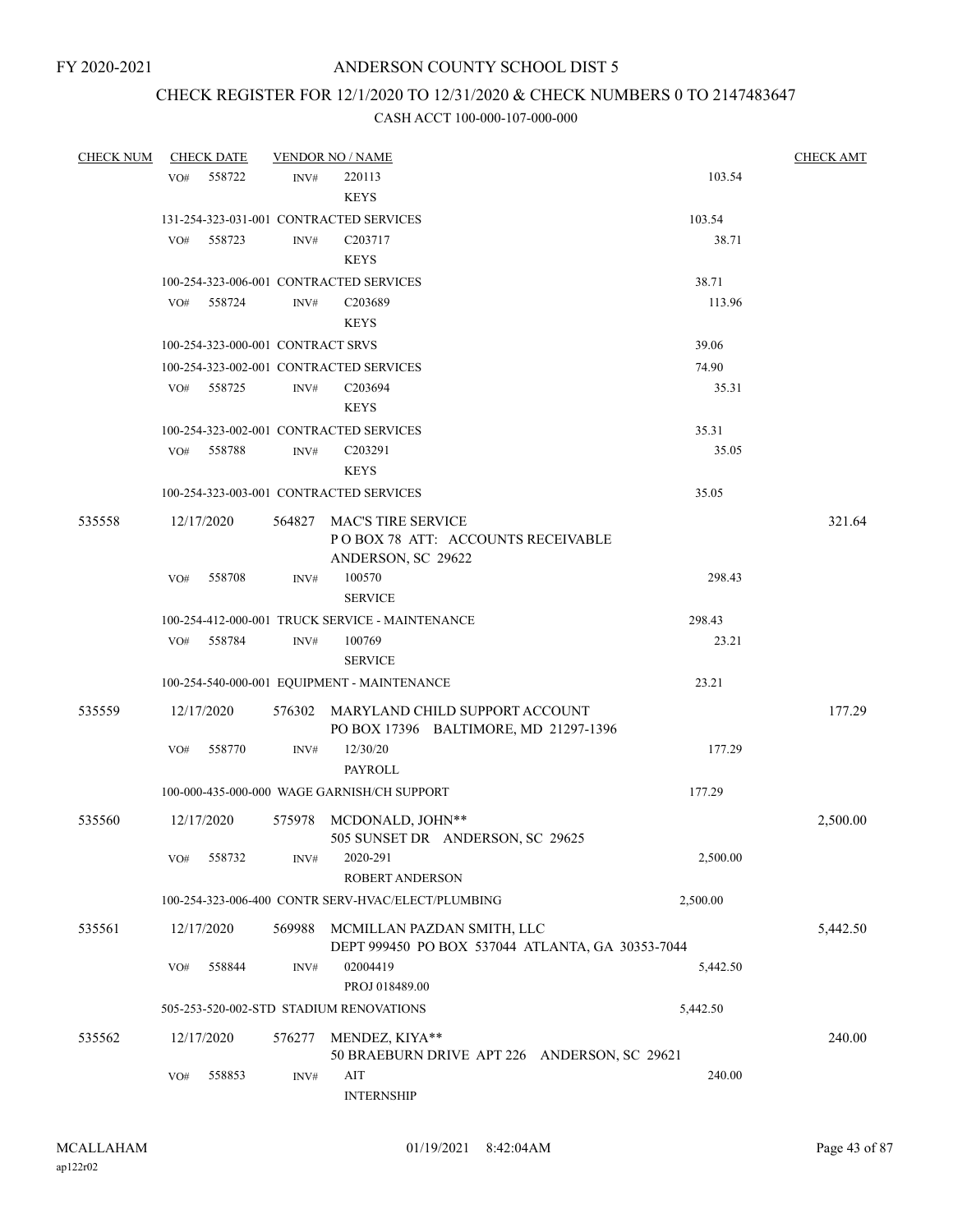# CHECK REGISTER FOR 12/1/2020 TO 12/31/2020 & CHECK NUMBERS 0 TO 2147483647

| <b>CHECK NUM</b> |     | <b>CHECK DATE</b> |                              | <b>VENDOR NO / NAME</b>                                                                          |     |       |           | <b>CHECK AMT</b> |
|------------------|-----|-------------------|------------------------------|--------------------------------------------------------------------------------------------------|-----|-------|-----------|------------------|
|                  |     |                   |                              | 131-115-312-031-000 PURCHASED SERVICES                                                           |     |       | 240.00    |                  |
| 535563           |     | 12/17/2020        |                              | 575149 MICROBURST LEARNING<br>141-F PELHAM DRIVE COLUMBIA, SC 29209                              |     |       |           | 3,050.00         |
|                  | VO# | 558743            | INV#                         | 1759<br><b>LICENSES</b>                                                                          | PO# | 13143 | 3,050.00  |                  |
|                  |     |                   |                              | 395-212-312-000-000 PURCHASED SERVICES                                                           |     |       | 3,050.00  |                  |
| 535564           |     | 12/17/2020        |                              | 574358 MONSTER TECHNOLOGY, LLC<br>8726 S. SEPULVEDA BLVD SUITE D #B-152 LOS<br>ANGELES, CA 90045 |     |       |           | 890.00           |
|                  | VO# | 558698            | INV#                         | IJH6425<br><b>TONER</b>                                                                          |     |       | 890.00    |                  |
|                  |     |                   | 100-112-410-013-000 SUPPLIES |                                                                                                  |     |       | 890.00    |                  |
| 535565           |     | 12/17/2020        |                              | 564010 NC CHILD SUPPORT CENTRALIZED COLLECTNS<br>POBOX 900012 RALEIGH, NC 27675-9012             |     |       |           | 305.50           |
|                  | VO# | 558769            | INV#                         | 12/30/20<br><b>PAYROLL</b>                                                                       |     |       | 305.50    |                  |
|                  |     |                   |                              | 100-000-435-000-000 WAGE GARNISH/CH SUPPORT                                                      |     |       | 305.50    |                  |
| 535566           |     | 12/17/2020        |                              | 384915 NOBLITT REFRIGERATION<br>POBOX 4041 ATT: ACCOUNTS RECEIVABLE<br>ANDERSON, SC 29622        |     |       |           | 2,546.51         |
|                  | VO# | 558814            | INV#                         | 34091<br>WHITEHALL                                                                               |     |       | 2,546.51  |                  |
|                  |     |                   |                              | 600-256-323-019-000 REPAIRS TO EQUIPMENT                                                         |     |       | 2,546.51  |                  |
| 535567           |     | 12/17/2020        | 571457                       | <b>NWEA</b><br>PO BOX 2745 PORTLAND, OR 97208-2745                                               |     |       |           | 215.07           |
|                  | VO# | 558681            | INV#                         | 46939<br><b>MAPADON</b>                                                                          | PO# | 13732 | 215.07    |                  |
|                  |     |                   |                              | 201-112-445-014-000 TECHNOLOGY SUPPLIES                                                          |     |       | 215.07    |                  |
| *<br>535569      |     | 12/17/2020        |                              | 576700 PARAMOUNTCUSTOM SIGNS<br>PO BOX 3875 ANDERSON, SC 29622                                   |     |       |           | 475.70           |
|                  | VO# | 558692            | INV#                         | <b>TL HANNA</b><br><b>PLAOUE</b>                                                                 |     |       | 475.70    |                  |
|                  |     |                   | 397-114-410-002-000 SUPPLIES |                                                                                                  |     |       | 475.70    |                  |
| 535570           |     | 12/17/2020        | 572100                       | PLAY SAFE EDUCATIONAL HEALTH<br>713 E GREENVILLE STREET SUITE D BOX 230<br>ANDERSON, SC 29621    |     |       |           | 31,750.00        |
|                  | VO# | 558690            | INV#                         | 121502 20-21<br><b>TRAINERS</b>                                                                  | PO# | 12986 | 31,750.00 |                  |
|                  |     |                   |                              | 100-271-312-002-TRN ATHLETIC TRAINER                                                             |     |       | 8,750.00  |                  |
|                  |     |                   |                              | 100-271-312-003-TRN ATHLETIC TRAINER                                                             |     |       | 20,000.00 |                  |
|                  |     |                   |                              | 100-271-312-005-TRN MIDDLE SCHOOL TRAINER                                                        |     |       | 1,000.00  |                  |
|                  |     |                   |                              | 100-271-312-006-TRN MIDDLE SCHOOL TRAINER                                                        |     |       | 1,000.00  |                  |
|                  |     |                   |                              | 100-271-312-020-TRN MIDDLE SCHOOL TRAINER                                                        |     |       | 1,000.00  |                  |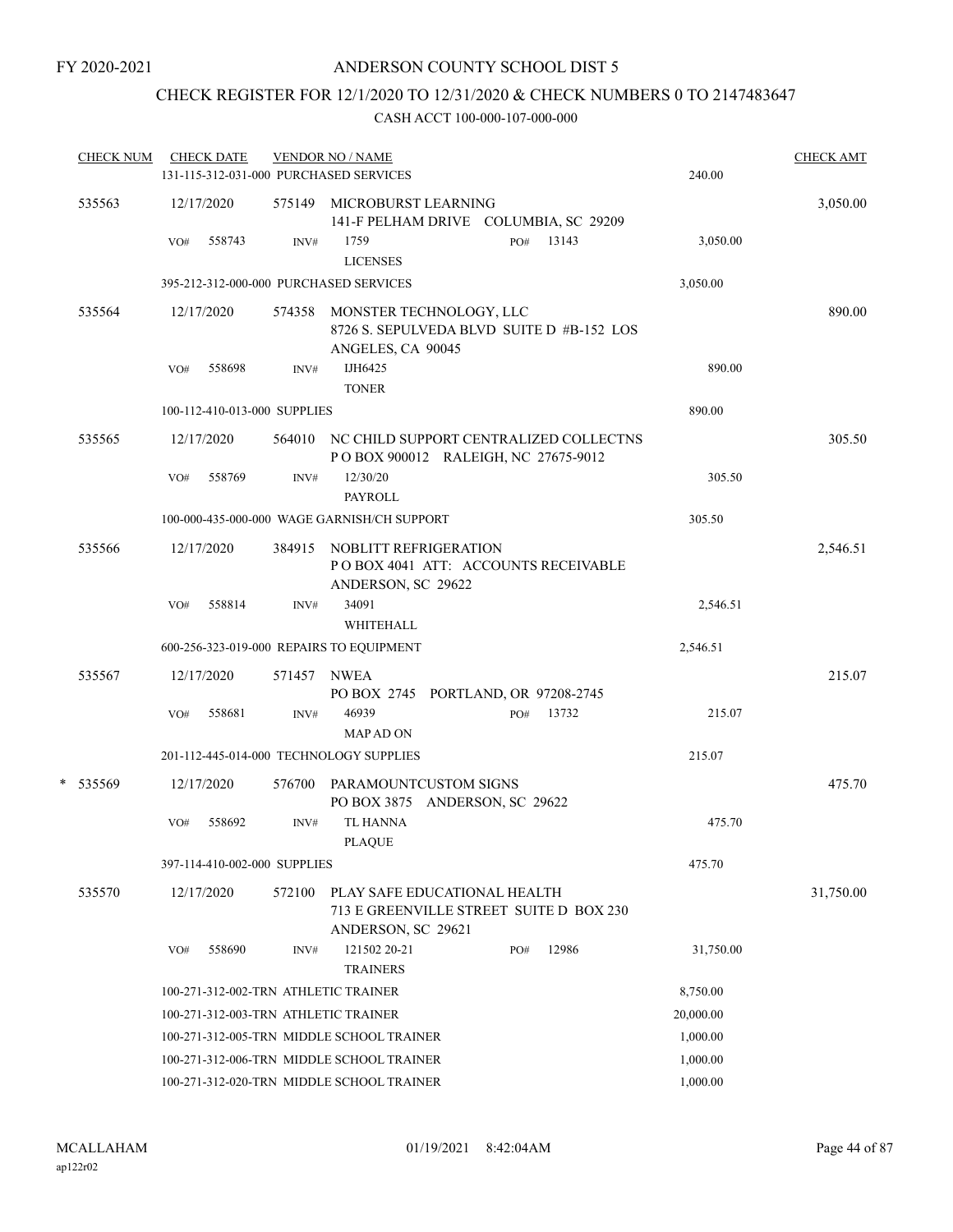# CHECK REGISTER FOR 12/1/2020 TO 12/31/2020 & CHECK NUMBERS 0 TO 2147483647

| <b>CHECK NUM</b> | <b>CHECK DATE</b>             |        | <b>VENDOR NO / NAME</b>                                                                                          |           | <b>CHECK AMT</b> |
|------------------|-------------------------------|--------|------------------------------------------------------------------------------------------------------------------|-----------|------------------|
| 535571           | 12/17/2020                    |        | 571253 POCKET NURSE<br>P.O. BOX 644898 PITTSBURGH, PA 15264-4898                                                 |           | 320.95           |
|                  | 558774<br>VO#                 | INV#   | 13545<br>1176992-1<br>PO#<br><b>SUPPLIES</b>                                                                     | 320.95    |                  |
|                  |                               |        | 329-115-410-031-000 SUPPLIES-STATE EQUIPMENT                                                                     | 320.95    |                  |
| 535572           | 12/17/2020                    |        | 567525 ROWLAND MECHANICAL<br>4035 HWY 24 ANDERSON, SC 29626                                                      |           | 5,360.04         |
|                  | 558759<br>VO#                 | INV#   | 10113-10127<br>13096<br>PO#<br><b>SERVICE</b>                                                                    | 5,360.04  |                  |
|                  |                               |        | 100-255-323-000-ACT ACTIVITY BUS CONTRACTED SERVICES                                                             | 5,360.04  |                  |
| * 535574         | 12/17/2020                    | 450701 | SC RETIREMENT SYSTEM (SPP)<br>POBOX 11960 CAPITOL STATION COLUMBIA, SC<br>29211                                  |           | 976.74           |
|                  | 558767<br>VO#                 | INV#   | 12/30/20<br><b>PAYROLL</b>                                                                                       | 976.74    |                  |
|                  |                               |        | 100-000-438-000-000 RETIREMENT SERV PURCHASE                                                                     | 976.74    |                  |
| 535575           | 12/17/2020                    | 576084 | SC STATE DISBURSEMENT UNIT<br>PO BOX 100303 COLUMBIA, SC 29202-3303                                              |           | 1,360.19         |
|                  | 558771<br>VO#                 | INV#   | 12/30/20<br><b>PAYROLL</b>                                                                                       | 1,360.19  |                  |
|                  |                               |        | 100-000-435-000-000 WAGE GARNISH/CH SUPPORT                                                                      | 1,360.19  |                  |
| 535576           | 12/17/2020                    | 576092 | <b>SECURITY CENTRAL</b><br>PO BOX 5759 316 SECURITY DRIVE STATESVILLE, NC<br>28687                               |           | 425.04           |
|                  | 558712<br>VO#                 | INV#   | SI002444634<br><b>MONITORING</b>                                                                                 | 425.04    |                  |
|                  |                               |        | 131-254-323-031-400 CONTR SERV-HVAC/ELECT/PLUMBING                                                               | 425.04    |                  |
| 535577           | 12/17/2020                    | 576352 | <b>SPECTRUM</b><br>PO BOX 94188 PALATINE, IL 60094-4188                                                          |           | 2,659.95         |
|                  | 558837<br>VO#                 | INV#   | 0867030120920<br>13313<br>PO#<br><b>INTERNET</b>                                                                 | 2,399.00  |                  |
|                  | 100-266-340-000-000 TELEPHONE |        |                                                                                                                  | 2,399.00  |                  |
|                  | 558838<br>VO#                 | INV#   | 0663728120620<br><b>INTERNET</b>                                                                                 | 260.95    |                  |
|                  | 100-266-340-000-000 TELEPHONE |        |                                                                                                                  | 260.95    |                  |
| 535578           | 12/17/2020                    | 573721 | SSBT AS TTEE FOR SCORP MM61953-001-042<br>MASS MUTUAL RETIREMENT SERVICES PO BOX<br>219062 KANSAS CITY, MO 64121 |           | 22,057.52        |
|                  | 558765<br>VO#                 | INV#   | 12/30/20<br>PAYROLL                                                                                              | 22,057.52 |                  |
|                  |                               |        | 100-000-468-000-000 OPTIONAL RETIREMENT PLAN                                                                     | 14,179.86 |                  |
|                  |                               |        | 100-000-484-000-000 EMPLOYER RETIREMENT PAYABLE                                                                  | 7,877.66  |                  |
| 535579           | 12/17/2020                    |        | 576122 THERE IS HOPE COUNSELING, LLC                                                                             |           | 300.00           |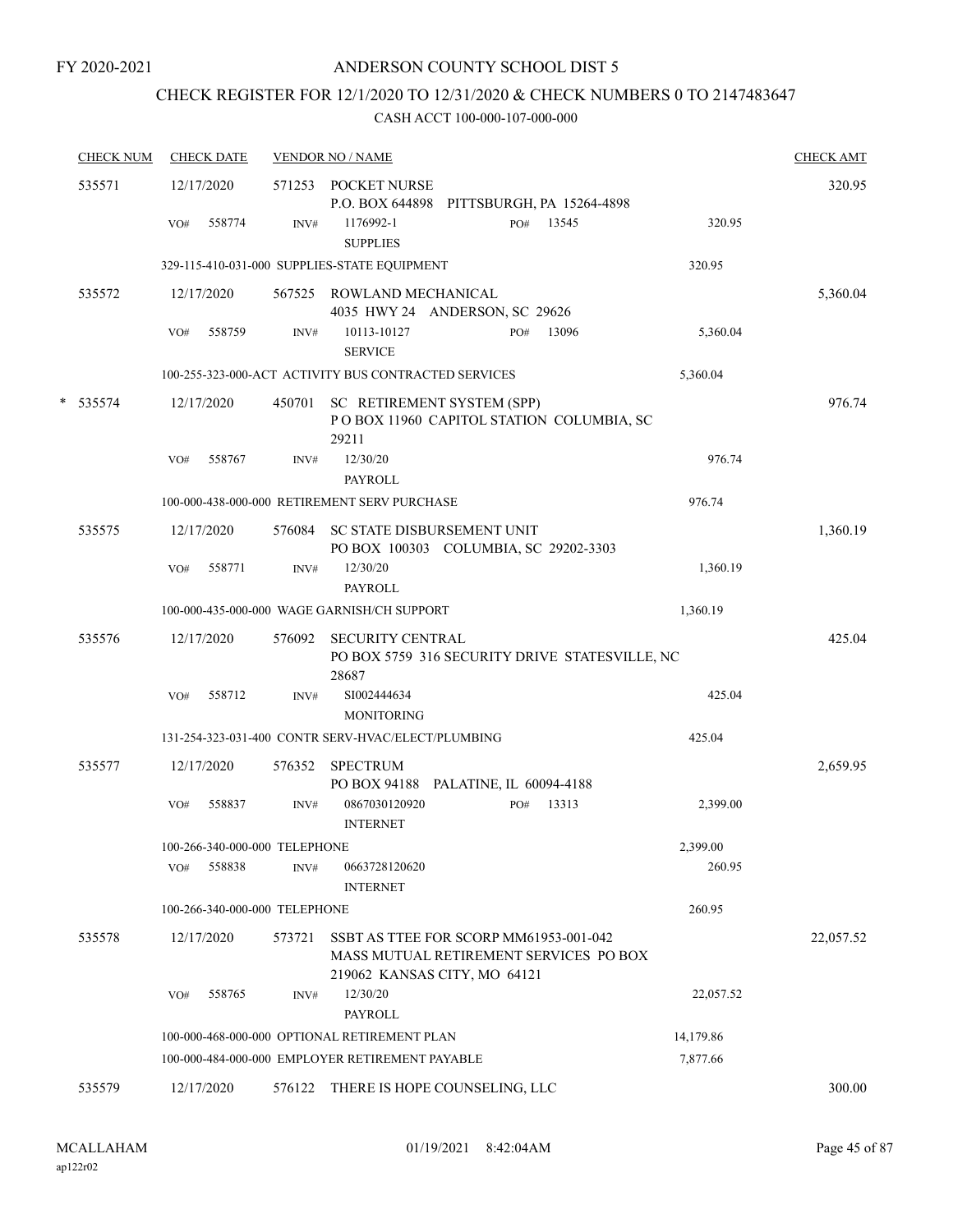FY 2020-2021

#### ANDERSON COUNTY SCHOOL DIST 5

### CHECK REGISTER FOR 12/1/2020 TO 12/31/2020 & CHECK NUMBERS 0 TO 2147483647

| <b>CHECK NUM</b> |     | <b>CHECK DATE</b> |                                   | <b>VENDOR NO / NAME</b>                                                                    |     |       |           | <b>CHECK AMT</b> |
|------------------|-----|-------------------|-----------------------------------|--------------------------------------------------------------------------------------------|-----|-------|-----------|------------------|
|                  |     |                   |                                   | ROYCE V. MILLER 145 THOMAS GREEN BLVD, SUITE<br>210 CLEMSON, SC 29631                      |     |       |           |                  |
|                  | VO# | 558818            | INV#                              | 161769<br><b>CONSULTING</b>                                                                | PO# | 13797 | 300.00    |                  |
|                  |     |                   |                                   | 237-128-313-002-020 STUDENT SERVICES/ COUNSELOR                                            |     |       | 150.00    |                  |
|                  |     |                   |                                   | 237-128-313-003-020 STUDENT SERVICES/ COUNSELOR                                            |     |       | 150.00    |                  |
| * 535581         |     | 12/17/2020        |                                   | 504890 TIAA-CREF<br>POBOX 105316 ATLANTA, GA 30348-5316                                    |     |       |           | 27,153.11        |
|                  | VO# | 558766            | INV#                              | 12/30/20<br><b>PAYROLL</b>                                                                 |     |       | 27,153.11 |                  |
|                  |     |                   |                                   | 100-000-468-000-000 OPTIONAL RETIREMENT PLAN                                               |     |       | 17,455.59 |                  |
|                  |     |                   |                                   | 100-000-484-000-000 EMPLOYER RETIREMENT PAYABLE                                            |     |       | 9,697.52  |                  |
| 535582           |     | 12/17/2020        | 569025                            | TIMECLOCK PLUS/BY DATA MANAGEMENT<br>PO BOX 913377 DENVER, CO 80291-3377                   |     |       |           | 40,755.20        |
|                  | VO# | 558823            | INV#                              | 540465<br>TIME CLOCK                                                                       | PO# | 12428 | 40,755.20 |                  |
|                  |     |                   | 505-252-312-000-TIM TIMESYSTEM    |                                                                                            |     |       | 40,755.20 |                  |
| 535583           |     | 12/17/2020        | 576093                            | <b>TRELLIS COMPANY</b><br>PO BOX 659601 SAN ANTONIO, TX 78265-9601                         |     |       |           | 640.49           |
|                  | VO# | 558773            | INV#                              | 12/30/20<br><b>PAYROLL</b>                                                                 |     |       | 640.49    |                  |
|                  |     |                   | 100-000-441-000-000 MISCELLANEOUS |                                                                                            |     |       | 640.49    |                  |
| 535584           |     | 12/17/2020        |                                   | 563377 UNIFIED TECHNOLOGY SYSTEMS<br>PO BOX 161122 ATLANTA, GA 30321-1122                  |     |       |           | 420.00           |
|                  | VO# | 558851            | INV#                              | 343249<br><b>MIDWAY</b>                                                                    |     |       | 420.00    |                  |
|                  |     |                   |                                   | 100-266-314-017-000 REPAIRS TO EQUIPMENT                                                   |     |       | 420.00    |                  |
| 535585           |     | 12/17/2020        | 564442                            | UNITED CHEMICAL & SUPPLY CO<br>POBOX 5066 ATT: ACCOUNTS RECEIVABLE<br>GREENVILLE, SC 29606 |     |       |           | 208.93           |
|                  | VO# | 558789            | INV#                              | 613849<br><b>SUPPLIES</b>                                                                  |     |       | 167.77    |                  |
|                  |     |                   | 131-254-410-031-000 SUPPLIES      |                                                                                            |     |       | 167.77    |                  |
|                  |     | VO# 558790        | INV#                              | 613849-1<br><b>SUPPLIES</b>                                                                |     |       | 41.16     |                  |
|                  |     |                   | 131-254-410-031-000 SUPPLIES      |                                                                                            |     |       | 41.16     |                  |
| 535586           |     | 12/17/2020        | 572513                            | <b>UNITED LASER</b><br>P.O. BOX 6889 FLORENCE, SC 29501                                    |     |       |           | 1,334.71         |
|                  | VO# | 558683            | INV#                              | 208038<br><b>TONER</b>                                                                     | PO# | 13681 | 190.46    |                  |
|                  |     |                   |                                   | 201-112-445-012-000 TECHNOLOGY SUPPLIES                                                    |     |       | 190.46    |                  |
|                  | VO# | 558686            | INV#                              | 209351<br><b>TONER</b>                                                                     |     |       | 1,144.25  |                  |
|                  |     |                   | 202-113-490-006-000 COPIER COST   |                                                                                            |     |       | 1,144.25  |                  |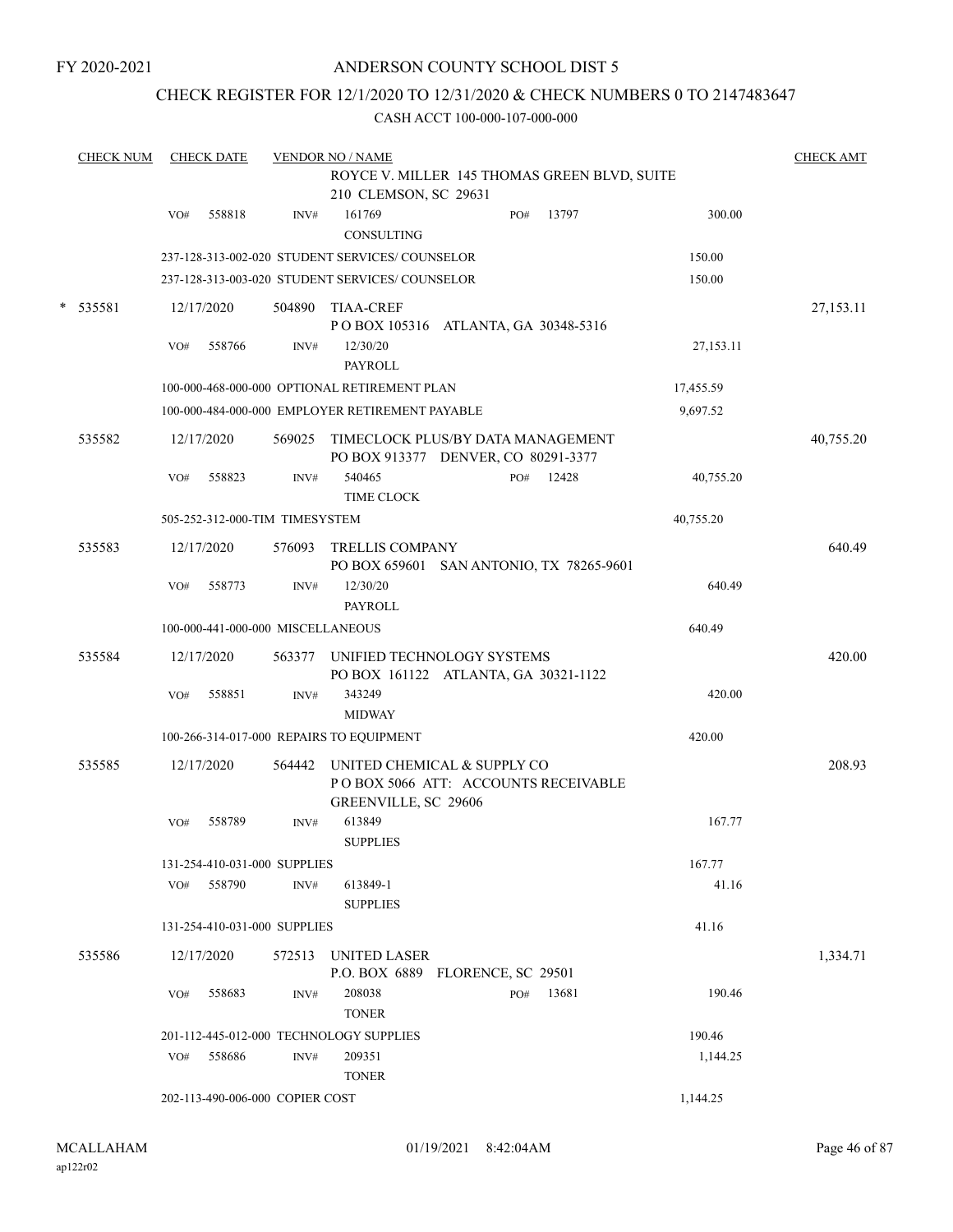# CHECK REGISTER FOR 12/1/2020 TO 12/31/2020 & CHECK NUMBERS 0 TO 2147483647

|   | <b>CHECK NUM</b> | <b>CHECK DATE</b>                         |        | <b>VENDOR NO / NAME</b>                                             |           | <b>CHECK AMT</b> |
|---|------------------|-------------------------------------------|--------|---------------------------------------------------------------------|-----------|------------------|
| * | 535588           | 12/17/2020                                | 564298 | UNITED WAY OF ANDERSON COUNTY<br>POBOX 2067 ANDERSON, SC 29622      |           | 2,588.24         |
|   |                  | 558768<br>VO#                             | INV#   | 12/30/20<br><b>PAYROLL</b>                                          | 2,588.24  |                  |
|   |                  | 100-000-455-000-000 UNITED FUND - PAYABLE |        |                                                                     | 2,588.24  |                  |
|   | 535589           | 12/17/2020                                | 564298 | UNITED WAY OF ANDERSON COUNTY<br>POBOX 2067 ANDERSON, SC 29622      |           | 18,060.23        |
|   |                  | 558841<br>VO#                             | INV#   | 2020<br><b>COLLECTIONS</b>                                          | 18,060.23 |                  |
|   |                  | 702-271-660-002-471 UNITED WAY EXPENSE    |        |                                                                     | 602.94    |                  |
|   |                  | 703-271-660-003-471 UNITED WAY EXPENSE    |        |                                                                     | 600.00    |                  |
|   |                  | 705-271-660-005-471 UNITED WAY EXPENSE    |        |                                                                     | 715.38    |                  |
|   |                  | 706-271-660-006-471 UNITED WAY EXPENSE    |        |                                                                     | 2,279.21  |                  |
|   |                  | 707-271-660-007-264 UNITED WAY EXPENSE    |        |                                                                     | 852.90    |                  |
|   |                  | 708-271-660-008-264 UNITED WAY EXPENSE    |        |                                                                     | 1,226.80  |                  |
|   |                  | 709-271-660-009-264 UNITED WAY EXPENSE    |        |                                                                     | 545.00    |                  |
|   |                  | 712-271-660-012-264 UNITED WAY EXPENSE    |        |                                                                     | 439.88    |                  |
|   |                  | 713-271-660-013-264 UNITED WAY EXPENSE    |        |                                                                     | 3,347.87  |                  |
|   |                  | 714-271-660-014-264 UNITED WAY EXPENSE    |        |                                                                     | 558.50    |                  |
|   |                  | 715-271-660-015-264 UNITED WAY EXPENSE    |        |                                                                     | 220.00    |                  |
|   |                  | 716-271-660-016-264 UNITED WAY EXPENSE    |        |                                                                     | 498.00    |                  |
|   |                  | 717-190-660-017-264 UNITED WAY EXPENSE    |        |                                                                     | 2,090.00  |                  |
|   |                  | 718-271-660-018-264 UNITED WAY EXPENSE    |        |                                                                     | 210.00    |                  |
|   |                  | 719-271-660-019-264 UNITED WAY EXPENSE    |        |                                                                     | 544.00    |                  |
|   |                  | 720-271-660-020-471 UNITED WAY EXPENSE    |        |                                                                     | 3,001.75  |                  |
|   |                  | 721-190-660-021-471 UNITED WAY EXPENSE    |        |                                                                     | 23.00     |                  |
|   |                  | 731-271-660-031-980 UNITED WAY EXPENSE    |        |                                                                     | 20.00     |                  |
|   |                  | 895-001-999-000-0UW UNITED WAY            |        |                                                                     | 285.00    |                  |
|   | 535590           | 12/17/2020                                | 575086 | VALIC<br>C/O JP MORGAN CHASE PO BOX 301701 DALLAS,<br>TX 75303-1701 |           | 46,218.85        |
|   |                  | 558764<br>VO#                             | INV#   | 12/30/20<br><b>PAYROLL</b>                                          | 46,218.85 |                  |
|   |                  |                                           |        | 100-000-468-000-000 OPTIONAL RETIREMENT PLAN                        | 29,712.08 |                  |
|   |                  |                                           |        | 100-000-484-000-000 EMPLOYER RETIREMENT PAYABLE                     | 16,506.77 |                  |
|   | * 535592         | 12/17/2020                                | 575928 | WEEMS, MIKE**<br>214 JEB STUART AVE. ANDERSON, SC 29625             |           | 400.00           |
|   |                  | 558840<br>VO#                             | INV#   | 010                                                                 | 400.00    |                  |
|   |                  |                                           |        | <b>SOUTHWOOD STRINGS</b>                                            |           |                  |
|   |                  | 397-113-410-021-000 SUPPLIES              |        |                                                                     | 400.00    |                  |
|   | 535593           | 12/17/2020                                | 573864 | WELLS FARGO VENDOR FIN SERV<br>PO BOX 105710 ATLANTA, GA 30348-5710 |           | 595.46           |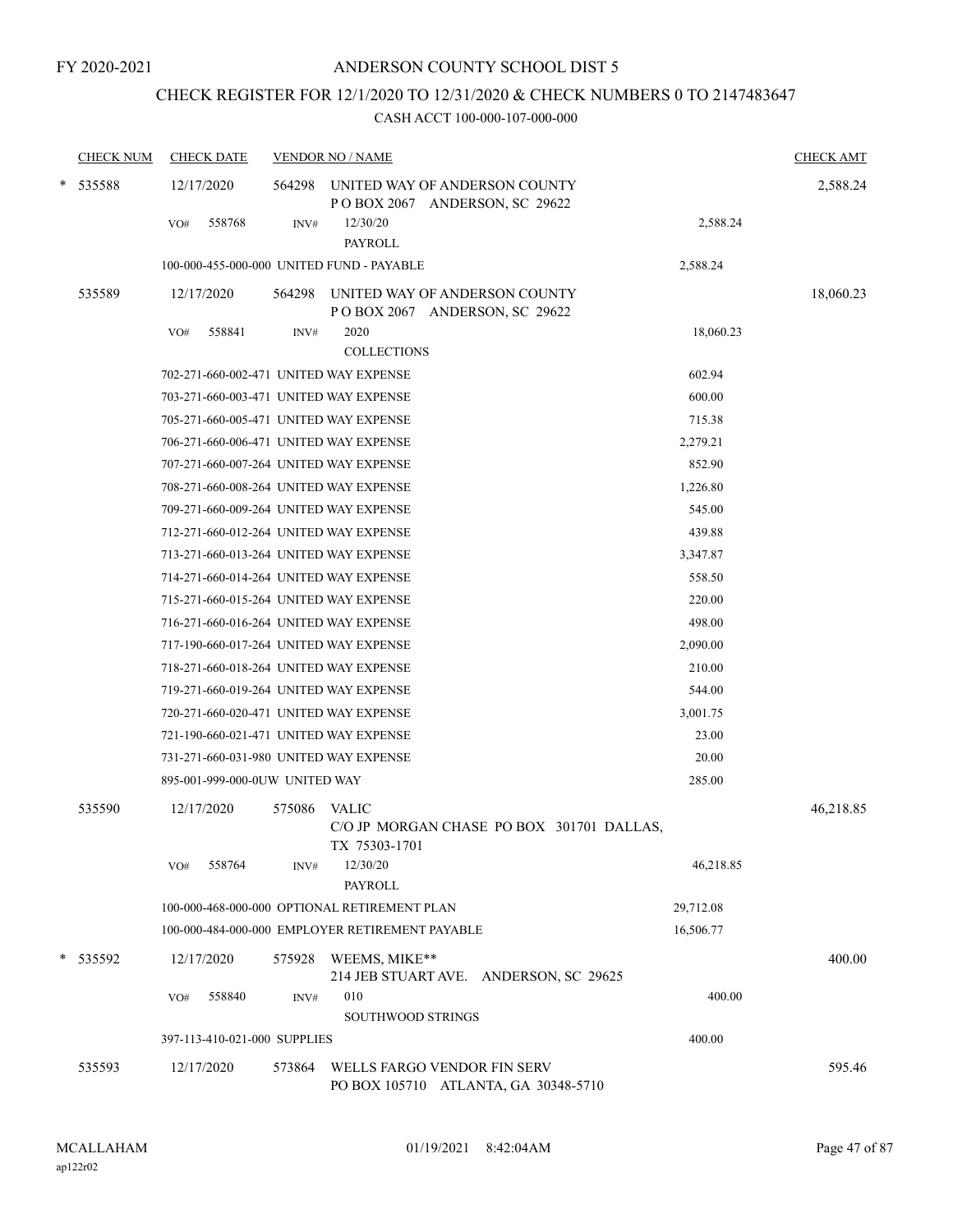## CHECK REGISTER FOR 12/1/2020 TO 12/31/2020 & CHECK NUMBERS 0 TO 2147483647

| <b>CHECK NUM</b> |                                         | <b>CHECK DATE</b>            | <b>VENDOR NO / NAME</b> | <b>CHECK AMT</b>                                                                                         |     |       |                  |            |  |
|------------------|-----------------------------------------|------------------------------|-------------------------|----------------------------------------------------------------------------------------------------------|-----|-------|------------------|------------|--|
|                  | VO#                                     | 558824                       | INV#                    | 5013026133<br><b>GLENVIEW</b>                                                                            | PO# | 13016 | 369.15           |            |  |
|                  |                                         | 100-113-410-020-000 SUPPLIES |                         |                                                                                                          |     |       | 369.15           |            |  |
|                  | VO#                                     | 558825                       | INV#                    | 5013031700<br><b>TRANSPORTATION</b>                                                                      | PO# | 13025 | 226.31           |            |  |
|                  |                                         |                              |                         | 100-255-323-000-000 CONTRACTED SERVICES                                                                  |     |       | 226.31           |            |  |
| 535594           |                                         | 12/17/2020                   | 570755                  | WILSON & ASSOCIATES SPORTS TURF<br>1737 SOUTH LAKE DRIVE ATT: ACCOUNTS<br>RECEIVABLE LEXINGTON, SC 29073 |     |       |                  | 3,600.00   |  |
|                  | VO#                                     | 558778                       | INV#                    | 16888<br><b>SERVICE</b>                                                                                  | PO# | 13002 | 3,600.00         |            |  |
|                  | 100-254-323-002-001 CONTRACTED SERVICES |                              |                         |                                                                                                          |     |       |                  |            |  |
|                  | 100-254-323-003-001 CONTRACTED SERVICES |                              |                         |                                                                                                          |     |       |                  |            |  |
|                  |                                         |                              |                         | 100-254-323-005-001 CONTRACTED SERVICES                                                                  |     |       | 325.00           |            |  |
|                  |                                         |                              |                         | 100-254-323-006-001 CONTRACTED SERVICES                                                                  |     |       | 325.00           |            |  |
|                  |                                         |                              |                         | 100-254-323-013-001 CONTRACTED SERVICES                                                                  |     |       | 720.00           |            |  |
|                  |                                         |                              |                         | 100-254-323-020-001 CONTRACTED SERVICES                                                                  |     |       | 325.00           |            |  |
| 535595           |                                         | 12/17/2020                   | 569016                  | YOUNG OFFICE ENVIRONMENTS<br>1280 RIDGE ROAD ATT: ACCOUNTS RECEIVABLE<br>GREENVILLE, SC 29607            |     |       |                  | 5,925.30   |  |
|                  | VO#                                     | 558689                       | INV#                    | 517<br><b>LABOR</b>                                                                                      | PO# | 12578 | 5,925.30         |            |  |
|                  |                                         | 505-254-323-002-CAR CARPETS  |                         |                                                                                                          |     |       | 5,925.30         |            |  |
| * 15509          |                                         | 12/01/2020                   | 113600                  | <b>ANDERSON FIRE &amp; SAFETY</b><br>POBOX 1265 ATT: ACCOUNTS RECEIVABLE<br>ANDERSON, SC 29622           |     |       |                  | 567.00 E   |  |
|                  | VO#                                     | 558039                       | INV#                    | PO 12981<br><b>INSPECTIONS</b>                                                                           | PO# | 12981 | 567.00           |            |  |
|                  |                                         |                              |                         | 100-254-323-000-600 MAINTENANCE SERVICES<br>100-254-323-000-600 MAINTENANCE SERVICES                     |     |       | 140.00<br>188.00 |            |  |
|                  |                                         |                              |                         | 100-254-323-020-600 MAINTENANCE SERVICES                                                                 |     |       | 40.00            |            |  |
|                  |                                         |                              |                         | 100-254-323-023-600 MAINTENANCE SERVICES                                                                 |     |       | 199.00           |            |  |
| 15510            |                                         | 12/01/2020                   | 126675                  | <b>ATTAWAY INC</b><br>PO BOX 302 ATT: ACCOUNTS RECEIVABLE<br>ANDERSON, SC 29622                          |     |       |                  | 3,367.57 E |  |
|                  | VO#                                     | 557988                       | INV#                    | 230922<br><b>WHSE SUPPLIES</b>                                                                           | PO# | 13590 | 642.00           |            |  |
|                  |                                         |                              |                         | 100-000-170-000-000 WAREHOUSE INVENTORY                                                                  |     |       | 642.00           |            |  |
|                  | VO#                                     | 557989                       | INV#                    | PO 13290<br><b>WHSE SUPPLIES</b>                                                                         | PO# | 13290 | 2,624.99         |            |  |
|                  |                                         |                              |                         | 100-000-170-000-000 WAREHOUSE INVENTORY                                                                  |     |       | 38.15            |            |  |
|                  |                                         |                              |                         | 100-000-170-000-000 WAREHOUSE INVENTORY                                                                  |     |       | 957.65           |            |  |
|                  |                                         |                              |                         | 100-000-170-000-000 WAREHOUSE INVENTORY                                                                  |     |       | 753.28           |            |  |
|                  |                                         |                              |                         | 100-000-170-000-000 WAREHOUSE INVENTORY                                                                  |     |       | 299.18           |            |  |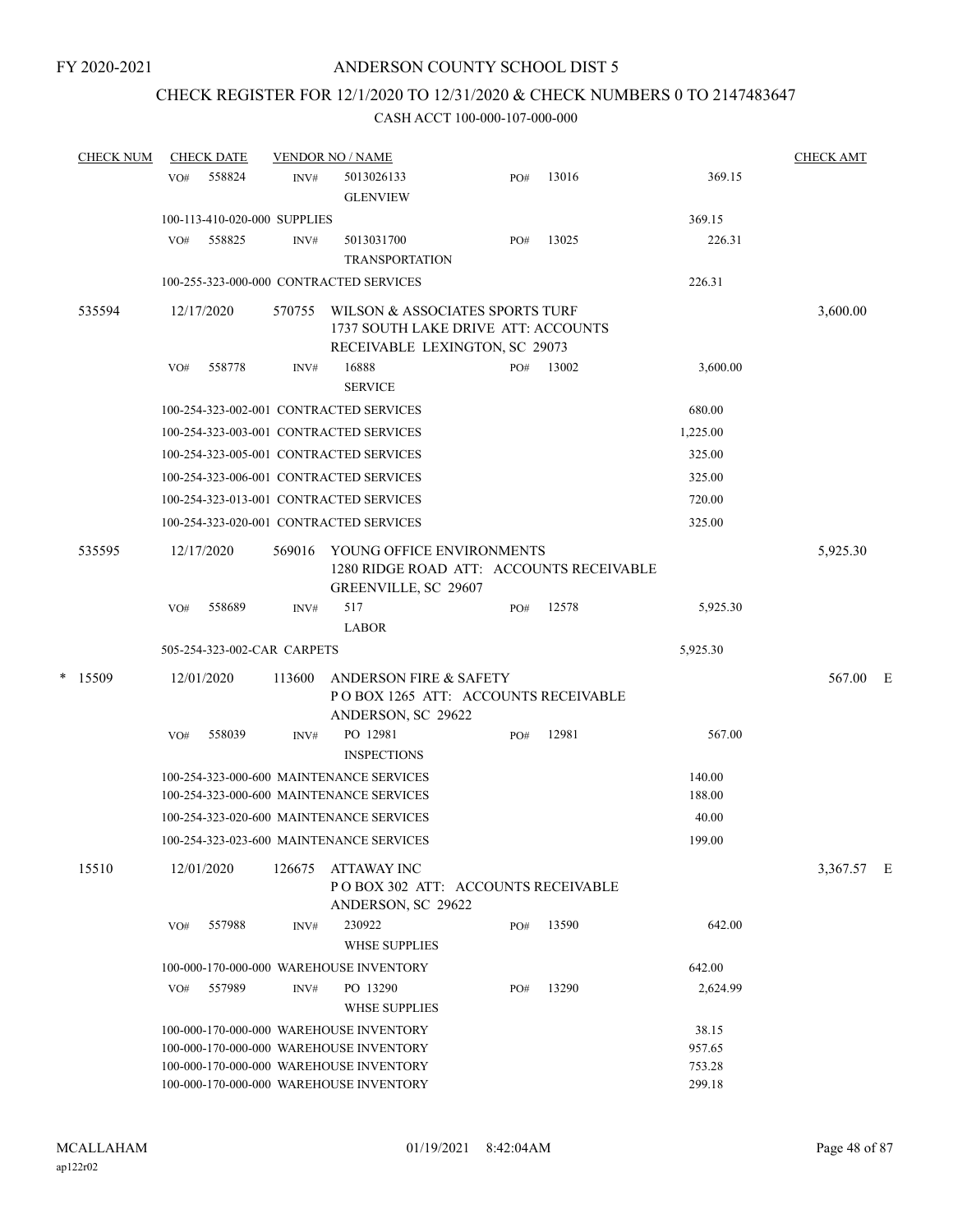### CHECK REGISTER FOR 12/1/2020 TO 12/31/2020 & CHECK NUMBERS 0 TO 2147483647

|        | <b>CHECK NUM</b> |     | <b>CHECK DATE</b>                   |                                         | <b>VENDOR NO / NAME</b>                      |              |          | <b>CHECK AMT</b> |  |
|--------|------------------|-----|-------------------------------------|-----------------------------------------|----------------------------------------------|--------------|----------|------------------|--|
|        |                  |     |                                     | 100-000-170-000-000 WAREHOUSE INVENTORY |                                              | 121.98       |          |                  |  |
|        |                  |     |                                     |                                         | 100-000-170-000-000 WAREHOUSE INVENTORY      |              | 454.75   |                  |  |
|        |                  | VO# | 557990                              | INV#                                    | 231095                                       |              | 100.58   |                  |  |
|        |                  |     |                                     |                                         | <b>ROBERT ANDERSON</b>                       |              |          |                  |  |
|        |                  |     | 100-113-410-006-000 SUPPLIES        |                                         |                                              |              | 100.58   |                  |  |
| $\ast$ | 15512            |     | 12/01/2020                          |                                         | 147195 EMPLOYEE VENDOR                       |              |          | 221.71 E         |  |
|        |                  | VO# | 557970                              | INV#                                    | <b>MAMA PENNS</b>                            |              | 221.71   |                  |  |
|        |                  |     |                                     |                                         | REIMBURSEMENT                                |              |          |                  |  |
|        |                  |     | 723-271-660-023-973 FACULTY EXPENSE |                                         |                                              |              | 221.71   |                  |  |
|        | 15513            |     | 12/01/2020                          |                                         | 564276 EMPLOYEE VENDOR                       |              |          | 197.46 E         |  |
|        |                  | VO# | 557968                              | INV#                                    | <b>CANDY CANES</b>                           |              | 197.46   |                  |  |
|        |                  |     |                                     |                                         | REIMBURSEMENT                                |              |          |                  |  |
|        |                  |     | 100-233-410-011-000 SUPPLIES        |                                         |                                              |              | 197.46   |                  |  |
|        | $*$ 15515        |     | 12/01/2020                          | 187300                                  | CRESCENT SUPPLY CO, INC                      |              |          | 2,247.00 E       |  |
|        |                  |     |                                     |                                         | POBOX 8798 ATT: ACCOUNTS RECEIVABLE          |              |          |                  |  |
|        |                  |     |                                     |                                         | GREENVILLE, SC 29604                         |              |          |                  |  |
|        |                  | VO# | 557994                              | INV#                                    | 394558                                       | 13459<br>PO# | 2,247.00 |                  |  |
|        |                  |     |                                     |                                         | <b>SUPPLIES</b>                              |              |          |                  |  |
|        |                  |     |                                     |                                         | 100-000-170-000-000 WAREHOUSE INVENTORY      |              | 2,247.00 |                  |  |
|        | $*$ 15517        |     | 12/01/2020                          | 202600                                  | <b>DILLARD'S SPORTS CENTER</b>               |              |          | 1,216.35 E       |  |
|        |                  |     |                                     |                                         | 708 WHITEHALL ROAD ATT: ACCOUNTS             |              |          |                  |  |
|        |                  |     |                                     |                                         | RECEIVABLE ANDERSON, SC 29625                |              |          |                  |  |
|        |                  | VO# | 557995                              | INV#                                    | 108973                                       |              | 771.80   |                  |  |
|        |                  |     |                                     |                                         | <b>ROBERT ANDERSON</b>                       |              |          |                  |  |
|        |                  |     |                                     |                                         | 706-271-660-006-751 BASKETBALL BOYS EXPENSE  |              | 385.90   |                  |  |
|        |                  |     |                                     |                                         | 706-271-660-006-752 BASKETBALL GIRLS EXPENSE |              | 385.90   |                  |  |
|        |                  | VO# | 557996                              | INV#                                    | 108971                                       |              | 444.55   |                  |  |
|        |                  |     |                                     |                                         | <b>ROBERT ANDERSON</b>                       |              |          |                  |  |
|        |                  |     |                                     |                                         | 706-271-660-006-696 WRESTLING EXPENSE        |              | 444.55   |                  |  |
|        | $*$ 15520        |     | 12/01/2020                          | 569871                                  | FOLLETT SCHOOL SOLUTIONS, INC                |              |          | 917.52 E         |  |
|        |                  |     |                                     |                                         | 91826 COLLECTION CENTER DRIVE ATT: ACCOUNTS  |              |          |                  |  |
|        |                  |     |                                     |                                         | RECEIVABLE CHICAGO, IL 60693-0918            |              |          |                  |  |
|        |                  | VO# | 557997                              | INV#                                    | 694943                                       |              | 917.52   |                  |  |
|        |                  |     |                                     |                                         | <b>HOMELAND PARK</b>                         |              |          |                  |  |
|        |                  |     | 100-222-410-011-000 SUPPLIES        |                                         |                                              |              | 917.52   |                  |  |
|        | 15521            |     | 12/01/2020                          |                                         | 237555 FORMS & SUPPLY                        |              |          | $1,226.05$ E     |  |
|        |                  |     |                                     |                                         | POBOX 563953 ATT: ACCOUNTS RECEIVABLE        |              |          |                  |  |
|        |                  |     |                                     |                                         | CHARLOTTE, NC 28256                          |              |          |                  |  |
|        |                  | VO# | 557998                              | INV#                                    | 5619584                                      |              | 40.00    |                  |  |
|        |                  |     |                                     |                                         | <b>SUPPLIES</b>                              |              |          |                  |  |
|        |                  |     |                                     |                                         | 715-271-660-015-201 MISCELLANEOUS EXPENSE    |              | 40.00    |                  |  |
|        |                  | VO# | 557999                              | INV#                                    | 5621283                                      |              | 626.46   |                  |  |
|        |                  |     |                                     |                                         | <b>SUPPLIES</b>                              |              |          |                  |  |
|        |                  |     |                                     |                                         | 100-113-410-008-000 SUPPLIES AND MATERIALS   |              | 626.46   |                  |  |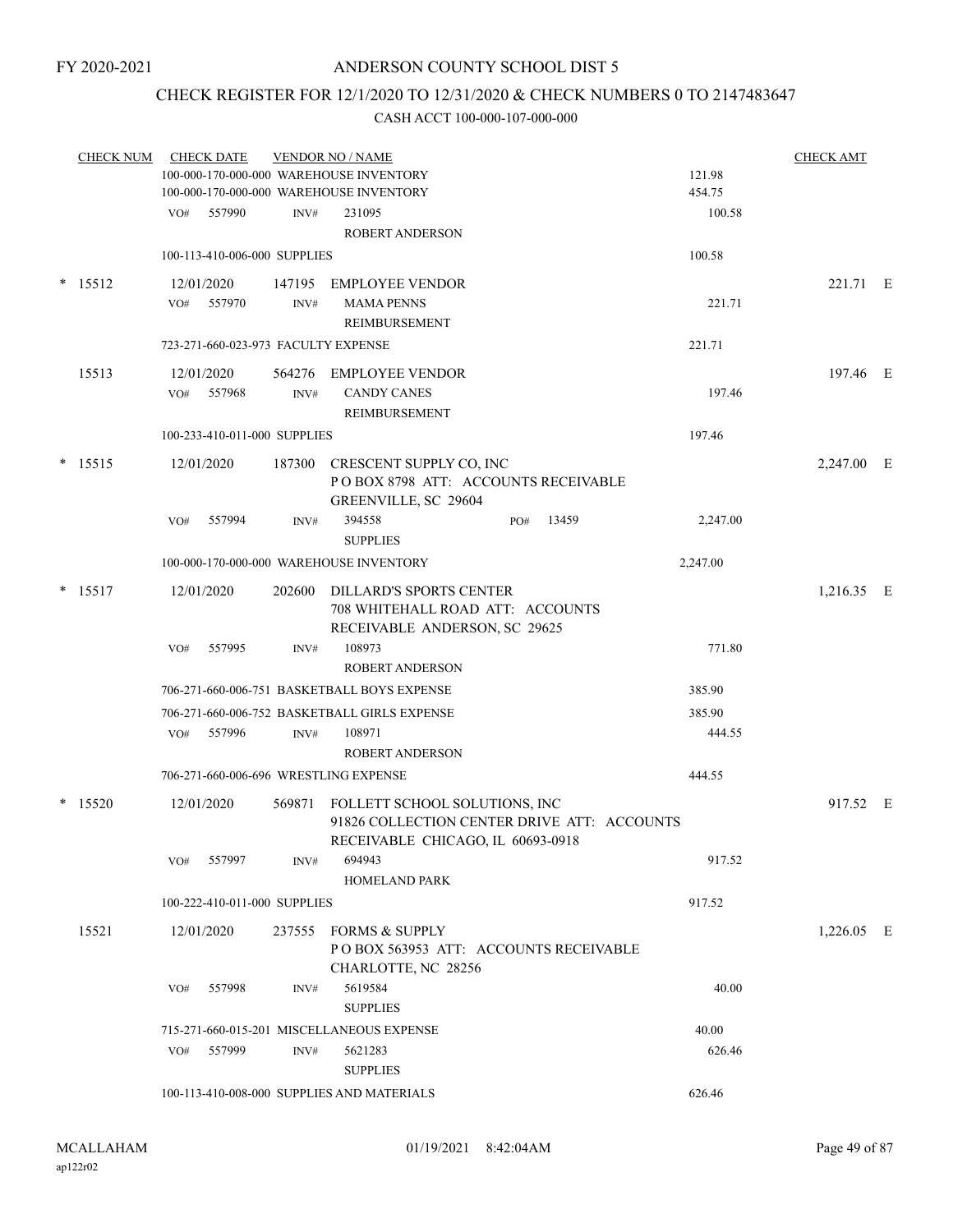# CHECK REGISTER FOR 12/1/2020 TO 12/31/2020 & CHECK NUMBERS 0 TO 2147483647

| <b>CHECK NUM</b> |     | <b>CHECK DATE</b>                  |      | <b>VENDOR NO / NAME</b>                                                                                 |  |           |                  | <b>CHECK AMT</b> |  |
|------------------|-----|------------------------------------|------|---------------------------------------------------------------------------------------------------------|--|-----------|------------------|------------------|--|
| 15522            | VO# | 558000                             | INV# | 5459994-1<br><b>SUPPLIES</b>                                                                            |  |           | 559.59           |                  |  |
|                  |     | 100-114-410-003-C19 COVID SUPPLIES |      |                                                                                                         |  |           | 559.59           |                  |  |
|                  |     | 12/01/2020                         |      | 564031 GLOVES PLUS INC<br>227 NEELY FERRY ROAD ATT: ACCOUNTS<br>RECEIVABLE SIMPSONVILLE, SC 29680       |  |           |                  | 1,781.20 E       |  |
|                  | VO# | 558002                             | INV# | GP148937<br>WHSE SUPPLIES                                                                               |  | PO# 13586 | 1,781.20         |                  |  |
|                  |     |                                    |      | 100-000-170-000-000 WAREHOUSE INVENTORY<br>100-000-170-000-000 WAREHOUSE INVENTORY                      |  |           | 1,776.20<br>5.00 |                  |  |
| $*$ 15526        |     | 12/01/2020                         |      | 349701 MED CENTRAL HEALTH RESOURCES<br>3424 CLEMSON BLVD ATT: ACCOUNTS RECEIVABLE<br>ANDERSON, SC 29621 |  |           |                  | 365.00 E         |  |
|                  | VO# | 558048                             | INV# | 54300<br><b>SNELL</b>                                                                                   |  |           | 65.00            |                  |  |
|                  |     |                                    |      | 100-255-323-000-000 CONTRACTED SERVICES                                                                 |  |           | 65.00            |                  |  |
|                  | VO# | 558049                             | INV# | 54679<br><b>STOREY</b>                                                                                  |  |           | 65.00            |                  |  |
|                  |     |                                    |      | 100-255-323-000-000 CONTRACTED SERVICES                                                                 |  |           | 65.00            |                  |  |
|                  | VO# | 558050                             | INV# | 54682<br><b>BYRUM</b>                                                                                   |  |           | 65.00            |                  |  |
|                  |     |                                    |      | 100-255-323-000-000 CONTRACTED SERVICES                                                                 |  |           | 65.00            |                  |  |
|                  | VO# | 558051                             | INV# | 16714<br><b>SMITH</b>                                                                                   |  |           | 45.00            |                  |  |
|                  |     |                                    |      | 100-255-323-000-000 CONTRACTED SERVICES                                                                 |  |           | 45.00            |                  |  |
|                  | VO# | 558052                             | INV# | 54643<br>CARSON                                                                                         |  |           | 45.00            |                  |  |
|                  |     |                                    |      | 100-255-323-000-000 CONTRACTED SERVICES                                                                 |  |           | 45.00            |                  |  |
|                  | VO# | 558053                             | INV# | 44885<br><b>TIPTON</b>                                                                                  |  |           | 40.00            |                  |  |
|                  |     |                                    |      | 100-255-323-000-000 CONTRACTED SERVICES                                                                 |  |           | 40.00            |                  |  |
|                  | VO# | 558054                             | INV# | 49159<br>PFEILER                                                                                        |  |           | 40.00            |                  |  |
|                  |     |                                    |      | 100-255-323-000-000 CONTRACTED SERVICES                                                                 |  |           | 40.00            |                  |  |
| 15527            |     | 12/01/2020                         |      | 389900 OFFICE DEPOT<br>POBOX 1413 CHARLOTTE, NC 28201-1413                                              |  |           |                  | 1,243.11 E       |  |
|                  | VO# | 558011                             | INV# | 135278953001<br><b>SUPPLIES</b>                                                                         |  |           | 45.24            |                  |  |
|                  |     | 100-264-410-000-000 SUPPLIES       |      |                                                                                                         |  |           | 45.24            |                  |  |
|                  | VO# | 558012                             | INV# | 135280042001<br><b>SUPPLIES</b>                                                                         |  |           | 8.55             |                  |  |
|                  |     | 100-264-410-000-000 SUPPLIES       |      |                                                                                                         |  |           | 8.55             |                  |  |
|                  |     | VO# 558013                         | INV# | 135169462001<br><b>SUPPLIES</b>                                                                         |  |           | 57.64            |                  |  |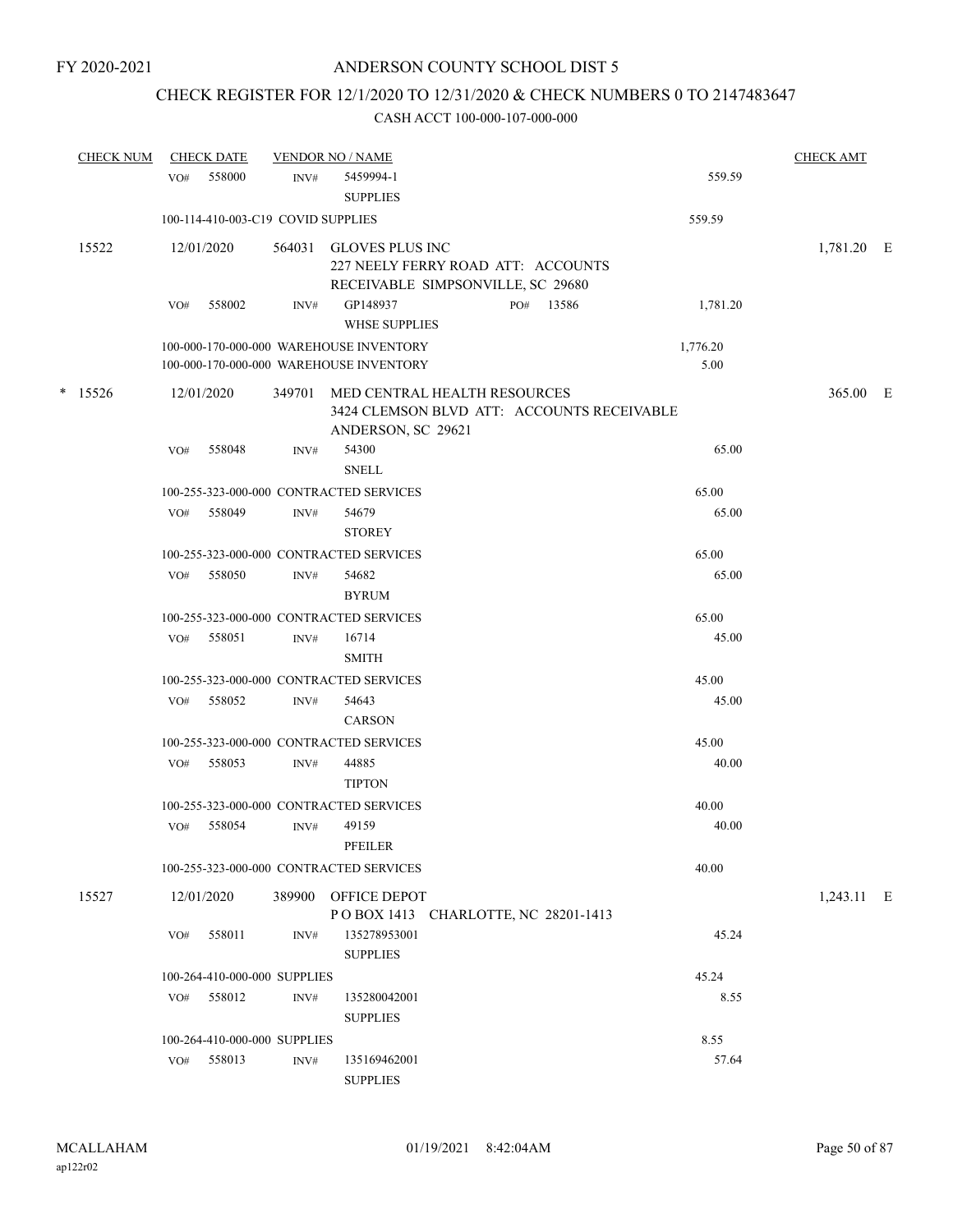# CHECK REGISTER FOR 12/1/2020 TO 12/31/2020 & CHECK NUMBERS 0 TO 2147483647

| <b>CHECK NUM</b> |     | <b>CHECK DATE</b>                  |        | <b>VENDOR NO / NAME</b>                                                        |     |       |          | <b>CHECK AMT</b> |
|------------------|-----|------------------------------------|--------|--------------------------------------------------------------------------------|-----|-------|----------|------------------|
|                  |     | 100-233-410-007-000 SUPPLIES       |        |                                                                                |     |       | 57.64    |                  |
|                  |     | VO# 558014                         | INV#   | 135307875001                                                                   |     |       | 185.09   |                  |
|                  |     |                                    |        | <b>SUPPLIES</b>                                                                |     |       |          |                  |
|                  |     | 100-112-410-010-000 SUPPLIES       |        |                                                                                |     |       | 185.09   |                  |
|                  |     | VO# 558015                         | INV#   | 135310662001                                                                   |     |       | 111.06   |                  |
|                  |     |                                    |        | <b>SUPPLIES</b>                                                                |     |       |          |                  |
|                  |     | 100-112-410-010-000 SUPPLIES       |        |                                                                                |     |       | 111.06   |                  |
|                  |     | VO# 558016                         | INV#   | 129912435001<br><b>SUPPLIES</b>                                                |     |       | 53.49    |                  |
|                  |     |                                    |        | 100-254-410-000-055 OFFICE SUPPLIES & FURNITURE                                |     |       | 53.49    |                  |
|                  |     | VO# 558017                         | INV#   | 129924666001                                                                   |     |       | 100.51   |                  |
|                  |     |                                    |        | <b>SUPPLIES</b>                                                                |     |       |          |                  |
|                  |     |                                    |        | 100-254-410-000-055 OFFICE SUPPLIES & FURNITURE                                |     |       | 100.51   |                  |
|                  |     | VO# 558018                         | INV#   | 128930102001<br><b>SUPPLIES</b>                                                |     |       | $-2.84$  |                  |
|                  |     |                                    |        | 100-254-410-000-055 OFFICE SUPPLIES & FURNITURE                                |     |       | $-2.84$  |                  |
|                  |     | $VO#$ 558019                       | INV#   | 130066172001<br><b>SUPPLIES</b>                                                |     |       | 140.72   |                  |
|                  |     |                                    |        | 100-254-410-000-055 OFFICE SUPPLIES & FURNITURE                                |     |       | 140.72   |                  |
|                  |     | VO# 558020                         | INV#   | 130031445001                                                                   |     |       | 11.21    |                  |
|                  |     |                                    |        | <b>SUPPLIES</b>                                                                |     |       |          |                  |
|                  |     |                                    |        | 100-254-410-000-055 OFFICE SUPPLIES & FURNITURE                                |     |       | 11.21    |                  |
|                  |     | VO# 558021                         | INV#   | 136137325001                                                                   |     |       | 43.92    |                  |
|                  |     |                                    |        | <b>SUPPLIES</b>                                                                |     |       |          |                  |
|                  |     |                                    |        | 713-271-660-013-201 MISCELLANEOUS EXPENSE                                      |     |       | 43.92    |                  |
|                  |     | VO# 558022                         | INV#   | 136136525001                                                                   |     |       | 213.99   |                  |
|                  |     |                                    |        | <b>SUPPLIES</b>                                                                |     |       |          |                  |
|                  |     |                                    |        | 713-271-660-013-201 MISCELLANEOUS EXPENSE                                      |     |       | 213.99   |                  |
|                  |     | VO# 558023                         | INV#   | 135643864001<br><b>SUPPLIES</b>                                                |     |       | 161.40   |                  |
|                  |     | 717-190-660-017-362 COPIER EXPENSE |        |                                                                                |     |       | 161.40   |                  |
|                  | VO# | 558024                             | INV#   | 135447441001                                                                   |     |       | 21.18    |                  |
|                  |     |                                    |        | <b>SUPPLIES</b>                                                                |     |       |          |                  |
|                  |     | 100-112-410-013-0RE RELATED ARTS   |        |                                                                                |     |       | 21.18    |                  |
|                  | VO# | 558025                             | INV#   | 135460763001                                                                   |     |       | 91.95    |                  |
|                  |     | 100-112-410-013-0RE RELATED ARTS   |        | <b>SUPPLIES</b>                                                                |     |       | 91.95    |                  |
| $*$ 15529        |     | 12/01/2020                         | 574687 | PRIORITY ONE SECURITY<br>18 INTERCHANGE BLVD., SUITE B GREENVILLE, SC<br>29607 |     |       |          | $1,282.00$ E     |
|                  | VO# | 558058                             | INV#   | 2041065                                                                        | PO# | 12976 | 1,282.00 |                  |
|                  |     |                                    |        | NOV 2020 SERVICE                                                               |     |       |          |                  |
|                  |     |                                    |        | 100-254-323-000-600 MAINTENANCE SERVICES                                       |     |       | 92.00    |                  |
|                  |     |                                    |        | 100-254-323-001-600 MAINTENANCE SERVICES                                       |     |       | 46.00    |                  |
|                  |     |                                    |        | 100-254-323-002-600 MAINTENANCE SERVICES                                       |     |       | 168.00   |                  |
|                  |     |                                    |        |                                                                                |     |       |          |                  |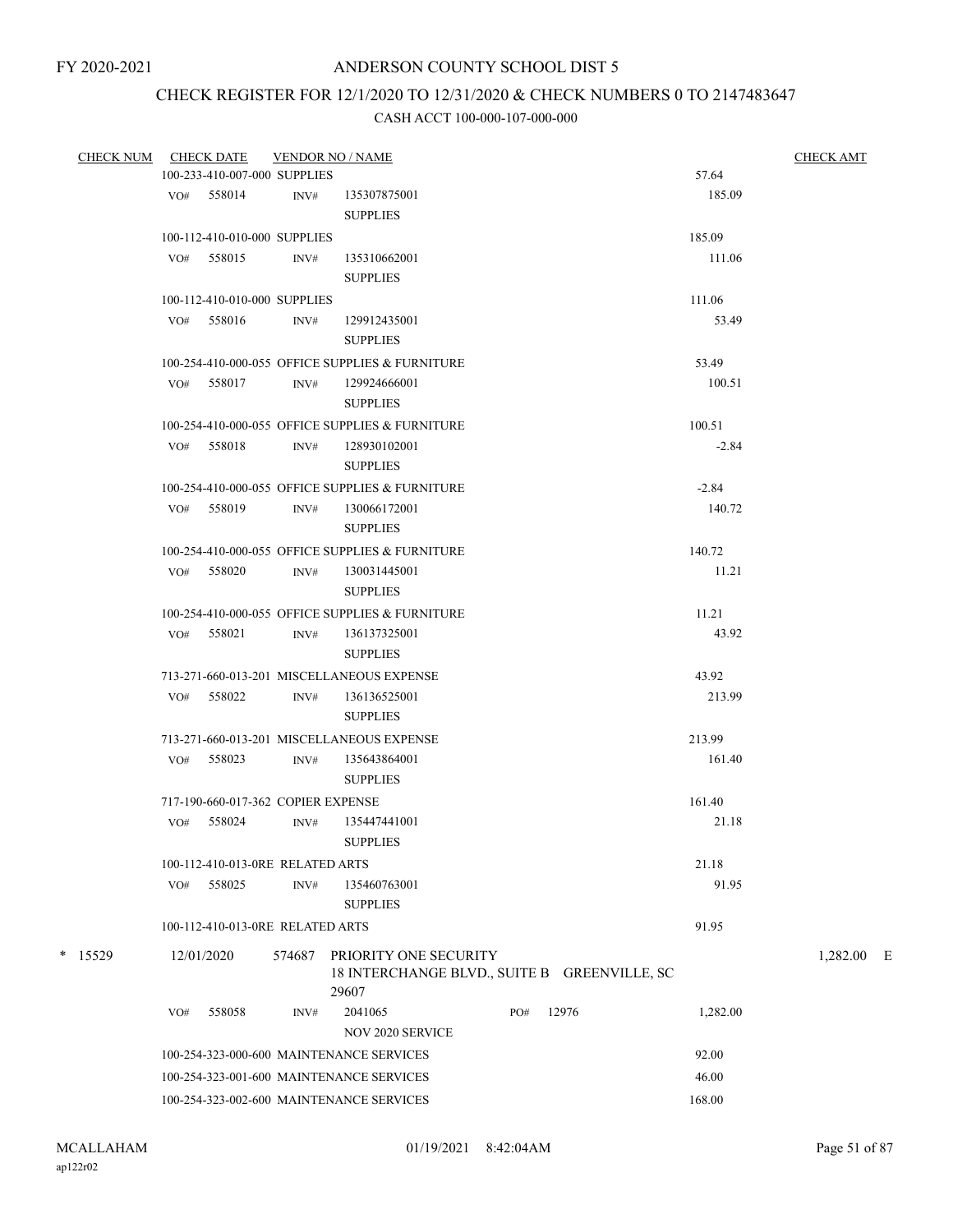### CHECK REGISTER FOR 12/1/2020 TO 12/31/2020 & CHECK NUMBERS 0 TO 2147483647

| <u>CHECK NUM</u> | <b>CHECK DATE</b> | <b>VENDOR NO / NAME</b>                            | <b>CHECK AMT</b> |
|------------------|-------------------|----------------------------------------------------|------------------|
|                  |                   | 102.00<br>100-254-323-003-600 MAINTENANCE SERVICES |                  |
|                  |                   | 100-254-323-005-600 MAINTENANCE SERVICES<br>46.00  |                  |
|                  |                   | 69.00<br>100-254-323-006-600 MAINTENANCE SERVICES  |                  |
|                  |                   | 46.00<br>100-254-323-007-600 MAINTENANCE SERVICES  |                  |
|                  |                   | 100-254-323-008-600 MAINTENANCE SERVICES<br>46.00  |                  |
|                  |                   | 46.00<br>100-254-323-009-600 MAINTENANCE SERVICES  |                  |
|                  |                   | 46.00<br>100-254-323-010-600 MAINTENANCE SERVICES  |                  |
|                  |                   | 100-254-323-011-600 MAINTENANCE SERVICES<br>46.00  |                  |
|                  |                   | 46.00<br>100-254-323-012-600 MAINTENANCE SERVICES  |                  |
|                  |                   | 46.00<br>100-254-323-013-600 MAINTENANCE SERVICES  |                  |
|                  |                   | 46.00<br>100-254-323-014-600 MAINTENANCE SERVICES  |                  |
|                  |                   | 46.00<br>100-254-323-015-600 MAINTENANCE SERVICES  |                  |
|                  |                   | 46.00<br>100-254-323-016-600 MAINTENANCE SERVICES  |                  |
|                  |                   | 100-254-323-017-600 MAINTENANCE SERVICES<br>46.00  |                  |
|                  |                   | 46.00<br>100-254-323-018-600 MAINTENANCE SERVICES  |                  |
|                  |                   | 46.00<br>100-254-323-019-600 MAINTENANCE SERVICES  |                  |
|                  |                   | 100-254-323-020-600 MAINTENANCE SERVICES<br>46.00  |                  |
|                  |                   | 46.00<br>100-254-323-021-600 MAINTENANCE SERVICES  |                  |
|                  |                   | 100-254-323-023-600 MAINTENANCE SERVICES<br>69.00  |                  |
| 15530            | 12/01/2020        | <b>REPUBLIC SERVICES #744</b><br>571719            | 9,014.65 E       |
|                  |                   | PO BOX 9001099 LOUISVILLE, KY 40290-1099           |                  |
|                  | 558059<br>VO#     | 744-001999833<br>9,014.65<br>INV#<br>PO#<br>13248  |                  |
|                  |                   | <b>NOV SERVICE</b>                                 |                  |
|                  |                   | 100-254-323-000-600 MAINTENANCE SERVICES<br>583.88 |                  |
|                  |                   | 100-254-323-001-600 MAINTENANCE SERVICES<br>331.33 |                  |
|                  |                   | 100-254-323-002-600 MAINTENANCE SERVICES<br>666.47 |                  |
|                  |                   | 100-254-323-003-600 MAINTENANCE SERVICES<br>640.83 |                  |
|                  |                   | 100-254-323-005-600 MAINTENANCE SERVICES<br>628.02 |                  |
|                  |                   | 100-254-323-006-600 MAINTENANCE SERVICES<br>512.67 |                  |
|                  |                   | 100-254-323-007-600 MAINTENANCE SERVICES<br>256.33 |                  |
|                  |                   | 307.60<br>100-254-323-008-600 MAINTENANCE SERVICES |                  |
|                  |                   | 100-254-323-009-600 MAINTENANCE SERVICES<br>256.33 |                  |
|                  |                   | 100-254-323-010-600 MAINTENANCE SERVICES<br>256.33 |                  |
|                  |                   | 100-254-323-011-600 MAINTENANCE SERVICES<br>256.33 |                  |
|                  |                   | 448.58<br>100-254-323-012-600 MAINTENANCE SERVICES |                  |
|                  |                   | 100-254-323-013-600 MAINTENANCE SERVICES<br>256.33 |                  |
|                  |                   | 100-254-323-014-600 MAINTENANCE SERVICES<br>256.33 |                  |
|                  |                   | 100-254-323-015-600 MAINTENANCE SERVICES<br>256.33 |                  |
|                  |                   | 256.33<br>100-254-323-016-600 MAINTENANCE SERVICES |                  |
|                  |                   | 307.60<br>100-254-323-017-600 MAINTENANCE SERVICES |                  |
|                  |                   | 100-254-323-018-600 MAINTENANCE SERVICES<br>256.33 |                  |
|                  |                   | 100-254-323-019-600 MAINTENANCE SERVICES<br>256.33 |                  |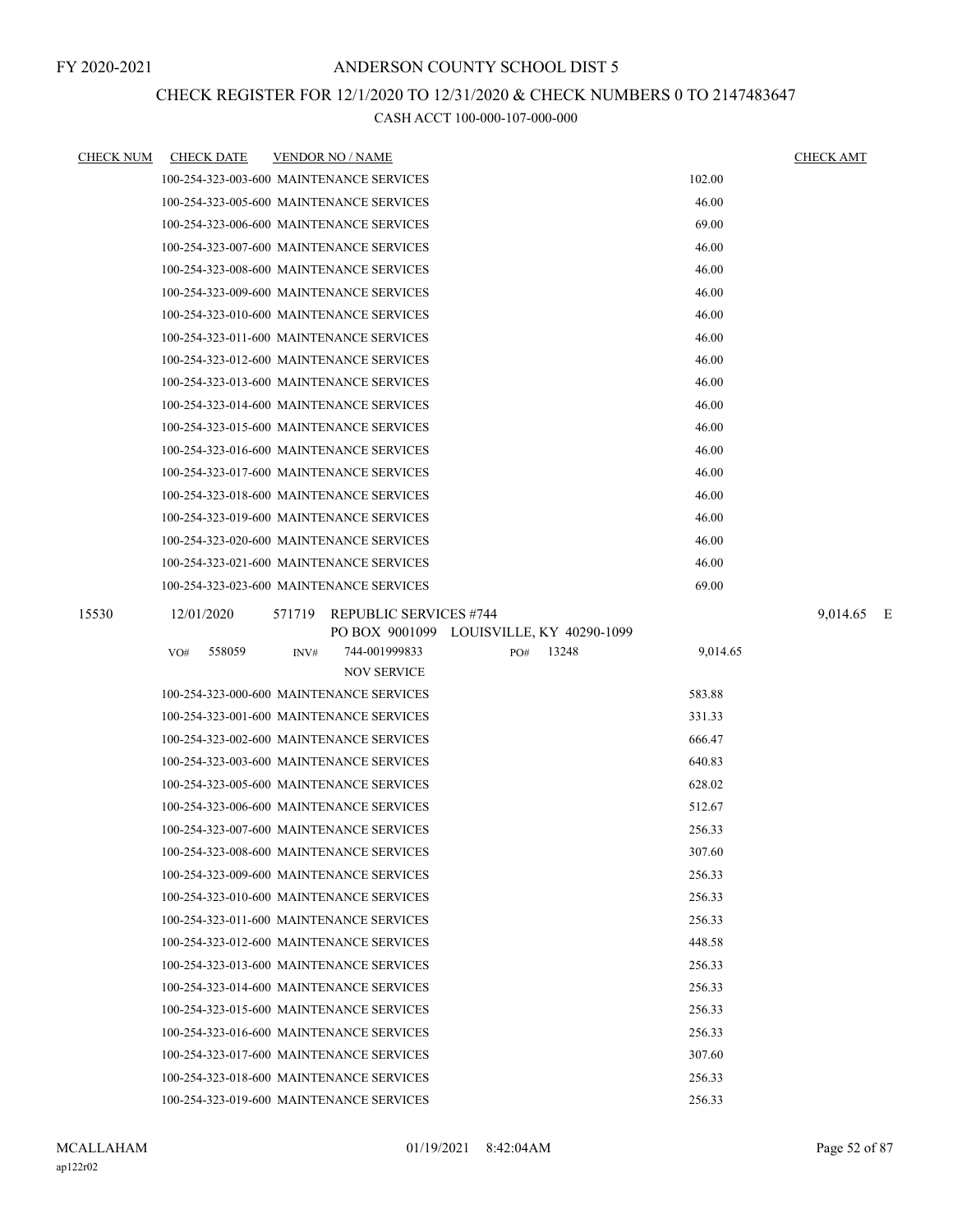### CHECK REGISTER FOR 12/1/2020 TO 12/31/2020 & CHECK NUMBERS 0 TO 2147483647

| <b>CHECK NUM</b> | <b>CHECK DATE</b>                        |                | <b>VENDOR NO / NAME</b>                                                        |       |          | <b>CHECK AMT</b> |  |
|------------------|------------------------------------------|----------------|--------------------------------------------------------------------------------|-------|----------|------------------|--|
|                  | 100-254-323-020-600 MAINTENANCE SERVICES |                |                                                                                |       | 512.67   |                  |  |
|                  | 100-254-323-021-600 MAINTENANCE SERVICES |                |                                                                                |       | 499.85   |                  |  |
|                  | 100-254-323-023-600 MAINTENANCE SERVICES |                |                                                                                |       | 192.25   |                  |  |
|                  |                                          |                | 100-266-345-000-000 TECHNOLOGY INFRASTRUCTURE                                  |       | 0.00     |                  |  |
|                  |                                          |                | 100-266-345-000-000 TECHNOLOGY INFRASTRUCTURE                                  |       | 665.80   |                  |  |
|                  | 131-254-323-031-600 MAINTENANCE SERVICES |                |                                                                                |       | 153.80   |                  |  |
| 15531            | 12/01/2020<br>557969<br>VO#              | 440625<br>INV# | EMPLOYEE VENDOR<br><b>ANGEL TREE</b><br>REIMBURSEMENT                          |       | 302.28   | 302.28 E         |  |
|                  |                                          |                | 708-271-660-008-244 SCHOOL/CLASS DONATIONS EXPENSE                             |       | 302.28   |                  |  |
| $*$ 15533        | 12/01/2020                               | 570059         | <b>SHARP BUSINESS SYSTEMS</b><br>DEPT 1216 PO BOX 121216 DALLAS, TX 75312-1216 |       |          | 896.13 E         |  |
|                  | 558027<br>VO#                            | INV#           | 9002902721<br><b>COPIES</b>                                                    |       | 62.72    |                  |  |
|                  | 100-254-323-000-001 CONTRACT SRVS        |                |                                                                                |       | 62.72    |                  |  |
|                  | VO# 558028                               | INV#           | 9002994409<br><b>COPIES</b>                                                    |       | 3.63     |                  |  |
|                  | 100-254-323-000-001 CONTRACT SRVS        |                |                                                                                |       | 3.63     |                  |  |
|                  | 558029<br>VO#                            | INV#           | 9003044505<br><b>COPIES</b>                                                    |       | 15.02    |                  |  |
|                  | 100-254-323-000-001 CONTRACT SRVS        |                |                                                                                |       | 15.02    |                  |  |
|                  | 558030<br>VO#                            | INV#           | 9003038056<br><b>COPIES</b>                                                    |       | 0.92     |                  |  |
|                  | 717-190-660-017-362 COPIER EXPENSE       |                |                                                                                |       | 0.92     |                  |  |
|                  | 558061<br>VO#                            | INV#           | 9003045533<br><b>COPIES</b>                                                    |       | 741.06   |                  |  |
|                  | 100-252-360-000-000 PRINTING AND BINDING |                |                                                                                |       | 741.06   |                  |  |
|                  | 558062<br>VO#                            | INV#           | 9003041260<br><b>COPIES</b>                                                    |       | 19.26    |                  |  |
|                  | 201-112-490-007-000 COPIER COST          |                |                                                                                |       | 19.26    |                  |  |
|                  | 558063<br>VO#                            | INV#           | 9003044508<br><b>COPIES</b>                                                    |       | 53.52    |                  |  |
|                  | 201-112-490-019-000 COPIER COST          |                |                                                                                |       | 53.52    |                  |  |
| 15534            | 12/01/2020<br>557967<br>VO#              | INV#           | 574671 EMPLOYEE VENDOR<br><b>WAFFLE HOUSE</b>                                  |       | 127.81   | 127.81 E         |  |
|                  |                                          |                | REIMBURSEMENT                                                                  |       |          |                  |  |
|                  |                                          |                | 706-271-660-006-411 MISCELLANEOUS EXPENSE                                      |       | 127.81   |                  |  |
| $*$ 15536        | 12/01/2020                               |                | 570642 UPSTATE SEPTIC TANK<br>200 FORD ST GREER, SC 29650                      |       |          | 5,500.00 E       |  |
|                  | 558033<br>VO#                            | INV#           | PO 13713<br>PO#<br><b>GREASE TRAPS</b>                                         | 13713 | 5,500.00 |                  |  |
|                  | 600-256-410-002-000 SUPPLIES             |                |                                                                                |       | 600.00   |                  |  |
|                  | 600-256-410-003-000 SUPPLIES             |                |                                                                                |       | 550.00   |                  |  |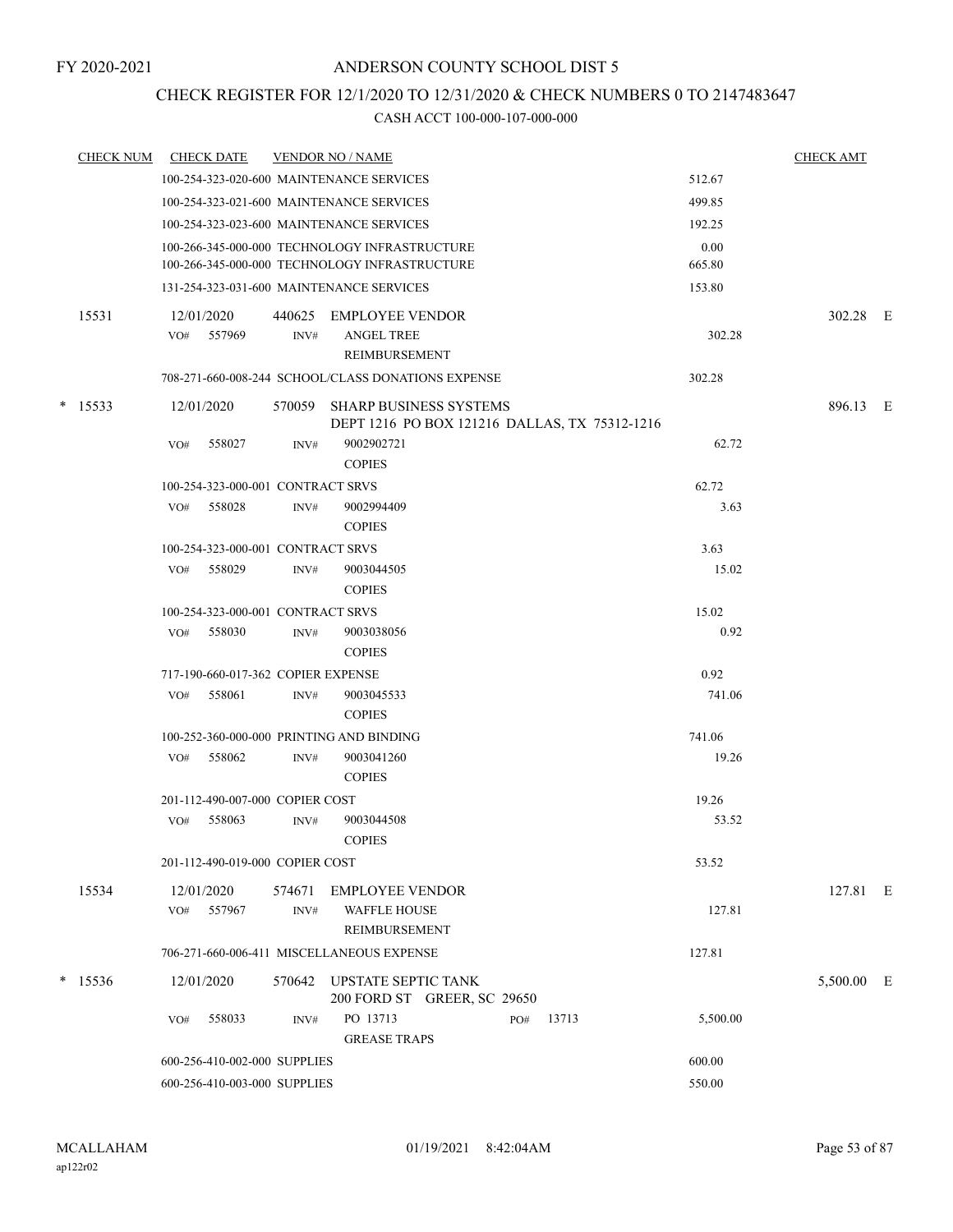## CHECK REGISTER FOR 12/1/2020 TO 12/31/2020 & CHECK NUMBERS 0 TO 2147483647

| <b>CHECK NUM</b> |            | <b>CHECK DATE</b>            |        | <b>VENDOR NO / NAME</b>                                                                                          |     |       |                  | <b>CHECK AMT</b> |  |
|------------------|------------|------------------------------|--------|------------------------------------------------------------------------------------------------------------------|-----|-------|------------------|------------------|--|
|                  |            | 600-256-410-005-000 SUPPLIES |        |                                                                                                                  |     |       | 400.00           |                  |  |
|                  |            | 600-256-410-009-000 SUPPLIES |        |                                                                                                                  |     |       | 600.00           |                  |  |
|                  |            | 600-256-410-012-000 SUPPLIES |        |                                                                                                                  |     |       | 400.00           |                  |  |
|                  |            | 600-256-410-014-000 SUPPLIES |        |                                                                                                                  |     |       | 400.00           |                  |  |
|                  |            | 600-256-410-015-000 SUPPLIES |        |                                                                                                                  |     |       | 400.00           |                  |  |
|                  |            | 600-256-410-017-000 SUPPLIES |        |                                                                                                                  |     |       | 400.00           |                  |  |
|                  |            | 600-256-410-019-000 SUPPLIES |        |                                                                                                                  |     |       | 550.00           |                  |  |
|                  |            | 600-256-410-020-000 SUPPLIES |        |                                                                                                                  |     |       | 600.00           |                  |  |
|                  |            | 600-256-410-021-000 SUPPLIES |        |                                                                                                                  |     |       | 600.00           |                  |  |
| 15537            | 12/01/2020 |                              | 569781 | VARITRONICS, LLC<br>CB BOX 174 PO BOX 9202 MINNEAPOLIS, MN<br>55480-9202                                         |     |       |                  | 1,123.23 E       |  |
|                  | VO#        | 558068                       | INV#   | 123845,123780<br><b>SUPPLIES</b>                                                                                 | PO# | 13607 | 1,123.23         |                  |  |
|                  |            |                              |        | 201-112-410-011-000 SUPPLIES AND MATERIALS<br>201-112-410-011-000 SUPPLIES AND MATERIALS                         |     |       | 251.54<br>871.69 |                  |  |
| 15538            | 12/03/2020 |                              | 575649 | AADVANTAGE LAUNDRY SYSTEMS, INC<br>2510 NATIONAL DRIVE GARLAND, TX 75041                                         |     |       |                  | 331.69 E         |  |
|                  | VO#        | 558084                       | INV#   | PSM1000856<br><b>WASHER REPAIR</b>                                                                               |     |       | 322.50           |                  |  |
|                  |            |                              |        | 100-254-323-003-400 CONTR SERV-HVAC/ELECT/PLUMBING                                                               |     |       | 322.50           |                  |  |
|                  | VO#        | 558085                       | INV#   | PS 104204<br><b>REPAIR PART</b>                                                                                  |     |       | 9.19             |                  |  |
|                  |            |                              |        | 100-254-410-003-400 HVAC/ELECTRICAL/PLUMBING                                                                     |     |       | 9.19             |                  |  |
| 15539            | 12/03/2020 |                              | 569031 | AIRGAS USA<br>POBOX 532609 ATT: ACCOUNTS RECEIVABLE<br>ATLANTA, GA 30353-2609                                    |     |       |                  | 391.42 E         |  |
|                  | VO#        | 558172                       | INV#   | 9106851826<br><b>SUPPLIES</b>                                                                                    | PO# | 13603 | 391.42           |                  |  |
|                  |            |                              |        | 329-115-410-031-000 SUPPLIES-STATE EQUIPMENT                                                                     |     |       | 391.42           |                  |  |
| $*$ 15543        | 12/03/2020 |                              |        | 566562 ANDERSON OUTDOOR POWER EQUIPMENT<br>110 MIRACLE MILE DRIVE ATT: ACCOUNTS<br>RECEIVABLE ANDERSON, SC 29621 |     |       |                  | 166.81 E         |  |
|                  | VO#        | 558089                       | INV#   | 253977<br><b>REPAIR PARTS</b>                                                                                    |     |       | 166.81           |                  |  |
|                  |            |                              |        | 100-254-540-000-001 EQUIPMENT - MAINTENANCE                                                                      |     |       | 166.81           |                  |  |
| $*$ 15546        | 12/03/2020 |                              |        | 564176 BSN SPORTS, LLC<br>PO BOX 660176 DALLAS, TX 75209-0176                                                    |     |       |                  | 2,042.45 E       |  |
|                  | VO#        | 558093                       | INV#   | 910402407<br><b>WESTSIDE BBALL</b>                                                                               |     |       | 649.13           |                  |  |
|                  |            | 100-271-410-003-000 SUPPLIES |        |                                                                                                                  |     |       | 649.13           |                  |  |
|                  | VO#        | 558094                       | INV#   | 910845198<br><b>WESTSIDE BASEBALL</b>                                                                            |     |       | 803.70           |                  |  |
|                  |            | 100-271-410-003-000 SUPPLIES |        |                                                                                                                  |     |       | 803.70           |                  |  |
|                  |            |                              |        |                                                                                                                  |     |       |                  |                  |  |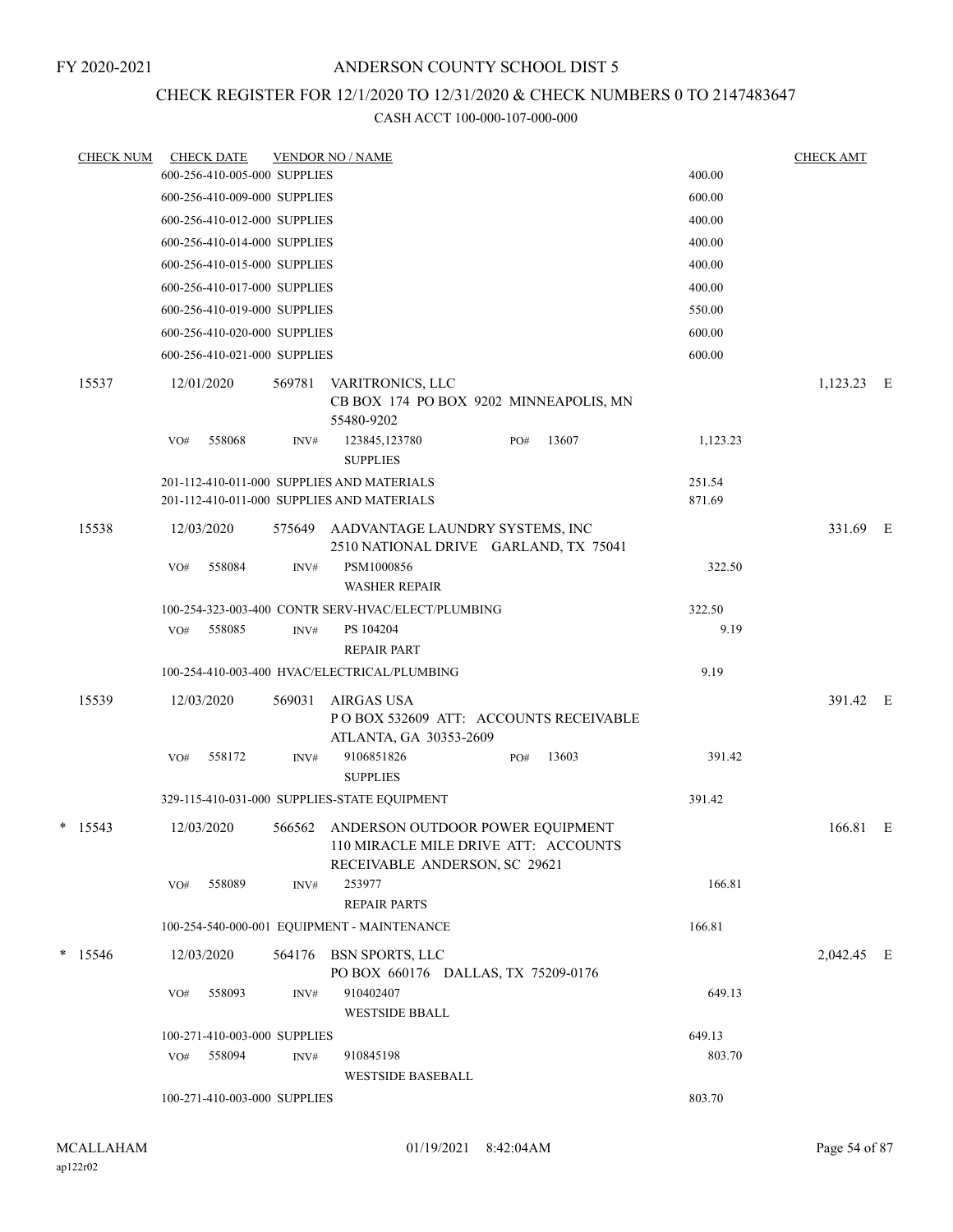### CHECK REGISTER FOR 12/1/2020 TO 12/31/2020 & CHECK NUMBERS 0 TO 2147483647

| <b>CHECK NUM</b> |     | <b>CHECK DATE</b> |                              | <b>VENDOR NO / NAME</b>                                        |     |       |          | <b>CHECK AMT</b> |  |
|------------------|-----|-------------------|------------------------------|----------------------------------------------------------------|-----|-------|----------|------------------|--|
|                  | VO# | 558095            | INV#                         | 910769789                                                      |     |       | 74.34    |                  |  |
|                  |     |                   |                              | <b>WESTSIDE</b>                                                |     |       |          |                  |  |
|                  |     |                   | 100-271-410-003-000 SUPPLIES |                                                                |     |       | 74.34    |                  |  |
|                  | VO# | 558096            | INV#                         | 910867802                                                      |     |       | 515.28   |                  |  |
|                  |     |                   |                              | <b>WESTSIDE</b>                                                |     |       |          |                  |  |
|                  |     |                   | 100-271-410-003-000 SUPPLIES |                                                                |     |       | 515.28   |                  |  |
| * 15548          |     | 12/03/2020        | 155900                       | CAROLINA BIOLOGICAL SUPPLY                                     |     |       |          | 255.57 E         |  |
|                  |     |                   |                              | POBOX 60232 ATT: ACCOUNTS RECEIVABLE                           |     |       |          |                  |  |
|                  |     |                   |                              | CHARLOTTE, NC 28260-0232                                       |     |       |          |                  |  |
|                  | VO# | 558174            | INV#                         | 51200966                                                       | PO# | 13604 | 255.57   |                  |  |
|                  |     |                   |                              | <b>SUPPLIES</b>                                                |     |       |          |                  |  |
|                  |     |                   |                              | 326-111-410-000-000 SCIENCE KITS SUPPLIES                      |     |       | 255.57   |                  |  |
| $*$ 15550        |     | 12/03/2020        | 572787                       | CC&I SERVICES LLC                                              |     |       |          | 2,134.50 E       |  |
|                  |     |                   |                              | 4795 S CHURCH ST EXT SUITE 2 ROEBUCK, SC 29376                 |     |       |          |                  |  |
|                  | VO# | 558175            | INV#                         | 6011                                                           | PO# | 11061 | 2,134.50 |                  |  |
|                  |     |                   |                              | TL HANNA                                                       |     |       |          |                  |  |
|                  |     |                   |                              | 505-253-520-002-STD STADIUM RENOVATIONS                        |     |       | 2,134.50 |                  |  |
| $*$ 15553        |     | 12/03/2020        | 202600                       | DILLARD'S SPORTS CENTER                                        |     |       |          | 565.71 E         |  |
|                  |     |                   |                              | 708 WHITEHALL ROAD ATT: ACCOUNTS                               |     |       |          |                  |  |
|                  |     |                   |                              | RECEIVABLE ANDERSON, SC 29625                                  |     |       |          |                  |  |
|                  | VO# | 558100            | INV#                         | 108975                                                         |     |       | 448.87   |                  |  |
|                  |     |                   |                              | <b>WESTSIDE</b>                                                |     |       |          |                  |  |
|                  |     |                   | 100-271-410-003-000 SUPPLIES |                                                                |     |       | 448.87   |                  |  |
|                  | VO# | 558101            | INV#                         | 107724                                                         |     |       | 116.84   |                  |  |
|                  |     |                   |                              | <b>WESTSIDE</b>                                                |     |       |          |                  |  |
|                  |     |                   | 100-271-410-003-000 SUPPLIES |                                                                |     |       | 116.84   |                  |  |
| 15554            |     | 12/03/2020        | 226585                       | <b>EMPLOYEE VENDOR</b>                                         |     |       |          | 117.99 E         |  |
|                  | VO# | 558155            | INV#                         | <b>STAFF GIFTS</b>                                             |     |       | 117.99   |                  |  |
|                  |     |                   |                              | REIMBURSEMENT                                                  |     |       |          |                  |  |
|                  |     |                   |                              | 705-271-660-005-411 MISCELLANEOUS EXPENSE                      |     |       | 117.99   |                  |  |
|                  |     |                   |                              |                                                                |     |       |          |                  |  |
| 15555            |     | 12/03/2020        |                              | 237555 FORMS & SUPPLY<br>POBOX 563953 ATT: ACCOUNTS RECEIVABLE |     |       |          | 16,162.22 E      |  |
|                  |     |                   |                              | CHARLOTTE, NC 28256                                            |     |       |          |                  |  |
|                  | VO# | 558102            | INV#                         | 5543537                                                        | PO# | 13349 | 146.00   |                  |  |
|                  |     |                   |                              | <b>DRAWER</b>                                                  |     |       |          |                  |  |
|                  |     |                   |                              | 100-114-410-002-VEN SUPPLY-ADDT'L FOR LOST VENDING             |     |       | 146.00   |                  |  |
|                  | VO# | 558103            | INV#                         | PO 13487                                                       | PO# | 13487 | 2,145.16 |                  |  |
|                  |     |                   |                              | <b>WHSE SUPPLIES</b>                                           |     |       |          |                  |  |
|                  |     |                   |                              | 100-000-170-000-000 WAREHOUSE INVENTORY                        |     |       | 327.23   |                  |  |
|                  |     |                   |                              | 100-000-170-000-000 WAREHOUSE INVENTORY                        |     |       | 1,817.93 |                  |  |
|                  | VO# | 558104            | INV#                         | PO 13330                                                       | PO# | 13330 | 1,684.18 |                  |  |
|                  |     |                   |                              | <b>WHSE SUPPLIES</b>                                           |     |       |          |                  |  |
|                  |     |                   |                              | 100-000-170-000-000 WAREHOUSE INVENTORY                        |     |       | 46.44    |                  |  |
|                  |     |                   |                              | 100-000-170-000-000 WAREHOUSE INVENTORY                        |     |       | 1,393.14 |                  |  |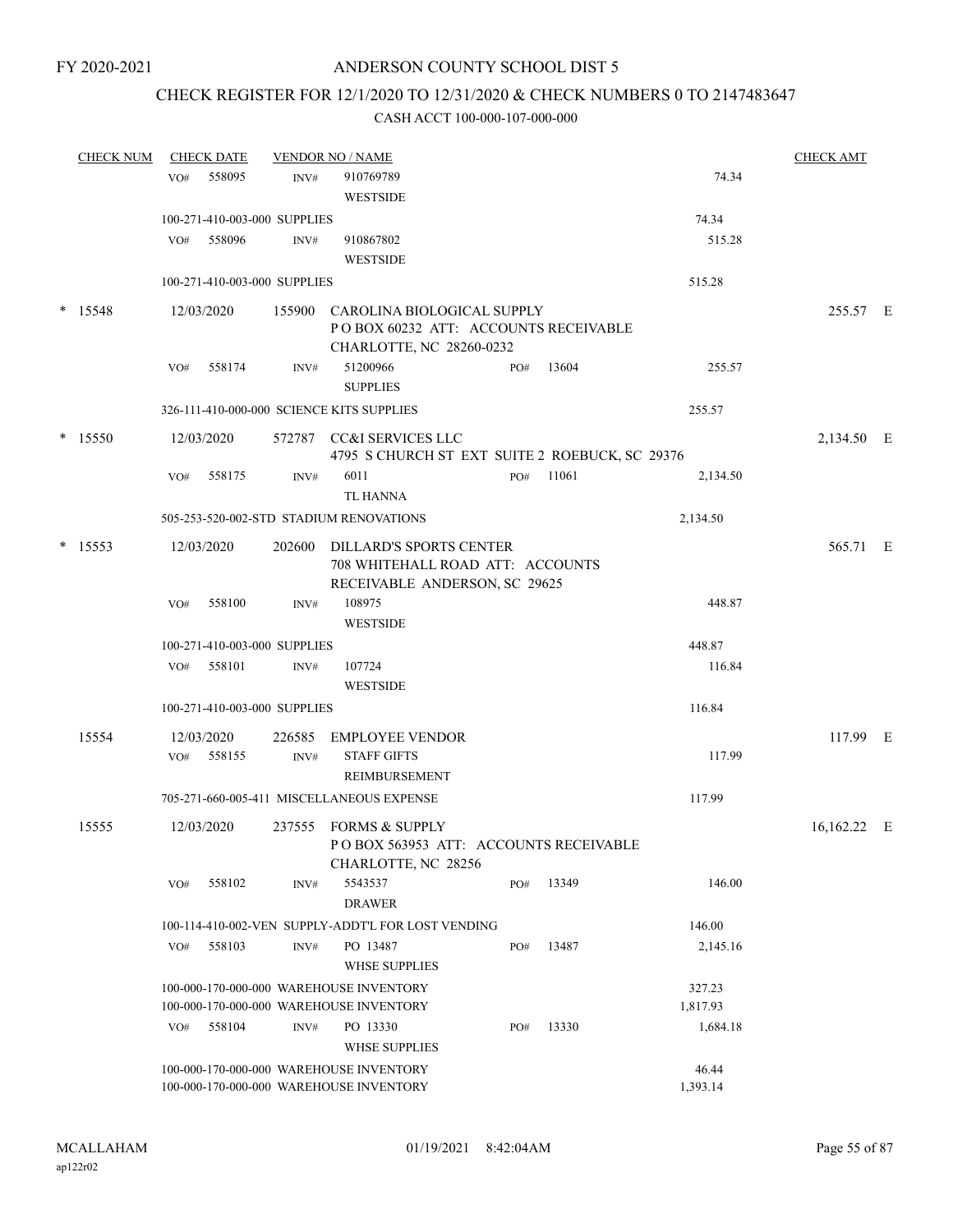### CHECK REGISTER FOR 12/1/2020 TO 12/31/2020 & CHECK NUMBERS 0 TO 2147483647

|  | <b>CHECK NUM</b> |     | <b>CHECK DATE</b>                 |                                         | <b>VENDOR NO / NAME</b>                                                                         |     |        |             | <b>CHECK AMT</b> |  |
|--|------------------|-----|-----------------------------------|-----------------------------------------|-------------------------------------------------------------------------------------------------|-----|--------|-------------|------------------|--|
|  |                  |     |                                   | 100-000-170-000-000 WAREHOUSE INVENTORY |                                                                                                 |     | 169.86 |             |                  |  |
|  |                  |     |                                   |                                         | 100-000-170-000-000 WAREHOUSE INVENTORY                                                         |     |        | 74.74       |                  |  |
|  |                  | VO# | 558105                            | INV#                                    | PO 13585<br><b>WHSE SUPPLIES</b>                                                                | PO# | 13585  | 10,363.59   |                  |  |
|  |                  |     |                                   |                                         | 100-000-170-000-000 WAREHOUSE INVENTORY                                                         |     |        | 10,021.19   |                  |  |
|  |                  |     |                                   |                                         | 100-000-170-000-000 WAREHOUSE INVENTORY                                                         |     |        | 10,186.40   |                  |  |
|  |                  |     |                                   |                                         | 100-000-170-000-000 WAREHOUSE INVENTORY                                                         |     |        | $-9,844.00$ |                  |  |
|  |                  | VO# | 558106                            | INV#                                    | 5590287<br><b>WHSE SUPPLIES</b>                                                                 | PO# | 13593  | 170.67      |                  |  |
|  |                  |     |                                   |                                         | 100-000-170-000-000 WAREHOUSE INVENTORY                                                         |     |        | 170.67      |                  |  |
|  |                  | VO# | 558178                            | INV#                                    | 5578527                                                                                         | PO# | 13544  | 1,334.29    |                  |  |
|  |                  |     |                                   |                                         | AIT                                                                                             |     |        |             |                  |  |
|  |                  |     |                                   |                                         | 329-115-410-031-000 SUPPLIES-STATE EQUIPMENT                                                    |     |        | 1,334.29    |                  |  |
|  |                  | VO# | 558179                            | INV#                                    | 5613006                                                                                         | PO# | 13677  | 318.33      |                  |  |
|  |                  |     |                                   |                                         | AIT                                                                                             |     |        |             |                  |  |
|  |                  |     | 131-115-410-031-000 SUPPLIES      |                                         |                                                                                                 |     |        | 318.33      |                  |  |
|  | $* 15557$        |     | 12/03/2020                        |                                         | 251600 GOPHER SPORT<br>POBOX 1450 NW5634 ATT: ACCOUNTS<br>RECEIVABLE MINNEAPOLIS, MN 55485-5634 |     |        |             | 1,563.31 E       |  |
|  |                  | VO# | 558107                            | INV#                                    | 9754656                                                                                         |     |        | 1,563.31    |                  |  |
|  |                  |     |                                   |                                         | <b>NEVITT FOREST</b>                                                                            |     |        |             |                  |  |
|  |                  |     |                                   |                                         | 100-112-410-012-C19 COVID 19 SUPPLIES                                                           |     |        | 1,563.31    |                  |  |
|  | $*$ 15560        |     | 12/03/2020                        | 113700                                  | <b>INDEPENDENT MAIL</b><br>PO BOX 1411 CHARLOTTE, NC 28201-1411                                 |     |        |             | 478.50 E         |  |
|  |                  | VO# | 558110                            | INV#                                    | 3533685                                                                                         | PO# | 13462  | 69.60       |                  |  |
|  |                  |     |                                   |                                         | AD 4394302                                                                                      |     |        |             |                  |  |
|  |                  |     | 100-257-350-000-000 ADVERTISING   |                                         |                                                                                                 |     |        | 69.60       |                  |  |
|  |                  | VO# | 558111                            | INV#                                    | 3533685                                                                                         | PO# | 13358  | 362.50      |                  |  |
|  |                  |     |                                   |                                         | AD 4370297                                                                                      |     |        |             |                  |  |
|  |                  |     | 100-257-350-000-000 ADVERTISING   |                                         |                                                                                                 |     |        | 362.50      |                  |  |
|  |                  | VO# | 558112                            | INV#                                    | 3573791                                                                                         | PO# | 13618  | 46.40       |                  |  |
|  |                  |     |                                   |                                         | AD 4445552                                                                                      |     |        |             |                  |  |
|  |                  |     | 100-257-350-000-000 ADVERTISING   |                                         |                                                                                                 |     |        | 46.40       |                  |  |
|  | 15561            |     | 12/03/2020                        |                                         | 276355 IPC SUPPLY, INC<br>POBOX 1987 ATT: ACCOUNTS RECEIVABLE<br>ANDERSON, SC 29622             |     |        |             | 385.20 E         |  |
|  |                  | VO# | 558109                            | INV#                                    | 46185                                                                                           | PO# | 13636  | 385.20      |                  |  |
|  |                  |     |                                   |                                         | <b>WHSE SUPPLIES</b>                                                                            |     |        |             |                  |  |
|  |                  |     |                                   |                                         | 100-000-170-000-000 WAREHOUSE INVENTORY                                                         |     |        | 385.20      |                  |  |
|  | $*$ 15563        |     | 12/03/2020                        | 305300                                  | KATHY'S ENTERPRISES                                                                             |     |        |             | 485.93 E         |  |
|  |                  |     |                                   |                                         | 500 MT LEBANON CHURCH ROAD ATT: ACCOUNTS<br>RECEIVABLE GREER, SC 29651                          |     |        |             |                  |  |
|  |                  | VO# | 558113                            | INV#                                    | 5492                                                                                            |     |        | 485.93      |                  |  |
|  |                  |     |                                   |                                         | <b>WESTSIDE</b>                                                                                 |     |        |             |                  |  |
|  |                  |     | 100-114-410-003-001 BAND SUPPLIES |                                         |                                                                                                 |     |        | 485.93      |                  |  |
|  |                  |     |                                   |                                         |                                                                                                 |     |        |             |                  |  |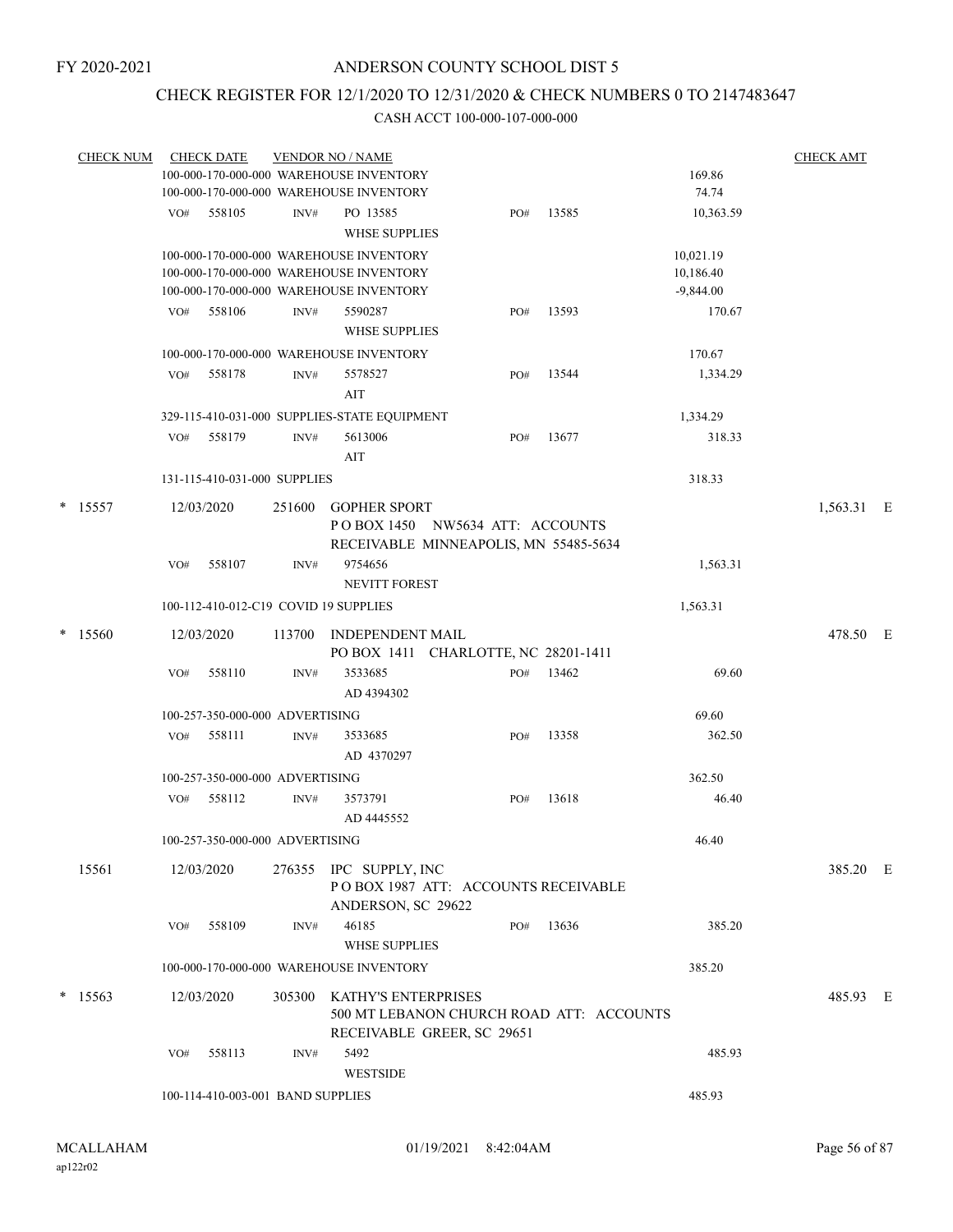#### FY 2020-2021

#### ANDERSON COUNTY SCHOOL DIST 5

# CHECK REGISTER FOR 12/1/2020 TO 12/31/2020 & CHECK NUMBERS 0 TO 2147483647

|        | <b>CHECK NUM</b> | <b>CHECK DATE</b>            |        | <b>VENDOR NO / NAME</b>                                                                       |     |                                             |          | <b>CHECK AMT</b> |  |
|--------|------------------|------------------------------|--------|-----------------------------------------------------------------------------------------------|-----|---------------------------------------------|----------|------------------|--|
| $\ast$ | 15566            | 12/03/2020                   |        | 563959 LEARNING A-Z<br>23939 NETWORK PLACE ATT: ACCOUNTS<br>RECEIVABLE CHICAGO, IL 60673-1239 |     |                                             |          | 348.18 E         |  |
|        |                  | 558114<br>VO#                | INV#   | 2987131<br><b>LICENSE</b>                                                                     |     |                                             | 123.53   |                  |  |
|        |                  | 100-114-410-002-000 SUPPLIES |        |                                                                                               |     |                                             | 123.53   |                  |  |
|        |                  | 558115<br>VO#                | INV#   | 2978245                                                                                       |     |                                             | 224.65   |                  |  |
|        |                  |                              |        | <b>LICENSE</b>                                                                                |     |                                             |          |                  |  |
|        |                  | 100-114-410-003-000 SUPPLIES |        |                                                                                               |     |                                             | 224.65   |                  |  |
|        | $*$ 15570        | 12/03/2020                   | 352100 | <b>MEREDITH BATTERY SERVICE</b><br>RECEIVABLE ANDERSON, SC 29624                              |     | 1802 WEST WHITNER STREET ATT: ACCOUNTS      |          | 117.51 E         |  |
|        |                  | 558124<br>VO#                | INV#   | 104096<br><b>BATTERY</b>                                                                      |     |                                             | 117.51   |                  |  |
|        |                  |                              |        | 100-254-540-000-001 EQUIPMENT - MAINTENANCE                                                   |     |                                             | 117.51   |                  |  |
|        | 15571            | 12/03/2020                   | 569461 | METROGROUP, INC<br>NY 11101                                                                   |     | 50-23 TWENTY-THIRD STREET LONG ISLAND CITY, |          | 2,343.01 E       |  |
|        |                  | 558125<br>VO#                | INV#   | 706696<br><b>HVAC SERVICE</b>                                                                 | PO# | 13055                                       | 2,343.01 |                  |  |
|        |                  |                              |        | 100-254-323-000-600 MAINTENANCE SERVICES                                                      |     |                                             | 25.35    |                  |  |
|        |                  |                              |        | 100-254-323-001-600 MAINTENANCE SERVICES                                                      |     |                                             | 52.43    |                  |  |
|        |                  |                              |        | 100-254-323-002-600 MAINTENANCE SERVICES                                                      |     |                                             | 471.91   |                  |  |
|        |                  |                              |        | 100-254-323-003-600 MAINTENANCE SERVICES                                                      |     |                                             | 407.45   |                  |  |
|        |                  |                              |        | 100-254-323-005-600 MAINTENANCE SERVICES                                                      |     |                                             | 8.05     |                  |  |
|        |                  |                              |        | 100-254-323-007-600 MAINTENANCE SERVICES                                                      |     |                                             | 25.35    |                  |  |
|        |                  |                              |        | 100-254-323-008-600 MAINTENANCE SERVICES                                                      |     |                                             | 25.35    |                  |  |
|        |                  |                              |        | 100-254-323-010-600 MAINTENANCE SERVICES                                                      |     |                                             | 135.24   |                  |  |
|        |                  |                              |        | 100-254-323-011-600 MAINTENANCE SERVICES                                                      |     |                                             | 25.35    |                  |  |
|        |                  |                              |        | 100-254-323-012-600 MAINTENANCE SERVICES                                                      |     |                                             | 110.15   |                  |  |
|        |                  |                              |        | 100-254-323-014-600 MAINTENANCE SERVICES                                                      |     |                                             | 346.62   |                  |  |
|        |                  |                              |        | 100-254-323-015-600 MAINTENANCE SERVICES                                                      |     |                                             | 25.35    |                  |  |
|        |                  |                              |        | 100-254-323-016-600 MAINTENANCE SERVICES                                                      |     |                                             | 332.17   |                  |  |
|        |                  |                              |        | 100-254-323-017-600 MAINTENANCE SERVICES                                                      |     |                                             | 25.35    |                  |  |
|        |                  |                              |        | 100-254-323-019-600 MAINTENANCE SERVICES                                                      |     |                                             | 170.71   |                  |  |
|        |                  |                              |        | 100-254-323-021-600 MAINTENANCE SERVICES                                                      |     |                                             | 156.18   |                  |  |
|        | 15572            | 12/03/2020                   | 389900 | OFFICE DEPOT<br>POBOX 1413 CHARLOTTE, NC 28201-1413                                           |     |                                             |          | 198.22 E         |  |
|        |                  | 558127<br>VO#                | INV#   | 137718319001<br><b>SUPPLIES</b>                                                               | PO# | 13707                                       | 198.22   |                  |  |
|        |                  |                              |        | 100-221-410-000-TST SUPPLIES-TESTING                                                          |     |                                             | 198.22   |                  |  |
|        | 15573            | 12/03/2020                   | 391100 | OLD STONE TRACTOR CO, INC                                                                     |     |                                             |          | 137.18 E         |  |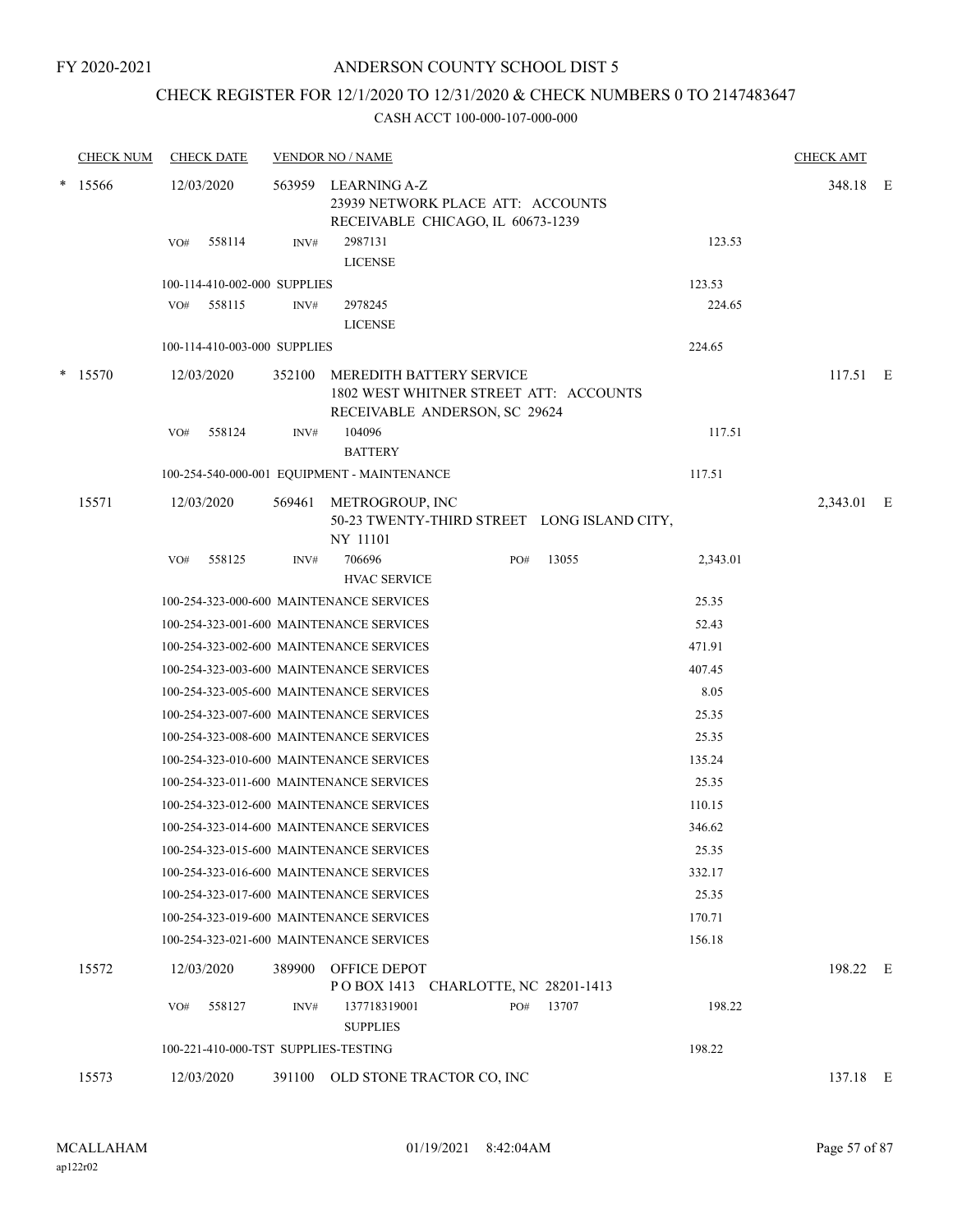FY 2020-2021

#### ANDERSON COUNTY SCHOOL DIST 5

### CHECK REGISTER FOR 12/1/2020 TO 12/31/2020 & CHECK NUMBERS 0 TO 2147483647

|        | <b>CHECK NUM</b> |            | <b>CHECK DATE</b>            |                | <b>VENDOR NO / NAME</b>                                                                           |     |                          |                      | <b>CHECK AMT</b> |  |
|--------|------------------|------------|------------------------------|----------------|---------------------------------------------------------------------------------------------------|-----|--------------------------|----------------------|------------------|--|
|        |                  |            |                              |                | PO BOX 13565 ATT: ACCOUNTS RECEIVABLE<br>ANDERSON, SC 29624                                       |     |                          |                      |                  |  |
|        |                  | VO#        | 558128                       | INV#           | CT11757<br><b>REPAIR PARTS</b>                                                                    |     |                          | 137.18               |                  |  |
|        |                  |            |                              |                | 100-254-540-000-001 EQUIPMENT - MAINTENANCE                                                       |     |                          | 137.18               |                  |  |
| $\ast$ | 15575            | 12/03/2020 |                              | 570443         | PROJECT LEAD THE WAY<br>3939 PRIORITY WAY SOUTH DRIVE SUITE 400<br>INDIANAPOLIS, IN 46240         |     |                          |                      | 12,294.40 E      |  |
|        |                  | VO#        | 558184                       | INV#           | PO 13417<br>AIT                                                                                   | PO# | 13417                    | 3,031.90             |                  |  |
|        |                  |            |                              |                | 329-115-410-031-000 SUPPLIES-STATE EQUIPMENT                                                      |     |                          | 983.40               |                  |  |
|        |                  |            |                              |                | 329-115-410-031-000 SUPPLIES-STATE EQUIPMENT                                                      |     |                          | 49.50                |                  |  |
|        |                  |            |                              |                | 329-115-410-031-000 SUPPLIES-STATE EQUIPMENT                                                      |     |                          | 1,999.00             |                  |  |
|        |                  | VO#        | 558185                       | INV#           | 263664,260338<br><b>SUPPLIES</b>                                                                  | PO# | 13396                    | 9,262.50             |                  |  |
|        |                  |            |                              |                | 207-115-410-031-006 SUPPLIES-IMPROVE PRGS<br>207-115-410-031-006 SUPPLIES-IMPROVE PRGS            |     |                          | 5,916.00<br>1,028.75 |                  |  |
|        |                  |            |                              |                | 329-115-410-031-000 SUPPLIES-STATE EQUIPMENT                                                      |     |                          | 2,317.75             |                  |  |
|        | $*$ 15577        | 12/03/2020 |                              | 572848         | <b>RISE VISION</b><br>PO BOX 505331                                                               |     | ST. LOUIS, MO 63150-5331 |                      | 5,346.00 E       |  |
|        |                  | VO#        | 558133                       | INV#           | 54897<br><b>LICENSES</b>                                                                          | PO# | 13701                    | 5,346.00             |                  |  |
|        |                  |            |                              |                | 100-266-445-000-000 SOFTWARE TECHNOLOGY                                                           |     |                          | 5,346.00             |                  |  |
|        | 15578            | 12/03/2020 |                              |                |                                                                                                   |     |                          |                      | 139.89 E         |  |
|        |                  | VO#        | 558080                       | 440625<br>INV# | <b>EMPLOYEE VENDOR</b><br><b>GIFTS</b><br>REIMBURSEMENT                                           |     |                          | 139.89               |                  |  |
|        |                  |            |                              |                | 708-271-660-008-244 SCHOOL/CLASS DONATIONS EXPENSE                                                |     |                          | 139.89               |                  |  |
|        | 15579            | 12/03/2020 |                              | 567435         | <b>SCHOLASTIC INC</b><br>POBOX 3720 ATT: ACCOUNTS RECEIVABLE                                      |     |                          |                      | 417.56 E         |  |
|        |                  |            |                              |                | JEFFERSON CITY, MO 65102-3720                                                                     |     |                          |                      |                  |  |
|        |                  | VO#        | 558138                       | INV#           | M70527221<br><b>TL HANNA</b>                                                                      |     |                          | 417.56               |                  |  |
|        |                  |            | 100-114-410-002-000 SUPPLIES |                |                                                                                                   |     |                          | 417.56               |                  |  |
|        | 15580            | 12/03/2020 |                              | 570059         | <b>SHARP BUSINESS SYSTEMS</b><br>DEPT 1216 PO BOX 121216 DALLAS, TX 75312-1216                    |     |                          |                      | 276.51 E         |  |
|        |                  | VO#        | 558140                       | INV#           | 9003042510<br><b>COPIES</b>                                                                       |     |                          | 43.90                |                  |  |
|        |                  |            | 100-147-410-018-000 SUPPLIES |                |                                                                                                   |     |                          | 43.90                |                  |  |
|        |                  | VO#        | 558186                       | INV#           | 9003045500<br><b>COPIES</b>                                                                       |     |                          | 232.61               |                  |  |
|        |                  |            |                              |                | 124-114-445-024-000 TECHNOLOGY SUPPLIES                                                           |     |                          | 232.61               |                  |  |
|        | 15581            | 12/03/2020 |                              | 472700         | <b>SHERWIN WILLIAMS</b><br>613 NORTH MURRAY AVENUE ATT: ACCOUNTS<br>RECEIVABLE ANDERSON, SC 29625 |     |                          |                      | 148.67 E         |  |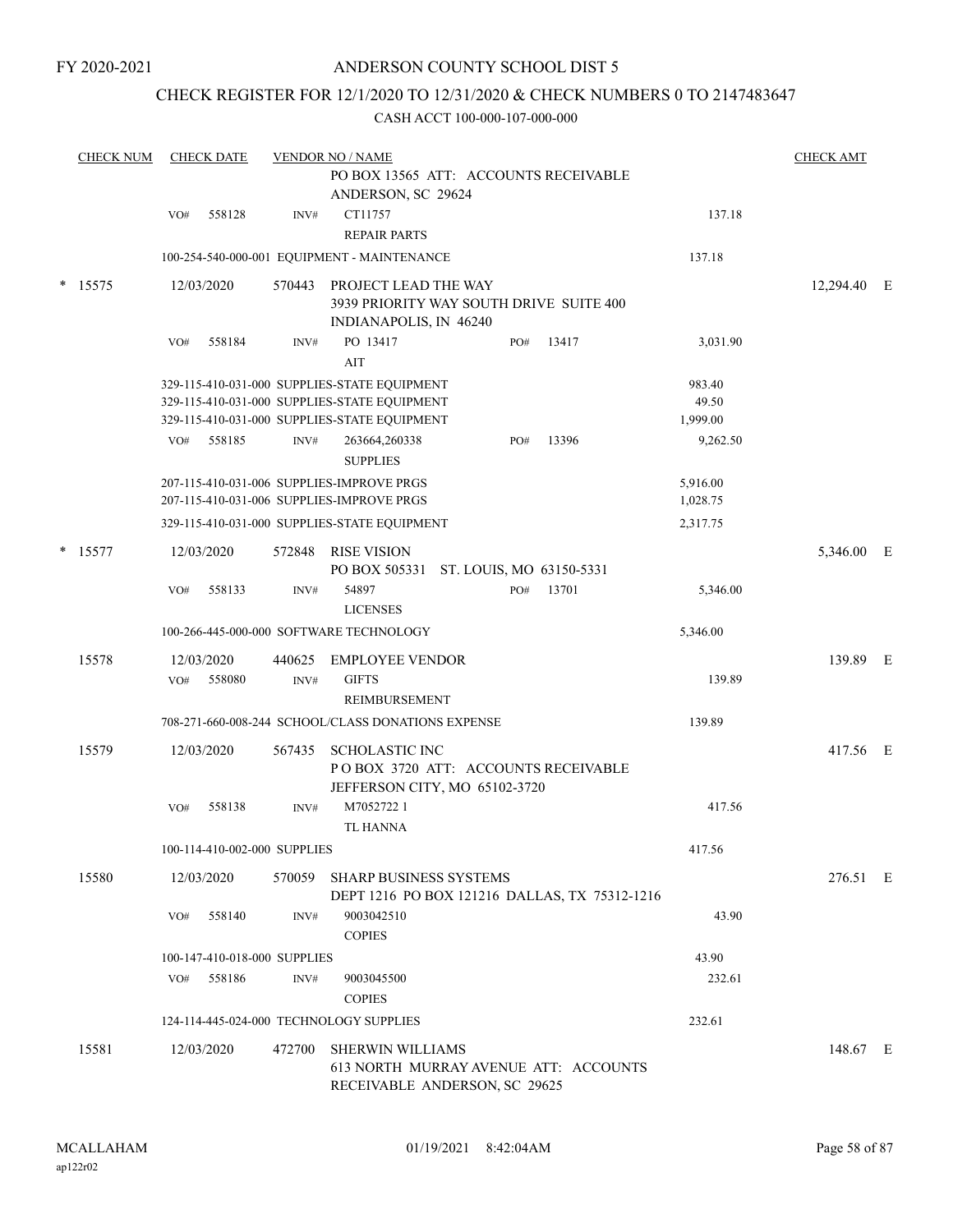### CHECK REGISTER FOR 12/1/2020 TO 12/31/2020 & CHECK NUMBERS 0 TO 2147483647

|        | <b>CHECK NUM</b> |     | <b>CHECK DATE</b> |        | <b>VENDOR NO / NAME</b>                                                          |     |                        |          | <b>CHECK AMT</b> |  |
|--------|------------------|-----|-------------------|--------|----------------------------------------------------------------------------------|-----|------------------------|----------|------------------|--|
|        |                  | VO# | 558141            | INV#   | 5064-1                                                                           |     |                        | 86.96    |                  |  |
|        |                  |     |                   |        | <b>SUPPLIES</b>                                                                  |     |                        |          |                  |  |
|        |                  |     |                   |        | 100-254-410-021-001 SUPPLIES - MAINTENANCE                                       |     |                        | 86.96    |                  |  |
|        |                  | VO# | 558142            | INV#   | 4919-7                                                                           |     |                        | 61.71    |                  |  |
|        |                  |     |                   |        | <b>SUPPLIES</b>                                                                  |     |                        |          |                  |  |
|        |                  |     |                   |        | 100-254-410-005-001 SUPPLIES - MAINTENANCE                                       |     |                        | 61.71    |                  |  |
| $\ast$ | 15583            |     | 12/03/2020        | 569256 | <b>SNAP-ON INDUSTRIAL</b><br>21755 NETWORK PLACE                                 |     | CHICAGO, IL 60673-1217 |          | 1,696.27 E       |  |
|        |                  | VO# | 558187            | INV#   | 45405528                                                                         | PO# | 13410                  | 1,571.83 |                  |  |
|        |                  |     |                   |        | <b>SOFTWARE</b>                                                                  |     |                        |          |                  |  |
|        |                  |     |                   |        | 329-115-410-031-000 SUPPLIES-STATE EQUIPMENT                                     |     |                        | 1,571.83 |                  |  |
|        |                  | VO# | 558188            | INV#   | 45454466                                                                         | PO# | 13519                  | 124.44   |                  |  |
|        |                  |     |                   |        | <b>CABLES</b>                                                                    |     |                        |          |                  |  |
|        |                  |     |                   |        | 329-115-410-031-000 SUPPLIES-STATE EQUIPMENT                                     |     |                        | 124.44   |                  |  |
| *      | 15587            |     | 12/08/2020        |        | 573966 ALCO SOAP AND SUPPLY<br>PO BOX 1086 MOORESVILLE, NC 28115                 |     |                        |          | 2,986.08 E       |  |
|        |                  | VO# | 558236            | INV#   | <b>NOV 2020</b><br><b>SUPPLIES</b>                                               |     |                        | 2,986.08 |                  |  |
|        |                  |     |                   |        | 600-256-410-002-CHE CHEMICAL SUPPLIES                                            |     |                        | 228.58   |                  |  |
|        |                  |     |                   |        | 600-256-410-003-CHE CHEMICAL SUPPLIES                                            |     |                        | 272.52   |                  |  |
|        |                  |     |                   |        | 600-256-410-006-CHE CHEMICAL SUPPLIES                                            |     |                        | 114.90   |                  |  |
|        |                  |     |                   |        | 600-256-410-007-CHE CHEMICAL SUPPLIES                                            |     |                        | 147.53   |                  |  |
|        |                  |     |                   |        | 600-256-410-008-CHE CHEMICAL SUPPLIES                                            |     |                        | 140.72   |                  |  |
|        |                  |     |                   |        | 600-256-410-009-CHE CHEMICAL SUPPLIES                                            |     |                        | 130.72   |                  |  |
|        |                  |     |                   |        | 600-256-410-010-CHE CHEMICAL SUPPLIES                                            |     |                        | 245.38   |                  |  |
|        |                  |     |                   |        | 600-256-410-011-CHE CHEMICAL SUPPLIES                                            |     |                        | 313.35   |                  |  |
|        |                  |     |                   |        | 600-256-410-012-CHE CHEMICAL SUPPLIES                                            |     |                        | 35.10    |                  |  |
|        |                  |     |                   |        | 600-256-410-013-CHE CHEMICAL SUPPLIES                                            |     |                        | 241.44   |                  |  |
|        |                  |     |                   |        | 600-256-410-014-CHE CHEMICAL SUPPLIES                                            |     |                        | 282.90   |                  |  |
|        |                  |     |                   |        | 600-256-410-015-CHE CHEMICAL SUPPLIES                                            |     |                        | 35.10    |                  |  |
|        |                  |     |                   |        | 600-256-410-016-CHE CHEMICAL SUPPLIES                                            |     |                        | 199.52   |                  |  |
|        |                  |     |                   |        | 600-256-410-017-CHE CHEMICAL SUPPLIES                                            |     |                        | 165.82   |                  |  |
|        |                  |     |                   |        |                                                                                  |     |                        |          |                  |  |
|        |                  |     |                   |        | 600-256-410-019-CHE CHEMICAL SUPPLIES                                            |     |                        | 139.77   |                  |  |
|        |                  |     |                   |        | 600-256-410-020-CHE CHEMICAL SUPPLIES                                            |     |                        | 228.58   |                  |  |
|        |                  |     |                   |        | 600-256-410-021-CHE CHEMICAL SUPPLIES                                            |     |                        | 64.15    |                  |  |
|        | 15588            |     | 12/08/2020        | 576584 | <b>EMPLOYEE VENDOR</b>                                                           |     |                        |          | 500.00 E         |  |
|        |                  | VO# | 558233            | INV#   | <b>RECRUITMENT</b>                                                               |     |                        | 500.00   |                  |  |
|        |                  |     |                   |        | <b>MOVING EXPENSES</b>                                                           |     |                        |          |                  |  |
|        |                  |     |                   |        | 267-264-312-000-RR3 PS-RECRUITE HQ TEACHERS                                      |     |                        | 500.00   |                  |  |
|        | 15589            |     | 12/08/2020        | 110901 | ANDERSON AREA CHAMBER OF COMMERCE<br>129 N. MAIN ST SUITE 200 ANDERSON, SC 29621 |     |                        |          | 1,575.00 E       |  |
|        |                  | VO# | 558239            | INV#   | 10056085<br>ACCT 72                                                              |     |                        | 1,575.00 |                  |  |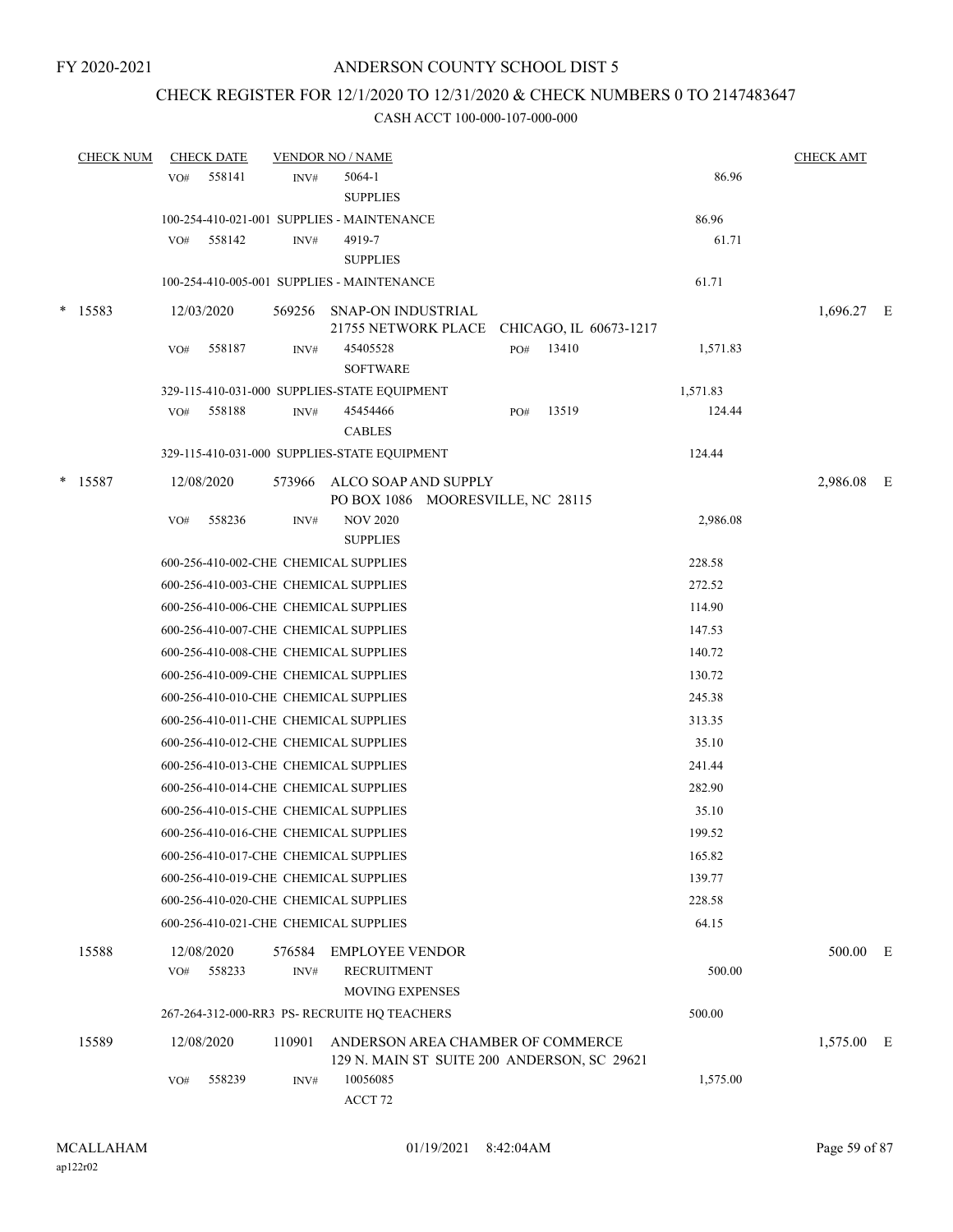### CHECK REGISTER FOR 12/1/2020 TO 12/31/2020 & CHECK NUMBERS 0 TO 2147483647

| <b>CHECK NUM</b> |     | <b>CHECK DATE</b>            |                | <b>VENDOR NO / NAME</b>                                                                                           |     |       |          | <b>CHECK AMT</b> |  |
|------------------|-----|------------------------------|----------------|-------------------------------------------------------------------------------------------------------------------|-----|-------|----------|------------------|--|
|                  |     |                              |                | 100-390-410-000-000 SUPPLIES AND MATERIALS                                                                        |     |       | 1,575.00 |                  |  |
| $*$ 15591        |     | 12/08/2020                   |                | 572893 ANDERSON MAGAZINE<br>POBOX 3848 ANDERSON, SC 29622                                                         |     |       |          | 235.00 E         |  |
|                  | VO# | 558241                       | INV#           | 11503                                                                                                             |     |       | 235.00   |                  |  |
|                  |     |                              |                | NOV & DEC                                                                                                         |     |       |          |                  |  |
|                  |     |                              |                | 100-263-360-000-000 PRINTING AND BINDING                                                                          |     |       | 235.00   |                  |  |
| $*$ 15593        |     | 12/08/2020                   | 574566         | EMPLOYEE VENDOR                                                                                                   |     |       |          | 261.78 E         |  |
|                  | VO# | 558225                       | INV#           | DEC <sub>4</sub>                                                                                                  |     |       | 261.78   |                  |  |
|                  |     |                              |                | <b>COLUMBIA</b>                                                                                                   |     |       |          |                  |  |
|                  |     |                              |                | 100-252-333-000-000 TRIPS AND CONFERENCES                                                                         |     |       | 261.78   |                  |  |
| $*$ 15596        |     | 12/08/2020                   |                | 572679 DEFENDER SERVICES, INC.<br>PO BOX 1775 COLUMBIA, SC 29202                                                  |     |       |          | 1,517.04 E       |  |
|                  | VO# | 558243                       | INV#           | 1000346<br><b>ADULT ED</b>                                                                                        | PO# | 13390 | 842.80   |                  |  |
|                  |     |                              |                | 100-181-312-023-000 PURCHASED SERVICES                                                                            |     |       | 842.80   |                  |  |
|                  | VO# | 558244                       | INV#           | 1000105<br><b>ADULT ED</b>                                                                                        | PO# | 13390 | 674.24   |                  |  |
|                  |     |                              |                | 100-181-312-023-000 PURCHASED SERVICES                                                                            |     |       | 674.24   |                  |  |
| 15597            |     | 12/08/2020                   | 202600         | DILLARD'S SPORTS CENTER<br>708 WHITEHALL ROAD ATT: ACCOUNTS<br>RECEIVABLE ANDERSON, SC 29625                      |     |       |          | 667.26 E         |  |
|                  | VO# | 558248                       | INV#           | 106321<br><b>ROBERT ANDERSON</b>                                                                                  |     |       | 102.69   |                  |  |
|                  |     |                              |                | 706-271-660-006-751 BASKETBALL BOYS EXPENSE                                                                       |     |       | 102.69   |                  |  |
|                  | VO# | 558249                       | INV#           | 106322<br><b>ROBERT ANDERSON</b>                                                                                  |     |       | 564.57   |                  |  |
|                  |     |                              |                | 706-271-660-006-696 WRESTLING EXPENSE                                                                             |     |       | 564.57   |                  |  |
| $*$ 15601        |     | 12/08/2020                   |                | 576691 EMPLOYEE VENDOR                                                                                            |     |       |          | 500.00 E         |  |
|                  | VO# | 558232                       | INV#           | <b>RECRUITMENT</b>                                                                                                |     |       | 500.00   |                  |  |
|                  |     |                              |                | <b>MOVING EXPENSES</b>                                                                                            |     |       |          |                  |  |
|                  |     |                              |                | 267-264-312-000-RR3 PS- RECRUITE HQ TEACHERS                                                                      |     |       | 500.00   |                  |  |
| 15602            |     | 12/08/2020                   | 569871         | FOLLETT SCHOOL SOLUTIONS, INC<br>91826 COLLECTION CENTER DRIVE ATT: ACCOUNTS<br>RECEIVABLE CHICAGO, IL 60693-0918 |     |       |          | 550.90 E         |  |
|                  | VO# | 558253                       | INV#           | 783314<br><b>MCLEES ELEM</b>                                                                                      |     |       | 550.90   |                  |  |
|                  |     | 100-222-410-008-000 SUPPLIES |                |                                                                                                                   |     |       | 550.90   |                  |  |
| 15603            | VO# | 12/08/2020<br>558231         | 576688<br>INV# | <b>EMPLOYEE VENDOR</b><br><b>RECRUITMENT</b>                                                                      |     |       | 500.00   | 500.00 E         |  |
|                  |     |                              |                | <b>MOVING EXPENSES</b>                                                                                            |     |       |          |                  |  |
|                  |     |                              |                | 267-264-312-000-RR3 PS- RECRUITE HQ TEACHERS                                                                      |     |       | 500.00   |                  |  |
| 15604            |     | 12/08/2020                   | 571807 GOS     | POBOX 3358 GREENVILLE, SC 29602                                                                                   |     |       |          | 10,477.54 E      |  |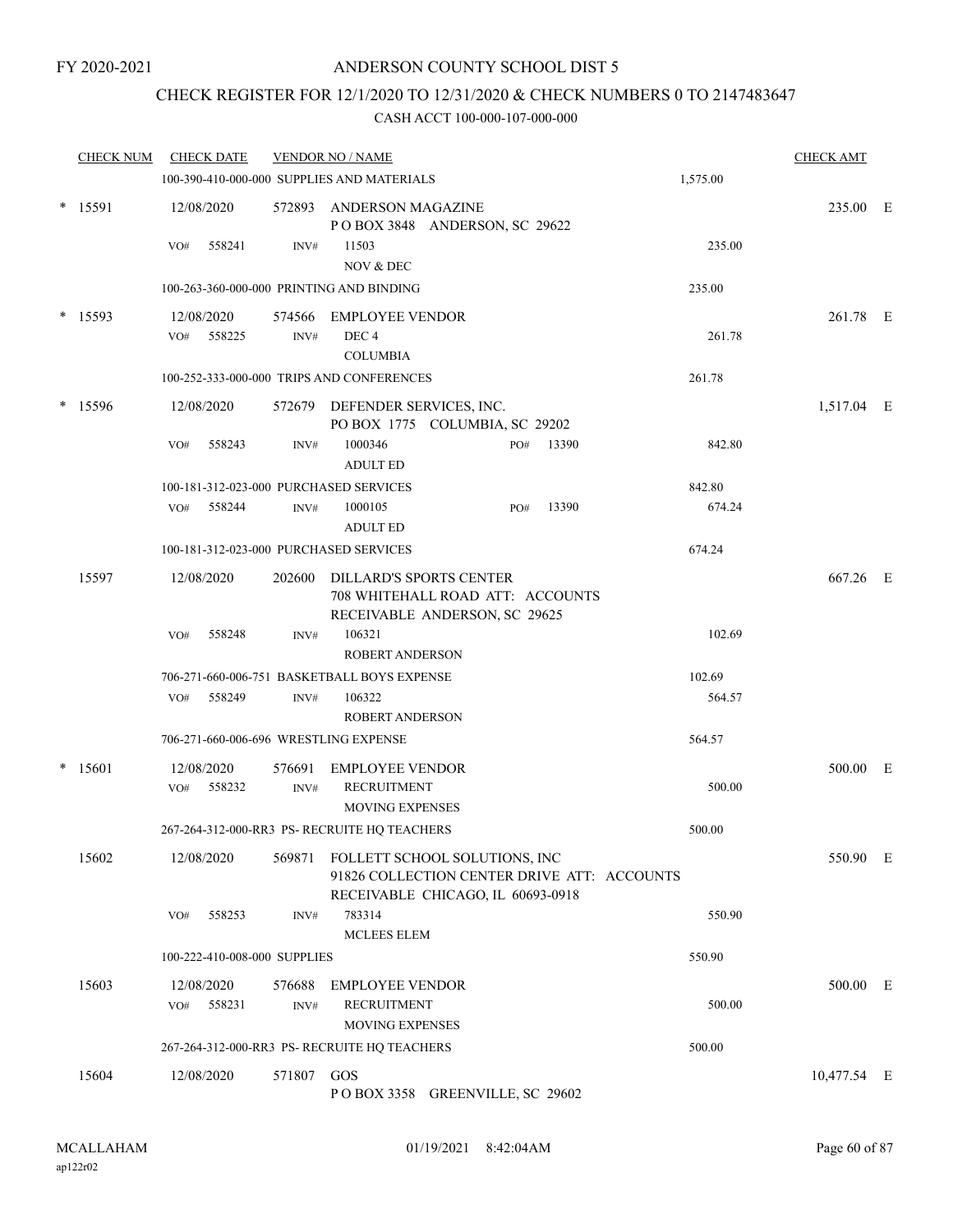# CHECK REGISTER FOR 12/1/2020 TO 12/31/2020 & CHECK NUMBERS 0 TO 2147483647

| <b>CHECK NUM</b> |     | <b>CHECK DATE</b>                 |                | <b>VENDOR NO / NAME</b>                                                           |     |       |           | <b>CHECK AMT</b> |  |
|------------------|-----|-----------------------------------|----------------|-----------------------------------------------------------------------------------|-----|-------|-----------|------------------|--|
|                  | VO# | 558255                            | INV#           | 824905-0<br><b>SUPPLIES</b>                                                       | PO# | 13507 | 10,477.54 |                  |  |
|                  |     | 100-254-410-001-C19 SUPPIES - C19 |                |                                                                                   |     |       | 498.93    |                  |  |
|                  |     | 100-254-410-002-C19 SUPPIES - C19 |                |                                                                                   |     |       | 498.93    |                  |  |
|                  |     | 100-254-410-003-C19 SUPPIES - C19 |                |                                                                                   |     |       | 498.93    |                  |  |
|                  |     | 100-254-410-005-C19 SUPPIES - C19 |                |                                                                                   |     |       | 498.93    |                  |  |
|                  |     | 100-254-410-006-C19 SUPPIES - C19 |                |                                                                                   |     |       | 498.93    |                  |  |
|                  |     | 100-254-410-007-C19 SUPPIES - C19 |                |                                                                                   |     |       | 498.93    |                  |  |
|                  |     | 100-254-410-008-C19 SUPPIES - C19 |                |                                                                                   |     |       | 498.93    |                  |  |
|                  |     | 100-254-410-009-C19 SUPPIES - C19 |                |                                                                                   |     |       | 498.93    |                  |  |
|                  |     | 100-254-410-010-C19 SUPPIES - C19 |                |                                                                                   |     |       | 498.93    |                  |  |
|                  |     | 100-254-410-011-C19 SUPPIES - C19 |                |                                                                                   |     |       | 498.93    |                  |  |
|                  |     | 100-254-410-012-C19 SUPPIES - C19 |                |                                                                                   |     |       | 498.93    |                  |  |
|                  |     | 100-254-410-013-C19 SUPPIES - C19 |                |                                                                                   |     |       | 498.93    |                  |  |
|                  |     | 100-254-410-014-C19 SUPPIES - C19 |                |                                                                                   |     |       | 498.93    |                  |  |
|                  |     | 100-254-410-015-C19 SUPPIES - C19 |                |                                                                                   |     |       | 498.93    |                  |  |
|                  |     | 100-254-410-016-C19 SUPPIES - C19 |                |                                                                                   |     |       | 498.93    |                  |  |
|                  |     | 100-254-410-017-C19 SUPPIES - C19 |                |                                                                                   |     |       | 498.93    |                  |  |
|                  |     | 100-254-410-018-C19 SUPPIES - C19 |                |                                                                                   |     |       | 498.93    |                  |  |
|                  |     | 100-254-410-019-C19 SUPPIES - C19 |                |                                                                                   |     |       | 498.93    |                  |  |
|                  |     | 100-254-410-020-C19 SUPPIES - C19 |                |                                                                                   |     |       | 498.93    |                  |  |
|                  |     | 100-254-410-021-C19 SUPPIES - C19 |                |                                                                                   |     |       | 498.93    |                  |  |
|                  |     | 131-254-410-031-000 SUPPLIES      |                |                                                                                   |     |       | 498.94    |                  |  |
| 15605            | VO# | 12/08/2020<br>558212              | 576297<br>INV# | <b>EMPLOYEE VENDOR</b><br><b>ESL SUPPLIES</b>                                     |     |       | 109.03    | 109.03 E         |  |
|                  |     |                                   |                | REIMBURSEMENT                                                                     |     |       |           |                  |  |
|                  |     | 243-183-410-023-000 SUPPLIES-ESL  |                |                                                                                   |     |       | 109.03    |                  |  |
| $*$ 15608        |     | 12/08/2020                        | 573279         | HERSHEY CREAMERY COMPANY<br>710 CORPORATE CIRCLE SALISBURY, NC 28145              |     |       |           | 127.23 E         |  |
|                  | VO# | 558257                            | INV#           | 16076391<br>NEVITT FOREST                                                         |     |       | 127.23    |                  |  |
|                  |     |                                   |                | 712-271-660-012-391 ICE CREAM SALES EXPENSE                                       |     |       | 127.23    |                  |  |
| 15609            |     | 12/08/2020                        |                | 574559 EMPLOYEE VENDOR                                                            |     |       |           | 111.44 E         |  |
|                  | VO# | 558226                            | INV#           | DEC <sub>3</sub>                                                                  |     |       | 111.44    |                  |  |
|                  |     |                                   |                | <b>COLUMBIA</b>                                                                   |     |       |           |                  |  |
|                  |     |                                   |                | 100-233-333-000-000 TRIPS AND CONFERENCES                                         |     |       | 111.44    |                  |  |
| $*$ 15615        |     | 12/08/2020                        | 572165         | MCGRAW-HILL SCHOOL EDUCATION, LLC<br>BMO HARRIS BANK, N.A. LOCKBOX 71545 CHICAGO, |     |       |           | 362.83 E         |  |
|                  | VO# | 558268                            | INV#           | IL 60694-1545<br>115511350001                                                     |     |       | 362.83    |                  |  |
|                  |     |                                   |                | <b>MATERIALS</b>                                                                  |     |       |           |                  |  |
|                  |     | 243-182-410-023-REV SUPPLIES      |                |                                                                                   |     |       | 362.83    |                  |  |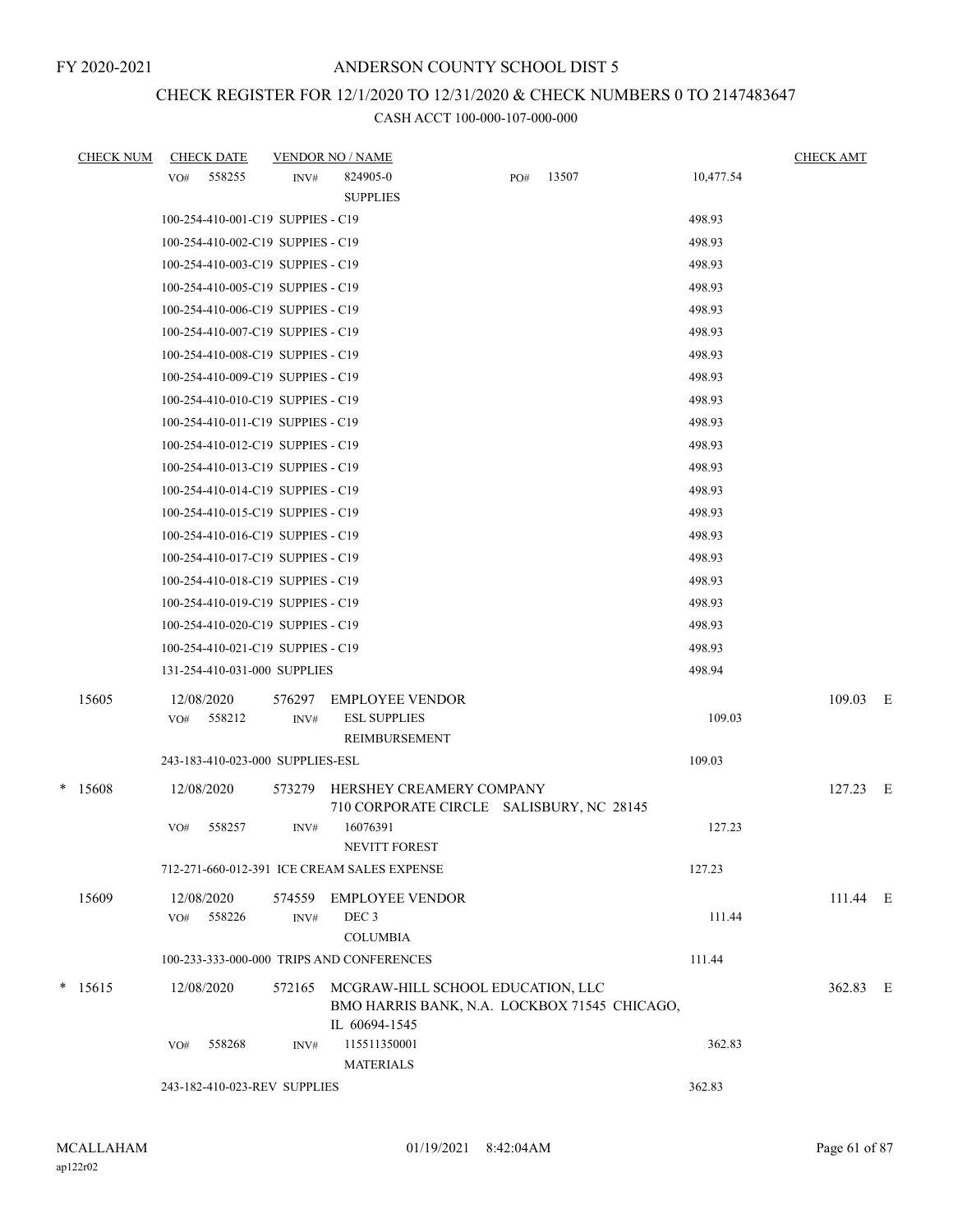FY 2020-2021

#### ANDERSON COUNTY SCHOOL DIST 5

# CHECK REGISTER FOR 12/1/2020 TO 12/31/2020 & CHECK NUMBERS 0 TO 2147483647

| <b>CHECK NUM</b> | <b>CHECK DATE</b>                  |        | <b>VENDOR NO / NAME</b>                                    |     |                                             |          | <b>CHECK AMT</b> |  |
|------------------|------------------------------------|--------|------------------------------------------------------------|-----|---------------------------------------------|----------|------------------|--|
| 15616            | 12/08/2020                         | 569461 | METROGROUP, INC<br>NY 11101                                |     | 50-23 TWENTY-THIRD STREET LONG ISLAND CITY, |          | 2,343.01 E       |  |
|                  | 558269<br>VO#                      | INV#   | PI 712702<br><b>HVAC</b>                                   | PO# | 13055                                       | 2,343.01 |                  |  |
|                  |                                    |        | 100-254-323-000-600 MAINTENANCE SERVICES                   |     |                                             | 25.35    |                  |  |
|                  |                                    |        | 100-254-323-001-600 MAINTENANCE SERVICES                   |     |                                             | 52.43    |                  |  |
|                  |                                    |        | 100-254-323-002-600 MAINTENANCE SERVICES                   |     |                                             | 471.91   |                  |  |
|                  |                                    |        | 100-254-323-003-600 MAINTENANCE SERVICES                   |     |                                             | 407.45   |                  |  |
|                  |                                    |        | 100-254-323-005-600 MAINTENANCE SERVICES                   |     |                                             | 8.05     |                  |  |
|                  |                                    |        | 100-254-323-007-600 MAINTENANCE SERVICES                   |     |                                             | 25.35    |                  |  |
|                  |                                    |        | 100-254-323-008-600 MAINTENANCE SERVICES                   |     |                                             | 25.35    |                  |  |
|                  |                                    |        | 100-254-323-010-600 MAINTENANCE SERVICES                   |     |                                             | 135.24   |                  |  |
|                  |                                    |        | 100-254-323-011-600 MAINTENANCE SERVICES                   |     |                                             | 25.35    |                  |  |
|                  |                                    |        | 100-254-323-012-600 MAINTENANCE SERVICES                   |     |                                             | 110.15   |                  |  |
|                  |                                    |        | 100-254-323-014-600 MAINTENANCE SERVICES                   |     |                                             | 346.62   |                  |  |
|                  |                                    |        | 100-254-323-015-600 MAINTENANCE SERVICES                   |     |                                             | 25.35    |                  |  |
|                  |                                    |        | 100-254-323-016-600 MAINTENANCE SERVICES                   |     |                                             | 332.17   |                  |  |
|                  |                                    |        | 100-254-323-017-600 MAINTENANCE SERVICES                   |     |                                             | 25.35    |                  |  |
|                  |                                    |        | 100-254-323-019-600 MAINTENANCE SERVICES                   |     |                                             | 170.71   |                  |  |
|                  |                                    |        | 100-254-323-021-600 MAINTENANCE SERVICES                   |     |                                             | 156.18   |                  |  |
| 15617            | 12/08/2020                         | 576690 | <b>EMPLOYEE VENDOR</b>                                     |     |                                             |          | 500.00 E         |  |
|                  | 558229<br>VO#                      | INV#   | <b>RECRUITMENT</b>                                         |     |                                             | 500.00   |                  |  |
|                  |                                    |        | <b>MOVING EXPENSES</b>                                     |     |                                             |          |                  |  |
|                  |                                    |        | 267-264-312-000-RR3 PS- RECRUITE HQ TEACHERS               |     |                                             | 500.00   |                  |  |
| 15618            | 12/08/2020                         | 389900 | <b>OFFICE DEPOT</b><br>POBOX 1413 CHARLOTTE, NC 28201-1413 |     |                                             |          | 1,145.84 E       |  |
|                  | VO#<br>558271                      | INV#   | 1370534459001<br><b>SUPPLIES</b>                           |     |                                             | 181.89   |                  |  |
|                  | 717-190-660-017-362 COPIER EXPENSE |        |                                                            |     |                                             | 181.89   |                  |  |
|                  | 558272<br>VO#                      | INV#   | 137053453001                                               |     |                                             | 363.78   |                  |  |
|                  |                                    |        | <b>SUPPLIES</b>                                            |     |                                             |          |                  |  |
|                  | 717-190-660-017-362 COPIER EXPENSE |        |                                                            |     |                                             | 363.78   |                  |  |
|                  | 558273<br>VO#                      | INV#   | 138618749001                                               |     |                                             | 131.91   |                  |  |
|                  |                                    |        | <b>SUPPLIES</b>                                            |     |                                             |          |                  |  |
|                  | 100-264-410-000-000 SUPPLIES       |        |                                                            |     |                                             | 131.91   |                  |  |
|                  | VO# 558274                         | INV#   | 138620154001<br><b>SUPPLIES</b>                            |     |                                             | 7.47     |                  |  |
|                  | 100-264-410-000-000 SUPPLIES       |        |                                                            |     |                                             | 7.47     |                  |  |
|                  | VO# 558275                         | INV#   | 137955651001<br><b>SUPPLIES</b>                            |     |                                             | 83.56    |                  |  |
|                  | 100-264-410-000-000 SUPPLIES       |        |                                                            |     |                                             | 83.56    |                  |  |
|                  | 558276<br>VO#                      | INV#   | 138620155001                                               |     |                                             | 12.06    |                  |  |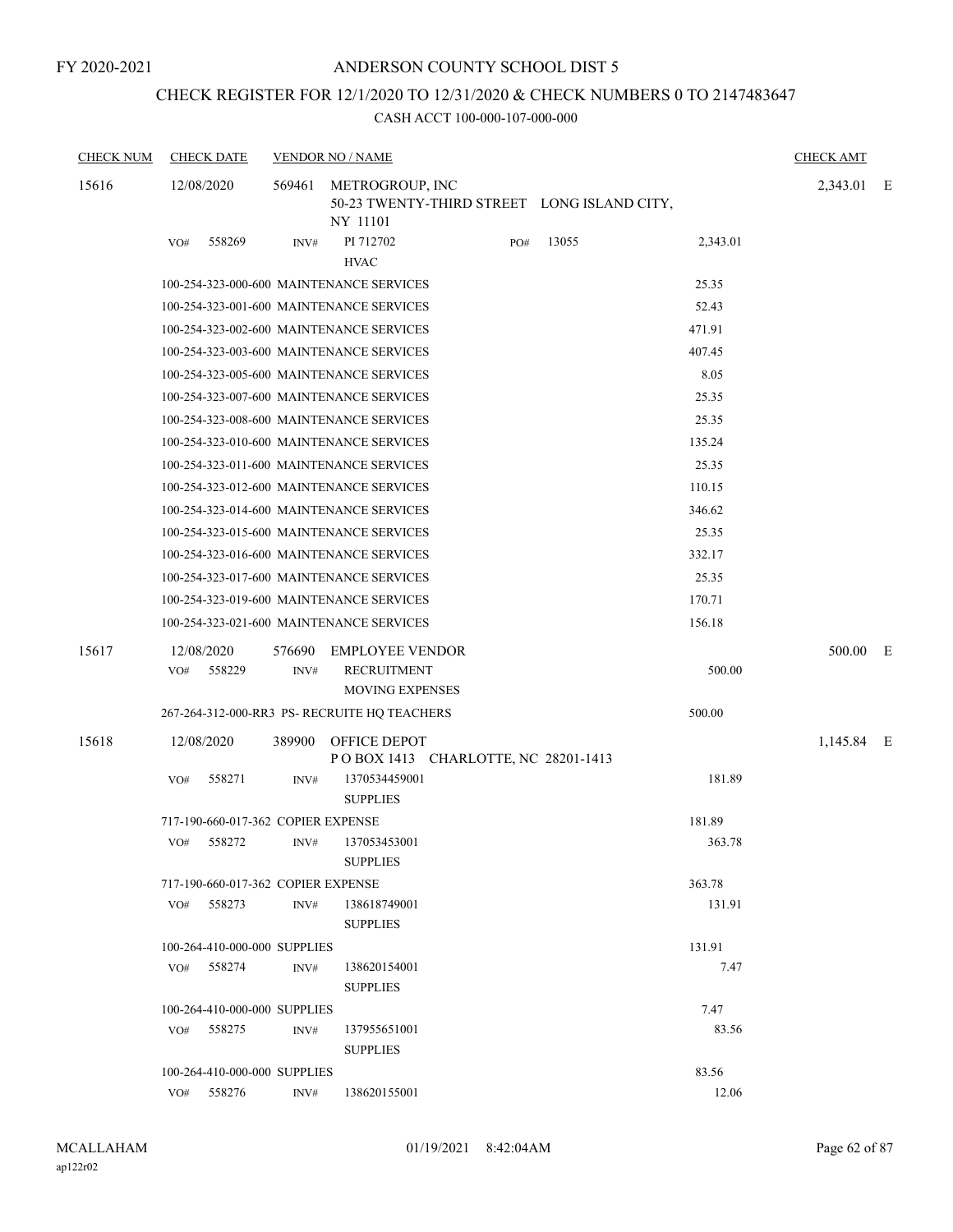FY 2020-2021

### ANDERSON COUNTY SCHOOL DIST 5

### CHECK REGISTER FOR 12/1/2020 TO 12/31/2020 & CHECK NUMBERS 0 TO 2147483647

| <b>CHECK NUM</b> | <b>CHECK DATE</b>                             |        | <b>VENDOR NO / NAME</b><br><b>SUPPLIES</b>                                     |     |       |                 | <b>CHECK AMT</b> |   |
|------------------|-----------------------------------------------|--------|--------------------------------------------------------------------------------|-----|-------|-----------------|------------------|---|
|                  | 100-264-410-000-000 SUPPLIES<br>558277<br>VO# | INV#   | 2450244590                                                                     |     |       | 12.06<br>299.60 |                  |   |
|                  |                                               |        | <b>SUPPLIES</b>                                                                |     |       |                 |                  |   |
|                  | 100-222-410-012-000 SUPPLIES                  |        |                                                                                |     |       | 299.60          |                  |   |
|                  | 558278<br>VO#                                 | INV#   | PO 13694<br><b>SUPPLIES</b>                                                    | PO# | 13694 | 65.57           |                  |   |
|                  |                                               |        | 100-213-410-000-000 SUPPLIES AND MATERIALS                                     |     |       | 55.08           |                  |   |
|                  | 100-213-410-011-000 SUPPLIES                  |        |                                                                                |     |       | 10.49           |                  |   |
| 15619            | 12/08/2020                                    |        | 574804 EMPLOYEE VENDOR                                                         |     |       |                 | 854.36 E         |   |
|                  | 558223<br>VO#                                 | INV#   | <b>MATERIALS</b><br>REIMBURSEMENT                                              |     |       | 854.36          |                  |   |
|                  | 717-190-660-017-220 MUSIC EXPENSE             |        |                                                                                |     |       | 854.36          |                  |   |
| 15620            | 12/08/2020                                    | 574687 | PRIORITY ONE SECURITY<br>18 INTERCHANGE BLVD., SUITE B GREENVILLE, SC<br>29607 |     |       |                 | 1,282.00 E       |   |
|                  | 558280<br>VO#                                 | INV#   | 2052166<br><b>DEC SERVICE</b>                                                  | PO# | 12976 | 1,282.00        |                  |   |
|                  |                                               |        | 100-254-323-000-600 MAINTENANCE SERVICES                                       |     |       | 92.00           |                  |   |
|                  |                                               |        | 100-254-323-001-600 MAINTENANCE SERVICES                                       |     |       | 46.00           |                  |   |
|                  |                                               |        | 100-254-323-002-600 MAINTENANCE SERVICES                                       |     |       | 168.00          |                  |   |
|                  |                                               |        | 100-254-323-003-600 MAINTENANCE SERVICES                                       |     |       | 102.00          |                  |   |
|                  |                                               |        | 100-254-323-005-600 MAINTENANCE SERVICES                                       |     |       | 46.00           |                  |   |
|                  |                                               |        | 100-254-323-006-600 MAINTENANCE SERVICES                                       |     |       | 69.00           |                  |   |
|                  |                                               |        | 100-254-323-007-600 MAINTENANCE SERVICES                                       |     |       | 46.00           |                  |   |
|                  |                                               |        | 100-254-323-008-600 MAINTENANCE SERVICES                                       |     |       | 46.00           |                  |   |
|                  |                                               |        | 100-254-323-009-600 MAINTENANCE SERVICES                                       |     |       | 46.00           |                  |   |
|                  |                                               |        | 100-254-323-010-600 MAINTENANCE SERVICES                                       |     |       | 46.00           |                  |   |
|                  |                                               |        | 100-254-323-011-600 MAINTENANCE SERVICES                                       |     |       | 46.00           |                  |   |
|                  |                                               |        | 100-254-323-012-600 MAINTENANCE SERVICES                                       |     |       | 46.00           |                  |   |
|                  |                                               |        | 100-254-323-013-600 MAINTENANCE SERVICES                                       |     |       | 46.00           |                  |   |
|                  |                                               |        | 100-254-323-014-600 MAINTENANCE SERVICES                                       |     |       | 46.00           |                  |   |
|                  |                                               |        | 100-254-323-015-600 MAINTENANCE SERVICES                                       |     |       | 46.00           |                  |   |
|                  |                                               |        | 100-254-323-016-600 MAINTENANCE SERVICES                                       |     |       | 46.00           |                  |   |
|                  |                                               |        | 100-254-323-017-600 MAINTENANCE SERVICES                                       |     |       | 46.00           |                  |   |
|                  |                                               |        | 100-254-323-018-600 MAINTENANCE SERVICES                                       |     |       | 46.00           |                  |   |
|                  |                                               |        | 100-254-323-019-600 MAINTENANCE SERVICES                                       |     |       | 46.00           |                  |   |
|                  |                                               |        | 100-254-323-020-600 MAINTENANCE SERVICES                                       |     |       | 46.00           |                  |   |
|                  |                                               |        | 100-254-323-021-600 MAINTENANCE SERVICES                                       |     |       | 46.00           |                  |   |
|                  |                                               |        | 100-254-323-023-600 MAINTENANCE SERVICES                                       |     |       | 69.00           |                  |   |
| 15621            | 12/08/2020                                    | 576689 | <b>EMPLOYEE VENDOR</b>                                                         |     |       |                 | 500.00           | E |
|                  | 558230<br>VO#                                 | INV#   | <b>RECRUITMENT</b>                                                             |     |       | 500.00          |                  |   |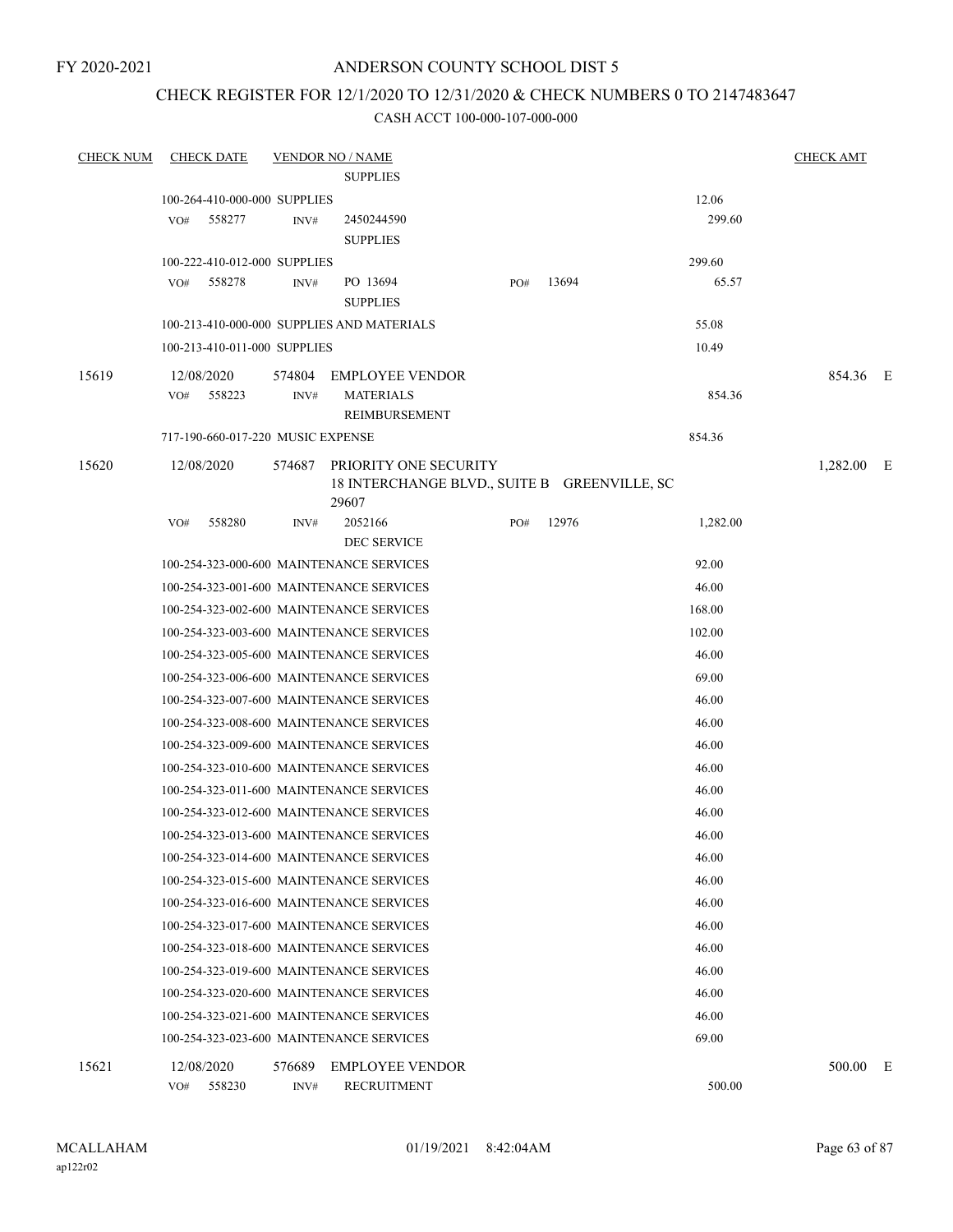### CHECK REGISTER FOR 12/1/2020 TO 12/31/2020 & CHECK NUMBERS 0 TO 2147483647

| <b>CHECK NUM</b> | <b>CHECK DATE</b>                         |        | <b>VENDOR NO / NAME</b>                                                                                   |              |          | <b>CHECK AMT</b> |  |
|------------------|-------------------------------------------|--------|-----------------------------------------------------------------------------------------------------------|--------------|----------|------------------|--|
|                  |                                           |        | <b>MOVING EXPENSES</b>                                                                                    |              |          |                  |  |
|                  |                                           |        | 267-264-312-000-RR3 PS- RECRUITE HQ TEACHERS                                                              |              | 500.00   |                  |  |
| 15622            | 12/08/2020                                | 571719 | <b>REPUBLIC SERVICES #744</b><br>PO BOX 9001099 LOUISVILLE, KY 40290-1099                                 |              |          | 9,752.41 E       |  |
|                  | VO#<br>558281                             | INV#   | 744-002009646<br>DEC SERVICE                                                                              | 13248<br>PO# | 9,752.41 |                  |  |
|                  |                                           |        | 100-254-323-000-600 MAINTENANCE SERVICES                                                                  |              | 370.00   |                  |  |
|                  |                                           |        | 100-254-323-001-600 MAINTENANCE SERVICES                                                                  |              | 538.44   |                  |  |
|                  |                                           |        | 100-254-323-002-600 MAINTENANCE SERVICES                                                                  |              | 666.47   |                  |  |
|                  |                                           |        | 100-254-323-003-600 MAINTENANCE SERVICES                                                                  |              | 640.83   |                  |  |
|                  |                                           |        | 100-254-323-005-600 MAINTENANCE SERVICES                                                                  |              | 628.02   |                  |  |
|                  |                                           |        | 100-254-323-006-600 MAINTENANCE SERVICES                                                                  |              | 512.67   |                  |  |
|                  |                                           |        | 100-254-323-007-600 MAINTENANCE SERVICES                                                                  |              | 256.33   |                  |  |
|                  |                                           |        | 100-254-323-008-600 MAINTENANCE SERVICES                                                                  |              | 307.60   |                  |  |
|                  |                                           |        | 100-254-323-009-600 MAINTENANCE SERVICES                                                                  |              | 256.33   |                  |  |
|                  |                                           |        | 100-254-323-010-600 MAINTENANCE SERVICES                                                                  |              | 256.33   |                  |  |
|                  |                                           |        | 100-254-323-011-600 MAINTENANCE SERVICES                                                                  |              | 256.33   |                  |  |
|                  |                                           |        | 100-254-323-012-600 MAINTENANCE SERVICES                                                                  |              | 448.58   |                  |  |
|                  |                                           |        | 100-254-323-013-600 MAINTENANCE SERVICES                                                                  |              | 256.33   |                  |  |
|                  |                                           |        | 100-254-323-014-600 MAINTENANCE SERVICES                                                                  |              | 256.33   |                  |  |
|                  |                                           |        | 100-254-323-015-600 MAINTENANCE SERVICES                                                                  |              | 256.33   |                  |  |
|                  |                                           |        | 100-254-323-016-600 MAINTENANCE SERVICES                                                                  |              | 256.33   |                  |  |
|                  |                                           |        | 100-254-323-017-600 MAINTENANCE SERVICES                                                                  |              | 307.60   |                  |  |
|                  |                                           |        | 100-254-323-018-600 MAINTENANCE SERVICES                                                                  |              | 256.33   |                  |  |
|                  |                                           |        | 100-254-323-019-600 MAINTENANCE SERVICES                                                                  |              | 256.33   |                  |  |
|                  |                                           |        | 100-254-323-020-600 MAINTENANCE SERVICES                                                                  |              | 512.67   |                  |  |
|                  |                                           |        | 100-254-323-021-600 MAINTENANCE SERVICES                                                                  |              | 499.85   |                  |  |
|                  |                                           |        | 100-254-323-023-600 MAINTENANCE SERVICES                                                                  |              | 192.25   |                  |  |
|                  |                                           |        | 100-266-345-000-000 TECHNOLOGY INFRASTRUCTURE                                                             |              | 1,410.33 |                  |  |
|                  |                                           |        | 131-254-323-031-600 MAINTENANCE SERVICES                                                                  |              | 153.80   |                  |  |
| 15623            | 12/08/2020                                | 576080 | <b>EMPLOYEE VENDOR</b>                                                                                    |              |          | 103.87 E         |  |
|                  | VO#<br>558217                             | INV#   | <b>PROJECTS</b><br>REIMBURSEMENT                                                                          |              | 103.87   |                  |  |
|                  | 900-115-416-031-CCR SUPPLIES-C.RITA 20/21 |        |                                                                                                           |              | 103.87   |                  |  |
| 15624            | 12/08/2020                                | 463005 | <b>SCHOLASTIC TEACHERS STORE</b><br>PO BOX 3720 ATT: ACCOUNTS RECEIVABLE<br>JEFFERSON CITY, MO 65102-3720 |              |          | 459.48 E         |  |
|                  | 558285<br>VO#                             | INV#   | 25105511<br><b>CENTERVILLE ELEM</b>                                                                       | 13630<br>PO# | 459.48   |                  |  |
|                  |                                           |        | 201-112-410-007-000 SUPPLIES AND MATERIALS                                                                |              | 459.48   |                  |  |
| 15625            | 12/08/2020                                | 570059 | <b>SHARP BUSINESS SYSTEMS</b><br>DEPT 1216 PO BOX 121216 DALLAS, TX 75312-1216                            |              |          | 30,349.30 E      |  |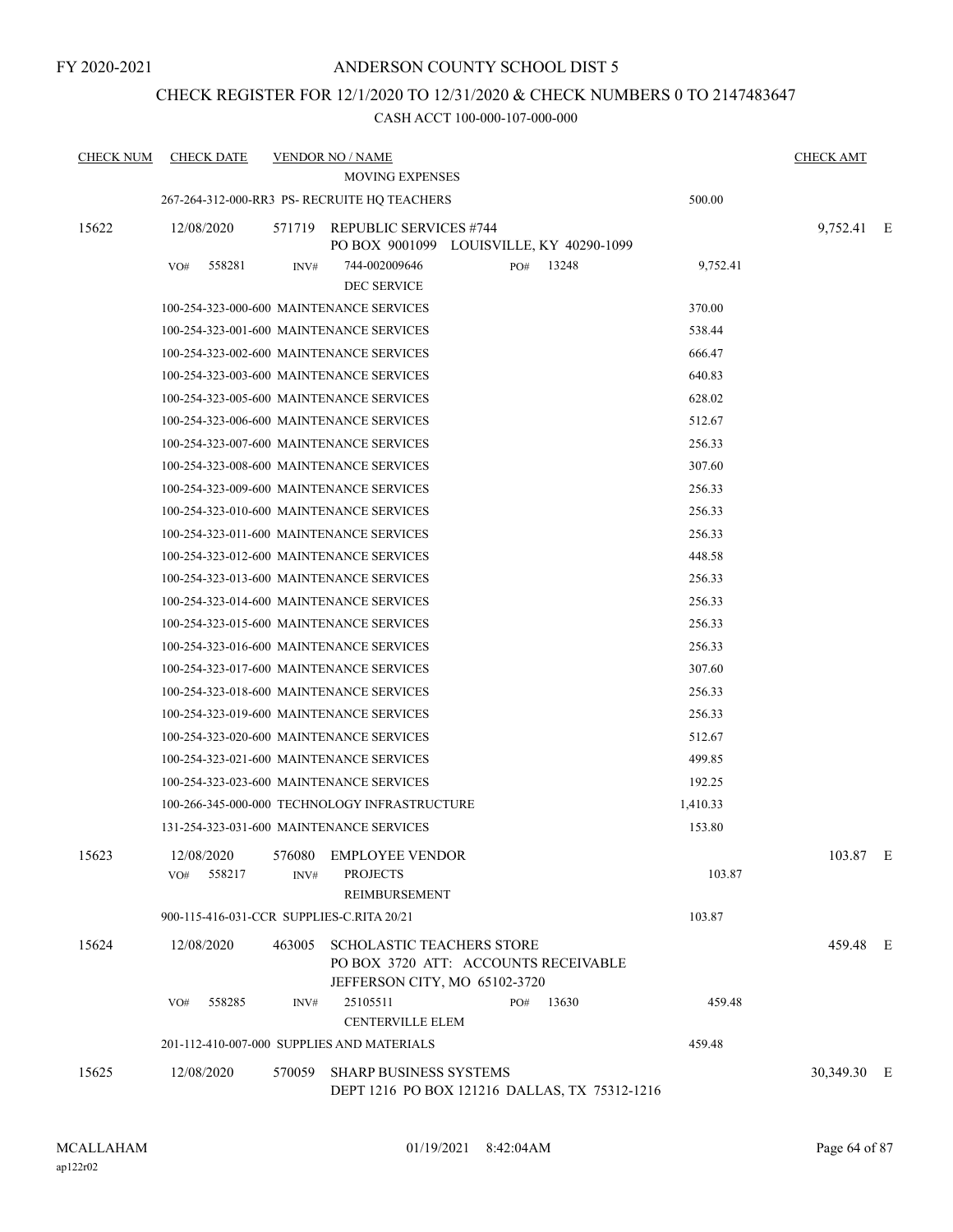# CHECK REGISTER FOR 12/1/2020 TO 12/31/2020 & CHECK NUMBERS 0 TO 2147483647

| <b>CHECK NUM</b> |     | <b>CHECK DATE</b>               |        | <b>VENDOR NO / NAME</b>                            |     |       |           | <b>CHECK AMT</b> |  |
|------------------|-----|---------------------------------|--------|----------------------------------------------------|-----|-------|-----------|------------------|--|
|                  | VO# | 558286                          | INV#   | 12451819,1546                                      | PO# | 13703 | 13,935.70 |                  |  |
|                  |     |                                 |        | NEW PROSPECT                                       |     |       |           |                  |  |
|                  |     | 201-112-490-010-000 COPIER COST |        |                                                    |     |       | 6,967.85  |                  |  |
|                  |     | 201-112-490-010-000 COPIER COST |        |                                                    |     |       | 6,967.85  |                  |  |
|                  |     | 558287                          | INV#   | <b>CENTERVILLE</b>                                 |     | 13704 | 15,945.87 |                  |  |
|                  | VO# |                                 |        |                                                    | PO# |       |           |                  |  |
|                  |     |                                 |        | 12451557,1560,812                                  |     |       |           |                  |  |
|                  |     | 201-112-490-007-000 COPIER COST |        |                                                    |     |       | 5,315.29  |                  |  |
|                  |     | 201-112-490-007-000 COPIER COST |        |                                                    |     |       | 5,315.29  |                  |  |
|                  |     | 201-112-490-007-000 COPIER COST |        |                                                    |     |       | 5,315.29  |                  |  |
|                  | VO# | 558288                          | INV#   | 9003045505                                         |     |       | 205.02    |                  |  |
|                  |     |                                 |        | <b>COPIES</b>                                      |     |       |           |                  |  |
|                  |     | 100-113-410-020-000 SUPPLIES    |        |                                                    |     |       | 205.02    |                  |  |
|                  | VO# | 558289                          | INV#   | 9003041256                                         |     |       | 19.26     |                  |  |
|                  |     |                                 |        | <b>COPIES</b>                                      |     |       |           |                  |  |
|                  |     | 201-112-490-014-000 COPIER COST |        |                                                    |     |       | 19.26     |                  |  |
|                  | VO# | 558290                          | INV#   | 9003047215                                         |     |       | 86.20     |                  |  |
|                  |     |                                 |        | <b>COPIES</b>                                      |     |       |           |                  |  |
|                  |     |                                 |        |                                                    |     |       |           |                  |  |
|                  |     |                                 |        | 201-112-490-016-000 OTHER/COPIER COST              |     |       | 86.20     |                  |  |
|                  | VO# | 558291                          | INV#   | 9003045509                                         |     |       | 137.99    |                  |  |
|                  |     |                                 |        | <b>COPIES</b>                                      |     |       |           |                  |  |
|                  |     | 201-112-490-011-000 COPIER COST |        |                                                    |     |       | 137.99    |                  |  |
|                  | VO# | 558292                          | INV#   | 9003062047                                         | PO# | 13235 | 19.26     |                  |  |
|                  |     |                                 |        | <b>LICENSE</b>                                     |     |       |           |                  |  |
|                  |     | 100-114-410-002-000 SUPPLIES    |        |                                                    |     |       | 19.26     |                  |  |
|                  |     |                                 |        |                                                    |     |       |           |                  |  |
| $*$ 15627        |     | 12/08/2020                      | 574599 | <b>EMPLOYEE VENDOR</b>                             |     |       |           | 123.04 E         |  |
|                  |     | VO# 558221                      | INV#   | <b>CAMERA</b>                                      |     |       | 123.04    |                  |  |
|                  |     |                                 |        | REIMBURSEMENT                                      |     |       |           |                  |  |
|                  |     |                                 |        | 100-113-410-021-VEN SUPPLY-ADDT'L FOR LOST VENDING |     |       | 123.04    |                  |  |
| 15628            |     | 12/08/2020                      | 569744 | S&S WORLDWIDE, INC                                 |     |       |           | 1,228.00 E       |  |
|                  |     |                                 |        | POBOX 845825 ATT: ACCOUNTS RECEIVABLE              |     |       |           |                  |  |
|                  |     |                                 |        | BOSTON, MA 02284-5825                              |     |       |           |                  |  |
|                  | VO# | 558303                          | INV#   | 100649064                                          |     |       | 1,228.00  |                  |  |
|                  |     |                                 |        | NEVITT FOREST                                      |     |       |           |                  |  |
|                  |     |                                 |        |                                                    |     |       |           |                  |  |
|                  |     | 937-113-410-012-000 SUPPLIES    |        |                                                    |     |       | 1,228.00  |                  |  |
| 15629            |     | 12/08/2020                      | 568718 | THE READING WAREHOUSE                              |     |       |           | 4,641.61 E       |  |
|                  |     |                                 |        | POBOX 41328 ATT: ACCOUNTS RECEIVABLE NORTH         |     |       |           |                  |  |
|                  |     |                                 |        | CHARLESTON, SC 29423                               |     |       |           |                  |  |
|                  | VO# | 558305                          | INV#   | 204816                                             | PO# | 13432 | 4,641.61  |                  |  |
|                  |     |                                 |        | <b>CENTERVILLE ELEM</b>                            |     |       |           |                  |  |
|                  |     | 201-224-410-007-000 PD SUPPLIES |        |                                                    |     |       | 4,641.61  |                  |  |
|                  |     |                                 |        |                                                    |     |       |           |                  |  |
| 15630            |     | 12/08/2020                      | 508675 | TRI-COUNTY BATTERY SALES                           |     |       |           | 599.20 E         |  |
|                  |     |                                 |        | 1413 WHITEHALL ROAD ATT: ACCOUNTS                  |     |       |           |                  |  |
|                  |     |                                 |        | RECEIVABLE ANDERSON, SC 29625                      |     |       |           |                  |  |
|                  | VO# | 558307                          | INV#   | 73036                                              |     |       | 599.20    |                  |  |
|                  |     |                                 |        | <b>SUPPLIES</b>                                    |     |       |           |                  |  |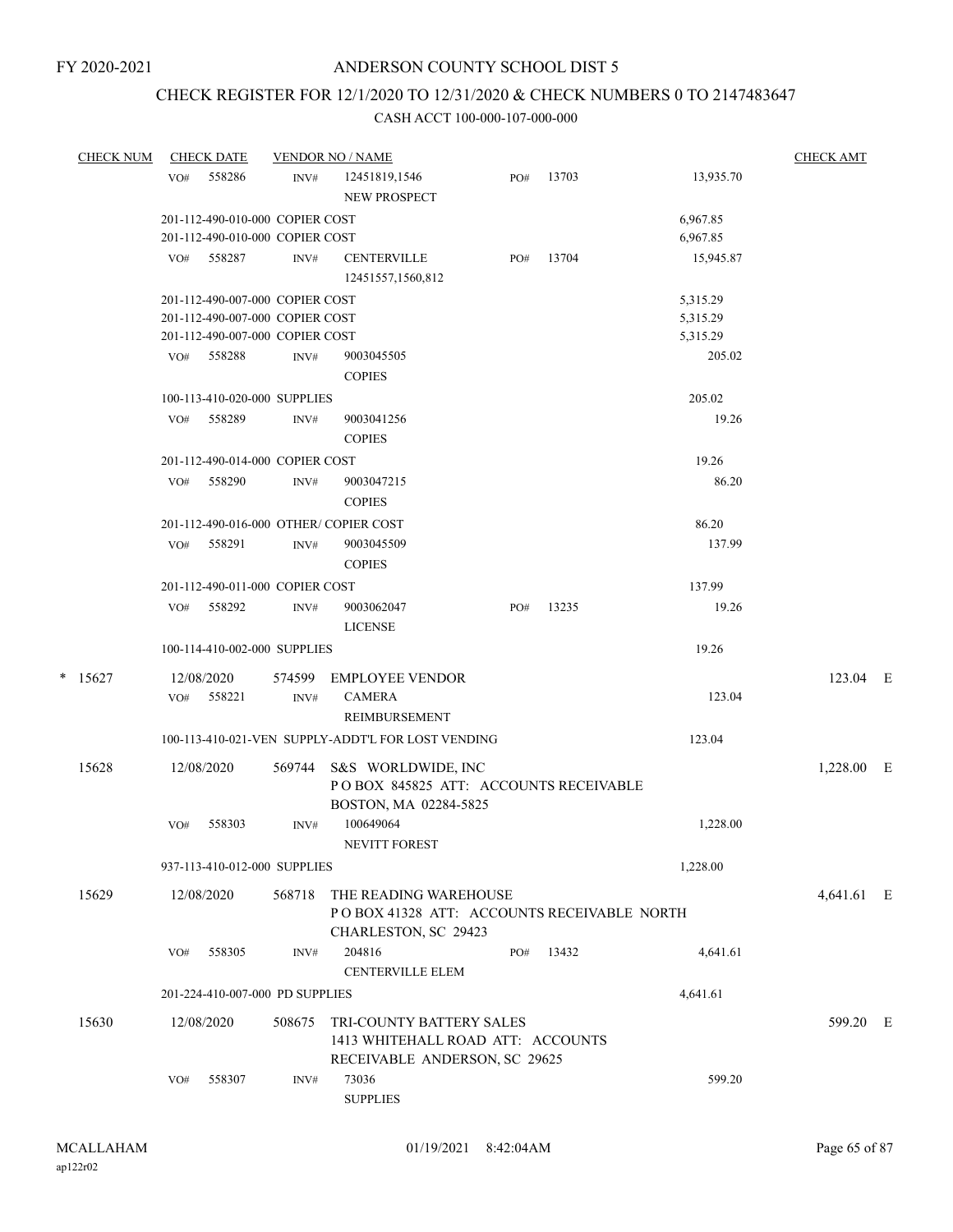### CHECK REGISTER FOR 12/1/2020 TO 12/31/2020 & CHECK NUMBERS 0 TO 2147483647

|   | <b>CHECK NUM</b> | <b>CHECK DATE</b>                   |                | <b>VENDOR NO / NAME</b>                                                                              |          | <b>CHECK AMT</b> |  |
|---|------------------|-------------------------------------|----------------|------------------------------------------------------------------------------------------------------|----------|------------------|--|
|   |                  | 100-254-410-008-000 SUPPLIES        |                |                                                                                                      | 599.20   |                  |  |
|   | 15631            | 12/08/2020<br>558228<br>VO#         | 576587<br>INV# | <b>EMPLOYEE VENDOR</b><br><b>RECRUITMENT</b><br><b>MOVING EXPENSES</b>                               | 500.00   | 500.00 E         |  |
|   |                  |                                     |                | 267-264-312-000-RR3 PS-RECRUITE HQ TEACHERS                                                          | 500.00   |                  |  |
|   | 15632            | 12/08/2020                          | 529275         | <b>WESTAR TIRE</b><br>P O BOX 400<br>715 NORTH MURRAY ATT:<br>ACCOUNTS RECEIVABLE ANDERSON, SC 29622 |          | 435.35 E         |  |
|   |                  | 558313<br>VO#                       | INV#           | 162985<br><b>TIRE</b>                                                                                | 129.33   |                  |  |
|   |                  |                                     |                | 100-254-412-000-001 TRUCK SERVICE - MAINTENANCE                                                      | 129.33   |                  |  |
|   |                  | 558314<br>VO#                       | INV#           | 162984<br><b>TIRES</b>                                                                               | 306.02   |                  |  |
|   |                  |                                     |                | 100-254-412-000-001 TRUCK SERVICE - MAINTENANCE                                                      | 306.02   |                  |  |
| * | 15635            | 12/08/2020<br>558224<br>VO#         | 571132<br>INV# | <b>EMPLOYEE VENDOR</b><br>DEC <sub>4</sub><br><b>COLUMBIA</b>                                        | 130.12   | 130.12 E         |  |
|   |                  |                                     |                | 100-252-333-000-000 TRIPS AND CONFERENCES                                                            | 130.12   |                  |  |
|   | 15636            | 12/10/2020                          | 574682         | <b>EMPLOYEE VENDOR</b>                                                                               |          | 119.40 E         |  |
|   |                  | 558322<br>VO#                       | INV#           | <b>CANVA</b><br><b>REIMBURSEMENT</b>                                                                 | 119.40   |                  |  |
|   |                  |                                     |                | 100-221-410-000-DIS DIGITAL INTEGRATION SUPPLIES                                                     | 119.40   |                  |  |
|   | $* 15641$        | 12/10/2020<br>558419<br>VO#         | 576694<br>INV# | <b>EMPLOYEE VENDOR</b><br><b>RECRUITMENT</b><br><b>MOVING EXPENSES</b>                               | 139.10   | 139.10 E         |  |
|   |                  |                                     |                | 267-264-312-000-RR3 PS- RECRUITE HQ TEACHERS                                                         | 139.10   |                  |  |
|   | $* 15643$        | 12/10/2020                          | 569307         | CAROLINA PCO SUPPLY CO. INC<br>POBOX 3517 ATT: ACCOUNTS RECEIVABLE CAYCE,<br>SC 29171                |          | 108.61 E         |  |
|   |                  | 558436<br>VO#                       | INV#           | 2834<br><b>SUPPLIES</b>                                                                              | 108.61   |                  |  |
|   |                  | 100-254-410-000-500 PEST MANAGEMENT |                |                                                                                                      | 108.61   |                  |  |
|   | 15644            | 12/10/2020                          |                | 568574 CCP CROWE'S CORPORATE PROMOTIONS<br>PO BOX 2647 ANDERSON, SC 29622                            |          | 2,128.07 E       |  |
|   |                  | 558485<br>VO#                       | INV#           | 16118<br>NORTH POINTE                                                                                | 2,128.07 |                  |  |
|   |                  |                                     |                | 713-271-660-013-201 MISCELLANEOUS EXPENSE                                                            | 2,128.07 |                  |  |
|   | 15645            | 12/10/2020<br>558331<br>VO#         | 575730<br>INV# | <b>EMPLOYEE VENDOR</b><br><b>CAPSTONE</b><br>REIMBURSEMENT                                           | 202.80   | 202.80 E         |  |
|   |                  |                                     |                | 731-271-660-031-869 DIGITAL ARTS & DESIGN EXPENSE                                                    | 202.80   |                  |  |
|   | 15646            | 12/10/2020                          | 187300         | CRESCENT SUPPLY CO, INC                                                                              |          | 1,381.33 E       |  |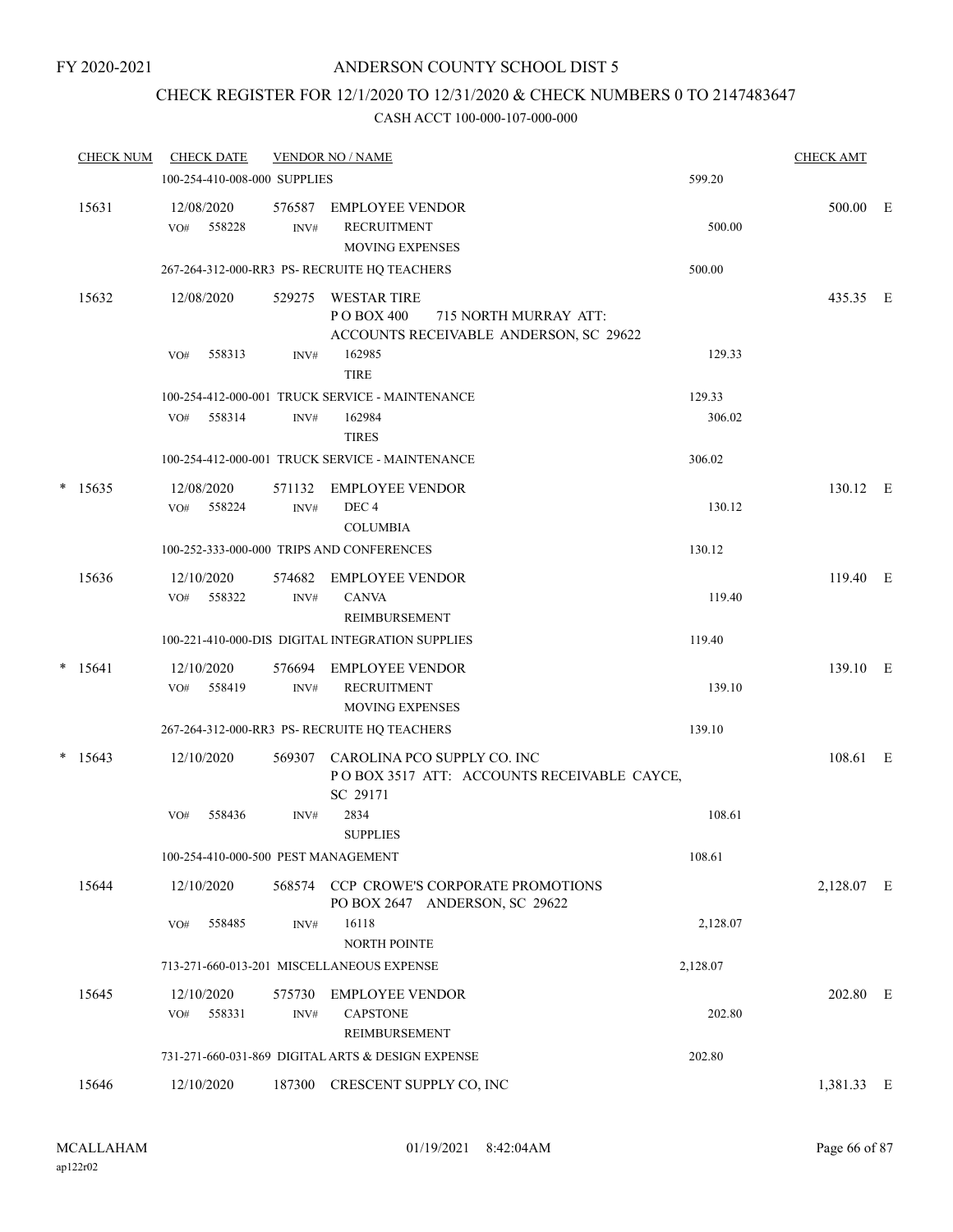### CHECK REGISTER FOR 12/1/2020 TO 12/31/2020 & CHECK NUMBERS 0 TO 2147483647

| CHECK NUM CHECK DATE |     |              |        | <b>VENDOR NO / NAME</b>                            |     |                                           |                 | <b>CHECK AMT</b> |  |
|----------------------|-----|--------------|--------|----------------------------------------------------|-----|-------------------------------------------|-----------------|------------------|--|
|                      |     |              |        | POBOX 8798 ATT: ACCOUNTS RECEIVABLE                |     |                                           |                 |                  |  |
|                      |     |              |        | GREENVILLE, SC 29604                               |     |                                           |                 |                  |  |
|                      | VO# | 558342       | INV#   | 394717                                             |     |                                           | 133.75          |                  |  |
|                      |     |              |        | <b>SUPPLIES</b>                                    |     |                                           |                 |                  |  |
|                      |     |              |        | 100-254-410-016-400 HVAC/ELECTRICAL/PLUMBING       |     |                                           | 133.75          |                  |  |
|                      |     | VO# 558343   | INV#   | 394746                                             |     |                                           | 112.35          |                  |  |
|                      |     |              |        | <b>SUPPLIES</b>                                    |     |                                           |                 |                  |  |
|                      |     |              |        | 100-254-410-001-400 HVAC/ELECTRICAL/PLUMBING       |     |                                           | 112.35          |                  |  |
|                      |     | $VO#$ 558344 | INV#   | 394719                                             |     |                                           | 267.82          |                  |  |
|                      |     |              |        | <b>SUPPLIES</b>                                    |     |                                           |                 |                  |  |
|                      |     |              |        | 100-254-410-008-400 HVAC/ELECTRICAL/PLUMBING       |     |                                           | 267.82          |                  |  |
|                      |     | VO# 558345   | INV#   | 394884                                             |     |                                           | 92.29           |                  |  |
|                      |     |              |        | <b>SUPPLIES</b>                                    |     |                                           |                 |                  |  |
|                      |     |              |        | 100-254-410-017-400 HVAC/ELECTRICAL/PLUMBING       |     |                                           | 92.29           |                  |  |
|                      |     | VO# 558346   | INV#   | 394834                                             |     |                                           | 115.56          |                  |  |
|                      |     |              |        | <b>SUPPLIES</b>                                    |     |                                           |                 |                  |  |
|                      |     |              |        | 100-254-410-006-400 HVAC/ELECTRICAL/PLUMBING       |     |                                           | 115.56          |                  |  |
|                      |     | VO# 558347   | INV#   | 394858                                             |     |                                           | 89.67           |                  |  |
|                      |     |              |        | <b>SUPPLIES</b>                                    |     |                                           |                 |                  |  |
|                      |     |              |        | 100-254-410-020-400 HVAC/ELECTRICAL/PLUMBING       |     |                                           | 89.67           |                  |  |
|                      |     | VO# 558348   | INV#   | 394396                                             |     |                                           | 24.24           |                  |  |
|                      |     |              |        | <b>SUPPLIES</b>                                    |     |                                           |                 |                  |  |
|                      |     |              |        | 100-254-410-021-400 HVAC/ELECTRICAL/PLUMBING       |     |                                           | 24.24           |                  |  |
|                      |     | VO# 558349   | INV#   | 394747                                             |     |                                           | 112.35          |                  |  |
|                      |     |              |        | <b>SUPPLIES</b>                                    |     |                                           |                 |                  |  |
|                      |     |              |        | 100-254-410-014-400 HVAC/ELECTRICAL/PLUMBING       |     |                                           | 112.35          |                  |  |
|                      |     | VO# 558350   | INV#   | 394720                                             |     |                                           | 33.71           |                  |  |
|                      |     |              |        | <b>SUPPLIES</b>                                    |     |                                           |                 |                  |  |
|                      |     |              |        | 100-254-410-018-400 HVAC/ELECTRICAL/PLUMBING       |     |                                           |                 |                  |  |
|                      | VO# | 558351       |        | 85546                                              |     |                                           | 33.71<br>343.95 |                  |  |
|                      |     |              | INV#   | <b>SUPPLIES</b>                                    |     |                                           |                 |                  |  |
|                      |     |              |        | 100-254-410-018-400 HVAC/ELECTRICAL/PLUMBING       |     |                                           |                 |                  |  |
|                      |     | VO# 558352   |        |                                                    |     |                                           | 343.95          |                  |  |
|                      |     |              | INV#   | 394890<br><b>SUPPLIES</b>                          |     |                                           | 55.64           |                  |  |
|                      |     |              |        |                                                    |     |                                           |                 |                  |  |
|                      |     |              |        | 100-254-410-017-400 HVAC/ELECTRICAL/PLUMBING       |     |                                           | 55.64           |                  |  |
| 15647                |     | 12/10/2020   | 569462 | CROSSROADS ENVIRONMENTAL, LLC<br>29303             |     | 1258 BOILING SPRINGS ROAD SPARTANBURG, SC |                 | $1,800.00$ E     |  |
|                      | VO# | 558439       | INV#   | 9470                                               | PO# | 12974                                     | 1,800.00        |                  |  |
|                      |     |              |        | <b>REINSPECTION</b>                                |     |                                           |                 |                  |  |
|                      |     |              |        | 100-254-323-000-400 CONTRACT SRVS.-HVAC            |     |                                           | 425.00          |                  |  |
|                      |     |              |        | 100-254-323-001-400 CONTR SERV-HVAC/ELECT/PLUMBING |     |                                           | 137.50          |                  |  |
|                      |     |              |        | 100-254-323-003-400 CONTR SERV-HVAC/ELECT/PLUMBING |     |                                           |                 |                  |  |
|                      |     |              |        |                                                    |     |                                           | 137.50          |                  |  |
|                      |     |              |        | 100-254-323-005-400 CONTR SERV-HVAC/ELECT/PLUMBING |     |                                           | 137.50          |                  |  |
|                      |     |              |        | 100-254-323-010-400 CONTR SERV-HVAC/ELECT/PLUMBING |     |                                           | 137.50          |                  |  |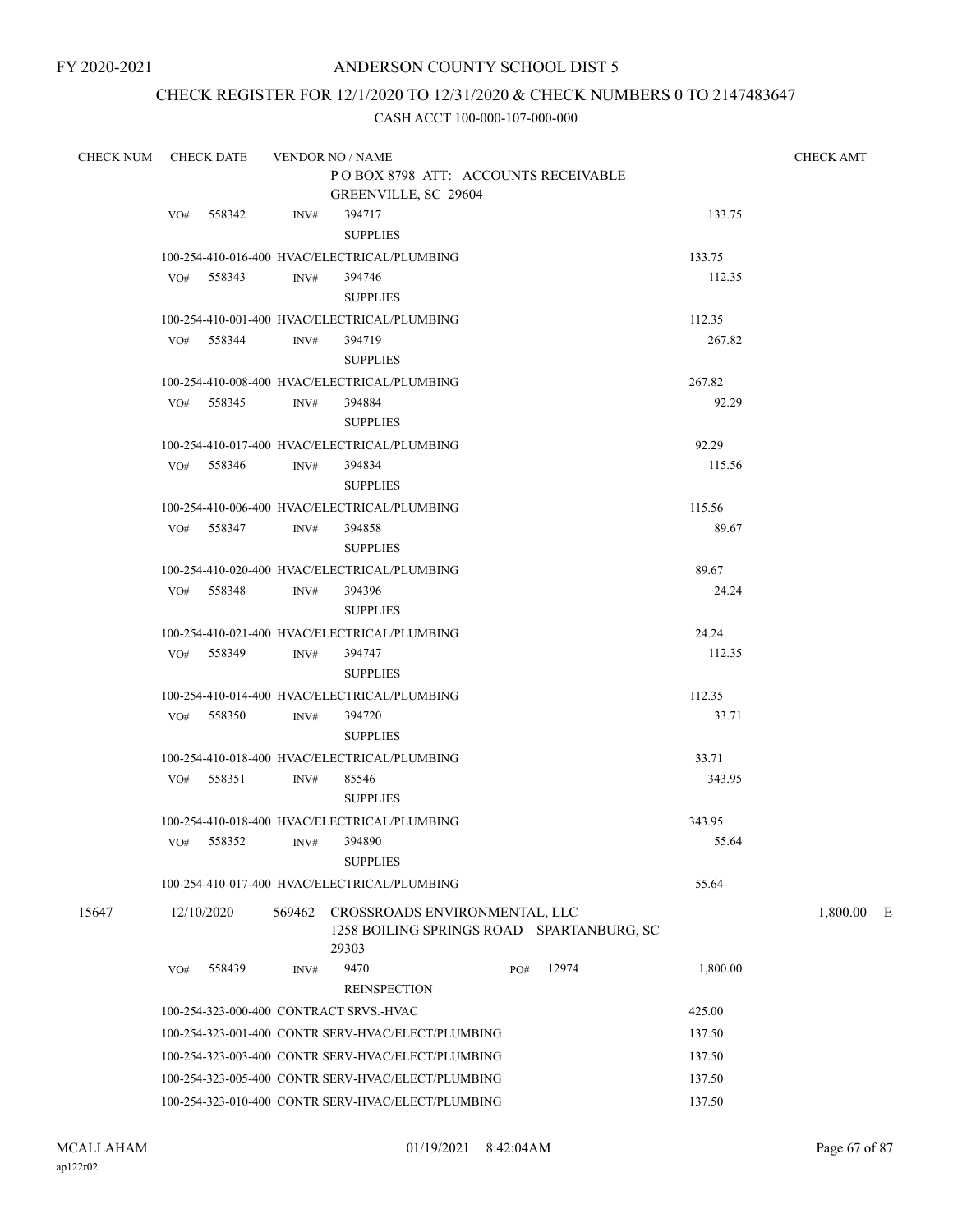CHECK REGISTER FOR 12/1/2020 TO 12/31/2020 & CHECK NUMBERS 0 TO 2147483647

|        | <b>CHECK NUM</b> |     | <b>CHECK DATE</b>                   |        | <b>VENDOR NO / NAME</b>                                                                          |     |       |        | <b>CHECK AMT</b> |  |
|--------|------------------|-----|-------------------------------------|--------|--------------------------------------------------------------------------------------------------|-----|-------|--------|------------------|--|
|        |                  |     |                                     |        | 100-254-323-012-400 CONTR SERV-HVAC/ELECT/PLUMBING                                               |     |       | 137.50 |                  |  |
|        |                  |     |                                     |        | 100-254-323-014-400 CONTR SERV-HVAC/ELECT/PLUMBING                                               |     |       | 137.50 |                  |  |
|        |                  |     |                                     |        | 100-254-323-016-400 CONTR SERV-HVAC/ELECT/PLUMBING                                               |     |       | 137.50 |                  |  |
|        |                  |     |                                     |        | 100-254-323-019-400 CONTR SERV-HVAC/ELECT/PLUMBING                                               |     |       | 137.50 |                  |  |
|        |                  |     |                                     |        | 100-254-323-021-400 CONTR SERV-HVAC/ELECT/PLUMBING                                               |     |       | 137.50 |                  |  |
|        |                  |     |                                     |        | 100-254-323-023-400 CONTR SERV.-HVAC/ELECT/PLUMBING                                              |     |       | 137.50 |                  |  |
| $\ast$ | 15649            |     | 12/10/2020                          |        | 572679 DEFENDER SERVICES, INC.<br>PO BOX 1775 COLUMBIA, SC 29202                                 |     |       |        | 337.12 E         |  |
|        |                  | VO# | 558441                              | INV#   | 1000545<br><b>ADULT ED</b>                                                                       | PO# | 13390 | 337.12 |                  |  |
|        |                  |     |                                     |        | 100-181-312-023-000 PURCHASED SERVICES                                                           |     |       | 337.12 |                  |  |
|        | 15650            |     | 12/10/2020                          | 198800 | DELTA EDUCATION<br>32656 COLLECTION CENTER DR ATT: ACCOUNTS<br>RECEIVABLE CHICAGO, IL 60693-0326 |     |       |        | 354.58 E         |  |
|        |                  | VO# | 558443                              | INV#   | PO 13660<br><b>ROBERT ANDERSON</b>                                                               | PO# | 13660 | 354.58 |                  |  |
|        |                  |     |                                     |        | 326-113-410-006-000 SCIENCE KITS SUPPLIES                                                        |     |       | 4.12   |                  |  |
|        |                  |     |                                     |        | 326-113-410-006-000 SCIENCE KITS SUPPLIES                                                        |     |       | 92.76  |                  |  |
|        |                  |     |                                     |        | 326-113-410-006-000 SCIENCE KITS SUPPLIES                                                        |     |       | 257.70 |                  |  |
|        | 15651            |     | 12/10/2020                          | 202600 | DILLARD'S SPORTS CENTER<br>708 WHITEHALL ROAD ATT: ACCOUNTS<br>RECEIVABLE ANDERSON, SC 29625     |     |       |        | 209.66 E         |  |
|        |                  | VO# | 558353                              | INV#   | 106314<br><b>MCCANTS BBALL</b>                                                                   |     |       | 12.82  |                  |  |
|        |                  |     |                                     |        | 705-271-660-005-751 BASKETBALL BOYS EXPENSE                                                      |     |       | 6.41   |                  |  |
|        |                  |     |                                     |        | 705-271-660-005-752 BASKETBALL GIRLS EXPENSE                                                     |     |       | 6.41   |                  |  |
|        |                  | VO# | 558354                              | INV#   | 107684<br><b>ROBERT ANDERSON</b>                                                                 |     |       | 181.88 |                  |  |
|        |                  |     |                                     |        | 706-271-660-006-674 FOOTBALL EXPENSE                                                             |     |       | 181.88 |                  |  |
|        |                  | VO# | 558488                              | INV#   | 107683<br><b>GLENVIEW</b>                                                                        |     |       | 14.96  |                  |  |
|        |                  |     |                                     |        | 720-271-660-020-751 BASKETBALL BOYS EXPENSE                                                      |     |       | 7.48   |                  |  |
|        |                  |     |                                     |        | 720-271-660-020-752 BASKETBALL GIRLS EXPENSE                                                     |     |       | 7.48   |                  |  |
| *      | 15654            |     | 12/10/2020                          | 237555 | FORMS & SUPPLY<br>POBOX 563953 ATT: ACCOUNTS RECEIVABLE<br>CHARLOTTE, NC 28256                   |     |       |        | 12,211.12 E      |  |
|        |                  | VO# | 558355                              | INV#   | 5626709<br><b>SUPPLIES</b>                                                                       |     |       | 208.82 |                  |  |
|        |                  |     | 714-271-660-014-305 LIBRARY EXPENSE |        |                                                                                                  |     |       | 208.82 |                  |  |
|        |                  | VO# | 558444                              | INV#   | 5619584-1                                                                                        |     |       | 2.89   |                  |  |
|        |                  |     |                                     |        | <b>SUPPLIES</b>                                                                                  |     |       |        |                  |  |
|        |                  |     |                                     |        | 715-271-660-015-201 MISCELLANEOUS EXPENSE                                                        |     |       | 2.89   |                  |  |
|        |                  | VO# | 558445                              | INV#   | 5549122<br><b>SUPPLIES</b>                                                                       |     |       | 343.47 |                  |  |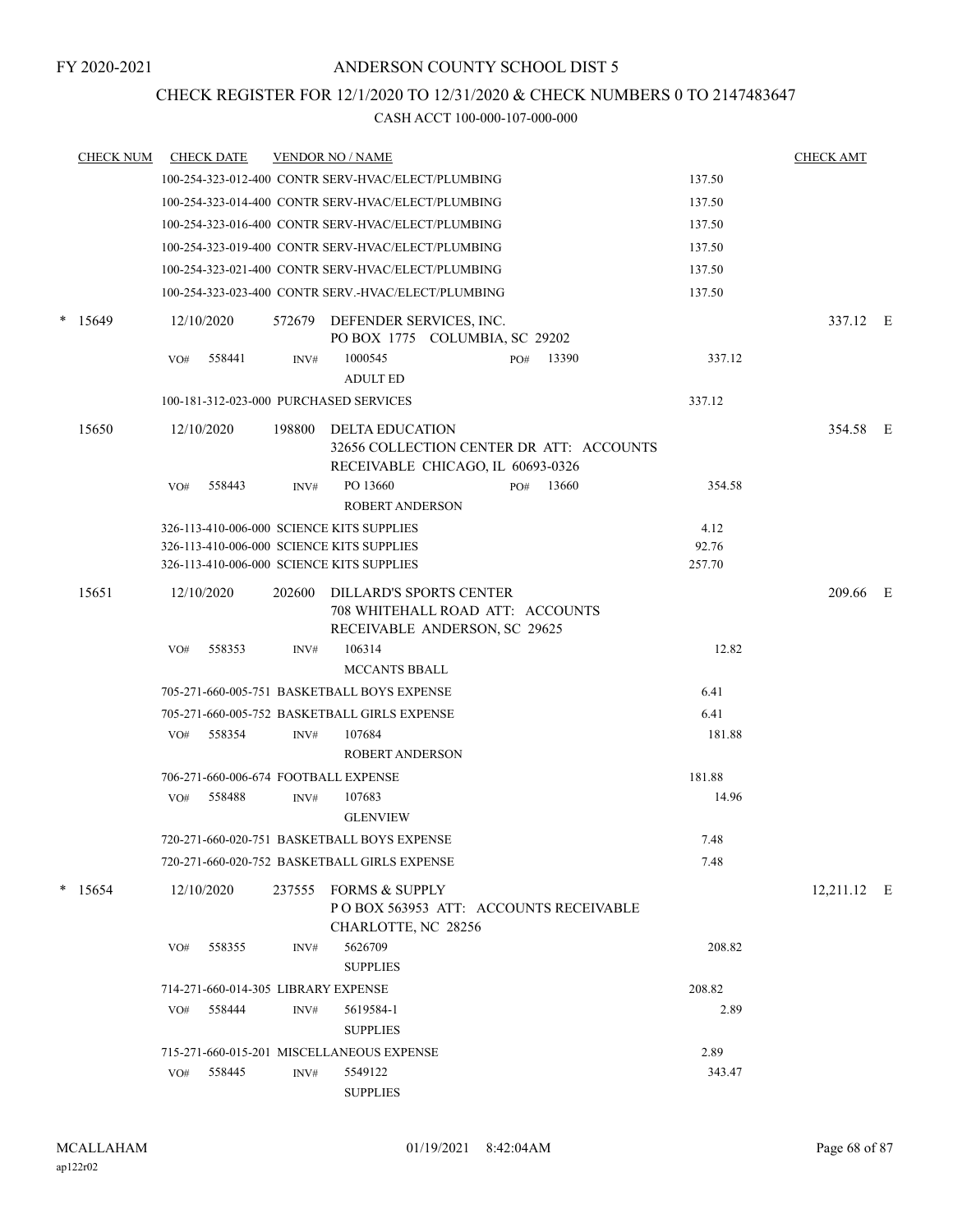### CHECK REGISTER FOR 12/1/2020 TO 12/31/2020 & CHECK NUMBERS 0 TO 2147483647

| CHECK NUM |            | <b>CHECK DATE</b>                  |        | <b>VENDOR NO / NAME</b>                                                            |     |       |                      | <b>CHECK AMT</b> |     |
|-----------|------------|------------------------------------|--------|------------------------------------------------------------------------------------|-----|-------|----------------------|------------------|-----|
|           |            |                                    |        | 715-271-660-015-201 MISCELLANEOUS EXPENSE                                          |     |       | 343.47               |                  |     |
|           | VO#        | 558490                             | INV#   | 5561697                                                                            | PO# | 13457 | 3.539.35             |                  |     |
|           |            |                                    |        | <b>WHSE SUPPLIES</b>                                                               |     |       |                      |                  |     |
|           |            |                                    |        | 100-000-170-000-000 WAREHOUSE INVENTORY                                            |     |       | 581.65               |                  |     |
|           |            |                                    |        | 100-000-170-000-000 WAREHOUSE INVENTORY                                            |     |       | 32.36                |                  |     |
|           |            |                                    |        | 100-000-170-000-000 WAREHOUSE INVENTORY                                            |     |       | 42.12                |                  |     |
|           |            |                                    |        | 100-000-170-000-000 WAREHOUSE INVENTORY<br>100-000-170-000-000 WAREHOUSE INVENTORY |     |       | 1,196.69<br>1,377.09 |                  |     |
|           |            |                                    |        | 100-000-170-000-000 WAREHOUSE INVENTORY                                            |     |       | 220.33               |                  |     |
|           |            |                                    |        | 100-000-170-000-000 WAREHOUSE INVENTORY                                            |     |       | 34.03                |                  |     |
|           |            |                                    |        | 100-000-170-000-000 WAREHOUSE INVENTORY                                            |     |       | 55.08                |                  |     |
|           | VO#        | 558491                             | INV#   | PO 13464                                                                           | PO# | 13464 | 8,116.59             |                  |     |
|           |            |                                    |        | <b>WHSE SUPPLIES</b>                                                               |     |       |                      |                  |     |
|           |            |                                    |        | 100-000-170-000-000 WAREHOUSE INVENTORY                                            |     |       | 7,689.02             |                  |     |
|           |            |                                    |        | 100-000-170-000-000 WAREHOUSE INVENTORY                                            |     |       | 427.57               |                  |     |
|           |            |                                    |        | 100-000-170-000-000 WAREHOUSE INVENTORY                                            |     |       | 85.33                |                  |     |
|           |            |                                    |        | 100-000-170-000-000 WAREHOUSE INVENTORY                                            |     |       | $-85.33$             |                  |     |
| 15655     | 12/10/2020 |                                    | 572772 | <b>EMPLOYEE VENDOR</b>                                                             |     |       |                      | 198.22           | - F |
|           | VO#        | 558329                             | INV#   | <b>FOOTBALL</b>                                                                    |     |       | 198.22               |                  |     |
|           |            |                                    |        | REIMBURSEMENT                                                                      |     |       |                      |                  |     |
|           |            |                                    |        | 706-271-660-006-674 FOOTBALL EXPENSE                                               |     |       | 198.22               |                  |     |
| $*$ 15657 | 12/10/2020 |                                    | 570843 | <b>GATEWAY SUPPLY CO</b>                                                           |     |       |                      | 186.76 E         |     |
|           |            |                                    |        | CORPORATE OFFICES P.O. BOX 2826 COLUMBIA, SC<br>29202                              |     |       |                      |                  |     |
|           | VO#        | 558357                             | INV#   | S5027319                                                                           |     |       | 186.76               |                  |     |
|           |            |                                    |        | <b>REPAIR PARTS</b>                                                                |     |       |                      |                  |     |
|           |            |                                    |        | 100-254-410-001-400 HVAC/ELECTRICAL/PLUMBING                                       |     |       | 80.71                |                  |     |
|           |            |                                    |        | 100-254-410-002-400 HVAC/ELECTRICAL/PLUMBING                                       |     |       | 21.20                |                  |     |
|           |            |                                    |        | 100-254-410-003-400 HVAC/ELECTRICAL/PLUMBING                                       |     |       | 14.36                |                  |     |
|           |            |                                    |        | 100-254-410-006-400 HVAC/ELECTRICAL/PLUMBING                                       |     |       | 23.90                |                  |     |
|           |            |                                    |        | 100-254-410-009-400 HVAC/ELECTRICAL/PLUMBING                                       |     |       | 22.69                |                  |     |
|           |            |                                    |        | 100-254-410-011-400 HVAC/ELECTRICAL/PLUMBING                                       |     |       | 23.90                |                  |     |
|           |            |                                    |        |                                                                                    |     |       |                      |                  |     |
| $*$ 15661 | 12/10/2020 |                                    |        | 264114 HEINEMANN<br>15963 COLLECTIONS CENTER DRIVE ATT: ACCOUNTS                   |     |       |                      | $11,200.00$ E    |     |
|           |            |                                    |        | RECEIVABLE CHICAGO, IL 60693                                                       |     |       |                      |                  |     |
|           | VO#        | 558359                             | INV#   | PO 13620                                                                           | PO# | 13620 | 11,200.00            |                  |     |
|           |            |                                    |        | <b>VIRTUAL PD</b>                                                                  |     |       |                      |                  |     |
|           |            |                                    |        | 263-224-312-000-PD5 PURCH SERV- SC STANDARDS                                       |     |       | 2,800.00             |                  |     |
|           |            |                                    |        | 263-224-312-000-PD5 PURCH SERV- SC STANDARDS                                       |     |       | 5,600.00             |                  |     |
|           |            |                                    |        | 263-224-312-000-PD5 PURCH SERV- SC STANDARDS                                       |     |       | 2,800.00             |                  |     |
| 15662     | 12/10/2020 |                                    | 573279 | HERSHEY CREAMERY COMPANY                                                           |     |       |                      | $112.68$ E       |     |
|           |            |                                    |        | 710 CORPORATE CIRCLE SALISBURY, NC 28145                                           |     |       |                      |                  |     |
|           | VO#        | 558361                             | INV#   | 15993583                                                                           |     |       | 112.68               |                  |     |
|           |            |                                    |        | ANDPEAAND1620                                                                      |     |       |                      |                  |     |
|           |            | 631-256-460-031-000 PURCHASED FOOD |        |                                                                                    |     |       | 112.68               |                  |     |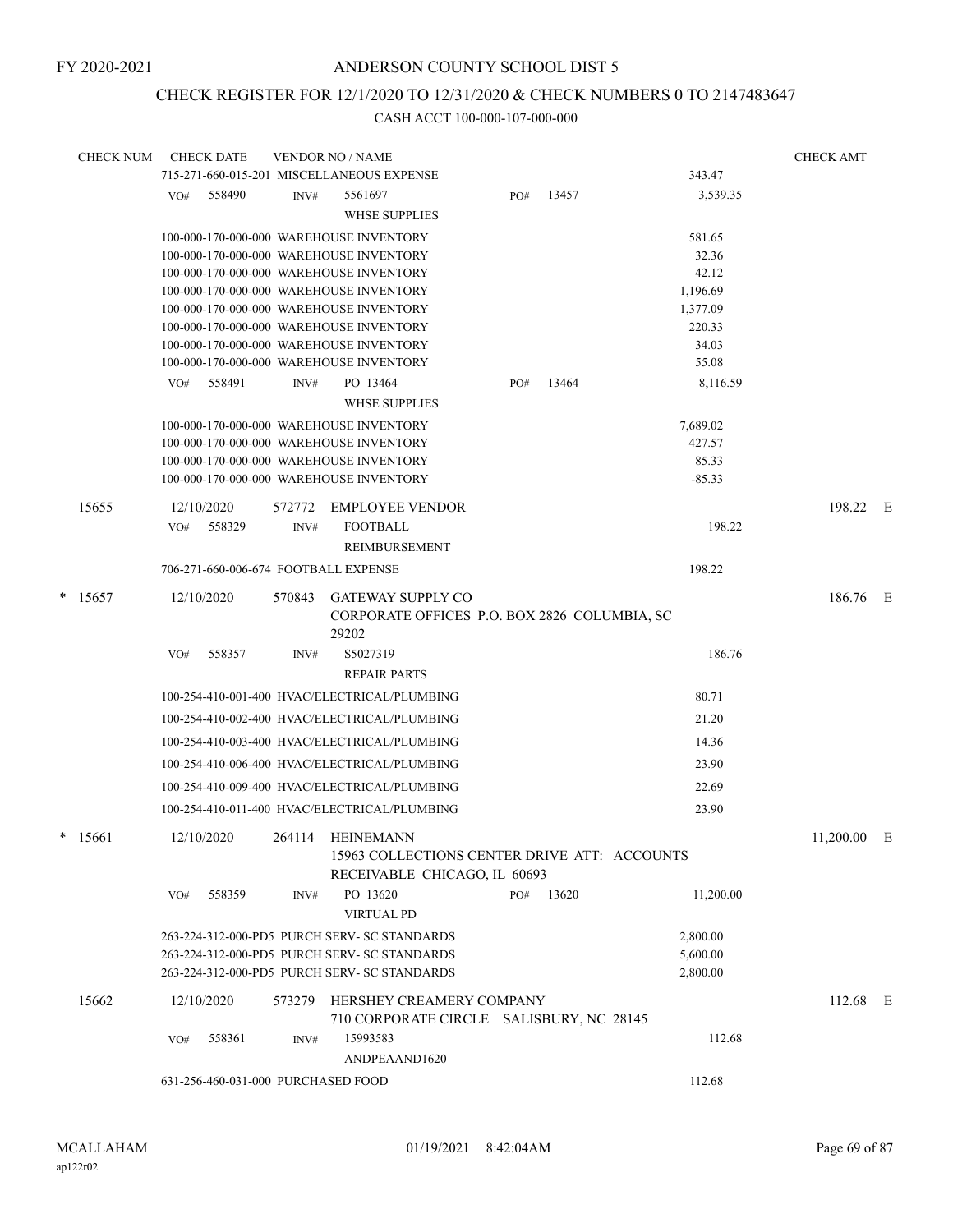#### FY 2020-2021

### ANDERSON COUNTY SCHOOL DIST 5

## CHECK REGISTER FOR 12/1/2020 TO 12/31/2020 & CHECK NUMBERS 0 TO 2147483647

| <b>CHECK NUM</b> | <b>CHECK DATE</b>                                                  |        | <b>VENDOR NO / NAME</b>                                                                          |     |       |               | <b>CHECK AMT</b> |  |
|------------------|--------------------------------------------------------------------|--------|--------------------------------------------------------------------------------------------------|-----|-------|---------------|------------------|--|
| 15663            | 12/10/2020                                                         | 113700 | INDEPENDENT MAIL<br>PO BOX 1411 CHARLOTTE, NC 28201-1411                                         |     |       |               | 144.23 E         |  |
|                  | 558493<br>VO#                                                      | INV#   | 3615205<br>AD 4481770                                                                            | PO# | 13726 | 71.73         |                  |  |
|                  | 100-257-350-000-000 ADVERTISING<br>100-257-350-000-000 ADVERTISING |        |                                                                                                  |     |       | 65.25<br>6.48 |                  |  |
|                  | 558494<br>VO#                                                      | INV#   | 3615205<br>AD 4458389                                                                            | PO# | 13646 | 72.50         |                  |  |
|                  | 100-257-350-000-000 ADVERTISING                                    |        |                                                                                                  |     |       | 72.50         |                  |  |
| * 15666          | 12/10/2020                                                         | 300176 | <b>JOSTENS INC</b><br>21336 NETWORK PLACE ATT: ACCOUNTS<br>RECEIVABLE CHICAGO, IL 60673          |     |       |               | 1,468.56 E       |  |
|                  | 558366<br>VO#                                                      | INV#   | JOB 43653<br><b>ROBERT ANDERSON</b>                                                              |     |       | 1,468.56      |                  |  |
|                  | 706-271-660-006-552 YEARBOOK EXPENSE                               |        |                                                                                                  |     |       |               |                  |  |
| 15667            | 12/10/2020                                                         | 305300 | KATHY'S ENTERPRISES<br>500 MT LEBANON CHURCH ROAD ATT: ACCOUNTS<br>RECEIVABLE GREER, SC 29651    |     |       |               | 1,964.79 E       |  |
|                  | 558495<br>VO#                                                      | INV#   | 5603<br><b>GLENVIEW</b>                                                                          |     |       | 1,964.79      |                  |  |
|                  | 397-113-410-020-000 SUPPLIES                                       |        |                                                                                                  |     |       | 1,964.79      |                  |  |
| $*$ 15670        | 12/10/2020                                                         | 566173 | LEGO EDUCATION<br>13569 COLLECTIONS CENTER DRIVE ATT: ACCOUNTS<br>RECEIVABLE CHICAGO, IL 60693   |     |       |               | 5,648.32 E       |  |
|                  | 558448<br>VO#                                                      | INV#   | 1190447151<br><b>WESTSIDE</b>                                                                    | PO# | 13685 | 5,648.32      |                  |  |
|                  | 329-114-410-003-000 SUPPLIES-STATE                                 |        |                                                                                                  |     |       | 1,443.69      |                  |  |
|                  | 329-114-410-003-0CO SUPPLIES-STATE (C/O)                           |        |                                                                                                  |     |       | 4,204.63      |                  |  |
| $*$ 15672        | 12/10/2020                                                         | 570294 | MARIANNA INDUSTRIES<br>11222 "I" STREET ATT: ACCOUNTS RECEIVABLE<br>OMAHA, NE 68137-1296         |     |       |               | 6,845.13 E       |  |
|                  | 558372<br>VO#                                                      | INV#   | 001-044834-20<br><b>SUPPLIES</b>                                                                 |     |       | 6,845.13      |                  |  |
|                  |                                                                    |        | 731-271-660-031-823 COSMETOLOGY EXPENSE                                                          |     |       | 6,845.13      |                  |  |
| 15673            | 12/10/2020                                                         | 349701 | MED CENTRAL HEALTH RESOURCES<br>3424 CLEMSON BLVD ATT: ACCOUNTS RECEIVABLE<br>ANDERSON, SC 29621 |     |       |               | 175.00 E         |  |
|                  | 558373<br>VO#                                                      | INV#   | 41827<br><b>PATRICK</b>                                                                          |     |       | 65.00         |                  |  |
|                  | 100-255-323-000-000 CONTRACTED SERVICES                            |        |                                                                                                  |     |       | 65.00         |                  |  |
|                  | 558374<br>VO#                                                      | INV#   | 56412<br><b>WINNER</b>                                                                           |     |       | 65.00         |                  |  |
|                  | 100-255-323-000-000 CONTRACTED SERVICES                            |        |                                                                                                  |     |       | 65.00         |                  |  |
|                  | VO# 558375                                                         | INV#   | 56613                                                                                            |     |       | 45.00         |                  |  |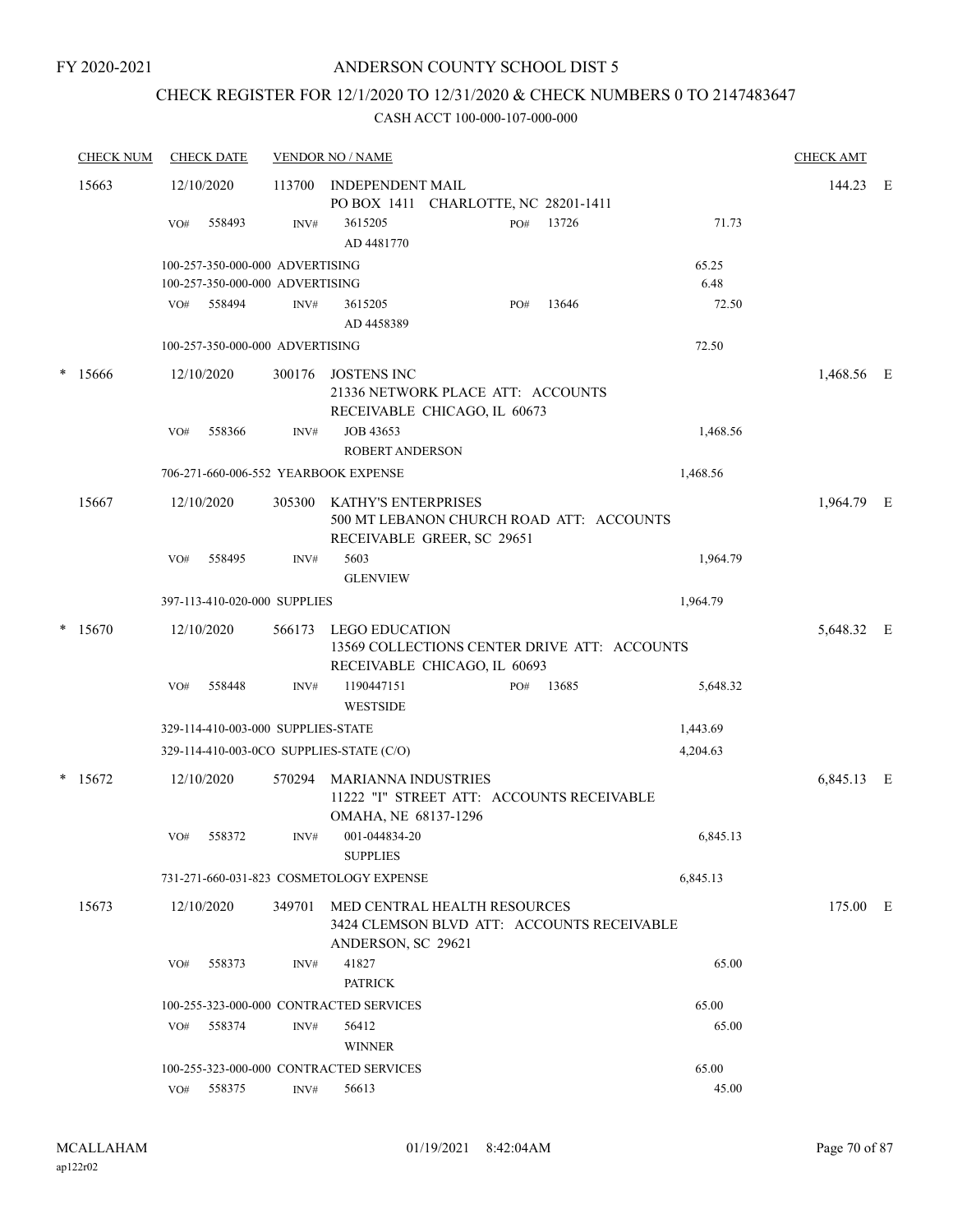### CHECK REGISTER FOR 12/1/2020 TO 12/31/2020 & CHECK NUMBERS 0 TO 2147483647

| <b>CHECK NUM</b> |     | <b>CHECK DATE</b>                   |        | <b>VENDOR NO / NAME</b>                                                                              |     |                                           |           | <b>CHECK AMT</b> |  |
|------------------|-----|-------------------------------------|--------|------------------------------------------------------------------------------------------------------|-----|-------------------------------------------|-----------|------------------|--|
|                  |     |                                     |        | <b>RICE</b>                                                                                          |     |                                           |           |                  |  |
|                  |     |                                     |        | 100-255-323-000-000 CONTRACTED SERVICES                                                              |     |                                           | 45.00     |                  |  |
| 15674            |     | 12/10/2020<br>VO# 558422            | INV#   | 127350 EMPLOYEE VENDOR<br>NOV-DEC<br>MILEAGE                                                         |     |                                           | 113.51    | $113.51$ E       |  |
|                  |     | 100-221-332-000-000 TRAVEL          |        |                                                                                                      |     |                                           | 113.51    |                  |  |
| $* 15676$        |     | 12/10/2020                          |        | 389900 OFFICE DEPOT                                                                                  |     |                                           |           | 412.28 E         |  |
|                  |     |                                     |        | POBOX 1413 CHARLOTTE, NC 28201-1413                                                                  |     |                                           |           |                  |  |
|                  | VO# | 558383                              | INV#   | 134715581001<br><b>SUPPLIES</b>                                                                      |     | PO# 13672                                 | 198.36    |                  |  |
|                  |     |                                     |        | 100-211-410-006-000 SUPPLIES - SOCIAL WORKER                                                         |     |                                           | 198.36    |                  |  |
|                  |     | VO# 558384                          | INV#   | 138875715001<br><b>TONER</b>                                                                         | PO# | 13672                                     | 112.65    |                  |  |
|                  |     |                                     |        | 100-211-410-006-000 SUPPLIES - SOCIAL WORKER                                                         |     |                                           | 112.65    |                  |  |
|                  | VO# | 558385                              | INV#   | 138133685001<br><b>CREDIT</b>                                                                        | PO# | 13672                                     | $-198.36$ |                  |  |
|                  |     |                                     |        | 100-211-410-006-000 SUPPLIES - SOCIAL WORKER                                                         |     |                                           | $-198.36$ |                  |  |
|                  |     | VO# 558386                          | INV#   | 137358528001<br><b>SUPPLIES</b>                                                                      |     |                                           | 54.33     |                  |  |
|                  |     | 100-112-410-010-000 SUPPLIES        |        |                                                                                                      |     |                                           | 54.33     |                  |  |
|                  |     | VO# 558450                          | INV#   | 135821671001<br><b>SUPPLIES</b>                                                                      | PO# | 13655                                     | 147.34    |                  |  |
|                  |     |                                     |        | 329-114-410-003-0CO SUPPLIES-STATE (C/O)                                                             |     |                                           | 147.34    |                  |  |
|                  |     | VO# 558497                          | INV#   | 137314931001<br><b>SUPPLIES</b>                                                                      |     |                                           | 11.32     |                  |  |
|                  |     | 600-256-410-000-000 SUPPLIES        |        |                                                                                                      |     |                                           | 11.32     |                  |  |
|                  |     | VO# 558498                          | INV#   | 137228643001<br><b>SUPPLIES</b>                                                                      |     |                                           | 86.64     |                  |  |
|                  |     | 600-256-410-000-000 SUPPLIES        |        |                                                                                                      |     |                                           | 86.64     |                  |  |
| 15677            |     | 12/10/2020                          |        | 405100 PERMA-BOUND<br>617 EAST VANDALIA ROAD ATT: ACCOUNTS<br>RECEIVABLE JACKSONVILLE, IL 62650-3599 |     |                                           |           | $1,162.63$ E     |  |
|                  | VO# | 558500                              | INV#   | 1875309<br>NORTH POINTE                                                                              |     |                                           | 1,162.63  |                  |  |
|                  |     | 100-222-410-013-000 SUPPLIES        |        |                                                                                                      |     |                                           | 640.79    |                  |  |
|                  |     |                                     |        | 713-271-660-013-223 LOST LIBRARY BOOKS EXPENSE                                                       |     |                                           | 260.92    |                  |  |
|                  |     | 713-271-660-013-305 LIBRARY EXPENSE |        |                                                                                                      |     |                                           | 260.92    |                  |  |
| $*$ 15681        | VO# | 12/10/2020<br>558330                | INV#   | 440625 EMPLOYEE VENDOR<br><b>CHRISTMAS</b><br>REIMBURSEMENT                                          |     |                                           | 255.44    | 255.44 E         |  |
|                  |     |                                     |        | 708-271-660-008-244 SCHOOL/CLASS DONATIONS EXPENSE                                                   |     |                                           | 255.44    |                  |  |
| 15682            |     | 12/10/2020                          | 570099 | SCHOOL SPECIALTY, INC.<br>RECEIVABLE CHICAGO, IL 60693-0656                                          |     | 32656 COLLECTION CENTER DR. ATT: ACCOUNTS |           | 23,921.81 E      |  |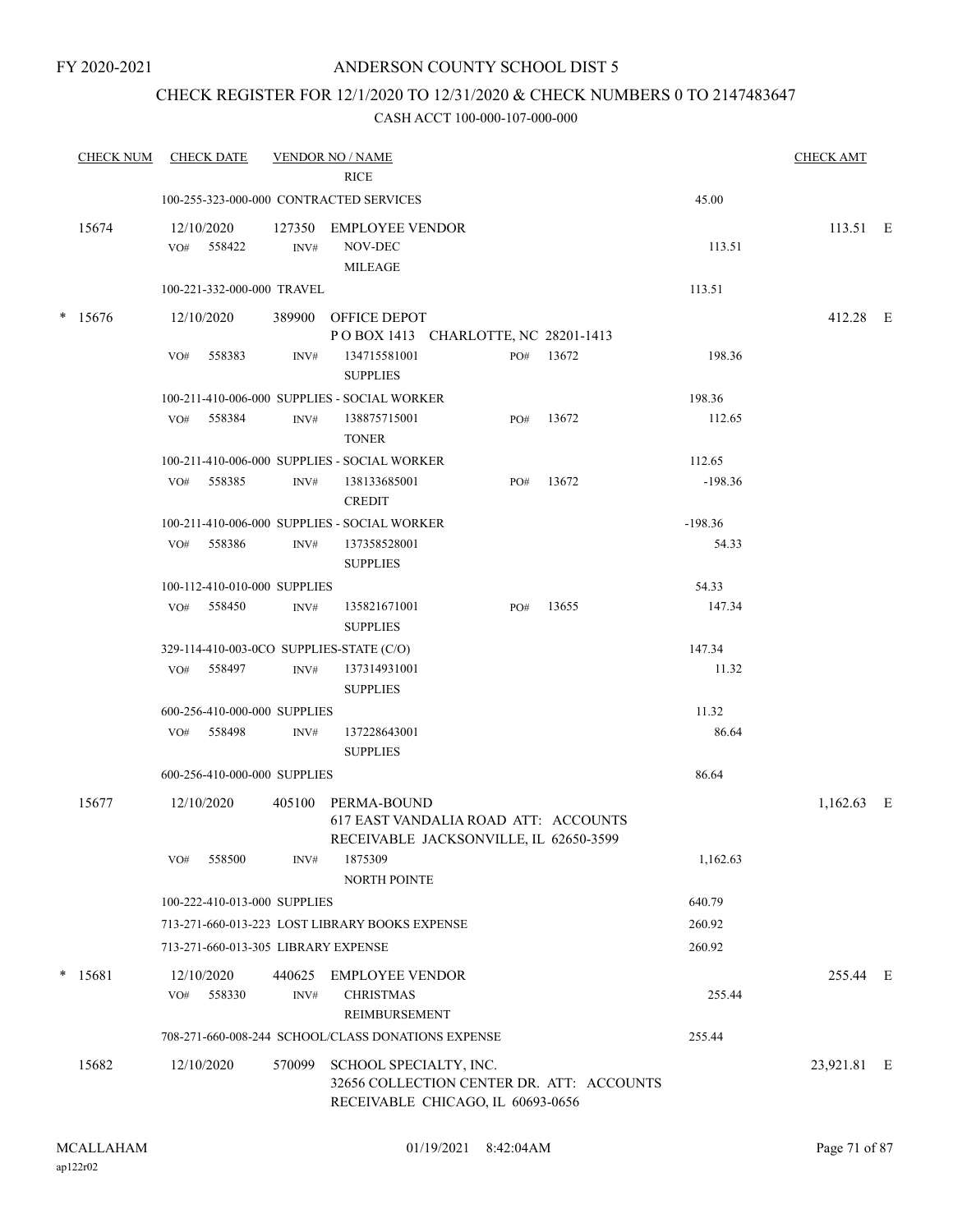### CHECK REGISTER FOR 12/1/2020 TO 12/31/2020 & CHECK NUMBERS 0 TO 2147483647

| <b>CHECK NUM</b> |     | <b>CHECK DATE</b>                  |        | <b>VENDOR NO / NAME</b>                       |     |       |           | <b>CHECK AMT</b> |  |
|------------------|-----|------------------------------------|--------|-----------------------------------------------|-----|-------|-----------|------------------|--|
|                  | VO# | 558502                             | INV#   | PO 13584<br><b>SUPPLIES</b>                   | PO# | 13584 | 774.18    |                  |  |
|                  |     |                                    |        | 100-000-170-000-000 WAREHOUSE INVENTORY       |     |       | 329.92    |                  |  |
|                  |     |                                    |        | 100-000-170-000-000 WAREHOUSE INVENTORY       |     |       | 444.26    |                  |  |
|                  | VO# | 558503                             | INV#   | PO 12644                                      | PO# | 12644 | 109.46    |                  |  |
|                  |     |                                    |        | <b>SUPPLIES</b>                               |     |       |           |                  |  |
|                  |     |                                    |        | 100-000-170-000-000 WAREHOUSE INVENTORY       |     |       | 7.02      |                  |  |
|                  |     |                                    |        | 100-000-170-000-000 WAREHOUSE INVENTORY       |     |       | 25.23     |                  |  |
|                  |     |                                    |        | 100-000-170-000-000 WAREHOUSE INVENTORY       |     |       | 77.21     |                  |  |
|                  | VO# | 558504                             | INV#   | PO 12686<br><b>SUPPLIES</b>                   | PO# | 12686 | 23,038.17 |                  |  |
|                  |     |                                    |        | 505-222-540-019-MED MEDIA FURNITURE           |     |       | 2,787.35  |                  |  |
|                  |     |                                    |        | 505-222-540-019-MED MEDIA FURNITURE           |     |       | 20,250.82 |                  |  |
| $* 15684$        |     | 12/10/2020                         | 570059 | <b>SHARP BUSINESS SYSTEMS</b>                 |     |       |           | 2,163.03 E       |  |
|                  |     |                                    |        | DEPT 1216 PO BOX 121216 DALLAS, TX 75312-1216 |     |       |           |                  |  |
|                  | VO# | 558394                             | INV#   | 9003051001                                    |     |       | 77.66     |                  |  |
|                  |     |                                    |        | <b>COPIES</b>                                 |     |       |           |                  |  |
|                  |     |                                    |        | 100-255-323-000-000 CONTRACTED SERVICES       |     |       | 77.66     |                  |  |
|                  | VO# | 558395                             | INV#   | 9003045516                                    |     |       | 63.96     |                  |  |
|                  |     |                                    |        | <b>COPIES</b>                                 |     |       |           |                  |  |
|                  |     | 713-271-660-013-362 COPIER EXPENSE |        |                                               |     |       | 63.96     |                  |  |
|                  | VO# | 558396                             | INV#   | 9003065182                                    |     |       | 106.97    |                  |  |
|                  |     |                                    |        | <b>COPIES</b>                                 |     |       |           |                  |  |
|                  |     | 201-112-490-007-000 COPIER COST    |        |                                               |     |       | 106.97    |                  |  |
|                  | VO# | 558397                             | INV#   | 9003051123                                    |     |       | 131.11    |                  |  |
|                  |     |                                    |        | <b>COPIES</b>                                 |     |       |           |                  |  |
|                  |     | 201-113-490-006-000 COPIER COST    |        |                                               |     |       | 131.11    |                  |  |
|                  | VO# | 558398                             | INV#   | 9003050331                                    |     |       | 90.95     |                  |  |
|                  |     |                                    |        | <b>COPIES</b>                                 |     |       |           |                  |  |
|                  |     | 201-113-490-006-000 COPIER COST    |        |                                               |     |       | 90.95     |                  |  |
|                  | VO# | 558399                             | INV#   | 9003048172                                    |     |       | 340.23    |                  |  |
|                  |     |                                    |        | <b>COPIES</b>                                 |     |       |           |                  |  |
|                  |     | 201-112-490-007-000 COPIER COST    |        |                                               |     |       | 340.23    |                  |  |
|                  | VO# | 558400                             | INV#   | 9003062084                                    |     |       | 188.21    |                  |  |
|                  |     |                                    |        | <b>COPIES</b>                                 |     |       |           |                  |  |
|                  |     | 201-112-490-012-000 COPIER COST    |        |                                               |     |       | 188.21    |                  |  |
|                  |     | VO# 558401                         | INV#   | 9003064666                                    |     |       | 391.53    |                  |  |
|                  |     |                                    |        | <b>COPIES</b>                                 |     |       |           |                  |  |
|                  |     | 201-112-490-010-000 COPIER COST    |        |                                               |     |       | 391.53    |                  |  |
|                  |     | VO# 558402                         | INV#   | 9003064674                                    |     |       | 64.88     |                  |  |
|                  |     |                                    |        | <b>COPIES</b>                                 |     |       |           |                  |  |
|                  |     | 201-113-490-006-000 COPIER COST    |        |                                               |     |       | 64.88     |                  |  |
|                  |     | VO# 558403                         | INV#   | 9003061990                                    |     |       | 12.84     |                  |  |
|                  |     |                                    |        | <b>COPIES</b>                                 |     |       |           |                  |  |
|                  |     | 201-112-490-010-000 COPIER COST    |        |                                               |     |       | 12.84     |                  |  |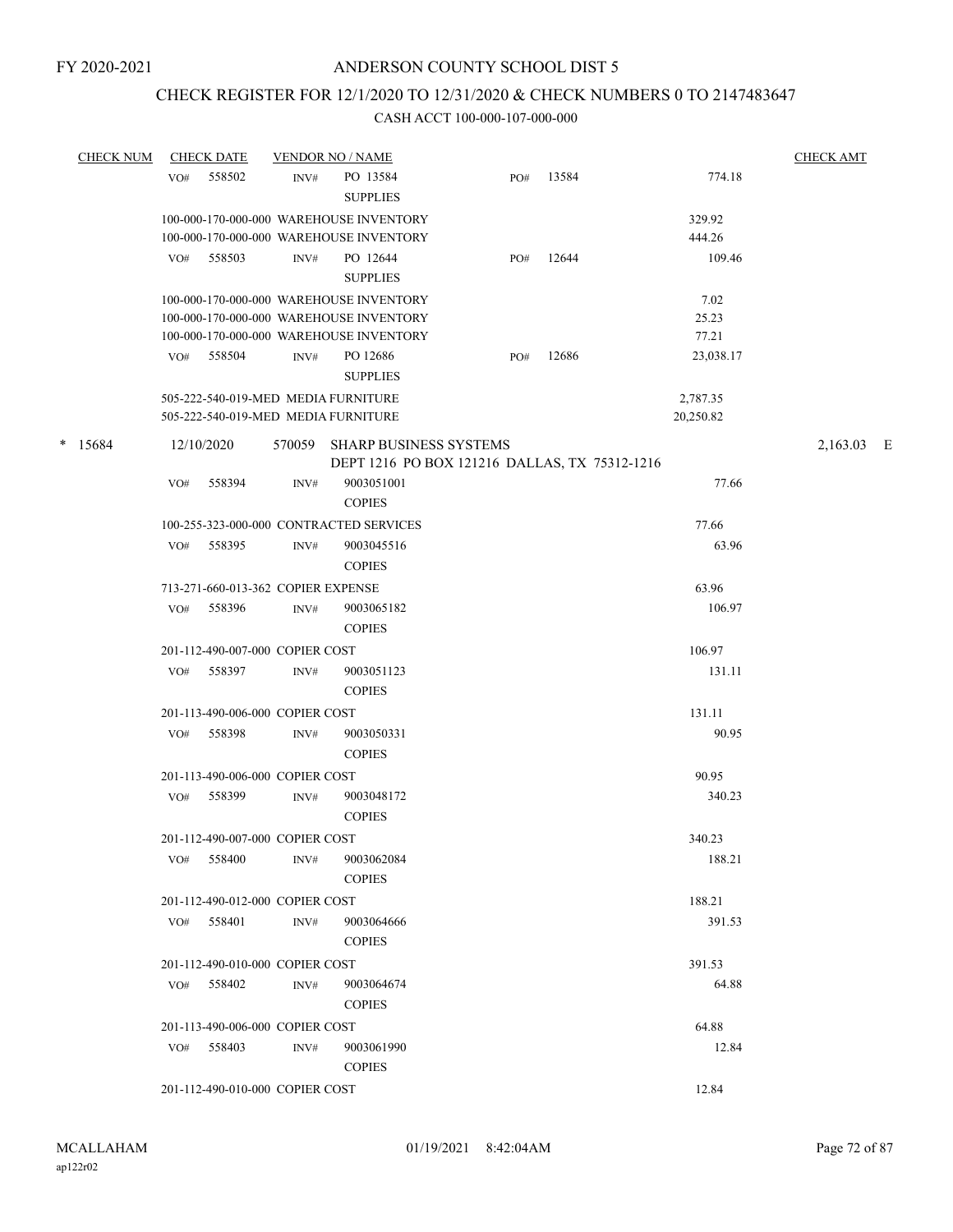# CHECK REGISTER FOR 12/1/2020 TO 12/31/2020 & CHECK NUMBERS 0 TO 2147483647

| <b>CHECK NUM</b> |     | <b>CHECK DATE</b> |                                    | <b>VENDOR NO / NAME</b>                                                                     |        | <b>CHECK AMT</b> |
|------------------|-----|-------------------|------------------------------------|---------------------------------------------------------------------------------------------|--------|------------------|
|                  | VO# | 558404            | INV#                               | 9003061891<br><b>COPIES</b>                                                                 | 12.84  |                  |
|                  |     |                   |                                    | 201-112-490-016-000 OTHER/COPIER COST                                                       | 12.84  |                  |
|                  | VO# | 558505            | INV#                               | 9003061942                                                                                  | 12.84  |                  |
|                  |     |                   |                                    | <b>LICENSE</b>                                                                              |        |                  |
|                  |     |                   |                                    | 100-113-410-020-VEN SUPPLY-ADDT'L FOR LOST VENDING                                          | 12.84  |                  |
|                  |     | VO# 558506        | INV#                               | 9003061885                                                                                  | 12.84  |                  |
|                  |     |                   |                                    | <b>LICENSE</b>                                                                              |        |                  |
|                  |     |                   |                                    | 100-181-410-023-000 SUPPLIES-ADULT ED.                                                      | 12.84  |                  |
|                  |     | VO# 558507        | INV#                               | 9003073837                                                                                  | 11.71  |                  |
|                  |     |                   |                                    | <b>COPIES</b>                                                                               |        |                  |
|                  |     |                   |                                    | 100-181-410-023-000 SUPPLIES-ADULT ED.                                                      | 11.71  |                  |
|                  | VO# | 558508            | INV#                               | 9003061976                                                                                  | 6.42   |                  |
|                  |     |                   |                                    | <b>COPIES</b>                                                                               |        |                  |
|                  |     |                   | 717-190-660-017-362 COPIER EXPENSE |                                                                                             | 6.42   |                  |
|                  |     | VO# 558509        | INV#                               | 9003054492                                                                                  | 123.77 |                  |
|                  |     |                   |                                    | <b>COPIES</b>                                                                               |        |                  |
|                  |     |                   | 717-190-660-017-362 COPIER EXPENSE |                                                                                             | 123.77 |                  |
|                  | VO# | 558510            | INV#                               | 9003066296                                                                                  | 50.26  |                  |
|                  |     |                   |                                    | <b>COPIES</b>                                                                               |        |                  |
|                  |     |                   | 717-190-660-017-362 COPIER EXPENSE |                                                                                             | 50.26  |                  |
|                  | VO# | 558511            | INV#                               | 9003051009                                                                                  | 382.81 |                  |
|                  |     |                   |                                    | <b>COPIES</b>                                                                               |        |                  |
|                  |     |                   | 100-114-410-001-ALT SUPPLIES       |                                                                                             | 382.81 |                  |
|                  |     | VO# 558512        | INV#                               | 9003051105                                                                                  | 68.36  |                  |
|                  |     |                   |                                    | <b>COPIES</b>                                                                               |        |                  |
|                  |     |                   |                                    | 100-113-410-005-VEN SUPPLY-ADDT'L FOR LOST VENDING                                          | 68.36  |                  |
|                  |     | VO# 558513        | INV#                               | 9003061973<br><b>COPIES</b>                                                                 | 12.84  |                  |
|                  |     |                   |                                    | 100-113-410-005-VEN SUPPLY-ADDT'L FOR LOST VENDING                                          | 12.84  |                  |
|                  |     |                   |                                    |                                                                                             |        |                  |
| 15685            |     | 12/10/2020        |                                    | 569744 S&S WORLDWIDE, INC<br>POBOX 845825 ATT: ACCOUNTS RECEIVABLE<br>BOSTON, MA 02284-5825 |        | 345.90 E         |
|                  | VO# | 558516            | INV#                               | 100653899<br>NEVITT FOREST                                                                  | 345.90 |                  |
|                  |     |                   | 937-113-410-012-000 SUPPLIES       |                                                                                             | 345.90 |                  |
| 15686            |     | 12/10/2020        | 563824                             | EMPLOYEE VENDOR                                                                             |        | 118.09 E         |
|                  | VO# | 558426            | INV#                               | <b>DECORATIONS</b>                                                                          | 118.09 |                  |
|                  |     |                   |                                    | REIMBURSEMENT                                                                               |        |                  |
|                  |     |                   | 124-114-410-024-000 SUPPLIES       |                                                                                             | 118.09 |                  |
| * 15688          |     | 12/10/2020        | 508675                             | TRI-COUNTY BATTERY SALES                                                                    |        | 368.08 E         |
|                  |     |                   |                                    | 1413 WHITEHALL ROAD ATT: ACCOUNTS                                                           |        |                  |
|                  |     |                   |                                    | RECEIVABLE ANDERSON, SC 29625                                                               |        |                  |
|                  | VO# | 558460            | INV#                               | 73054                                                                                       | 368.08 |                  |
|                  |     |                   |                                    |                                                                                             |        |                  |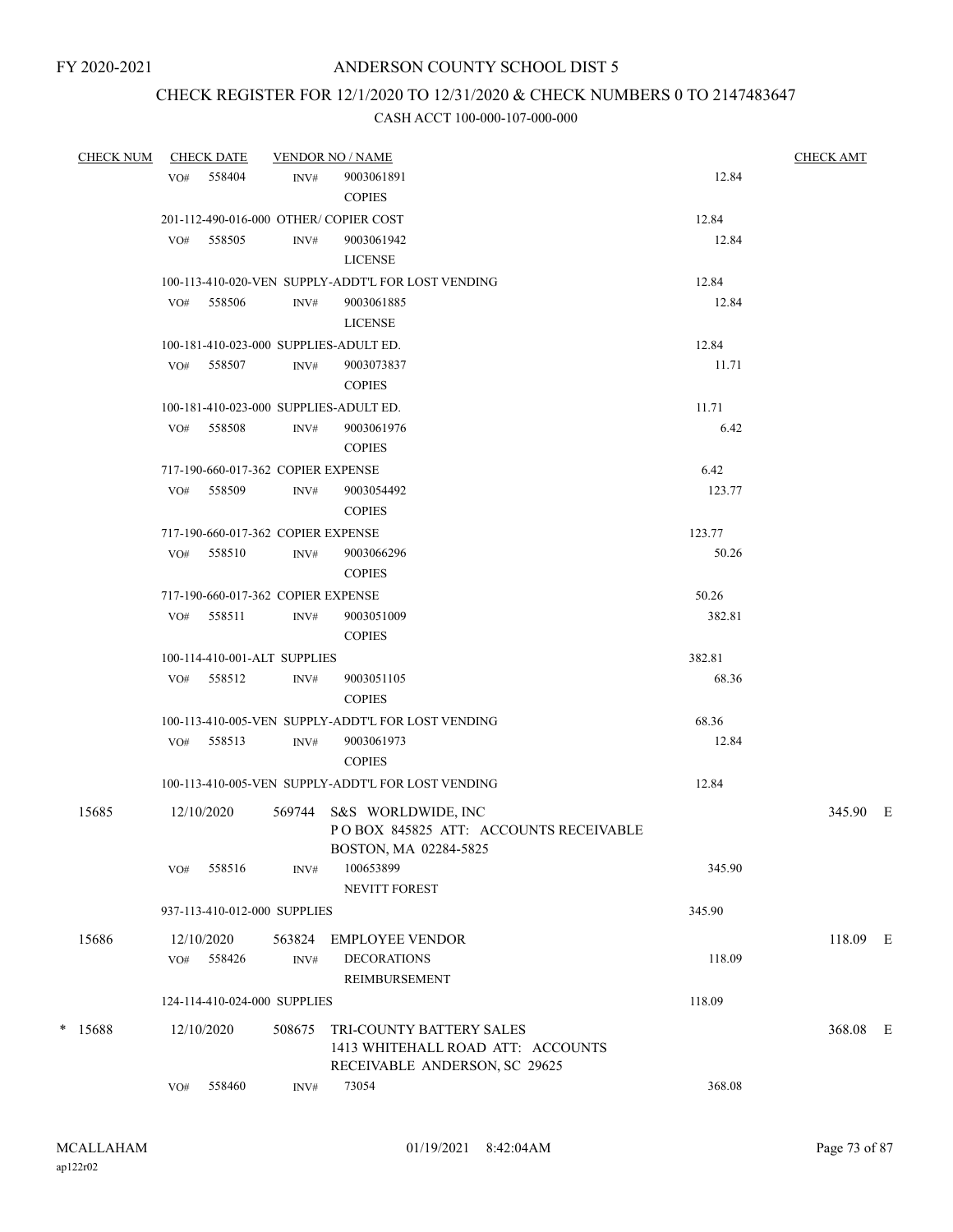### ANDERSON COUNTY SCHOOL DIST 5

### CHECK REGISTER FOR 12/1/2020 TO 12/31/2020 & CHECK NUMBERS 0 TO 2147483647

| <b>CHECK NUM</b> |     | <b>CHECK DATE</b>                          |        | <b>VENDOR NO / NAME</b><br><b>BATTERIES</b>                                                               |     |       |                | <b>CHECK AMT</b> |  |
|------------------|-----|--------------------------------------------|--------|-----------------------------------------------------------------------------------------------------------|-----|-------|----------------|------------------|--|
|                  |     | 100-254-410-002-000 SUPPLIES               |        |                                                                                                           |     |       | 368.08         |                  |  |
|                  |     |                                            |        |                                                                                                           |     |       |                |                  |  |
| 15689            |     | 12/10/2020                                 | 569789 | UNIFIRST CORPORATION<br>PO BOX 650481 DALLAS, TX 75265-0481                                               |     |       |                | 873.15 E         |  |
|                  | VO# | 558461                                     | INV#   | ACCT 1578913<br><b>MOP SERVICE</b>                                                                        | PO# | 12978 | 131.21         |                  |  |
|                  |     | 100-254-410-003-000 SUPPLIES               |        |                                                                                                           |     |       | 89.58          |                  |  |
|                  |     | 100-254-410-010-000 SUPPLIES               |        |                                                                                                           |     |       | 41.63          |                  |  |
|                  |     | VO# 558462                                 | INV#   | <b>ACCT 1578913</b><br><b>NOV SERVICE</b>                                                                 | PO# | 12978 | 741.94         |                  |  |
|                  |     | 100-254-410-001-000 SUPPLIES               |        |                                                                                                           |     |       | 17.82          |                  |  |
|                  |     | 100-254-410-002-000 SUPPLIES               |        |                                                                                                           |     |       | 54.16          |                  |  |
|                  |     | 100-254-410-003-000 SUPPLIES               |        |                                                                                                           |     |       | 29.86          |                  |  |
|                  |     | 100-254-410-005-000 SUPPLIES               |        |                                                                                                           |     |       | 41.78          |                  |  |
|                  |     | 100-254-410-006-000 SUPPLIES               |        |                                                                                                           |     |       | 56.38          |                  |  |
|                  |     | 100-254-410-007-000 SUPPLIES               |        |                                                                                                           |     |       | 22.44          |                  |  |
|                  |     | 100-254-410-008-000 SUPPLIES               |        |                                                                                                           |     |       |                |                  |  |
|                  |     | 100-254-410-009-000 SUPPLIES               |        |                                                                                                           |     |       | 41.40<br>31.42 |                  |  |
|                  |     | 100-254-410-010-000 SUPPLIES               |        |                                                                                                           |     |       | 18.42          |                  |  |
|                  |     | 100-254-410-011-000 SUPPLIES               |        |                                                                                                           |     |       | 19.50          |                  |  |
|                  |     | 100-254-410-012-000 SUPPLIES               |        |                                                                                                           |     |       | 19.58          |                  |  |
|                  |     | 100-254-410-013-000 SUPPLIES               |        |                                                                                                           |     |       | 42.90          |                  |  |
|                  |     | 100-254-410-014-000 SUPPLIES               |        |                                                                                                           |     |       | 28.42          |                  |  |
|                  |     | 100-254-410-015-000 SUPPLIES               |        |                                                                                                           |     |       | 23.42          |                  |  |
|                  |     | 100-254-410-016-000 SUPPLIES               |        |                                                                                                           |     |       | 23.42          |                  |  |
|                  |     | 100-254-410-017-000 SUPPLIES               |        |                                                                                                           |     |       | 54.76          |                  |  |
|                  |     | 100-254-410-018-000 SUPPLIES               |        |                                                                                                           |     |       | 29.22          |                  |  |
|                  |     | 100-254-410-019-000 SUPPLIES               |        |                                                                                                           |     |       | 37.50          |                  |  |
|                  |     | 100-254-410-020-000 SUPPLIES               |        |                                                                                                           |     |       | 33.92          |                  |  |
|                  |     | 100-254-410-021-000 SUPPLIES               |        |                                                                                                           |     |       | 47.90          |                  |  |
|                  |     | 100-254-410-023-000 SUPPLIES               |        |                                                                                                           |     |       | 15.18          |                  |  |
|                  |     |                                            |        |                                                                                                           |     |       | 52.54          |                  |  |
| $*$ 15694        |     | 131-254-410-031-000 SUPPLIES<br>12/15/2020 | 572893 | ANDERSON MAGAZINE                                                                                         |     |       |                | 235.00 E         |  |
|                  | VO# | 558559                                     | INV#   | POBOX 3848 ANDERSON, SC 29622<br>11509                                                                    |     |       | 235.00         |                  |  |
|                  |     |                                            |        | <b>JAN-FIB 2021</b>                                                                                       |     |       |                |                  |  |
|                  |     |                                            |        | 100-263-360-000-000 PRINTING AND BINDING                                                                  |     |       | 235.00         |                  |  |
| 15695            |     | 12/15/2020                                 | 566562 | ANDERSON OUTDOOR POWER EQUIPMENT<br>110 MIRACLE MILE DRIVE ATT: ACCOUNTS<br>RECEIVABLE ANDERSON, SC 29621 |     |       |                | 111.93 E         |  |
|                  | VO# | 558560                                     | INV#   | 254391<br>REPAIR                                                                                          |     |       | 111.93         |                  |  |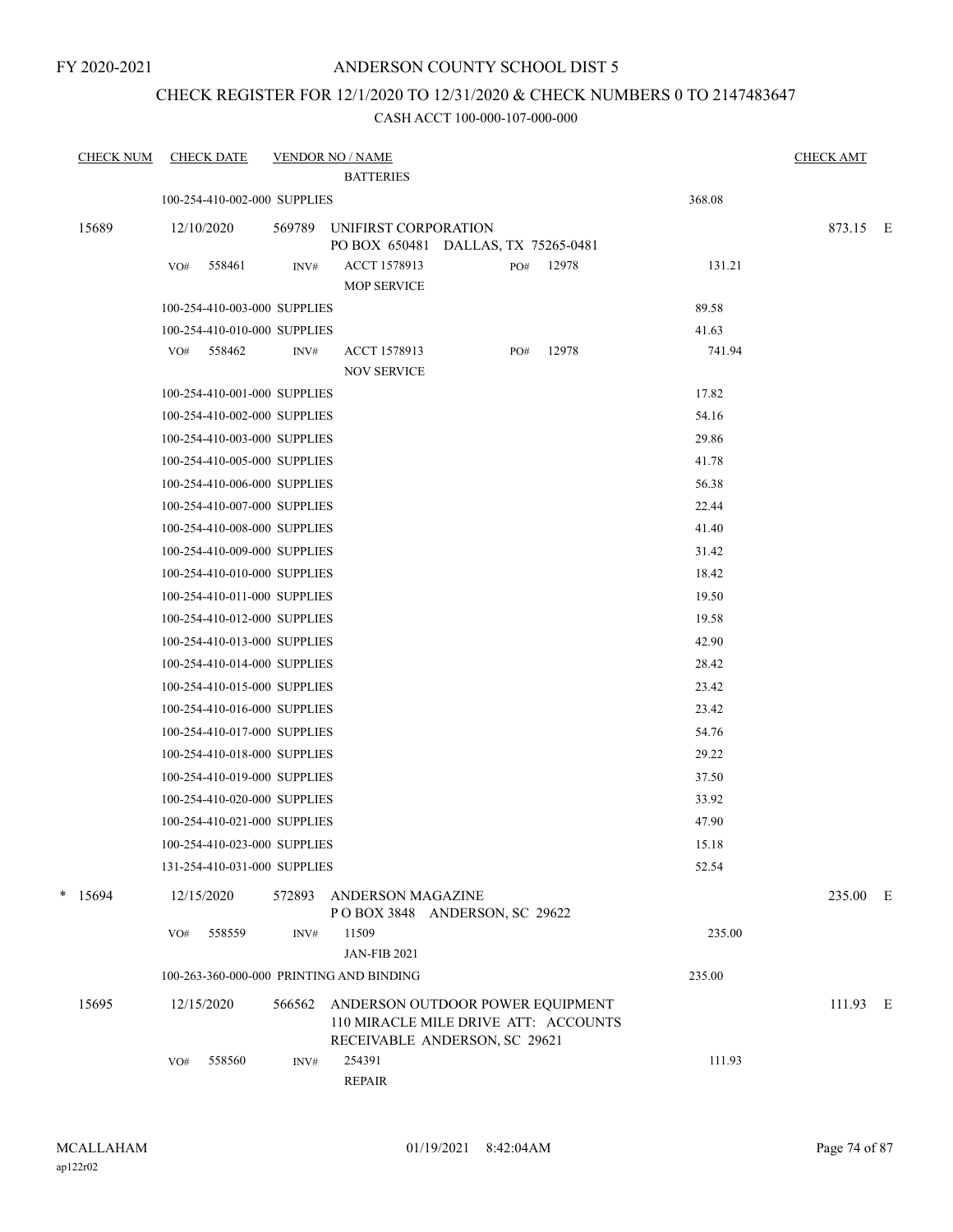### CHECK REGISTER FOR 12/1/2020 TO 12/31/2020 & CHECK NUMBERS 0 TO 2147483647

| <b>CHECK NUM</b> |     | <b>CHECK DATE</b>                  |                | <b>VENDOR NO / NAME</b><br>100-254-540-000-001 EQUIPMENT - MAINTENANCE                              | 111.93   | <b>CHECK AMT</b> |  |
|------------------|-----|------------------------------------|----------------|-----------------------------------------------------------------------------------------------------|----------|------------------|--|
| $*$ 15697        |     | 12/15/2020                         |                | 201391 BLICK ART MATERIALS                                                                          |          | 222.97 E         |  |
|                  | VO# | 558563                             | INV#           | 6910 EAGLE WAY CHICAGO, IL 60670-1069<br>5130266<br><b>SOUTHWOOD</b>                                | 222.97   |                  |  |
|                  |     | 817-113-410-021-0CO SUPPLIES (C/O) |                |                                                                                                     | 222.97   |                  |  |
|                  |     |                                    |                |                                                                                                     |          |                  |  |
| * 15701          |     | 12/15/2020                         |                | 576385 EMPLOYEE VENDOR                                                                              |          | 115.07 E         |  |
|                  | VO# | 558638                             | $\text{INV}\#$ | <b>TECH SUPPLIES</b><br>REIMBURSEMENT                                                               | 8.43     |                  |  |
|                  |     |                                    |                | 731-271-660-031-864 MECHATRONICS 1 EXPENSE                                                          | 8.43     |                  |  |
|                  | VO# | 558639                             | INV#           | <b>SUPPLIES</b>                                                                                     | 9.62     |                  |  |
|                  |     |                                    |                | REIMBURSEMENT                                                                                       |          |                  |  |
|                  |     |                                    |                | 731-271-660-031-865 MECHATRONICS 2 EXPENSE                                                          | 9.62     |                  |  |
|                  | VO# | 558640                             | INV#           | <b>SUPPLIES</b>                                                                                     | 97.02    |                  |  |
|                  |     |                                    |                | <b>REIMBURSEMENT</b>                                                                                |          |                  |  |
|                  |     |                                    |                | 731-271-660-031-864 MECHATRONICS 1 EXPENSE                                                          | 97.02    |                  |  |
| $*$ 15703        |     | 12/15/2020                         |                | 224625 ELECTRIC CITY SIGNS & NEON, INC.<br>POBOX 656 ATT: ACCOUNTS RECEIVABLE<br>ANDERSON, SC 29622 |          | 2,495.00 E       |  |
|                  | VO# | 558566                             | INV#           | 27394                                                                                               | 2,495.00 |                  |  |
|                  |     |                                    |                | <b>SOUTHWOOD</b>                                                                                    |          |                  |  |
|                  |     |                                    |                | 100-254-323-021-400 CONTR SERV-HVAC/ELECT/PLUMBING                                                  | 2,495.00 |                  |  |
| * 15705          |     | 12/15/2020                         |                | 237555 FORMS & SUPPLY<br>POBOX 563953 ATT: ACCOUNTS RECEIVABLE<br>CHARLOTTE, NC 28256               |          | 297.94 E         |  |
|                  | VO# | 558567                             | INV#           | 5627888<br><b>SUPPLIES</b>                                                                          | 255.82   |                  |  |
|                  |     |                                    |                | 709-271-660-009-201 MISCELLANEOUS EXPENSE                                                           | 255.82   |                  |  |
|                  | VO# | 558568                             | INV#           | 5629604<br><b>SUPPLIES</b>                                                                          | 8.86     |                  |  |
|                  |     | 100-112-410-014-000 SUPPLIES       |                |                                                                                                     | 8.86     |                  |  |
|                  | VO# | 558569                             | INV#           | 5612557<br><b>SUPPLIES</b>                                                                          | 33.26    |                  |  |
|                  |     |                                    |                | 709-271-660-009-201 MISCELLANEOUS EXPENSE                                                           | 33.26    |                  |  |
| $*$ 15707        |     | 12/15/2020                         | 570843         | <b>GATEWAY SUPPLY CO</b><br>CORPORATE OFFICES P.O. BOX 2826 COLUMBIA, SC                            |          | 812.49 E         |  |
|                  | VO# | 558570                             | INV#           | 29202<br>S5038380<br><b>SUPPLIES</b>                                                                | 72.52    |                  |  |
|                  |     | 100-254-410-000-400 HVAC SUPPLIES  |                |                                                                                                     | 45.26    |                  |  |
|                  |     |                                    |                | 100-254-410-003-400 HVAC/ELECTRICAL/PLUMBING                                                        | 16.69    |                  |  |
|                  |     |                                    |                | 100-254-410-019-400 HVAC/ELECTRICAL/PLUMBING                                                        | 6.35     |                  |  |
|                  |     |                                    |                | 100-254-410-021-400 HVAC/ELECTRICAL/PLUMBING                                                        | 4.22     |                  |  |
|                  |     | VO# 558571                         | INV#           | S5036106                                                                                            | 706.20   |                  |  |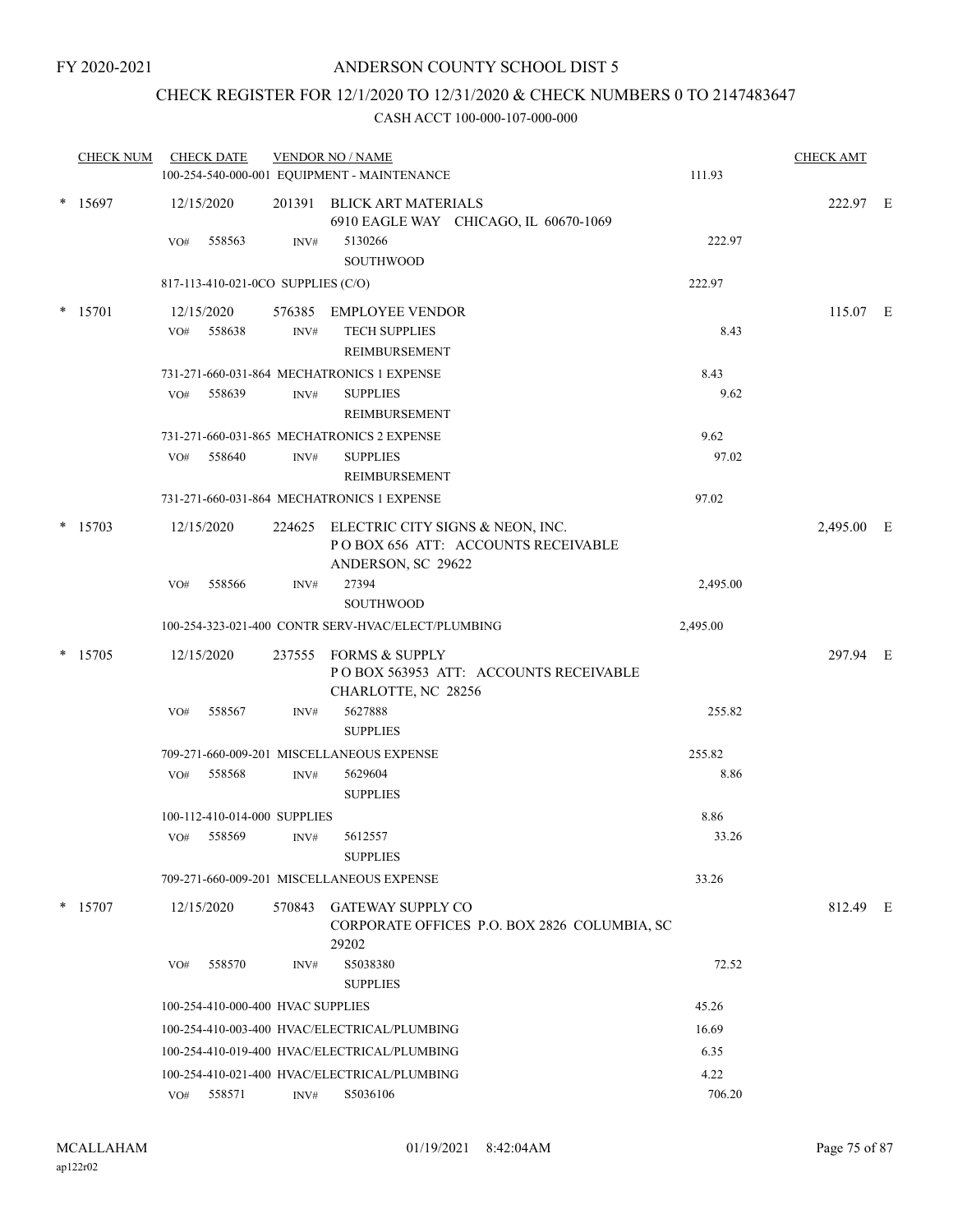### CHECK REGISTER FOR 12/1/2020 TO 12/31/2020 & CHECK NUMBERS 0 TO 2147483647

| <b>CHECK NUM</b> | <b>CHECK DATE</b>                       |        | <b>VENDOR NO / NAME</b>                                           |           |          | <b>CHECK AMT</b> |  |
|------------------|-----------------------------------------|--------|-------------------------------------------------------------------|-----------|----------|------------------|--|
|                  |                                         |        | <b>SUPPLIES</b>                                                   |           |          |                  |  |
|                  |                                         |        | 100-254-410-002-400 HVAC/ELECTRICAL/PLUMBING                      |           | 353.10   |                  |  |
|                  |                                         |        | 100-254-410-003-400 HVAC/ELECTRICAL/PLUMBING                      |           | 353.10   |                  |  |
|                  | 558572<br>VO#                           | INV#   | S5018864                                                          |           | 33.77    |                  |  |
|                  |                                         |        | <b>SUPPLIES</b>                                                   |           |          |                  |  |
|                  |                                         |        | 100-254-410-005-400 HVAC/ELECTRICAL/PLUMBING                      |           | 33.77    |                  |  |
| 15708            | 12/15/2020                              | 572643 | <b>EMPLOYEE VENDOR</b>                                            |           |          | 286.13 E         |  |
|                  | VO#<br>558634                           | INV#   | <b>BREAKFAST</b>                                                  |           | 286.13   |                  |  |
|                  |                                         |        | <b>REIMBURSEMENT</b>                                              |           |          |                  |  |
|                  |                                         |        | 712-271-660-012-201 MISCELLANEOUS EXPENSE                         |           | 286.13   |                  |  |
| $*$ 15710        | 12/15/2020                              |        | 575524 EMPLOYEE VENDOR                                            |           |          | 140.00 E         |  |
|                  | 558635<br>VO#                           | INV#   | $100 - 4$                                                         |           | 140.00   |                  |  |
|                  |                                         |        | <b>NEVITT FOREST</b>                                              |           |          |                  |  |
|                  | 712-271-660-012-315 HOSPITALITY EXPENSE |        |                                                                   |           | 140.00   |                  |  |
| $*$ 15712        | 12/15/2020                              | 563608 | JW PEPPER & SON, INC<br>POBOX 642 ATT: ACCOUNTS RECEIVABLE EXTON, |           |          | 419.88 E         |  |
|                  |                                         |        | PA 19341                                                          |           |          |                  |  |
|                  | 558575<br>VO#                           | INV#   | 363039153                                                         |           | 369.90   |                  |  |
|                  |                                         |        | <b>MCCANTS</b>                                                    |           |          |                  |  |
|                  |                                         |        | 100-113-410-005-COB CHORUS, ORCHESTRA & BAND                      |           | 369.90   |                  |  |
|                  | 558576<br>VO#                           | INV#   | 363039443                                                         |           | 49.98    |                  |  |
|                  |                                         |        | <b>MCCANTS</b>                                                    |           |          |                  |  |
|                  |                                         |        | 100-113-410-005-COB CHORUS, ORCHESTRA & BAND                      |           | 49.98    |                  |  |
| 15713            | 12/15/2020                              | 307650 | <b>EMPLOYEE VENDOR</b>                                            |           |          | 130.53 E         |  |
|                  | 558553<br>VO#                           | INV#   | DEC <sub>9</sub>                                                  |           | 130.53   |                  |  |
|                  |                                         |        | <b>COLUMBIA</b>                                                   |           |          |                  |  |
|                  | 100-221-312-000-000 PURCHASED SERVICES  |        |                                                                   |           | 130.53   |                  |  |
| $*$ 15717        | 12/15/2020                              | 357875 | <b>EMPLOYEE VENDOR</b>                                            |           |          | $200.00$ E       |  |
|                  | 558633<br>VO#                           | INV#   | <b>CHRISTMAS</b>                                                  |           | 200.00   |                  |  |
|                  |                                         |        | REIMBURSEMENT                                                     |           |          |                  |  |
|                  | 900-181-372-000-015 NEEDY STUDENTS      |        |                                                                   |           | 200.00   |                  |  |
| 15718            | 12/15/2020                              |        | 389900 OFFICE DEPOT                                               |           |          | 359.51 E         |  |
|                  | 558655<br>VO#                           | INV#   | POBOX 1413 CHARLOTTE, NC 28201-1413<br>130760247001               |           | $-29.56$ |                  |  |
|                  |                                         |        | <b>CREDIT</b>                                                     |           |          |                  |  |
|                  | 100-114-410-003-C19 COVID SUPPLIES      |        |                                                                   |           | $-29.56$ |                  |  |
|                  | 558656<br>VO#                           | INV#   | 127572572001                                                      |           | 177.38   |                  |  |
|                  |                                         |        | <b>SUPPLIES</b>                                                   |           |          |                  |  |
|                  | 100-114-410-003-C19 COVID SUPPLIES      |        |                                                                   |           | 177.38   |                  |  |
|                  | 558657<br>VO#                           | INV#   | 127578450001                                                      |           | 80.20    |                  |  |
|                  |                                         |        | <b>SUPPLIES</b>                                                   |           |          |                  |  |
|                  | 100-114-410-003-C19 COVID SUPPLIES      |        |                                                                   |           | 80.20    |                  |  |
|                  | VO# 558658                              | INV#   | 139786981001                                                      | PO# 13745 | 9.88     |                  |  |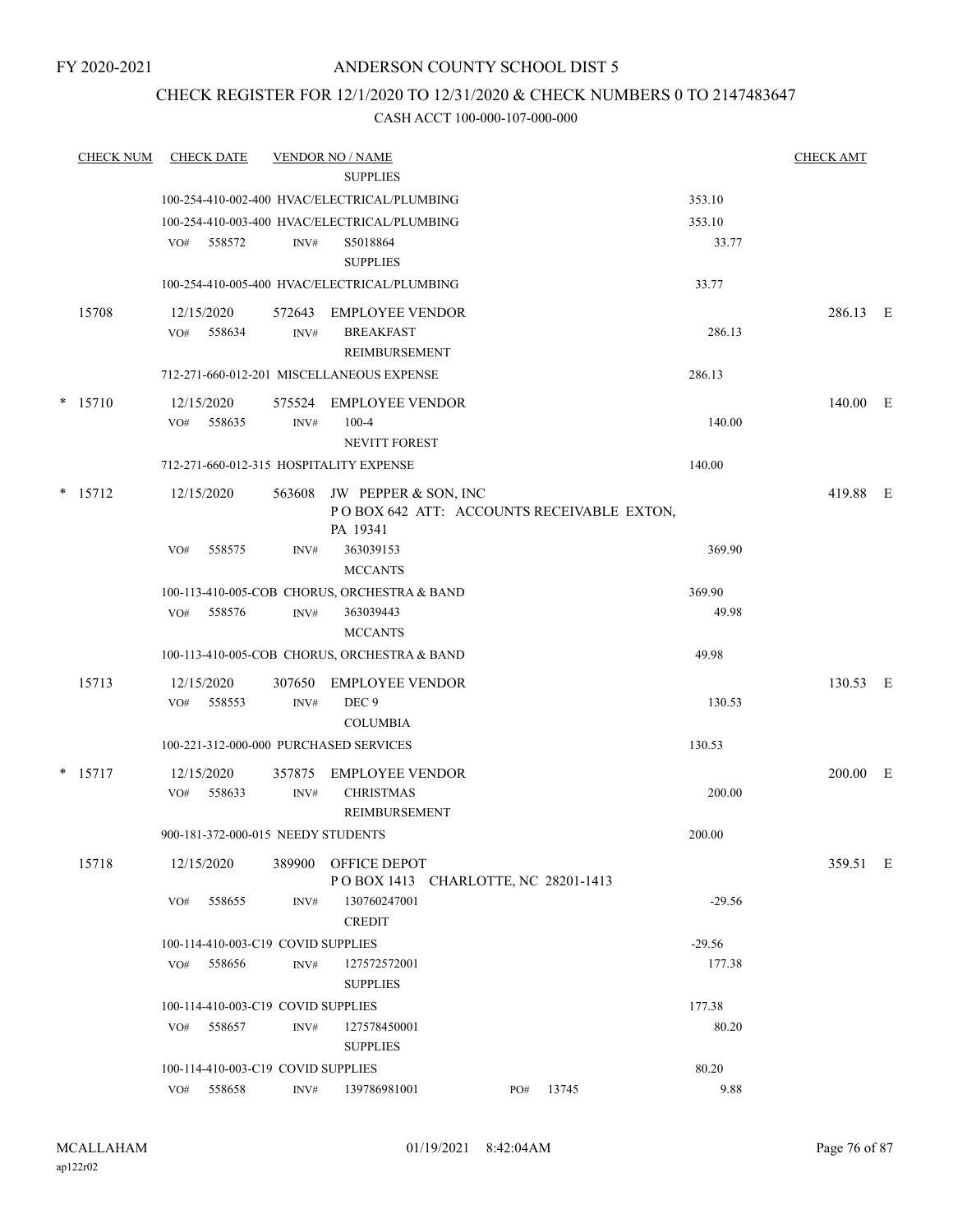### ANDERSON COUNTY SCHOOL DIST 5

### CHECK REGISTER FOR 12/1/2020 TO 12/31/2020 & CHECK NUMBERS 0 TO 2147483647

| <b>CHECK NUM</b> |     | <b>CHECK DATE</b>                  |                | <b>VENDOR NO / NAME</b>                                                                  |     |       |          | <b>CHECK AMT</b> |  |
|------------------|-----|------------------------------------|----------------|------------------------------------------------------------------------------------------|-----|-------|----------|------------------|--|
|                  |     |                                    |                | <b>SUPPLIES</b>                                                                          |     |       |          |                  |  |
|                  |     | 100-255-410-000-000 SUPPLIES       |                |                                                                                          |     |       | 9.88     |                  |  |
|                  | VO# | 558659                             | INV#           | 139801060001<br><b>SUPPLIES</b>                                                          | PO# | 13745 | 121.61   |                  |  |
|                  |     | 100-255-410-000-000 SUPPLIES       |                |                                                                                          |     |       | 121.61   |                  |  |
| 15719            |     | 12/15/2020                         | 391100         | OLD STONE TRACTOR CO, INC<br>PO BOX 13565 ATT: ACCOUNTS RECEIVABLE<br>ANDERSON, SC 29624 |     |       |          | 536.37 E         |  |
|                  | VO# | 558578                             | INV#           | WO39467<br><b>REPAIR</b>                                                                 |     |       | 536.37   |                  |  |
|                  |     |                                    |                | 100-254-540-000-001 EQUIPMENT - MAINTENANCE                                              |     |       | 536.37   |                  |  |
| $*$ 15721        |     | 12/15/2020                         |                | 570955 RIDDELL/ ALL AMERICAN SPORTS<br>PO BOX 71914 CHICAGO, IL 60694-1914               |     |       |          | 2,138.45 E       |  |
|                  | VO# | 558662                             | INV#           | 95116023001<br><b>GLENVIEW</b>                                                           |     |       | 2,138.45 |                  |  |
|                  |     |                                    |                | 720-271-660-020-674 FOOTBALL EXPENSE                                                     |     |       | 2,138.45 |                  |  |
| $*$ 15723        |     | 12/15/2020                         |                | 570059 SHARP BUSINESS SYSTEMS                                                            |     |       |          | 593.69 E         |  |
|                  |     |                                    |                | DEPT 1216 PO BOX 121216 DALLAS, TX 75312-1216                                            |     |       |          |                  |  |
|                  | VO# | 558586                             | INV#           | 9003061913<br><b>COPIES</b>                                                              |     |       | 196.10   |                  |  |
|                  |     | 201-112-490-014-000 COPIER COST    |                |                                                                                          |     |       | 196.10   |                  |  |
|                  | VO# | 558587                             | INV#           | 9003049451<br><b>COPIES</b>                                                              |     |       | 31.50    |                  |  |
|                  |     | 709-271-660-009-362 COPIER EXPENSE |                |                                                                                          |     |       | 31.50    |                  |  |
|                  | VO# | 558588                             | $\text{INV}\#$ | 9003061917<br><b>COPIES</b>                                                              |     |       | 6.42     |                  |  |
|                  |     | 709-271-660-009-362 COPIER EXPENSE |                |                                                                                          |     |       | 6.42     |                  |  |
|                  | VO# | 558589                             | INV#           | 9003061981<br><b>COPIES</b>                                                              |     |       | 12.84    |                  |  |
|                  |     | 708-271-660-008-362 COPIER EXPENSE |                |                                                                                          |     |       | 12.84    |                  |  |
|                  | VO# | 558590                             | INV#           | 9002885171<br><b>COPIES</b>                                                              |     |       | 4.45     |                  |  |
|                  |     | 201-112-490-014-000 COPIER COST    |                |                                                                                          |     |       | 4.45     |                  |  |
|                  |     | VO# 558591                         | $\text{INV}\#$ | 9003051129                                                                               |     |       | 43.34    |                  |  |
|                  |     |                                    |                | <b>COPIES</b>                                                                            |     |       |          |                  |  |
|                  |     | 715-271-660-015-362 COPIER         |                |                                                                                          |     |       | 43.34    |                  |  |
|                  | VO# | 558592                             | INV#           | 9003062003<br><b>COPIES</b>                                                              |     |       | 6.42     |                  |  |
|                  |     | 715-271-660-015-362 COPIER         |                |                                                                                          |     |       | 6.42     |                  |  |
|                  |     | VO# 558664                         | INV#           | 9003061898<br><b>COPIES</b>                                                              |     |       | 44.94    |                  |  |
|                  |     | 100-115-410-003-000 SUPPLIES       |                |                                                                                          |     |       | 44.94    |                  |  |
|                  | VO# | 558665                             | INV#           | 9003051011                                                                               |     |       | 229.71   |                  |  |
|                  |     |                                    |                | <b>COPIES</b>                                                                            |     |       |          |                  |  |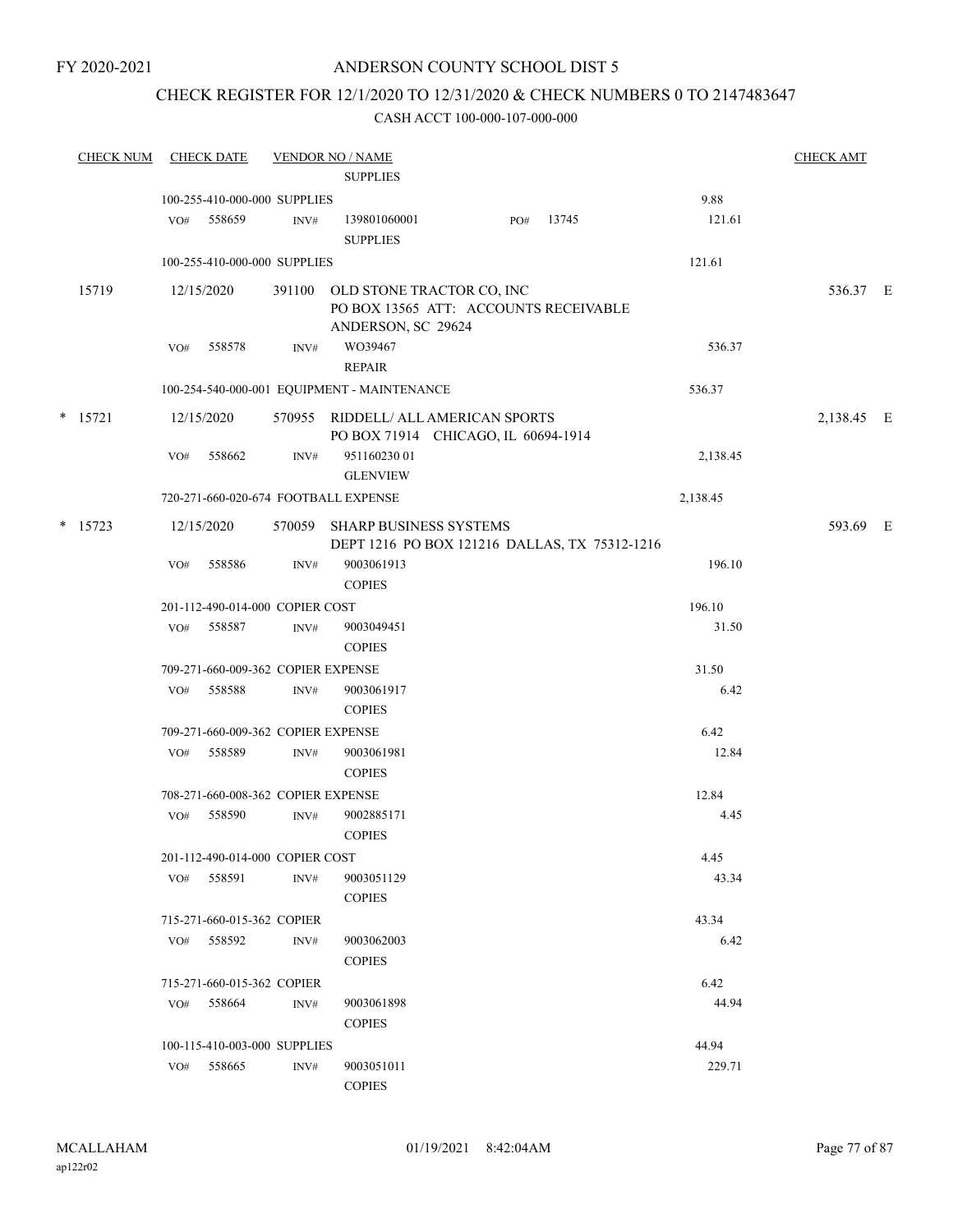# CHECK REGISTER FOR 12/1/2020 TO 12/31/2020 & CHECK NUMBERS 0 TO 2147483647

| <b>CHECK NUM</b> | <b>CHECK DATE</b> | 100-115-410-003-000 SUPPLIES                                             | <b>VENDOR NO / NAME</b>                                     |     |       | 229.71               | <b>CHECK AMT</b> |  |
|------------------|-------------------|--------------------------------------------------------------------------|-------------------------------------------------------------|-----|-------|----------------------|------------------|--|
|                  |                   |                                                                          |                                                             |     |       |                      |                  |  |
|                  | VO# 558666        | INV#                                                                     | 9003054489<br><b>COPIES</b>                                 |     |       | 17.97                |                  |  |
|                  |                   | 100-115-410-003-000 SUPPLIES                                             |                                                             |     |       | 17.97                |                  |  |
| 15724            | 12/15/2020        |                                                                          | 570654 EMPLOYEE VENDOR                                      |     |       |                      | 604.65 E         |  |
|                  | VO# 558631        | INV#                                                                     | <b>CHRISTMAS</b>                                            |     |       | 604.65               |                  |  |
|                  |                   |                                                                          | REIMBURSEMENT                                               |     |       |                      |                  |  |
|                  |                   | 900-181-372-000-015 NEEDY STUDENTS                                       |                                                             |     |       | 604.65               |                  |  |
| 15725            | 12/15/2020        |                                                                          | 574599 EMPLOYEE VENDOR                                      |     |       |                      | 106.99 E         |  |
|                  | 558550<br>VO#     | INV#                                                                     | <b>BEST BUY</b>                                             |     |       | 106.99               |                  |  |
|                  |                   |                                                                          | REIMBURSEMENT                                               |     |       |                      |                  |  |
|                  |                   |                                                                          | 100-113-410-021-VEN SUPPLY-ADDT'L FOR LOST VENDING          |     |       | 106.99               |                  |  |
| 15726            | 12/15/2020        | 563982                                                                   | SOUTHEASTERN PAPER GROUP                                    |     |       |                      | 7,728.02 E       |  |
|                  |                   |                                                                          | POBOX 890671 ATT: ACCOUNTS RECEIVABLE                       |     |       |                      |                  |  |
|                  |                   |                                                                          | CHARLOTTE, NC 28289-0671                                    |     |       |                      |                  |  |
|                  | VO#<br>558599     | INV#                                                                     | 4970911                                                     | PO# | 13283 | 457.05               |                  |  |
|                  |                   |                                                                          | <b>WHSE SUPPLIES</b>                                        |     |       |                      |                  |  |
|                  |                   |                                                                          | 100-000-170-000-000 WAREHOUSE INVENTORY                     |     |       | 457.05               |                  |  |
|                  | 558600<br>VO#     | INV#                                                                     | 5060425                                                     | PO# | 13283 | 358.77               |                  |  |
|                  |                   |                                                                          | <b>WHSE SUPPLIES</b>                                        |     |       |                      |                  |  |
|                  |                   |                                                                          | 100-000-170-000-000 WAREHOUSE INVENTORY                     |     |       | 358.77               |                  |  |
|                  | 558601<br>VO#     | INV#                                                                     | PO 13316                                                    | PO# | 13316 | 6,912.20             |                  |  |
|                  |                   |                                                                          | <b>COVID SUPPLIES</b>                                       |     |       |                      |                  |  |
|                  |                   | 100-256-410-000-C19 COVID SUPPLIES                                       |                                                             |     |       | 1,382.44             |                  |  |
|                  |                   | 100-256-410-000-C19 COVID SUPPLIES                                       |                                                             |     |       | 1,382.44             |                  |  |
|                  |                   | 100-256-410-000-C19 COVID SUPPLIES                                       |                                                             |     |       | 345.61               |                  |  |
|                  |                   | 100-256-410-000-C19 COVID SUPPLIES                                       |                                                             |     |       | 345.61               |                  |  |
|                  |                   | 100-256-410-000-C19 COVID SUPPLIES                                       |                                                             |     |       | 345.61               |                  |  |
|                  |                   | 100-256-410-000-C19 COVID SUPPLIES                                       |                                                             |     |       | 345.61               |                  |  |
|                  |                   | 100-256-410-000-C19 COVID SUPPLIES<br>100-256-410-000-C19 COVID SUPPLIES |                                                             |     |       | 1,382.44<br>1,382.44 |                  |  |
|                  |                   |                                                                          |                                                             |     |       |                      |                  |  |
| $*$ 15728        | 12/15/2020        | 569789                                                                   | UNIFIRST CORPORATION<br>PO BOX 650481 DALLAS, TX 75265-0481 |     |       |                      | 121.01 E         |  |
|                  | 558611<br>VO#     | INV#                                                                     | acct 1578913                                                | PO# | 12978 | 121.01               |                  |  |
|                  |                   |                                                                          | <b>MOP SERVICE</b>                                          |     |       |                      |                  |  |
|                  |                   | 100-254-410-003-000 SUPPLIES                                             |                                                             |     |       | 29.86                |                  |  |
|                  |                   | 100-254-410-007-000 SUPPLIES                                             |                                                             |     |       | 22.44                |                  |  |
|                  |                   | 100-254-410-009-000 SUPPLIES                                             |                                                             |     |       | 15.71                |                  |  |
|                  |                   | 100-254-410-011-000 SUPPLIES                                             |                                                             |     |       | 9.75                 |                  |  |
|                  |                   | 100-254-410-015-000 SUPPLIES                                             |                                                             |     |       | 11.71                |                  |  |
|                  |                   | 100-254-410-021-000 SUPPLIES                                             |                                                             |     |       | 23.95                |                  |  |
|                  |                   | 100-254-410-023-000 SUPPLIES                                             |                                                             |     |       | 7.59                 |                  |  |
| 15729            | 12/15/2020        | 532300                                                                   | WHITE JONES ACE HARDWARE                                    |     |       |                      | 102.44 E         |  |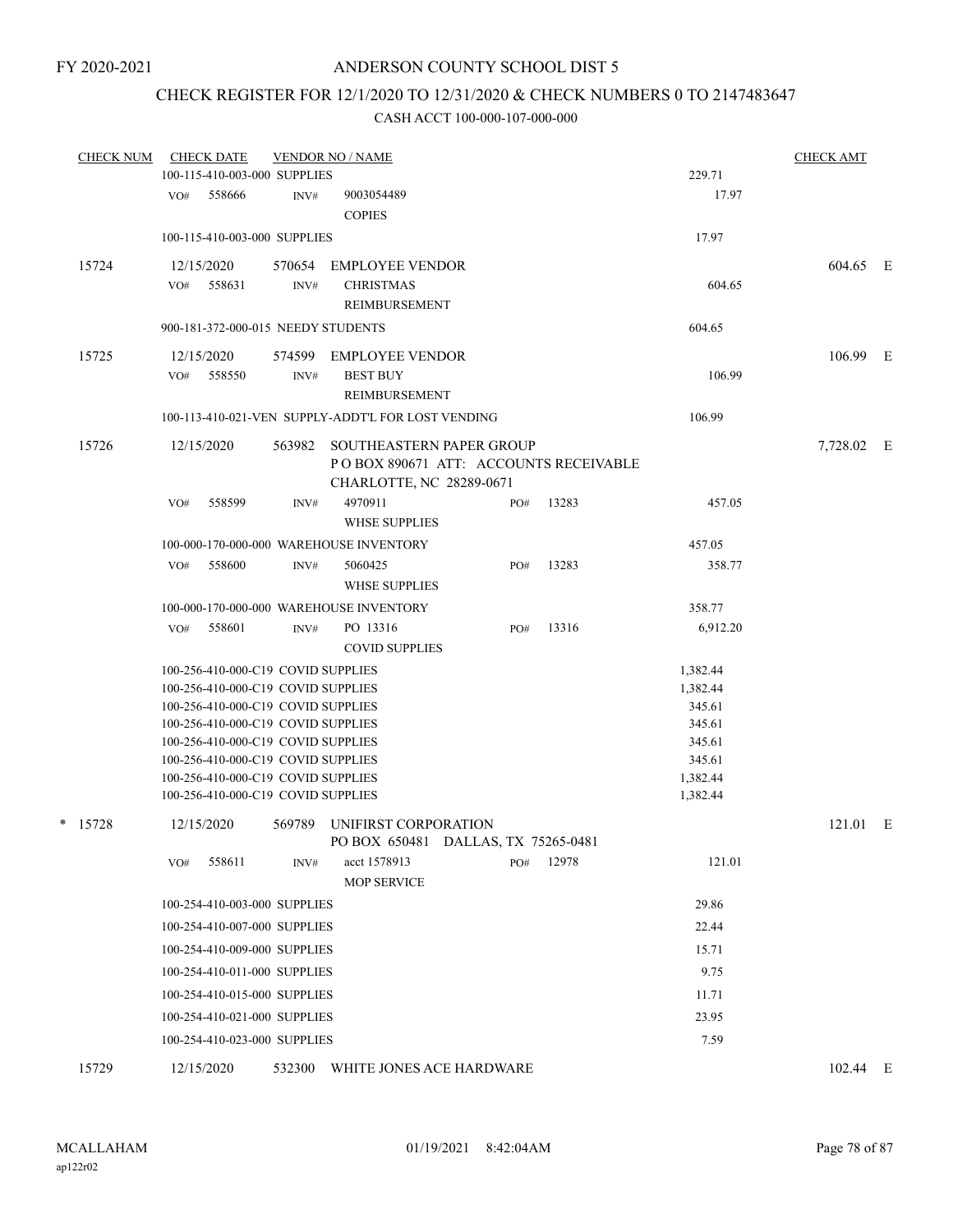### CHECK REGISTER FOR 12/1/2020 TO 12/31/2020 & CHECK NUMBERS 0 TO 2147483647

| <b>CHECK NUM</b> |     | <b>CHECK DATE</b> |                                   | <b>VENDOR NO / NAME</b>                                                       |                 | <b>CHECK AMT</b> |  |
|------------------|-----|-------------------|-----------------------------------|-------------------------------------------------------------------------------|-----------------|------------------|--|
|                  |     |                   |                                   | PO BOX 13012 ATT: ACCOUNTS RECEIVABLE<br>ANDERSON, SC 29624                   |                 |                  |  |
|                  | VO# | 558616            | INV#                              | 894889<br><b>SUPPLIES</b>                                                     | 36.05           |                  |  |
|                  |     |                   | 100-254-410-000-400 HVAC SUPPLIES |                                                                               | 36.05           |                  |  |
|                  | VO# | 558617            | INV#                              | 894965<br><b>SUPPLIES</b>                                                     | 51.15           |                  |  |
|                  |     |                   |                                   | 100-254-410-001-001 SUPPLIES - MAINTENANCE                                    | 51.15           |                  |  |
|                  | VO# | 558618            | INV#                              | 894890<br><b>SUPPLIES</b>                                                     | 15.24           |                  |  |
|                  |     |                   |                                   | 100-254-410-013-400 HVAC/ELECTRICAL/PLUMBING                                  | 15.24           |                  |  |
| $*$ 15732        |     | 12/17/2020        | 569031                            | AIRGAS USA<br>POBOX 532609 ATT: ACCOUNTS RECEIVABLE<br>ATLANTA, GA 30353-2609 |                 | 1,436.48 E       |  |
|                  | VO# | 558750            | INV#                              | 9105394222<br>PO#<br><b>SUPPLIES</b>                                          | 371.20<br>13411 |                  |  |
|                  |     |                   |                                   | 329-115-410-031-000 SUPPLIES-STATE EQUIPMENT                                  | 371.20          |                  |  |
|                  | VO# | 558801            | INV#                              | 9975620781<br><b>RENTAL</b>                                                   | 1,065.28        |                  |  |
|                  |     |                   |                                   | 329-115-410-031-0CO SUPPLIES-STATE (C/O)                                      | 1,065.28        |                  |  |
| 15733            |     | 12/17/2020        | 112485                            | ANDERSON COUNTY WASTEWATER<br>P.O. BOX 13666 ANDERSON, SC 29624               |                 | 3,134.25 E       |  |
|                  | VO# | 558828            | INV#                              | 8<br><b>SEWER</b>                                                             | 3,062.55        |                  |  |
|                  |     |                   |                                   | 100-254-470-002-000 ENERGY-ELECTRICITY & WATER                                | 3,062.55        |                  |  |
|                  | VO# | 558829            | INV#                              | 4931<br><b>SEWER</b>                                                          | 71.70           |                  |  |
|                  |     |                   |                                   | 100-254-470-002-000 ENERGY-ELECTRICITY & WATER                                | 71.70           |                  |  |
| 15734            |     | 12/17/2020        | 126675                            | ATTAWAY INC<br>POBOX 302 ATT: ACCOUNTS RECEIVABLE<br>ANDERSON, SC 29622       |                 | 746.98 E         |  |
|                  | VO# | 558854            | INV#                              | 00-231404<br><b>POSTCARDS</b>                                                 | 117.70          |                  |  |
|                  |     |                   |                                   | 100-113-410-006-VEN SUPPLY-ADDT'L FOR LOST VENDING                            | 117.70          |                  |  |
|                  | VO# | 558855            | INV#                              | 00-231465<br><b>POSTERS</b>                                                   | 62.06           |                  |  |
|                  |     |                   |                                   | 100-113-410-006-VEN SUPPLY-ADDT'L FOR LOST VENDING                            | 62.06           |                  |  |
|                  | VO# | 558856            | INV#                              | 00-231476<br><b>SIGNS</b>                                                     | 98.98           |                  |  |
|                  |     |                   |                                   | 100-113-410-006-VEN SUPPLY-ADDT'L FOR LOST VENDING                            | 98.98           |                  |  |
|                  | VO# | 558857            | INV#                              | 00-230006<br><b>POSTCARDS</b>                                                 | 389.06          |                  |  |
|                  |     |                   |                                   | 100-113-410-006-VEN SUPPLY-ADDT'L FOR LOST VENDING                            | 389.06          |                  |  |
|                  | VO# | 558858            | INV#                              | 00-230401<br><b>SIGNS</b>                                                     | 79.18           |                  |  |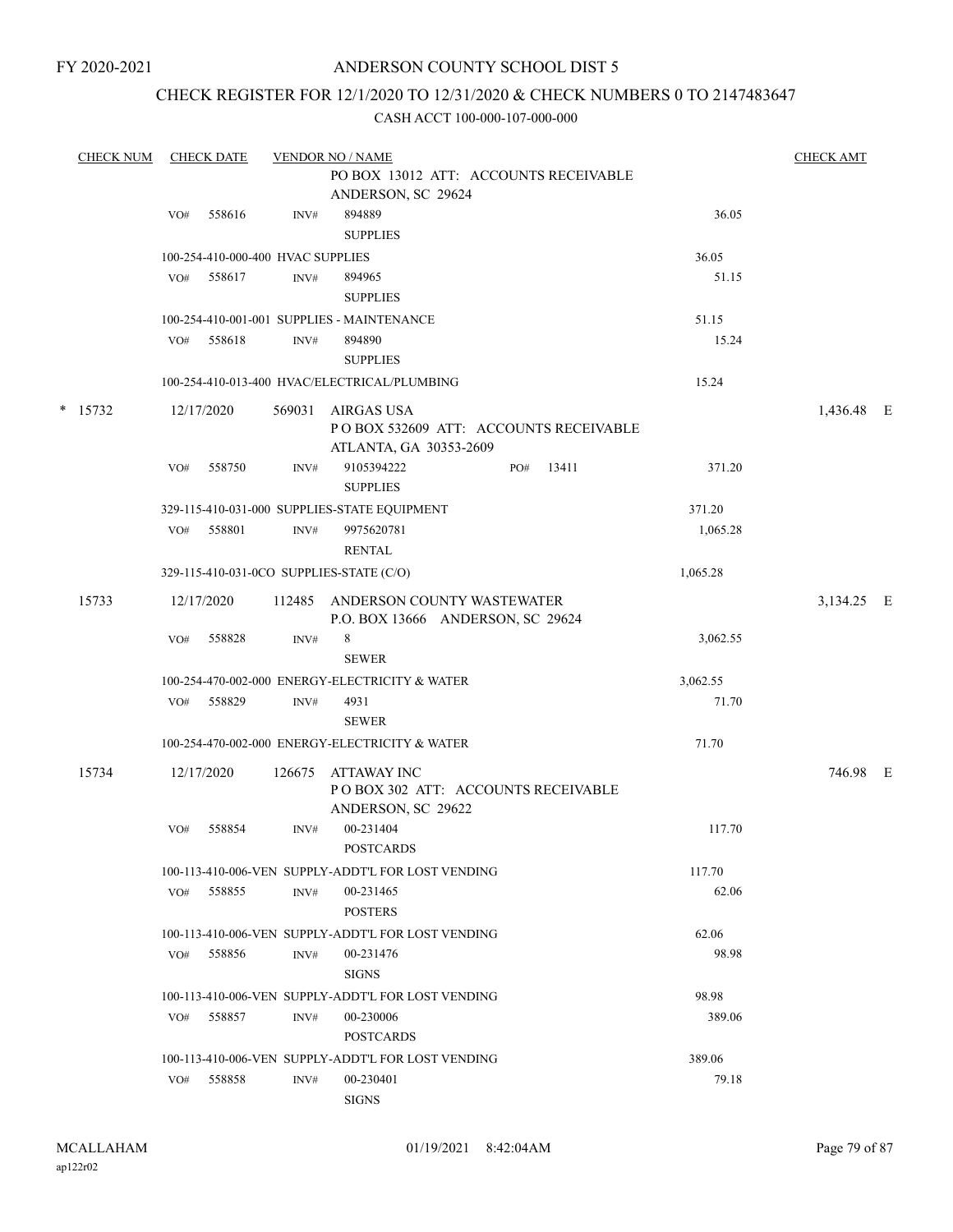### CHECK REGISTER FOR 12/1/2020 TO 12/31/2020 & CHECK NUMBERS 0 TO 2147483647

| <b>CHECK NUM</b> |     | <b>CHECK DATE</b>                  |        | <b>VENDOR NO / NAME</b>                                                                        |     |                                                |          | <b>CHECK AMT</b> |  |
|------------------|-----|------------------------------------|--------|------------------------------------------------------------------------------------------------|-----|------------------------------------------------|----------|------------------|--|
|                  |     |                                    |        | 100-113-410-006-VEN SUPPLY-ADDT'L FOR LOST VENDING                                             |     |                                                | 79.18    |                  |  |
| $* 15736$        |     | 12/17/2020                         | 130300 | BAKER DISTRIBUTING COMPANY<br>PO BOX 409635 ATT: ACCOUNTS RECEIVABLE<br>ATLANTA, GA 30384-9635 |     |                                                |          | 134.82 E         |  |
|                  | VO# | 558813                             | INV#   | BQ02451<br><b>SUPPLIES</b>                                                                     |     |                                                | 134.82   |                  |  |
|                  |     |                                    |        | 600-256-323-019-000 REPAIRS TO EQUIPMENT                                                       |     |                                                | 134.82   |                  |  |
| $*$ 15738        |     | 12/17/2020                         |        | 143760 EMPLOYEE VENDOR                                                                         |     |                                                |          | 177.52 E         |  |
|                  | VO# | 558676                             | INV#   | <b>REIMBURSEMENT</b><br><b>TARGET</b>                                                          |     |                                                | 177.52   |                  |  |
|                  |     | 900-181-372-000-015 NEEDY STUDENTS |        |                                                                                                |     |                                                | 177.52   |                  |  |
| 15739            |     | 12/17/2020                         |        | 564662 BRADY'S SCREEN PRINTING<br>ANDERSON, SC 29621                                           |     | 106 CONCORD ROAD ATT: ACCOUNTS RECEIVABLE      |          | 928.76 E         |  |
|                  | VO# | 558675                             | INV#   | 37957<br><b>SHIRTS</b>                                                                         |     |                                                | 928.76   |                  |  |
|                  |     |                                    |        | 712-271-660-012-201 MISCELLANEOUS EXPENSE                                                      |     |                                                | 928.76   |                  |  |
| $*$ 15741        |     | 12/17/2020                         |        | 572787 CC&I SERVICES LLC                                                                       |     | 4795 S CHURCH ST EXT SUITE 2 ROEBUCK, SC 29376 |          | 2,398.50 E       |  |
|                  | VO# | 558842                             | INV#   | 6137<br>TLH HS FOOTBALL                                                                        | PO# | 11061                                          | 2,398.50 |                  |  |
|                  |     |                                    |        | 505-253-520-002-STD STADIUM RENOVATIONS                                                        |     |                                                | 2,398.50 |                  |  |
| 15744            |     | 12/17/2020                         |        | 572679 DEFENDER SERVICES, INC.<br>PO BOX 1775 COLUMBIA, SC 29202                               |     |                                                |          | 842.80 E         |  |
|                  | VO# | 558687                             | INV#   | 1000766<br><b>ADULT ED</b>                                                                     | PO# | 13390                                          | 842.80   |                  |  |
|                  |     |                                    |        | 100-181-312-023-000 PURCHASED SERVICES                                                         |     |                                                | 842.80   |                  |  |
| 15745            |     | 12/17/2020                         | 199000 | DEMCO, INC<br>POBOX 8048 MADISON, WI 53708-8048                                                |     |                                                |          | 129.30 E         |  |
|                  | VO# | 558797                             | INV#   | 6881192<br><b>SUPPLIES</b>                                                                     |     |                                                | 129.30   |                  |  |
|                  |     | 100-222-410-010-000 SUPPLIES       |        |                                                                                                |     |                                                | 129.30   |                  |  |
| $*$ 15748        |     | 12/17/2020                         | 569871 | FOLLETT SCHOOL SOLUTIONS, INC<br>RECEIVABLE CHICAGO, IL 60693-0918                             |     | 91826 COLLECTION CENTER DRIVE ATT: ACCOUNTS    |          | 1,895.54 E       |  |
|                  | VO# | 558679                             | INV#   | 755062<br><b>BOOKS</b>                                                                         |     | PO# 13547                                      | 1,895.54 |                  |  |
|                  |     | 100-222-410-006-000 SUPPLIES       |        |                                                                                                |     |                                                | 1,895.54 |                  |  |
| 15749            |     | 12/17/2020                         | 237555 | <b>FORMS &amp; SUPPLY</b><br>POBOX 563953 ATT: ACCOUNTS RECEIVABLE<br>CHARLOTTE, NC 28256      |     |                                                |          | 634.37 E         |  |
|                  | VO# | 558737                             | INV#   | 5616700<br><b>SUPPLIES</b>                                                                     |     |                                                | 300.14   |                  |  |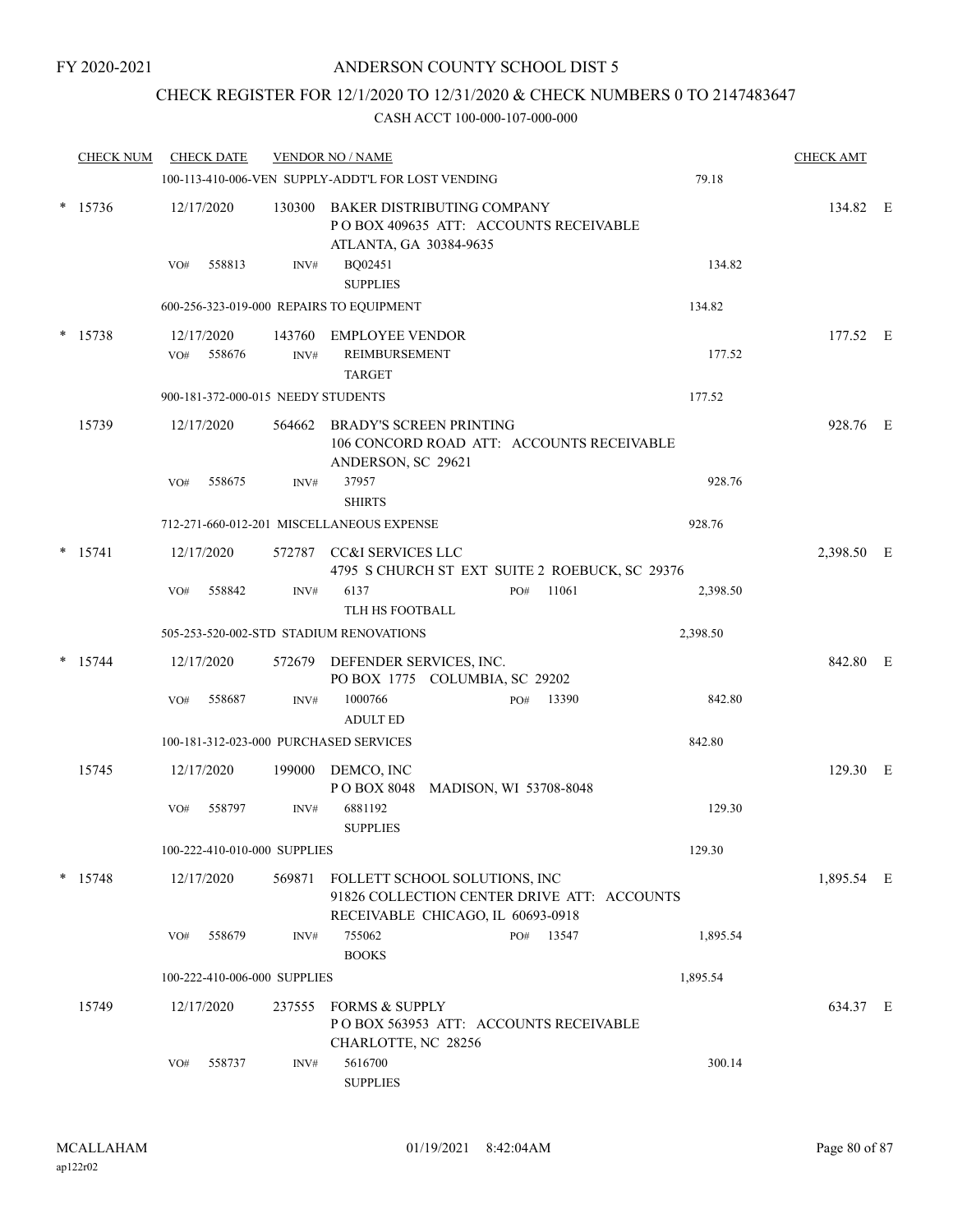### CHECK REGISTER FOR 12/1/2020 TO 12/31/2020 & CHECK NUMBERS 0 TO 2147483647

| <b>CHECK NUM</b> |     | <b>CHECK DATE</b>                |        | <b>VENDOR NO / NAME</b>                      |     |       |          | <b>CHECK AMT</b> |  |
|------------------|-----|----------------------------------|--------|----------------------------------------------|-----|-------|----------|------------------|--|
|                  |     | 100-112-410-014-0RE RELATED ARTS |        |                                              |     |       | 300.14   |                  |  |
|                  | VO# | 558822                           | INV#   | 5639267                                      |     |       | 143.36   |                  |  |
|                  |     |                                  |        | <b>SUPPLIES</b>                              |     |       |          |                  |  |
|                  |     |                                  |        | 100-252-410-000-000 SUPPLIES AND MATERIALS   |     |       | 143.36   |                  |  |
|                  | VO# | 558846                           | INV#   | 5641024                                      |     |       | 108.48   |                  |  |
|                  |     |                                  |        | <b>SUPPLIES</b>                              |     |       |          |                  |  |
|                  |     | 100-212-410-009-000 SUPPLIES     |        |                                              |     |       | 108.48   |                  |  |
|                  | VO# | 558847                           | INV#   | 5637991                                      |     |       | 82.39    |                  |  |
|                  |     |                                  |        | <b>SUPPLIES</b>                              |     |       |          |                  |  |
|                  |     |                                  |        | 709-271-660-009-201 MISCELLANEOUS EXPENSE    |     |       | 82.39    |                  |  |
| $*$ 15754        |     | 12/17/2020                       | 264114 | HEINEMANN                                    |     |       |          | 7,396.20 E       |  |
|                  |     |                                  |        | 15963 COLLECTIONS CENTER DRIVE ATT: ACCOUNTS |     |       |          |                  |  |
|                  |     |                                  |        | RECEIVABLE CHICAGO, IL 60693                 |     |       |          |                  |  |
|                  | VO# | 558677                           | INV#   | 7253514                                      | PO# | 13433 | 3,349.57 |                  |  |
|                  |     |                                  |        | <b>BOOKS</b>                                 |     |       |          |                  |  |
|                  |     |                                  |        | 201-112-410-007-000 SUPPLIES AND MATERIALS   |     |       | 3,349.57 |                  |  |
|                  | VO# | 558678                           | INV#   | 7273810                                      | PO# | 13712 | 4,046.63 |                  |  |
|                  |     |                                  |        | <b>BOOKS</b>                                 |     |       |          |                  |  |
|                  |     | 201-112-410-010-000 SUPPLIES     |        |                                              |     |       | 4,046.63 |                  |  |
| $*$ 15756        |     | 12/17/2020                       |        | 564696 JOHNSTONE SUPPLY                      |     |       |          | 1,992.54 E       |  |
|                  |     |                                  |        | POBOX 17466 GREENVILLE, SC 29606             |     |       |          |                  |  |
|                  | VO# | 558710                           | INV#   | 4018876                                      |     |       | 1,979.50 |                  |  |
|                  |     |                                  |        | <b>SUPPLIES</b>                              |     |       |          |                  |  |
|                  |     |                                  |        | 100-254-410-003-400 HVAC/ELECTRICAL/PLUMBING |     |       | 659.83   |                  |  |
|                  |     |                                  |        | 100-254-410-007-400 HVAC/ELECTRICAL/PLUMBING |     |       | 659.84   |                  |  |
|                  |     |                                  |        | 100-254-410-009-400 HVAC/ELECTRICAL/PLUMBING |     |       | 659.83   |                  |  |
|                  | VO# | 558711                           | INV#   | 4018911                                      |     |       | 13.04    |                  |  |
|                  |     |                                  |        | <b>SUPPLIES</b>                              |     |       |          |                  |  |
|                  |     |                                  |        | 100-254-410-003-400 HVAC/ELECTRICAL/PLUMBING |     |       | 13.04    |                  |  |
|                  |     |                                  |        |                                              |     |       |          |                  |  |
| * 15758          |     | 12/17/2020                       |        | 574514 EMPLOYEE VENDOR                       |     |       |          | 150.88 E         |  |
|                  | VO# | 558693                           | INV#   | $11/5/20 - 12/14/20$                         |     |       | 150.88   |                  |  |
|                  |     |                                  |        | <b>MILEAGE</b>                               |     |       |          |                  |  |
|                  |     |                                  |        | 100-266-332-000-000 IN-DISTRICT TRAVEL       |     |       | 150.88   |                  |  |
| $* 15761$        |     | 12/17/2020                       |        | 574462 EMPLOYEE VENDOR                       |     |       |          | 179.50 E         |  |
|                  | VO# | 558739                           | INV#   | REIMBURSEMENT                                |     |       | 140.53   |                  |  |
|                  |     |                                  |        | <b>CHRISTMAS LUNCH</b>                       |     |       |          |                  |  |
|                  |     | 852-252-410-000-000 SUPPLIES     |        |                                              |     |       | 140.53   |                  |  |
|                  | VO# | 558740                           | INV#   | REIMBURSEMENT                                |     |       | 38.97    |                  |  |
|                  |     |                                  |        | PAPER PRODUCTS/DESSERT                       |     |       |          |                  |  |
|                  |     | 852-252-410-000-000 SUPPLIES     |        |                                              |     |       | 38.97    |                  |  |
| $*$ 15763        |     | 12/17/2020                       |        | 574388 NAPA AUTO PARTS                       |     |       |          | 1,289.00 E       |  |
|                  |     |                                  |        | 508 SOUTH MAIN ST ANDERSON, SC 29624         |     |       |          |                  |  |
|                  | VO# | 558760                           | INV#   | 15229                                        |     |       | 1,273.79 |                  |  |
|                  |     |                                  |        | <b>SUPPLIES</b>                              |     |       |          |                  |  |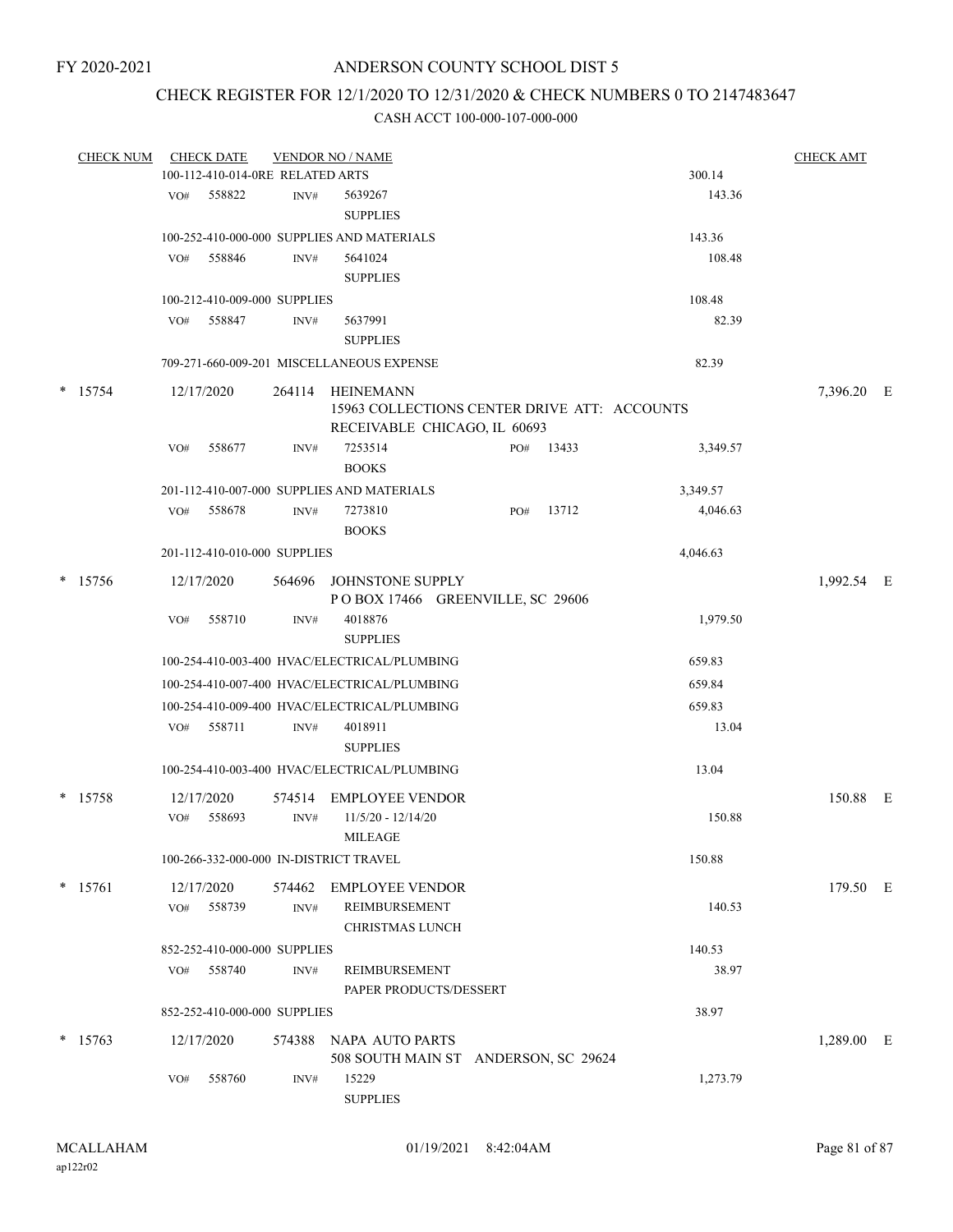### CHECK REGISTER FOR 12/1/2020 TO 12/31/2020 & CHECK NUMBERS 0 TO 2147483647

| <b>CHECK NUM</b> | <b>CHECK DATE</b> |                              |      | <b>VENDOR NO / NAME</b>                             |     |       |          | <b>CHECK AMT</b> |  |
|------------------|-------------------|------------------------------|------|-----------------------------------------------------|-----|-------|----------|------------------|--|
|                  |                   |                              |      | 731-271-660-031-862 AUTO MECHANICS 1 EXPENSE        |     |       | 1,273.79 |                  |  |
|                  | VO#               | 558785                       | INV# | 787688                                              |     |       | 7.31     |                  |  |
|                  |                   |                              |      | <b>LAMP</b>                                         |     |       |          |                  |  |
|                  |                   |                              |      | 100-254-540-000-001 EQUIPMENT - MAINTENANCE         |     |       | 7.31     |                  |  |
|                  | VO#               | 558786                       | INV# | 787698                                              |     |       | 7.90     |                  |  |
|                  |                   |                              |      | <b>FUSE</b>                                         |     |       |          |                  |  |
|                  |                   |                              |      | 100-254-412-000-001 TRUCK SERVICE - MAINTENANCE     |     |       | 7.90     |                  |  |
| 15764            | 12/17/2020        |                              |      | 572025 EMPLOYEE VENDOR                              |     |       |          | 148.09 E         |  |
|                  | VO#               | 558696                       | INV# | REIMBURSEMENT                                       |     |       | 85.44    |                  |  |
|                  |                   |                              |      | <b>SULLIVAN'S</b>                                   |     |       |          |                  |  |
|                  |                   |                              |      | 100-390-410-000-000 SUPPLIES AND MATERIALS          |     |       | 85.44    |                  |  |
|                  | VO# 558707        |                              | INV# | REIMBURSEMENT                                       |     |       | 62.65    |                  |  |
|                  |                   |                              |      | <b>EARLE STREET</b>                                 |     |       |          |                  |  |
|                  |                   | 100-232-410-000-000 SUPPLIES |      |                                                     |     |       | 62.65    |                  |  |
| 15765            | 12/17/2020        |                              |      | 389900 OFFICE DEPOT                                 |     |       |          | 1,452.83 E       |  |
|                  |                   |                              |      | POBOX 1413 CHARLOTTE, NC 28201-1413                 |     |       |          |                  |  |
|                  | VO#               | 558673                       | INV# | 14049009001                                         |     |       | 61.95    |                  |  |
|                  |                   |                              |      | <b>SUPPLIES</b>                                     |     |       |          |                  |  |
|                  |                   | 100-233-410-020-000 SUPPLIES |      |                                                     |     |       | 61.95    |                  |  |
|                  | VO# 558674        |                              | INV# | 140491985001                                        |     |       | 61.39    |                  |  |
|                  |                   |                              |      | <b>SUPPLIES</b>                                     |     |       |          |                  |  |
|                  |                   | 100-233-410-020-000 SUPPLIES |      |                                                     |     |       | 61.39    |                  |  |
|                  | VO# 558704        |                              | INV# | 138778172001                                        |     |       | 132.36   |                  |  |
|                  |                   |                              |      | <b>SUPPLIES</b>                                     |     |       |          |                  |  |
|                  |                   |                              |      | 723-190-660-023-911 MISCELLANEOUS- ADULT ED EXPENSE |     |       | 132.36   |                  |  |
|                  | VO#               | 558705                       | INV# | 138770244001                                        |     |       | 12.90    |                  |  |
|                  |                   |                              |      | <b>SUPPLIES</b>                                     |     |       |          |                  |  |
|                  |                   |                              |      | 723-190-660-023-911 MISCELLANEOUS- ADULT ED EXPENSE |     |       | 12.90    |                  |  |
|                  | VO# 558735        |                              | INV# | 138148535001                                        | PO# | 13725 | 86.64    |                  |  |
|                  |                   |                              |      | <b>SUPPLIES</b>                                     |     |       |          |                  |  |
|                  |                   |                              |      | 100-213-410-000-000 SUPPLIES AND MATERIALS          |     |       | 86.64    |                  |  |
|                  | VO# 558736        |                              | INV# | 138142138001                                        | PO# | 13725 | 243.39   |                  |  |
|                  |                   |                              |      | <b>SUPPLIES</b>                                     |     |       |          |                  |  |
|                  |                   |                              |      | 100-213-410-000-000 SUPPLIES AND MATERIALS          |     |       | 243.39   |                  |  |
|                  | VO# 558738        |                              | INV# | 138692666001                                        |     |       | 237.10   |                  |  |
|                  |                   |                              |      | <b>SUPPLIES</b>                                     |     |       |          |                  |  |
|                  |                   | 100-233-410-002-000 SUPPLIES |      |                                                     |     |       | 237.10   |                  |  |
|                  | VO# 558756        |                              | INV# | 138624250001<br><b>SUPPLIES</b>                     |     |       | 67.59    |                  |  |
|                  |                   | 100-264-410-000-000 SUPPLIES |      |                                                     |     |       | 67.59    |                  |  |
|                  | VO# 558757        |                              | INV# | 138661145001                                        |     |       | 7.27     |                  |  |
|                  |                   |                              |      | <b>SUPPLIES</b>                                     |     |       |          |                  |  |
|                  |                   | 100-264-410-000-000 SUPPLIES |      |                                                     |     |       | 7.27     |                  |  |
|                  | VO# 558758        |                              | INV# | 137933929001                                        |     |       | $-83.56$ |                  |  |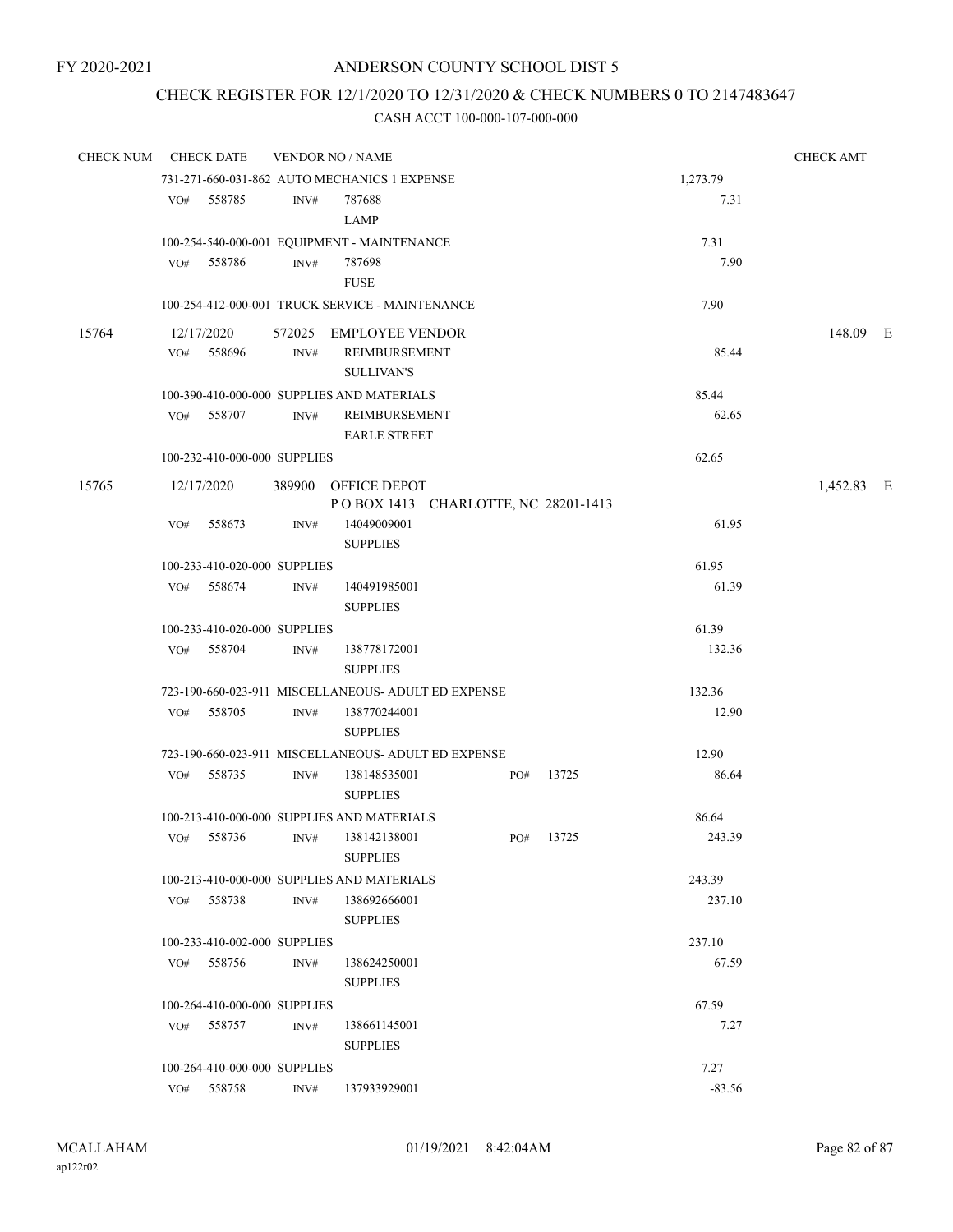### ANDERSON COUNTY SCHOOL DIST 5

# CHECK REGISTER FOR 12/1/2020 TO 12/31/2020 & CHECK NUMBERS 0 TO 2147483647

| CHECK NUM | <b>CHECK DATE</b>                       |        | <b>VENDOR NO / NAME</b>                                                                  |          | <b>CHECK AMT</b> |  |
|-----------|-----------------------------------------|--------|------------------------------------------------------------------------------------------|----------|------------------|--|
|           |                                         |        | <b>SUPPLIES</b>                                                                          |          |                  |  |
|           | 100-264-410-000-000 SUPPLIES            |        |                                                                                          | $-83.56$ |                  |  |
|           | VO# 558795                              | INV#   | 140372756001<br><b>SUPPLIES</b>                                                          | 25.66    |                  |  |
|           |                                         |        | 100-112-410-010-INQ INQUIRY BASED LEARNING                                               | 25.66    |                  |  |
|           | VO# 558796                              | INV#   | 140113385001<br><b>SUPPLIES</b>                                                          | 51.55    |                  |  |
|           |                                         |        | 100-112-410-010-INQ INQUIRY BASED LEARNING                                               | 51.55    |                  |  |
|           | VO# 558808                              | INV#   | 14513208002<br><b>SUPPLIES</b>                                                           | 24.59    |                  |  |
|           | 600-256-410-000-000 SUPPLIES            |        |                                                                                          | 24.59    |                  |  |
|           | VO# 558809                              | INV#   | 140274953001<br><b>SUPPLIES</b>                                                          | 36.37    |                  |  |
|           | 600-256-410-000-000 SUPPLIES            |        |                                                                                          | 36.37    |                  |  |
|           | VO# 558810                              | INV#   | 141516897001<br><b>SUPPLIES</b>                                                          | 245.98   |                  |  |
|           | 600-256-410-000-000 SUPPLIES            |        |                                                                                          | 245.98   |                  |  |
|           | VO# 558811                              | INV#   | 140274059001<br><b>SUPPLIES</b>                                                          | 24.61    |                  |  |
|           | 600-256-410-000-000 SUPPLIES            |        |                                                                                          | 24.61    |                  |  |
|           | VO# 558812                              | INV#   | 141516893001<br><b>SUPPLIES</b>                                                          | 168.38   |                  |  |
|           | 600-256-410-000-000 SUPPLIES            |        |                                                                                          | 168.38   |                  |  |
|           | VO# 558860                              | INV#   | 141637076001<br><b>SUPPLIES</b>                                                          | 48.66    |                  |  |
|           | 124-114-410-024-000 SUPPLIES            |        |                                                                                          | 48.66    |                  |  |
| 15766     | 12/17/2020                              | 391100 | OLD STONE TRACTOR CO, INC<br>PO BOX 13565 ATT: ACCOUNTS RECEIVABLE<br>ANDERSON, SC 29624 |          | 968.86 E         |  |
|           | VO#<br>558781                           | INV#   | CT121733<br><b>SUPPLIES</b>                                                              | 36.43    |                  |  |
|           |                                         |        | 100-254-540-000-001 EQUIPMENT - MAINTENANCE                                              | 36.43    |                  |  |
|           | 558783<br>VO#                           | INV#   | WO39412<br><b>REPAIR</b>                                                                 | 932.43   |                  |  |
|           | 100-254-410-000-100 SMALL EQUIPMENT     |        |                                                                                          | 932.43   |                  |  |
| $*$ 15768 | 12/17/2020                              |        | 574372 PLAYGROUND GUARDIAN<br>PO BOX 240981 CHARLOTTE, NC 28224                          |          | 6,500.00 E       |  |
|           | 558843<br>VO#                           | INV#   | 12664<br>13117<br>PO#<br><b>INSPECTIONS</b>                                              | 6,500.00 |                  |  |
|           | 100-254-323-007-001 CONTRACTED SERVICES |        |                                                                                          | 500.00   |                  |  |
|           | 100-254-323-008-001 CONTRACTED SERVICES |        |                                                                                          | 500.00   |                  |  |
|           | 100-254-323-009-001 CONTRACTED SERVICES |        |                                                                                          | 500.00   |                  |  |
|           | 100-254-323-010-001 CONTRACTED SERVICES |        |                                                                                          | 500.00   |                  |  |
|           | 100-254-323-011-001 CONTRACTED SERVICES |        |                                                                                          | 500.00   |                  |  |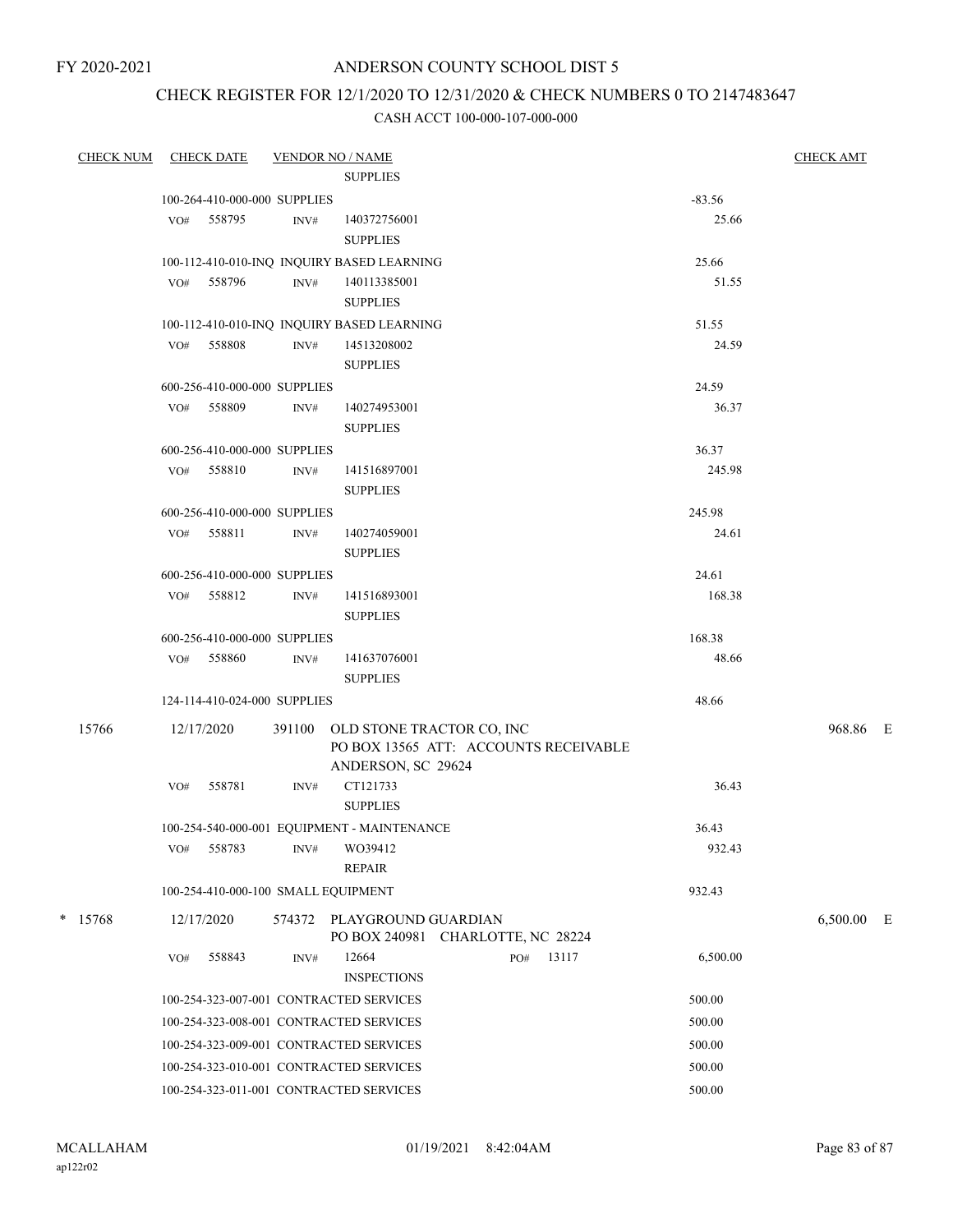# CHECK REGISTER FOR 12/1/2020 TO 12/31/2020 & CHECK NUMBERS 0 TO 2147483647

| <b>CHECK NUM</b> | <b>CHECK DATE</b>                         |        | <b>VENDOR NO / NAME</b>                                                                          |     |       |          | <b>CHECK AMT</b> |  |
|------------------|-------------------------------------------|--------|--------------------------------------------------------------------------------------------------|-----|-------|----------|------------------|--|
|                  | 100-254-323-012-001 CONTRACTED SERVICES   |        |                                                                                                  |     |       | 500.00   |                  |  |
|                  | 100-254-323-013-001 CONTRACTED SERVICES   |        |                                                                                                  |     |       | 500.00   |                  |  |
|                  | 100-254-323-014-001 CONTRACTED SERVICES   |        |                                                                                                  |     |       | 500.00   |                  |  |
|                  | 100-254-323-015-001 CONTRACTED SERVICES   |        |                                                                                                  |     |       | 500.00   |                  |  |
|                  | 100-254-323-016-001 CONTRACTED SERVICES   |        |                                                                                                  |     |       | 500.00   |                  |  |
|                  | 100-254-323-017-001 CONTRACTED SERVICES   |        |                                                                                                  |     |       | 500.00   |                  |  |
|                  | 100-254-323-018-001 CONTRACTED SERVICES   |        |                                                                                                  |     |       | 500.00   |                  |  |
|                  | 100-254-323-019-001 CONTRACTED SERVICES   |        |                                                                                                  |     |       | 500.00   |                  |  |
| 15769            | 12/17/2020                                |        | 570443 PROJECT LEAD THE WAY<br>3939 PRIORITY WAY SOUTH DRIVE SUITE 400<br>INDIANAPOLIS, IN 46240 |     |       |          | 6,435.00 E       |  |
|                  | 558744<br>VO#                             | INV#   | 264522<br><b>VEX KIT</b>                                                                         | PO# | 13684 | 5,885.00 |                  |  |
|                  | 207-116-410-006-006 SUPPLIES-IMPROVE PRGS |        |                                                                                                  |     |       | 5,885.00 |                  |  |
|                  | VO#<br>558751                             | INV#   | 265251<br><b>SUPPLIES</b>                                                                        | PO# | 13396 | 550.00   |                  |  |
|                  | 207-115-410-031-006 SUPPLIES-IMPROVE PRGS |        |                                                                                                  |     |       | 550.00   |                  |  |
| 15770            | 12/17/2020                                | 576080 | <b>EMPLOYEE VENDOR</b>                                                                           |     |       |          | 819.18 E         |  |
|                  | 558753<br>VO#                             | INV#   | <b>REIMBURSEMENT</b><br><b>TRACTOR SUPPLY</b>                                                    |     |       | 174.61   |                  |  |
|                  | 329-115-410-031-0CO SUPPLIES-STATE (C/O)  |        |                                                                                                  |     |       | 174.61   |                  |  |
|                  | 558754<br>VO#                             | INV#   | REIMBURSEMENT<br><b>TRACTOR SUPPLY/PETCO</b>                                                     |     |       | 567.06   |                  |  |
|                  | 329-115-410-031-0CO SUPPLIES-STATE (C/O)  |        |                                                                                                  |     |       | 567.06   |                  |  |
|                  | 558755<br>VO#                             | INV#   | REIMBURSEMENT<br><b>TRACTOR SUPPLY</b>                                                           |     |       | 77.51    |                  |  |
|                  | 329-115-410-031-0CO SUPPLIES-STATE (C/O)  |        |                                                                                                  |     |       | 77.51    |                  |  |
| 15771            | 12/17/2020                                | 440625 | <b>EMPLOYEE VENDOR</b>                                                                           |     |       |          | 564.91 E         |  |
|                  | VO#<br>558777                             | INV#   | REIMBURSEMENT<br><b>CHRISTMAS ITEMS</b>                                                          |     |       | 67.79    |                  |  |
|                  |                                           |        | 708-271-660-008-244 SCHOOL/CLASS DONATIONS EXPENSE                                               |     |       | 67.79    |                  |  |
|                  | VO#<br>558849                             | INV#   | <b>REIMBURSEMENT</b><br>STUDENT CHRISTMAS GIFTS                                                  |     |       | 497.12   |                  |  |
|                  | 900-181-372-000-015 NEEDY STUDENTS        |        |                                                                                                  |     |       | 497.12   |                  |  |
| 15772            | 12/17/2020                                |        | 575688 EMPLOYEE VENDOR                                                                           |     |       |          | 142.71 E         |  |
|                  | 558799<br>VO#                             | INV#   | <b>OCT 2020</b><br><b>MILEAGE</b>                                                                |     |       | 48.93    |                  |  |
|                  | 283-223-333-000-000 TRIPS/MILEAGE         |        |                                                                                                  |     |       | 48.93    |                  |  |
|                  | 558816<br>VO#                             | INV#   | NOV/DEC 2020<br><b>MILEAGE</b>                                                                   |     |       | 93.78    |                  |  |
|                  | 283-223-333-000-000 TRIPS/MILEAGE         |        |                                                                                                  |     |       | 93.78    |                  |  |
| 15773            | 12/17/2020                                |        | 574296 SCENARIO LEARNING<br>DEPT 3974 PO BOX 123974 DALLAS, TX 75312-3974                        |     |       |          | 12,360.00 E      |  |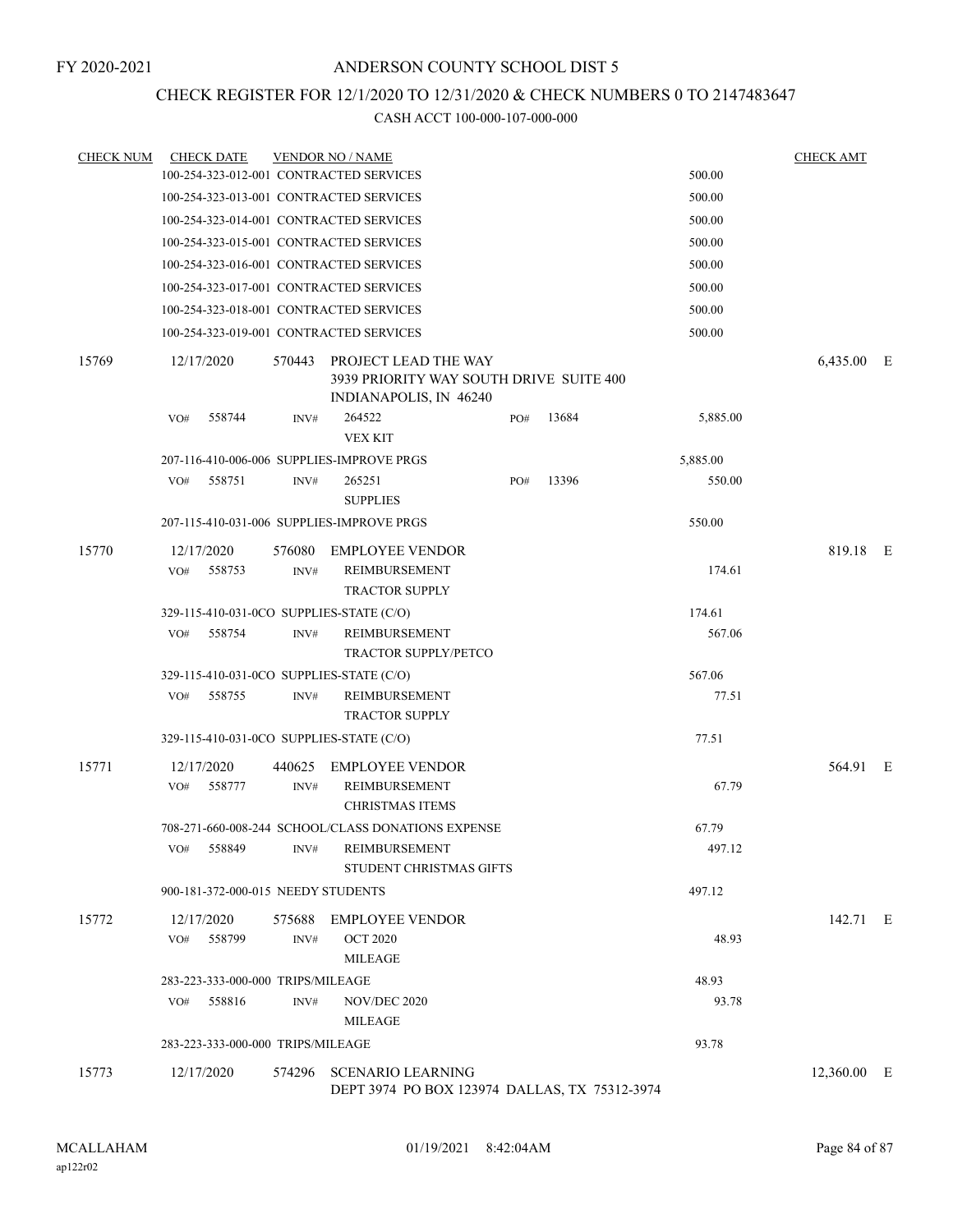# CHECK REGISTER FOR 12/1/2020 TO 12/31/2020 & CHECK NUMBERS 0 TO 2147483647

| <b>CHECK NUM</b> | <b>CHECK DATE</b>                           |                      | <b>VENDOR NO / NAME</b>            |                                                                                                                 |     |           |  |           | <b>CHECK AMT</b> |  |
|------------------|---------------------------------------------|----------------------|------------------------------------|-----------------------------------------------------------------------------------------------------------------|-----|-----------|--|-----------|------------------|--|
|                  | VO#                                         | 558309               | INV#                               | 17555<br><b>SAFESCHOOLS</b>                                                                                     | PO# | 13668     |  | 12,360.00 |                  |  |
|                  |                                             |                      |                                    | 100-252-410-000-INS INSURANCE GRANT                                                                             |     |           |  | 12,360.00 |                  |  |
| 15774            | 12/17/2020                                  |                      |                                    | 570099 SCHOOL SPECIALTY, INC.<br>32656 COLLECTION CENTER DR. ATT: ACCOUNTS<br>RECEIVABLE CHICAGO, IL 60693-0656 |     |           |  |           | 845.09 E         |  |
|                  | VO#                                         | 558682               | INV#                               | 208126308980<br><b>SUPPLIES</b>                                                                                 |     | PO# 13436 |  | 845.09    |                  |  |
|                  |                                             |                      |                                    | 201-112-410-007-000 SUPPLIES AND MATERIALS                                                                      |     |           |  | 845.09    |                  |  |
| 15775            | VO#                                         | 12/17/2020<br>558699 | INV#                               | 468850 EMPLOYEE VENDOR<br>REIMBURSEMENT<br><b>SUPPLIES</b>                                                      |     |           |  | 249.49    | 249.49 E         |  |
|                  |                                             |                      |                                    | 714-271-660-014-201 MISCELLANEOUS EXPENSE                                                                       |     |           |  | 249.49    |                  |  |
| 15776            |                                             | 12/17/2020           | 570059                             | <b>SHARP BUSINESS SYSTEMS</b><br>DEPT 1216 PO BOX 121216 DALLAS, TX 75312-1216                                  |     |           |  |           | 586.07 E         |  |
|                  | VO#                                         | 558680               | INV#                               | 9003080271<br>WHITEHALL                                                                                         |     |           |  | 34.19     |                  |  |
|                  | 201-112-490-019-000 COPIER COST             |                      |                                    |                                                                                                                 |     |           |  | 34.19     |                  |  |
|                  | VO#                                         | 558745               | INV#                               | 9003042519<br>AIT                                                                                               |     |           |  | 24.70     |                  |  |
|                  |                                             |                      |                                    | 329-115-690-031-0CO OTHER OBJECTS-WBL (C/O)                                                                     |     |           |  | 24.70     |                  |  |
|                  | VO#                                         | 558746               | $\text{INV}\#$                     | 9003042525<br>AIT                                                                                               |     |           |  | 3.01      |                  |  |
|                  |                                             |                      |                                    | 329-115-690-031-0CO OTHER OBJECTS-WBL (C/O)                                                                     |     |           |  | 3.01      |                  |  |
|                  | VO#                                         | 558747               | INV#                               | 9003042511<br>AIT                                                                                               |     |           |  | 26.61     |                  |  |
|                  |                                             |                      |                                    | 329-115-690-031-0CO OTHER OBJECTS-WBL (C/O)                                                                     |     |           |  | 26.61     |                  |  |
|                  | VO#                                         | 558748               | INV#                               | 9003042515<br>AIT                                                                                               |     |           |  | 320.21    |                  |  |
|                  | 329-115-690-031-0CO OTHER OBJECTS-WBL (C/O) |                      |                                    |                                                                                                                 |     |           |  | 320.21    |                  |  |
|                  | VO#                                         | 558775               | $\mathrm{INV}\#$                   | 9003078196<br><b>MCLEES</b>                                                                                     |     |           |  | 109.60    |                  |  |
|                  | 708-271-660-008-362 COPIER EXPENSE          |                      |                                    |                                                                                                                 |     |           |  | 109.60    |                  |  |
|                  | VO#                                         | 558776               | INV#                               | 9003078198<br><b>MCLEES</b>                                                                                     |     |           |  | 22.81     |                  |  |
|                  |                                             |                      | 708-271-660-008-362 COPIER EXPENSE |                                                                                                                 |     |           |  | 22.81     |                  |  |
|                  | VO#                                         | 558802               | INV#                               | 9003061965<br>AIT                                                                                               |     |           |  | 25.68     |                  |  |
|                  | 329-115-690-031-0CO OTHER OBJECTS-WBL (C/O) |                      |                                    |                                                                                                                 |     |           |  | 25.68     |                  |  |
|                  | VO#                                         | 558836               | $\text{INV}\#$                     | 9003084319<br><b>CENTERVILLE</b>                                                                                |     |           |  | 19.26     |                  |  |
|                  |                                             |                      | 201-112-490-007-000 COPIER COST    |                                                                                                                 |     |           |  | 19.26     |                  |  |
| 15777            |                                             | 12/17/2020           |                                    | 472700 SHERWIN WILLIAMS                                                                                         |     |           |  |           | 892.72 E         |  |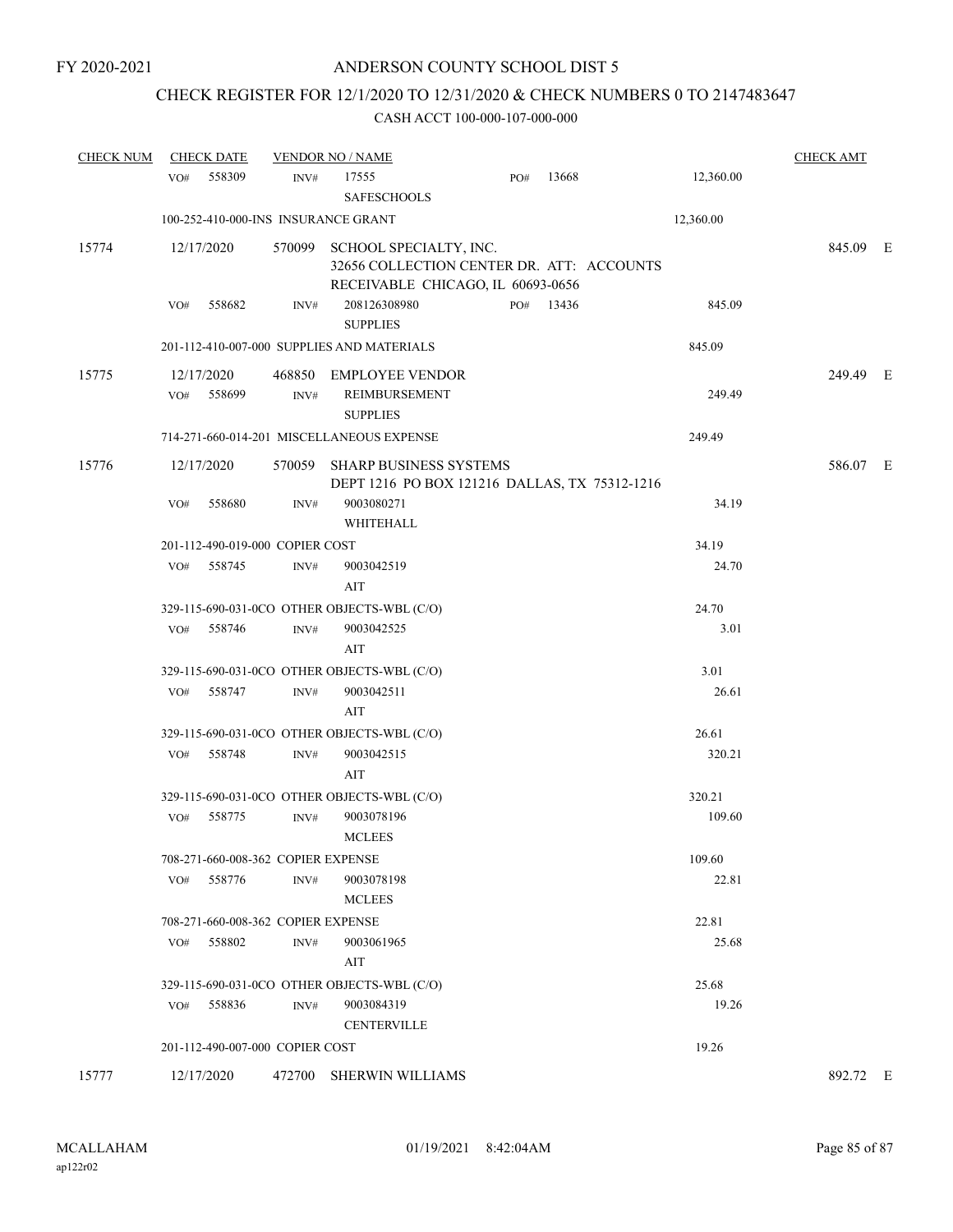### ANDERSON COUNTY SCHOOL DIST 5

## CHECK REGISTER FOR 12/1/2020 TO 12/31/2020 & CHECK NUMBERS 0 TO 2147483647

|           | <b>CHECK NUM</b>                                              |                                            | <b>CHECK DATE</b>                                                               |                                            | <b>VENDOR NO / NAME</b>                    |                               |                         |                                         |                  | <b>CHECK AMT</b> |  |
|-----------|---------------------------------------------------------------|--------------------------------------------|---------------------------------------------------------------------------------|--------------------------------------------|--------------------------------------------|-------------------------------|-------------------------|-----------------------------------------|------------------|------------------|--|
|           |                                                               |                                            |                                                                                 |                                            | RECEIVABLE ANDERSON, SC 29625              |                               |                         | 613 NORTH MURRAY AVENUE ATT: ACCOUNTS   |                  |                  |  |
|           | VO#                                                           | 558719                                     | INV#                                                                            | 4109-6                                     |                                            |                               |                         | 20.87                                   |                  |                  |  |
|           | <b>SUPPLIES</b><br>100-254-410-016-001 SUPPLIES - MAINTENANCE |                                            |                                                                                 |                                            |                                            |                               |                         |                                         |                  |                  |  |
|           | VO#                                                           | 558720                                     | INV#                                                                            | 3924-9                                     |                                            | 20.87<br>21.97                |                         |                                         |                  |                  |  |
|           |                                                               |                                            |                                                                                 | <b>SUPPLIES</b>                            |                                            |                               |                         |                                         |                  |                  |  |
|           | 100-254-410-000-001 MAINT. SUPPLIES-STRUCTURES                |                                            |                                                                                 |                                            |                                            |                               |                         | 21.97                                   |                  |                  |  |
|           |                                                               | VO#                                        | 558729                                                                          | INV#                                       | 5408-0                                     |                               |                         |                                         | 49.20            |                  |  |
|           |                                                               |                                            |                                                                                 | <b>SUPPLIES</b>                            |                                            |                               |                         |                                         |                  |                  |  |
|           |                                                               |                                            |                                                                                 | 100-254-410-016-001 SUPPLIES - MAINTENANCE |                                            |                               |                         | 49.20                                   |                  |                  |  |
|           |                                                               | VO# 558791                                 | INV#                                                                            | 5500-4                                     |                                            |                               |                         | 23.94                                   |                  |                  |  |
|           |                                                               |                                            |                                                                                 | <b>PAINT</b>                               |                                            |                               |                         |                                         |                  |                  |  |
|           |                                                               |                                            | 100-254-410-016-001 SUPPLIES - MAINTENANCE                                      |                                            |                                            |                               |                         | 23.94                                   |                  |                  |  |
|           | VO#                                                           | 558792                                     | INV#                                                                            | 5501-2                                     |                                            |                               |                         | 721.93                                  |                  |                  |  |
|           |                                                               |                                            |                                                                                 | <b>PAINT</b>                               |                                            |                               |                         |                                         |                  |                  |  |
|           |                                                               |                                            |                                                                                 |                                            | 100-254-410-003-001 SUPPLIES - MAINTENANCE |                               |                         |                                         | 721.93           |                  |  |
|           |                                                               | VO#                                        | 558793                                                                          | INV#                                       | 5532-7<br><b>PAINT</b>                     |                               |                         |                                         | 6.15             |                  |  |
|           |                                                               |                                            |                                                                                 |                                            | 100-254-410-001-001 SUPPLIES - MAINTENANCE |                               |                         |                                         | 6.15             |                  |  |
|           |                                                               | VO#                                        | 558794                                                                          | INV#                                       | 4090-8                                     |                               |                         |                                         | 48.66            |                  |  |
|           |                                                               |                                            |                                                                                 |                                            | <b>PAINT</b>                               |                               |                         |                                         |                  |                  |  |
|           |                                                               | 100-254-410-003-001 SUPPLIES - MAINTENANCE |                                                                                 |                                            |                                            |                               |                         |                                         | 48.66            |                  |  |
| 15778     | 12/17/2020                                                    |                                            | THYSSENKRUPP ELEVATOR CORP<br>504870<br>PO BOX 3796 CAROL STREAM, IL 60132-3796 |                                            |                                            |                               |                         | 298.50 E                                |                  |                  |  |
|           |                                                               | VO#                                        | 558691                                                                          | INV#                                       | 5001408785<br><b>SERVICE</b>               |                               |                         | PO# 13267                               | 298.50           |                  |  |
|           | 100-254-323-003-600 MAINTENANCE SERVICES                      |                                            |                                                                                 |                                            |                                            |                               |                         | 298.50                                  |                  |                  |  |
|           | 15779                                                         |                                            | 12/17/2020                                                                      | 570855                                     | ULINE - ATLANTA<br>CHICAGO, IL 60680-1741  |                               |                         | P.O. BOX 88741 ATT: ACCOUNTS RECEIVABLE |                  | 213.63 E         |  |
|           |                                                               | VO#                                        | 558798                                                                          | INV#                                       | 13788<br><b>RACK</b>                       |                               | PO#                     | 13788                                   | 213.63           |                  |  |
|           | 131-115-410-031-000 SUPPLIES                                  |                                            |                                                                                 |                                            |                                            |                               |                         | 213.63                                  |                  |                  |  |
| $*$ 15782 |                                                               | 12/17/2020                                 | 574654                                                                          | EMPLOYEE VENDOR                            |                                            |                               |                         |                                         | $200.00$ E       |                  |  |
|           |                                                               | VO#                                        | 558850                                                                          | $\mathrm{INV}\#$                           | REIMBURSEMENT<br>STUDENT CHRISTMAS GIFTS   |                               |                         |                                         | 200.00           |                  |  |
|           | 900-181-372-000-015 NEEDY STUDENTS                            |                                            |                                                                                 |                                            |                                            |                               |                         | 200.00                                  |                  |                  |  |
|           |                                                               |                                            |                                                                                 |                                            |                                            |                               | TOTAL NUMBER OF CHECKS: | 256                                     | 1,606,850.33     |                  |  |
|           |                                                               | TOTAL NUMBER OF EPAYMENTS:                 |                                                                                 |                                            |                                            |                               |                         | 159                                     | 306, 141.48      |                  |  |
|           |                                                               |                                            |                                                                                 |                                            |                                            | TOTAL NUMBER OF UPDATE-ONLYS: |                         |                                         | $\boldsymbol{0}$ | 0.00             |  |
|           |                                                               |                                            |                                                                                 |                                            | ** OUT OF SEQUENCE CHECKS ON REPORT **     |                               |                         |                                         |                  | 1,912,991.81     |  |